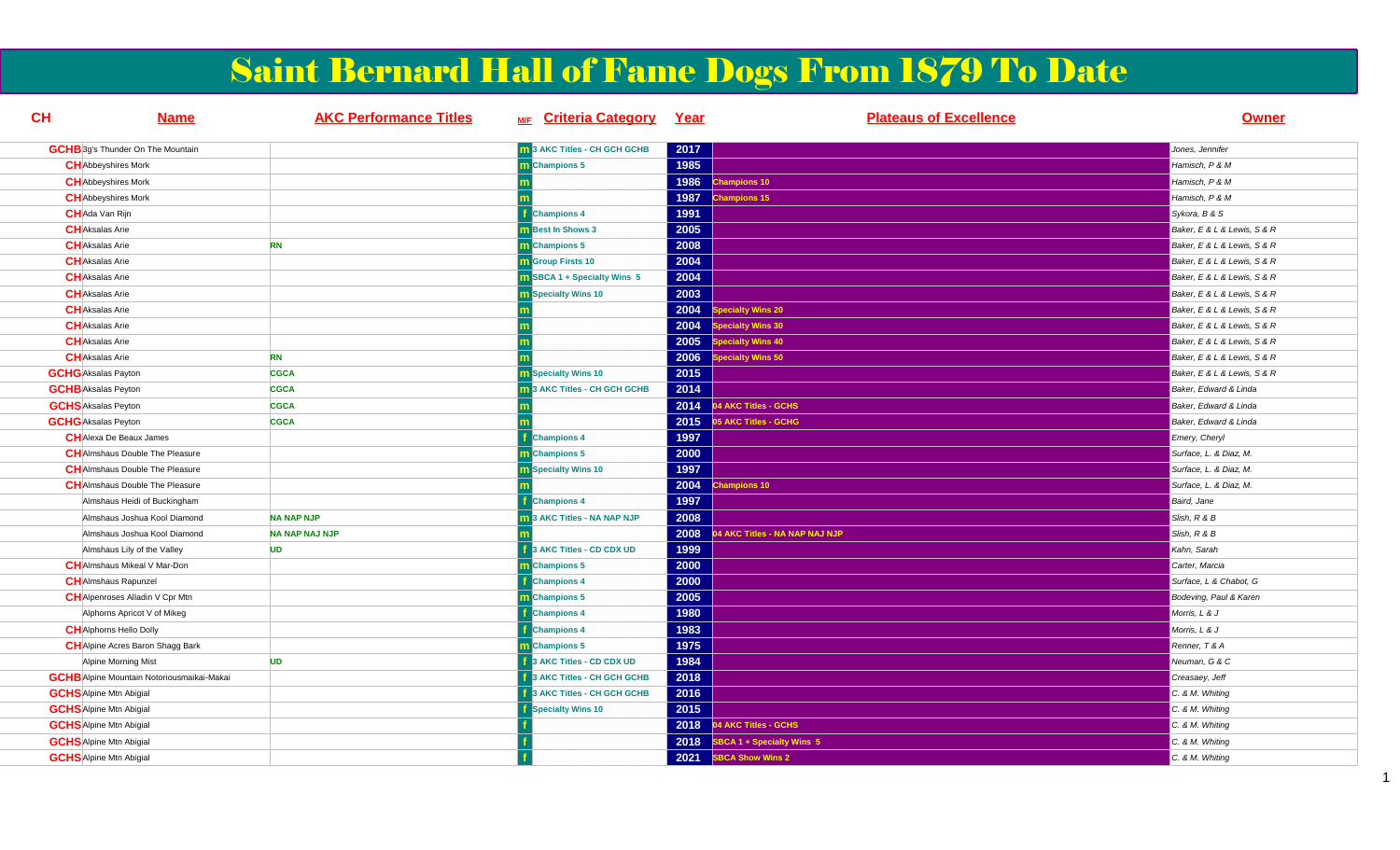| <b>GCHS</b> Alpine Mtn Abigial           |                  |                                     | 2021 | SBCA Show Wins 2 + Specialty Wins 10      | C. & M. Whiting          |
|------------------------------------------|------------------|-------------------------------------|------|-------------------------------------------|--------------------------|
| <b>GCHS</b> Alpine Mtn Abigial           |                  |                                     | 2016 | pecialty Wins 20                          | C. & M. Whiting          |
| <b>GCHS</b> Alpine Mtn Abigial           |                  |                                     | 2017 | <b>Specialty Wins 30</b>                  | C. & M. Whiting          |
| <b>GCHS</b> Alpine Mtn Abigial           |                  |                                     | 2017 | pecialty Wins 40                          | C. & M. Whiting          |
| <b>GCHS</b> Alpine Mtn Abigial           |                  |                                     | 2018 | pecialty Wins 50                          | C. & M. Whiting          |
| <b>CH</b> Alpine Mtn Doug                |                  | m Champions 5                       | 2015 |                                           | Whiting, C. & M.         |
| <b>CH</b> Alpine Mtn Edna V Troy         |                  | <b>Champions 4</b>                  | 2019 |                                           | Cabrera, D & Whiting, C  |
| <b>GCH</b> Alpine Mtn Gordon V Notorious |                  | <b>n</b> Specialty Wins 10          | 2022 |                                           | Cabrera, Daniel          |
| <b>GCH</b> Alpine Mtn Rainier            |                  | <b>n</b> Specialty Wins 10          | 2019 |                                           | C. Whiting               |
| <b>GCHB</b> Alpine Mtn Tacoma V Wasatch  |                  | 1 3 AKC Titles - CH GCH GCHB        | 2021 |                                           | Whiting, Christopher     |
| Alpine Mtns Danc'N With The Starz        | <b>CD RAE</b>    | n RAE                               | 2013 |                                           | Schubert, Carla          |
| Alpine Mtns Danc'N With The Starz        | <b>CD RAE2</b>   |                                     | 2013 | 03 AKC Titles - CD RAE2                   | Schubert, Carla          |
| Alpine Mtns Danc'N With The Starz        | <b>CD RAE3</b>   |                                     | 2016 | 14 AKC Titles - CD RAE3                   | Schubert, Carla          |
| <b>CH</b> Alpines Nakeea V Beric         |                  | <b>Champions 5</b>                  | 1998 |                                           | Nosiglia, R & B          |
| <b>CH</b> Alplers Fancy Faustina         |                  | <b>Champions 4</b>                  | 1976 |                                           | Goodin, R & J            |
| <b>GCH</b> Alta Vistas Billion Kilowatt  | <b>CD RN</b>     | 3 AKC Titles - CH GCH CD            | 2010 |                                           | Brown, H&V & Tsagris W&S |
| <b>GCHB</b> Alta Vistas Billion Kilowatt | <b>CD RN</b>     | m Champions 5                       | 2010 |                                           | Brown, H&V & Tsagris W&S |
| <b>GCH</b> Alta Vistas Billion Kilowatt  | CD               | <b>B</b> Specialty Wins 10          | 2007 |                                           | Brown, H&V & Tsagris W&S |
| <b>GCHB</b> Alta Vistas Billion Kilowatt | <b>CD RN</b>     |                                     | 2010 | 04 AKC Titles - GCHB CD                   | Brown, H&V & Tsagris W&S |
| <b>GCHS</b> Alta Vistas Billion Kilowatt | <b>CD RN</b>     |                                     | 2011 | 05 AKC Titles - GCHS CD                   | Brown, H&V & Tsagris W&S |
| <b>GCH</b> Alta Vistas Billion Kilowatt  | <b>CD</b>        |                                     | 2008 | <b>Specialty Wins 20</b>                  | Brown, H&V & Tsagris W&S |
| <b>CH</b> Alta Vistas Billion Kilowatt   | <b>CD</b>        |                                     | 2009 | pecialty Wins 30                          | Brown, H&V & Tsagris W&S |
| <b>GCHB</b> Alta Vistas Billion Kilowatt | <b>CD RN</b>     |                                     | 2010 | pecialty Wins 40                          | Brown, H&V & Tsagris W&S |
| <b>GCHS</b> Alta Vistas Billion Kilowatt | <b>CD RN</b>     |                                     | 2011 | pecialty Wins 50                          | Brown, T&V & Tsagris W&S |
| Amanda Elliott                           | <b>CDX TD</b>    | 3 AKC Titles - CD CDX TD            | 1993 |                                           | Elliott, Janet           |
| <b>WDCH</b> Amanda Elliott               | <b>CDX TD DD</b> |                                     | 1993 | <b><i><u>Iorking Dog Champion</u></i></b> | Elliott. Janet           |
| <b>CH</b> Amberdees Eclipse of Subira    |                  | <b>Champions 4</b>                  | 1994 |                                           | Dees/Buell               |
| Aribus Faith                             |                  | <b>Champions 4</b>                  | 2009 |                                           | Penner J. & G.           |
| Aribus Faith                             |                  |                                     | 2010 | hampions 06                               | Penner J. & G.           |
| Arlbergs Eastgates Juliet                |                  | <b>Champions 4</b>                  | 1998 |                                           | Cooper, Elaine           |
| <b>CH</b> Arrowoods April Windfall       |                  | <b>Champions 4</b>                  | 2003 |                                           | Knango, Claudia          |
| <b>CH</b> Asco V Lagernhang              |                  | Champions 4 + CDX 1                 | 1993 |                                           | Gwilt, Fran              |
| Avalanche Tullamore Dew                  |                  | <b>Champions 4</b>                  | 1990 |                                           |                          |
| <b>CH</b> Banz V Bachingerhof            |                  | m Champions 5                       | 1958 |                                           | Knight, Bea              |
| <b>GCHB</b> Barnyards Apache of Figowi   |                  | <b>m</b> 3 AKC Titles - CH GCH GCHB | 2012 |                                           | Popela, Victoria         |
| Baron Brandy Dandy Wray                  | <b>UD</b>        | <b>n</b> 3 AKC Titles - CD CDX UD   | 1977 |                                           | Wray, J & D              |
| Baroness Elsa Von Vegas                  | <b>UD</b>        | 3 AKC Titles - CD CDX UD            | 1975 |                                           | McComb, Karla            |
| Barri V Huttwil                          |                  | m Champions 5                       | 1949 |                                           | Hayes, Arthur            |
| <b>CH</b> Basko Von Salmegg              |                  | m Champions 5                       | 1967 |                                           | Martin, W                |
| <b>CH</b> Basko Von Salmegg              |                  |                                     | 1968 | hampions 10                               | Martin, W                |
| <b>CH</b> Beau Cheval Padre La Mardoug   |                  | m Champions 5                       | 1974 |                                           | Anderson, D & M          |
| <b>CH</b> Beau Cheval Traci La Mardoug   |                  | <b>SBCA 1 + Specialty Wins 5</b>    | 1970 |                                           | Anderson, Marlene        |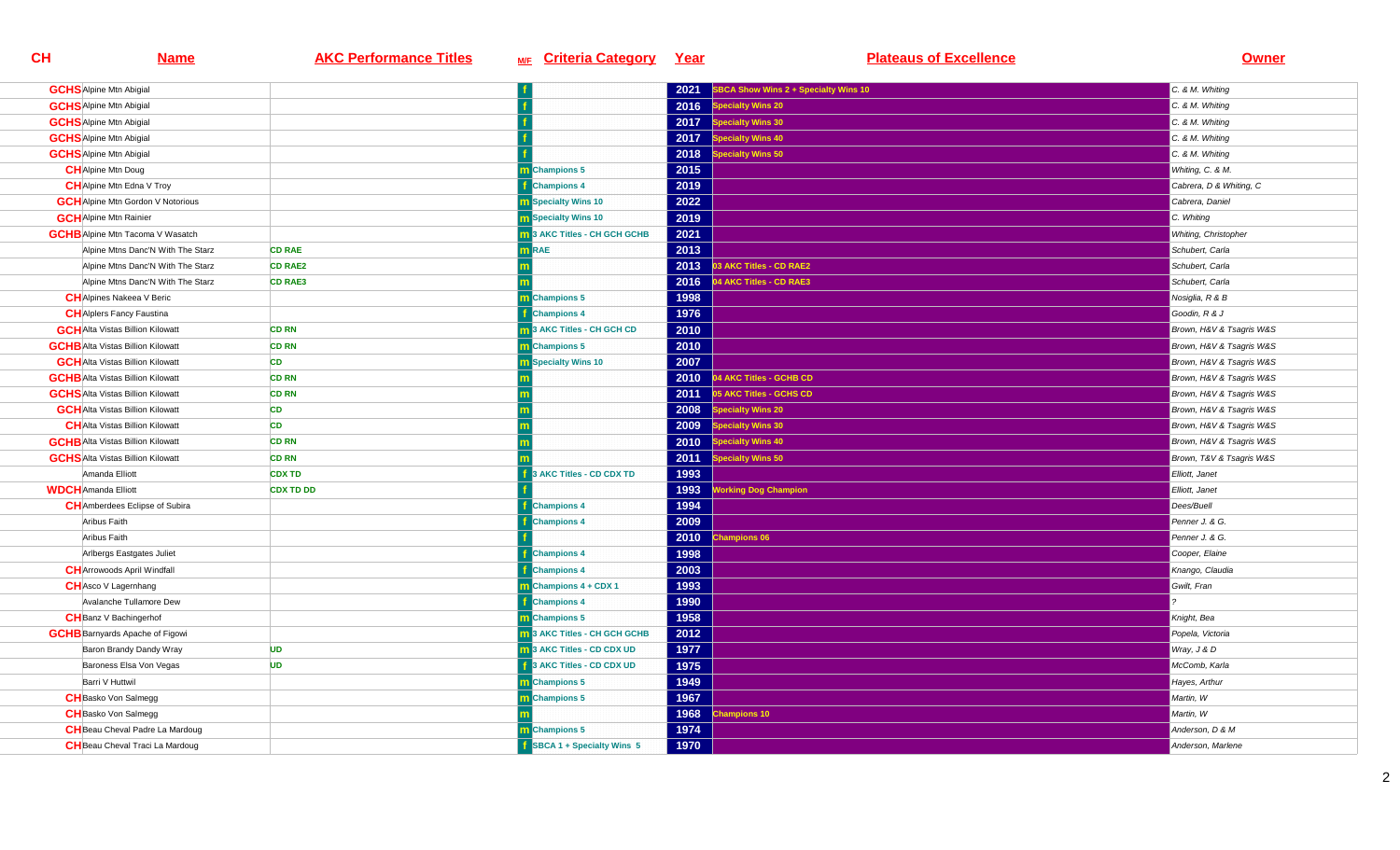| Becks Helga of Banyon                    |                   | <b>f</b> Champions 4        | 1984 |                                      | Zellen, J & M                    |
|------------------------------------------|-------------------|-----------------------------|------|--------------------------------------|----------------------------------|
| Beethovens Born To Please                | <b>UD</b>         | 13 AKC Titles - CD CDX UD   | 1997 |                                      | Bossu, Darlene                   |
| Beethovens Born To Please                | <b>CD</b>         | SBCA 1 + Specialty Trials 5 | 1995 |                                      | Bossu, Darlene                   |
| <b>GCHB</b> Belle Isles Cookie V Cretan  | <b>CGC</b>        | 13 AKC Titles - CH GCH GCHB | 2013 |                                      | Patterson Jr., R. & Little, John |
| <b>GCHG</b> Belle Isles Cookie V Cretan  |                   | <b>n</b> Specialty Wins 10  | 2015 |                                      | Patterson Jr., R. & Little, J    |
| <b>GCHS</b> Belle Isles Cookie V Cretan  | <b>CGC</b>        |                             | 2014 | 4 AKC Titles - GCHS                  | Patterson Jr., R. & Little, John |
| <b>GCHG</b> Belle Isles Cookie V Cretan  | <b>CGC</b>        |                             | 2014 | 05 AKC Titles - GCHG                 | Patterson Jr., R. & Little, John |
| <b>CH</b> Belyns Exchequer               |                   | Champions 5                 | 1985 |                                      | Mahon, D & P                     |
| <b>CH</b> Belyns Exchequer               |                   |                             | 1988 | hampions 10                          | Mahon, D & P                     |
| <b>CH</b> Belyns Friar V Doorman         | <b>CDX</b>        | 3 AKC Titles - CH CD CDX    | 1984 |                                      | Queener, E                       |
| <b>CH</b> Belyns Georgia V Exchequer     |                   | <b>Champions 4</b>          | 1988 |                                      | Mahon, D & P                     |
| <b>CH</b> Belyns Georgia V Exchequer     |                   |                             | 1989 | hampions 06                          | Mahon, D & P                     |
| <b>CH</b> Belyns Georgia V Exchequer     |                   |                             | 1990 | hampions 08                          | Mahon, D & P                     |
| <b>CH</b> Belyns Grendle V Exchequer     |                   | <b>Champions 4</b>          | 1986 |                                      | Blancher, B & C                  |
| <b>CH</b> Belyns Grendle V Exchequer     |                   |                             | 1986 | hampions 06                          | Blancher, B & C                  |
| <b>CH</b> Belyns Grendle V Exchequer     |                   |                             | 1987 | hampions 08                          | Blancher, B & C                  |
| Belyns Gucci V Exchequer                 |                   | <b>n</b> Champions 5        | 1988 |                                      | Ralston, D & O                   |
| <b>CH</b> Belyns Journey V Exchequer     |                   | <b>n</b> Champions 5        | 1989 |                                      | Mahon, D & P                     |
| <b>CH</b> Belyns Quarter Master          |                   | Champions 5                 | 1994 |                                      | Mahon, D & P                     |
| <b>CH</b> Belyns Quarter Master          |                   | <b>m</b> Specialty Wins 10  | 1992 |                                      | Mahon, D & P                     |
| <b>CH</b> Belyns Quarter Master          |                   |                             | 1996 | hampions 10                          | Mahon, D & P                     |
| <b>CH</b> Belyns Que Sera O'Lynchcreek   |                   | <b>Champions 4</b>          | 1997 |                                      | Allmand, Susan                   |
| <b>CH</b> Belyns Sara O'Lynchcreek       | <b>CDX</b>        | 3 AKC Titles - CH CD CDX    | 1994 |                                      | Robinson, Melody, Mahon, P       |
| <b>CH</b> Belyns Sara O'Lynchcreek       | <b>CDX</b>        | <b>Champions 4</b>          | 1997 |                                      | Robinson, Melody, Mahon, P       |
| <b>CH</b> Belyns Sara O'Lynchcreek       | <b>CDX</b>        |                             | 1997 | hampions 06                          | Robinson, Melody, Mahon, P       |
| <b>CH</b> Belyns Sentimental Journey     | <b>CDX</b>        | 3 AKC Titles - CH CD CDX    | 1998 |                                      | Mahon, P/Olbrich, L              |
| Belyns Wendy Darlin                      | <b>UD</b>         | 3 AKC Titles - CD CDX UD    | 2000 |                                      | Olbirch, Lovey                   |
| Belyns Wendy Darlin                      | <b>CDX</b>        | <b>SBCA Trial Wins 2</b>    | 2000 |                                      | Olbirch, Lovey                   |
| <b>CH</b> Benbarons Abraham Von Yondo    |                   | Champions 5                 | 1992 |                                      | Postma, J & P                    |
| <b>CH</b> Benbarons Abraham Von Yondo    |                   |                             | 1994 | hampions 10                          | Postma, J & P                    |
| Benbarons Nifty And Nice                 |                   | <b>Champions 4</b>          | 2007 |                                      | Beninger, B&T & Sorensen, A&M    |
| Benbarons Nifty And Nice                 |                   |                             | 2007 | hampions 06                          | Beninger, B&T & Sorensen, A&M    |
| Benbarons Pepsi of Yondo                 |                   | <b>Champions 4</b>          | 2008 |                                      | Queener, E & Beninger, B&T       |
| <b>CH</b> Benbarons Quinte of Eddie      |                   | <b>Champions 4</b>          | 2012 |                                      | Beninger, B & T & A & M Sorensen |
| <b>CH</b> Benbarons Tinker of Yondo      | <b>CDX</b>        | 3 AKC Titles - CH CD CDX    | 2010 |                                      | Roland, Barry                    |
| Benbarons Tinker of Yondo                | <b>CDX DD WPX</b> | <b>Champions 3 + CDX 1</b>  | 2015 |                                      |                                  |
| <b>CH/WDCH</b> Benbarons Tinker of Yondo | <b>CDX DD WPX</b> |                             | 2010 | Champion + SBCA Working Dog Champion | Roland, Barry                    |
| <b>CH/WDCH</b> Benbarons Tinker of Yondo | <b>CDX DD WPX</b> |                             | 2010 | <b>Working Dog Champion</b>          | Roland, Barry                    |
| Benbarons Ustinov of Eddie               |                   | <b>Champions 5</b>          | 2012 |                                      | Holmes, Janice                   |
| Benbarons Veronica of Eddie              |                   | <b>Champions 4</b>          | 2012 |                                      | Denis, Bruno & Deborah           |
| <b>CH</b> Benbarons Veronica of Eddie    |                   |                             | 2014 | <b>Champions 06</b>                  | Denis, Bruno & Deborah           |
| <b>CH</b> Benbarons Veronica of Eddie    |                   |                             | 2017 | <b>Champions 08</b>                  | Denis. Bruno & Deborah           |
|                                          |                   |                             |      |                                      |                                  |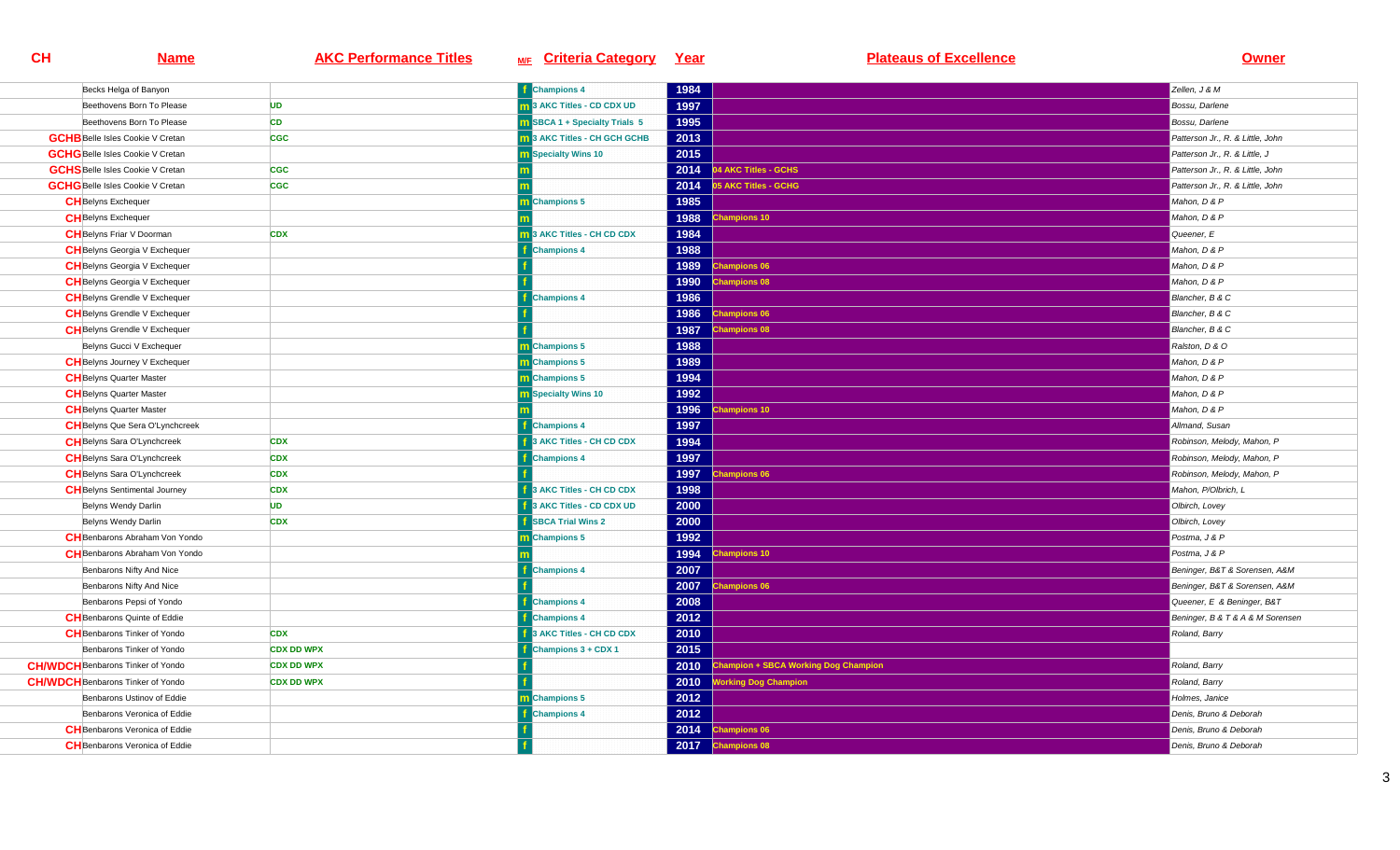| <b>CH</b> Benbarons Voodoo of Eddie     |                                 | <b>f</b> Champions 4                | 2011 |                                                   | Woods, Philip & Jeanne                      |
|-----------------------------------------|---------------------------------|-------------------------------------|------|---------------------------------------------------|---------------------------------------------|
| Benbarons X-Stasy of Yondo              |                                 | <b>Champions 4</b>                  | 2016 |                                                   | Wolfs, & Flannery Farrisi, L & Flannery, A. |
| <b>CH</b> Benbarons Yondo Von Gizer     |                                 | m Champions 5                       | 1989 |                                                   | Beninger, B & A                             |
| <b>CH</b> Benbarons Yondo Von Gizer     |                                 | <b>m</b> SBCA 1 + Specialty Wins 5  | 1987 |                                                   | Beninger, B & A                             |
| <b>CH</b> Benbarons Yondo Von Gizer     |                                 | <b>SBCA Show Wins 2</b>             | 1987 |                                                   | Beninger, B & A                             |
| <b>CH</b> Benbarons Yondo Von Gizer     |                                 |                                     | 1989 | hampions 10                                       | Beninger, B & A                             |
| <b>CH</b> Benbarons Yondo Von Gizer     |                                 |                                     | 1991 | <b>Champions 15</b>                               | Beninger, B & A                             |
| <b>CH</b> Benbarons Yondo Von Gizer     |                                 |                                     | 2006 | hampions 20                                       | Beninger, B & A                             |
| <b>CH</b> Benbarons Yondo Von Gizer     |                                 |                                     | 2014 | hampions 25                                       | Beninger, B & A                             |
| <b>Bennetts Little Misty</b>            | <b>UD</b>                       | 3 AKC Titles - CD CDX UD            | 1980 |                                                   | Bennett, G & C                              |
| <b>CH</b> Berics Ishmael                |                                 | <b>Champions 5</b>                  | 1995 |                                                   | Nosiglia, R & B                             |
| <b>CH</b> Berics Ishmael                |                                 |                                     | 1996 | hampions 10                                       | Nosiglia, R & B                             |
| <b>CH</b> Berics Kendall                |                                 | <b>Specialty Wins 10</b>            | 2008 |                                                   | Nosiglia, R & B                             |
| <b>CH</b> Berics Marry Jane             |                                 | <b>Champions 4</b>                  | 1997 |                                                   | Nosiglia, R & B                             |
| <b>CH</b> Berics Omar Kayan             |                                 | m Champions 5                       | 2002 |                                                   | Nosiglia, Richard & Leech, Bonnie           |
| Berics Russian Girl                     | <b>CD</b>                       | Champions 3 + CDX 1                 | 1981 |                                                   | Stark, E & C                                |
| <b>GCHB</b> Berics Sweet Retreat        |                                 | <b>n</b> 3 AKC Titles - CH GCH GCHB | 2017 |                                                   | Nosigila, N. & Gustavson, M.                |
| <b>GCHB</b> Berics Sweet Retreat        |                                 | m Champions 5                       | 2019 |                                                   | Nosiglia, N & B & R & Gustavson M.          |
| <b>CH</b> Berkut Van Rijn               |                                 | m Champions 5                       | 2009 |                                                   | Sykora, B & S                               |
| <b>CH</b> Bernegardens Payback          | <b>CD</b>                       | <b>Champions 4</b>                  | 2006 |                                                   | Brown, T & B, Tsagris W & S                 |
| <b>CH</b> Bernegardens Ragtime          |                                 | m Champions 5                       | 2001 |                                                   | Halvorsen, Britt                            |
| <b>CH</b> Bernegardens Ragtime          |                                 |                                     | 2006 | hampions 10                                       | Halvorsen, Britt                            |
| <b>GCH</b> Blissfuls Armani             |                                 | <b>Champions 5</b>                  | 2018 |                                                   | Kenworthy, Tricia                           |
| <b>CH</b> Blue Collars Atp Tankerbell   |                                 | <b>Champions 4</b>                  | 2002 |                                                   | Hiltz, Rob-Lyn                              |
| Blue Collars Once To Every Woman        | <b>CD RAE</b>                   | n RAE                               | 2017 |                                                   | Trunk, James                                |
| Blue Collars Once To Every Woman        | <b>CD RAE2</b>                  |                                     | 2018 | 3 AKC Titles - CD RAE2                            | Trunk, James                                |
| Blue Collars Once To Every Woman        | <b>CD RAE2 RM</b>               |                                     | 2018 | 4 AKC Titles - CD RAE2 RM                         | Trunk, James                                |
| Blue Collars Once To Every Woman        | <b>CDX RAE2 RM</b>              |                                     | 2018 | 5 AKC Titles - CDX RAE2 RM                        | Trunk, James                                |
| <b>CH</b> Boomer Ray Redding            | <b>CDX</b>                      | <b>1</b> 3 AKC Titles - CH CD CDX   | 1996 |                                                   | Redding, John                               |
| <b>CH</b> Bowser Waller                 |                                 | <b>m</b> Best In Shows 3            | 1966 |                                                   | Roberts, W & E                              |
| <b>CH</b> Bowser Waller                 |                                 | m Champions 5                       | 1968 |                                                   | Roberts, W & E                              |
| <b>CH</b> Bowser Waller                 |                                 | <b>n</b> Group Firsts 10            | 1966 |                                                   | Roberts, W & E                              |
| <b>CH</b> Bowser Waller                 |                                 |                                     | 1968 | roup Firsts 20                                    | Roberts, W & E                              |
| <b>GCHB</b> Brandau Ridge Big Easy      | <b>CGC</b>                      | <b>1</b> 3 AKC Titles - CH GCH GCHB | 2022 |                                                   | Brandau, P & Pagel, S & Burg, I             |
| Brandau Ridge Takn A Walk Thru Ur Heart | <b>See Performance Database</b> | 3 AKC Titles - NAP NJP OJP          | 2019 |                                                   | Hoffman-Preucil, Shari                      |
| Brandau Ridge Takn A Walk Thru Ur Heart | See Performance Database        |                                     | 2019 | 4 Titles - NAP NAJ OAP SCA                        | Hoffman-Preucil, Shari                      |
| Brandau Ridge Takn A Walk Thru Ur Heart | See Performance Database        |                                     | 2019 | 05 Titles - NAP NAJ OAP SCA SIA                   | Hoffman-Preucil, Shari                      |
| Brandau Ridge Takn A Walk Thru Ur Heart | See Performance Database        |                                     | 2020 | 06 Titles - NAP NAJ OAP SCA SIA SBA               | Hoffman-Preucil, Shari                      |
| Brandau Ridge Takn A Walk Thru Ur Heart | <b>See Performance Database</b> |                                     | 2020 | 07 Titles - NAP NAJ OAP SIA SBA SCAE              | Hoffman-Preucil, Shari                      |
| Brandau Ridge Takn A Walk Thru Ur Heart | <b>See Performance Database</b> |                                     | 2020 | 08 Titles - NAP NAJ OAP SIA SBA SCAE SEA          | Hoffman-Preucil, Shari                      |
| Brandau Ridge Takn A Walk Thru Ur Heart | See Performance Database        |                                     | 2020 | 09 Titles - NAP NAJ OAP SIA SBA SCAE SEA SIAE     | Hoffman-Preucil, Shari                      |
| Brandau Ridge Takn A Walk Thru Ur Heart | See Performance Database        |                                     | 2020 | 10 Titles - NAP NAJ OAP SIA SBA SCAE SEA SIAE SWA | Hoffman-Preucil, Shari                      |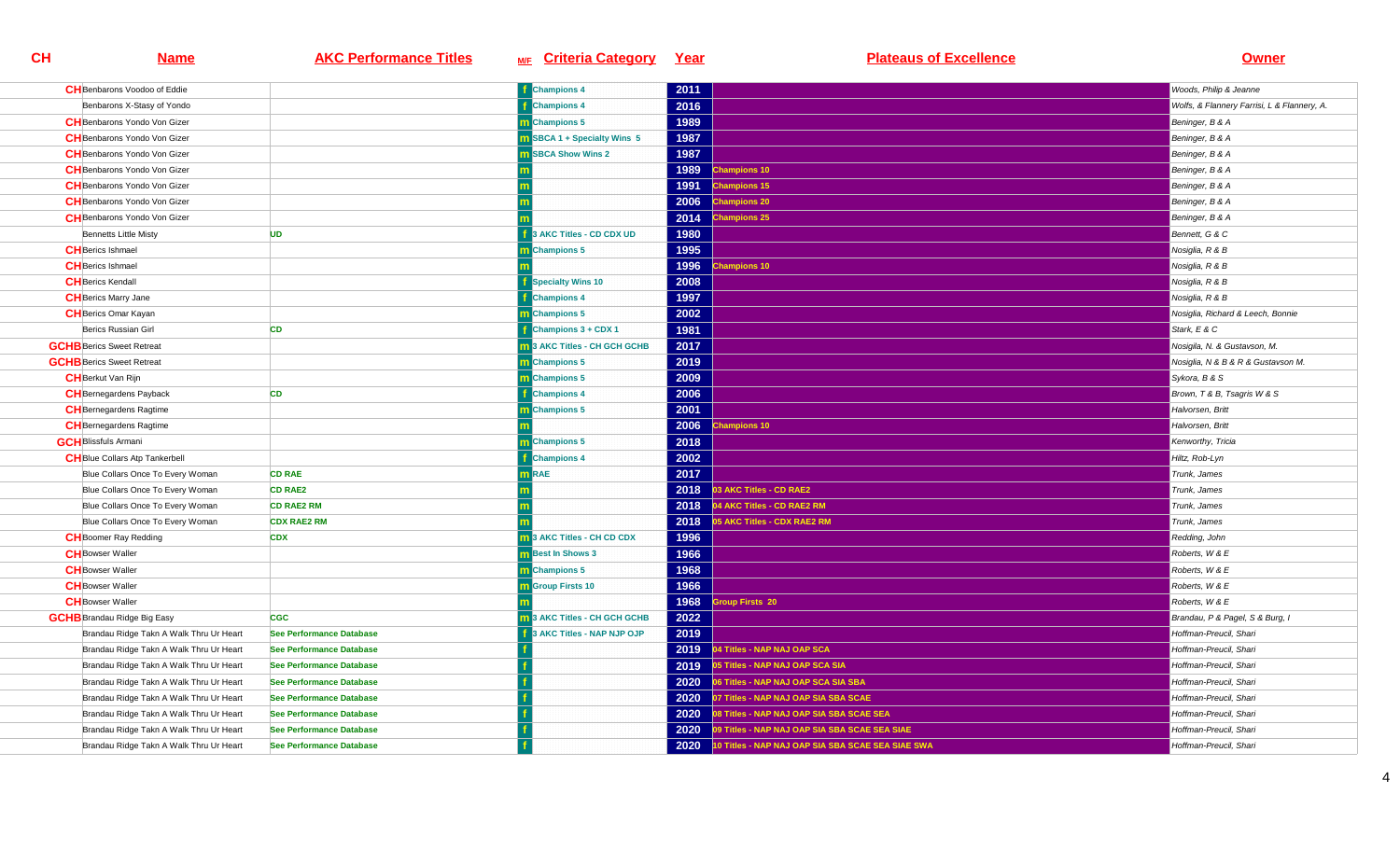| Brandau Ridge Takn A Walk Thru Ur Heart           | <b>See Performance Database</b> |                               | 2020 | 1 Titles - "NAP NAJ OAP SBA SEA SIAE SWA SCE           | Hoffman-Preucil, Shari    |
|---------------------------------------------------|---------------------------------|-------------------------------|------|--------------------------------------------------------|---------------------------|
| Brandau Ridge Takn A Walk Thru Ur Heart           | See Performance Database        |                               | 2021 | 12 Titles - NAP NAJ OAP SBA SEA SWA SCE SIE            | Hoffman-Preucil, Shari    |
| Brandau Ridge Takn A Walk Thru Ur Heart           | See Performance Database        |                               | 2021 | 13 Titles - NAP NAJ OAP SWA SCE SIE SBAE               | Hoffman-Preucil, Shari    |
| Brandau Ridge Takn A Walk Thru Ur Heart           | See Performance Database        |                               | 2021 | 14 Titles - NAP NAJ OAP SWA SCE SIE SBAE SEAE          | Hoffman-Preucil, Shari    |
| Brandau Ridge Takn A Walk Thru Ur Heart           | See Performance Database        |                               | 2021 | 15 Titles - NAP NAJ OAP SCE SIE SBAE SEAE SWAE         | Hoffman-Preucil, Shari    |
| Brandau Ridge Takn A Walk Thru Ur Heart           | See Performance Database        |                               | 2021 | 16 Titles - NAP NAJ OAP SIE SBAE SEAE SWAE SCM         | Hoffman-Preucil, Shari    |
| Brandau Ridge Takn A Walk Thru Ur Heart           | <b>See Performance Database</b> |                               | 2021 | 17 Titles - NAP NAJ OAP SIE SBAE SEAE SWAE SCM SEE     | Hoffman-Preucil, Shari    |
| Brandau Ridge Takn A Walk Thru Ur Heart           | See Performance Database        |                               | 2021 | 18 Titles - NAP NAJ OAP NFP SIE SBAE SEAE SWAE SCM SEE | Hoffman-Preucil, Shari    |
| Brandau Ridge Takn A Walk Thru Ur Heart           | See Performance Database        |                               | 2021 | 19 Titles - NAP NAJ OAP NFP SIE SBE SEAE SWAE SCM SEE  | Hoffman-Preucil, Shari    |
| Brandau Ridge Takn A Walk Thru Ur Heart           | See Performance Database        |                               | 2021 | 20 Titles - NAP NAJ OAP NFP SIE SBE SEAE SWE SCM SEE   | Hoffman-Preucil, Shari    |
| Brandau Ridge Takn A Walk Thru Ur Heart           | See Performance Database        |                               | 2021 | 21 Titles - NAP NAJ OAP NFP SIE SBE SEAE SWE SCM SEM   | Hoffman-Preucil, Shari    |
| Brandau Ridge Takn A Walk Thru Ur Heart           | See Performance Database        |                               | 2022 | 22 Titles - NAP NAJ OAP NFP SIM SBE SEAE SWE SCM SEM   | Hoffman-Preucil, Shari    |
| Brandau Ridge Takn A Walk Thru Ur Heart           | See Performance Database        |                               | 2022 | 23 Titles - NAP NAJ OAP NFP SIM SBE SEAE SWE SCME SEM  | Hoffman-Preucil, Shari    |
| Brandi Von Burgenstock                            |                                 | <b>Champions 4</b>            | 1983 |                                                        |                           |
| <b>CH</b> Brandy of Skycroft                      |                                 | <b>Champions 4</b>            | 1964 |                                                        | Cox, Shirley              |
| <b>CH</b> Brandy of Skycroft                      |                                 |                               | 1967 | hampions 06                                            | Cox, Shirley              |
| <b>Brandy Stations Almost N Angel</b>             | <b>CDX NA</b>                   | <b>AKC Titles - CD CDX NA</b> | 1999 |                                                        | Jahnke, Rebecca           |
| <b>Brandy Stations Almost N Angel</b>             | <b>CDX NA NAJ</b>               |                               | 2001 | 04 AKC Titles - CDX NA NAJ                             | Jahnke, Rebecca           |
| <b>Brandy Stations Almost N Angel</b>             | <b>CDX OA NAJ</b>               |                               | 2001 | 05 AKC Titles - CDX OA NAJ                             | Jahnke, Rebecca           |
| <b>Brandy Stations Almost N Angel</b>             | <b>CDX OA OAJ</b>               |                               | 2002 | 06 AKC Titles - CDX OA OAJ                             | Jahnke, Rebecca           |
| <b>Brandy Stations Almost N Angel</b>             | <b>CDX OA OAJ NJP</b>           |                               | 2002 | 07 AKC Titles - CDX OA OAJ NJP                         | Jahnke, Rebecca           |
| <b>Brandy Stations Almost N Angel</b>             | <b>CDX OA NAP OAJ NJP</b>       |                               | 2002 | <b>BAKC Titles - CDX OA NAP OAJ NJP</b>                | Jahnke, Rebecca           |
| Brandy Stations High Hope                         | <b>UD</b>                       | 3 AKC Titles - CD CDX UD      | 1997 |                                                        | Waldrep, D                |
| <b>Brandy Stations Lady Ashley</b>                | <b>UD</b>                       | 3 AKC Titles - CD CDX UD      | 1991 |                                                        | Olsen, P                  |
| <b>CH</b> Brigdoon V Sherwood Forest              | <b>CDX</b>                      | 3 AKC Titles - CH CD CDX      | 1969 |                                                        | Spurvey, W & G            |
| CH Brockranch Dream A Little Eastgate Dream of Me |                                 | <b>Champions 4</b>            | 2021 |                                                        | Cooper, Elaine            |
| <b>CH</b> Brockranch Princess Leia                |                                 | <b>Champions 4</b>            | 1998 |                                                        | <b>Brock, Ellen</b>       |
| <b>CH</b> Brocks Caesar Von Nicholas              |                                 | m Champions 5                 | 1995 |                                                        | Pool, S & B               |
| <b>CH</b> Brothers Double The Fun                 |                                 | <b>Champions 4</b>            | 2006 |                                                        | Perry, Michael & Kimberly |
| <b>CH</b> Bruno Von Erick                         | <b>CDX</b>                      | 3 AKC Titles - CH CD CDX      | 1972 |                                                        | Pratt, R & S              |
| <b>CH</b> Bruton Van Rijn                         |                                 | <b>Champions 5</b>            | 2006 |                                                        | Sykora, B & S             |
| <b>CH</b> Bruton Van Rijn                         |                                 |                               | 2007 | hampions 10                                            | Sykora, B & S             |
| <b>CH</b> Bruton Van Rijn                         |                                 |                               | 2009 | hampions 15                                            | Sykora, B & S             |
| <b>CH</b> Brutus-Lingenfelter                     |                                 | Champions 4 + CDX 1           | 1979 |                                                        | Blackman, Ricky           |
| <b>CH</b> Brutus-Lingenfelter                     |                                 |                               | 1983 | hampions 09 + CDX 1                                    | Blackman, Ricky           |
| <b>CH</b> Bryjons Damocles V Kris                 |                                 | <b>n</b> Group Firsts 10      | 1958 |                                                        |                           |
| <b>CH</b> Buena Vistas Allegra                    | <b>CD</b>                       | <b>Champions 4</b>            | 2004 |                                                        | Brown, Thomas & Viola     |
| <b>CH</b> Buena Vistas Bella V Joy                | <b>CDX</b>                      | 3 AKC Titles - CH CD CDX      | 1995 |                                                        | Brown, H & P              |
| <b>CH</b> Buena Vistas Legacy V Bella             | <b>CDX</b>                      | 3 AKC Titles - CH CD CDX      | 2000 |                                                        | Brown, H & P              |
| <b>CH</b> Buena Vistas Montana V Rene             | <b>CDX</b>                      | 13 AKC Titles - CH CD CDX     | 2000 |                                                        | Brown, H & P              |
| <b>CH</b> Buena Vistas Scannon                    | <b>CDX</b>                      | 13 AKC Titles - CH CD CDX     | 1995 |                                                        | Brown, H & P              |
| Buena Vistas Uri Heathbell                        | <b>UD</b>                       | 13 AKC Titles - CD CDX UD     | 1983 |                                                        | Brown, H & P              |
|                                                   |                                 |                               |      |                                                        |                           |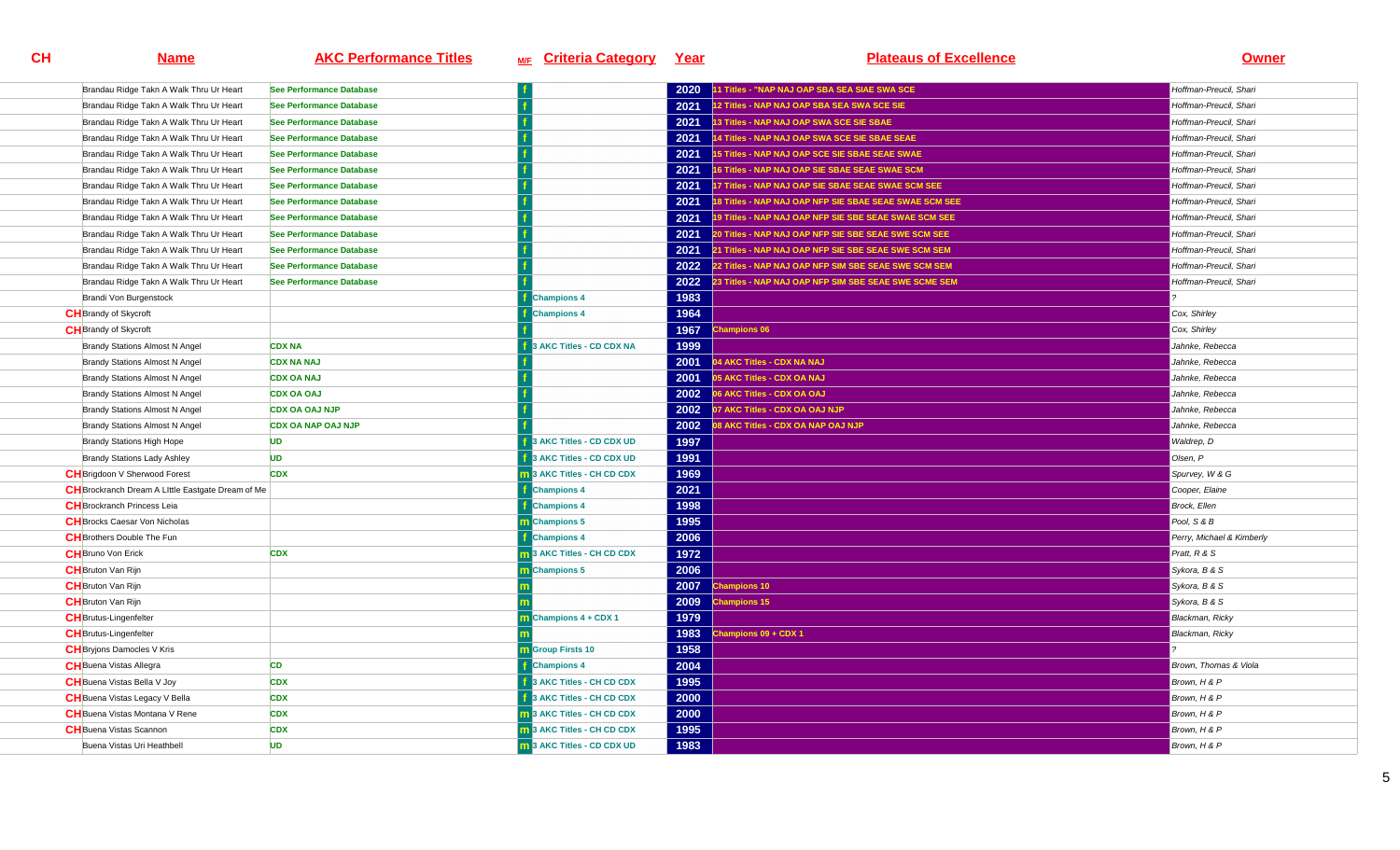| Buena Vistas Valais V Bella              | <b>UD</b>  | <b>1</b> 3 AKC Titles - CD CDX UD | 1983 |                     | Brown, H & P                   |
|------------------------------------------|------------|-----------------------------------|------|---------------------|--------------------------------|
| <b>CH</b> Cache Retreat Academy          |            | <b>Champions 4</b>                | 2001 |                     | Palmblad, Ivan                 |
| <b>CH</b> Cache Retreat Academy          |            | SBCA 1 + Specialty Wins 5         | 1997 |                     | Palmblad, Ivan                 |
| <b>CH</b> Cache Retreat Academy          |            | <b>SBCA Show Wins 2</b>           | 1997 |                     | Palmblad, Ivan                 |
| <b>CH</b> Cache Retreat Academy          |            | <b>Specialty Wins 10</b>          | 1998 |                     | Palmblad, Ivan                 |
| <b>CH</b> Cache Retreat Academy          |            |                                   | 2001 | <b>Champions 06</b> | Palmblad, Ivan                 |
| <b>CH</b> Cache Retreat Academy          |            |                                   | 2003 | <b>Champions 08</b> | Palmblad, Ivan                 |
| <b>CH</b> Cache Retreat Academy Forever  |            | <b>Champions 4</b>                | 2005 |                     | Temple, Terry & Sara           |
| <b>CH</b> Cache Retreat Academy Host     |            | m Champions 5                     | 2003 |                     | Hathaway, Pam & Palmblad, Ivan |
| <b>CH</b> Cache Retreat Academy Host     |            | Specialty Wins 10                 | 2003 |                     | Hathaway, Pam & Palmblad, Ivan |
| <b>CH</b> Cache Retreat Academy Host     |            |                                   | 2004 | <b>Champions 10</b> | Hathaway, Pam & Palmblad, Ivan |
| <b>CH</b> Cache Retreat Academy Host     |            |                                   | 2006 | <b>Champions 15</b> | Hathaway, Pam & Palmblad, Ivan |
| Cache Retreat Annie Oakley               |            | <b>Champions 4</b>                | 2001 |                     | Palmblad, Ivan                 |
| <b>CH</b> Cache Retreat Annie Oakley     |            |                                   | 2003 | <b>Champions 06</b> | Palmblad, Ivan                 |
| <b>CH</b> Cache Retreat Annie Oakley     |            |                                   | 2006 | hampions 08         | Palmblad, Ivan                 |
| <b>CH</b> Cache Retreat Autumn Chill     |            | <b>Champions 4</b>                | 2007 |                     | Palmblad, Ivan                 |
| <b>GCHB</b> Cache Retreat Bells Echo     |            | 3 AKC Titles - CH GCH GCHB        | 2015 |                     | Trail Jr., James & Jacqueline  |
| <b>CH</b> Cache Retreat Bet The Farm     |            | <b>Champions 4</b>                | 2018 |                     | Palmblad, Ivan & Hawhaway, Pam |
| <b>CH</b> Cache Retreat Bucktoe Maggie   |            | <b>Group Firsts 3</b>             | 2001 |                     | Theodore & Deborah Waltz       |
| <b>CH</b> Cache Retreat Bucktoe Maggie   |            |                                   | 2001 | roup Firsts 05      | Theodore & Deborah Waltz       |
| <b>CH</b> Cache Retreat Canyon Breeze    |            | <b>Champions 4</b>                | 1992 |                     | Palmblad/Hobbs                 |
| <b>CH</b> Cache Retreat Cat Ballou       |            | <b>Champions 4</b>                | 2001 |                     | Palmblad, Ivan                 |
| <b>CH</b> Cache Retreat Color Guard      |            | Champions 4 + CDX 1               | 1989 |                     | Palmblad/Prince                |
| <b>CH</b> Cache Retreat Dakota Dr. of LT |            | <b>Champions 5</b>                | 1993 |                     | Palmblad, Ivan                 |
| <b>CH</b> Cache Retreat Dakota Dr. of LT |            |                                   | 1995 | <b>Champions 10</b> | Palmblad, Ivan                 |
| <b>CH</b> Cache Retreat Dakota Dr. of LT |            |                                   | 1996 | <b>Champions 15</b> | Palmblad, Ivan                 |
| <b>CH</b> Cache Retreat Dakota Dr. of LT |            |                                   | 2006 | <b>Champions 20</b> | Palmblad, Ivan                 |
| <b>CH</b> Cache Retreat Flying Ace       |            | <b>Champions 5</b>                | 2004 |                     | Bevins, Leslie                 |
| <b>CH</b> Cache Retreat Flying Ace       |            |                                   | 2004 | <b>Champions 10</b> | Bevins, Leslie                 |
| Cache Retreat Gin Ricky                  |            | <b>Champions 4</b>                | 2007 |                     | Palmblad, Ivan                 |
| Cache Retreat Gin Ricky                  |            |                                   | 2007 | <b>Champions 06</b> | Palmblad, Ivan                 |
| <b>CH</b> Cache Retreat Harvest Moon     |            | <b>Champions 4</b>                | 2003 |                     | Palmblad, Ivan                 |
| <b>CH</b> Cache Retreat Harvest Moon     |            |                                   | 2004 | <b>Champions 06</b> | Palmblad, Ivan                 |
| <b>CH</b> Cache Retreat Harvest Moon     |            |                                   | 2006 | <b>Champions 08</b> | Palmblad, Ivan                 |
| <b>CH</b> Cache Retreat Harvest Moon     |            |                                   | 2007 | <b>Champions 10</b> | Palmblad, Ivan                 |
| Cache Retreat Iron Lace                  |            | <b>Champions 4</b>                | 2006 |                     | Hathaway, Pam & Palmblad, Ivan |
| Cache Retreat Iron Lace                  |            |                                   | 2008 | <b>Champions 06</b> | Hathaway, Pam & Palmblad, Ivan |
| <b>CH</b> Cache Retreat Ivana RRR        |            | <b>Champions 4</b>                | 1999 |                     | Rush, Georgia                  |
| <b>CH</b> Cache Retreat Ivana RRR        |            |                                   | 2000 | hampions 06         | Rush, Georgia                  |
| <b>CH</b> Cache Retreat Join My Fan Club |            | <b>Champions 4</b>                | 1996 |                     | Palmblad, Ivan                 |
| <b>CH</b> Cache Retreat Join My Fan Club |            |                                   | 1996 | <b>Champions 06</b> | Palmblad, Ivan                 |
| <b>CH</b> Cache Retreat Just A Joy       | <b>CDX</b> | 3 AKC Titles - CH CD CDX          | 1991 |                     | Brown, H & P                   |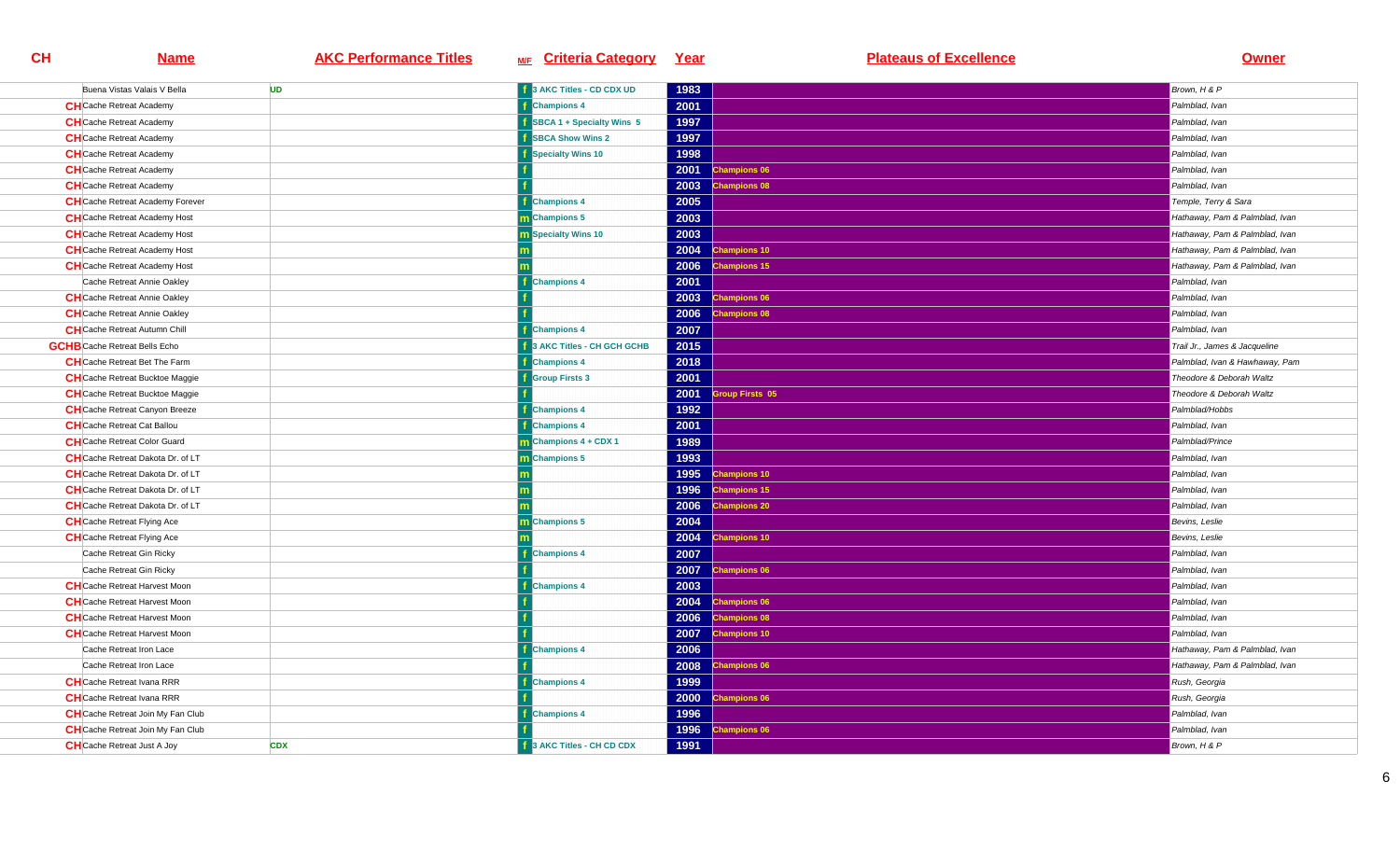| <b>CH</b> Cache Retreat Just A Joy     | <b>CDX</b> | <b>Champions 4</b>        | 1996 |                                      | Brown, H & P                   |
|----------------------------------------|------------|---------------------------|------|--------------------------------------|--------------------------------|
| <b>CH</b> Cache Retreat Little Big Man |            | <b>m</b> Champions 5      | 1986 |                                      | Palmblad, Ivan                 |
| <b>CH</b> Cache Retreat Luna Eclipse   |            | <b>Champions 4</b>        | 2006 |                                      | Palmblad, Ivan & Hathaway, Pam |
| <b>CH</b> Cache Retreat Majestic Moon  |            | m Champions 5             | 2001 |                                      | Attridge, Paul & Michelle      |
| <b>CH</b> Cache Retreat Make A Splash  |            | <b>Champions 4</b>        | 2011 |                                      | Palmblad, Ivan                 |
| <b>CH</b> Cache Retreat Malone         |            | <b>Champions 5</b>        | 2001 |                                      | Hathaway, Pam & Palmblad, Ivan |
| <b>CH</b> Cache Retreat Malone         |            |                           |      | 2003 Champions 10                    | Hathaway, Pam & Palmblad, Ivan |
| <b>CH</b> Cache Retreat Malone         |            |                           | 2006 | <b>Champions 15</b>                  | Hathaway, Pam & Palmblad, Ivan |
| <b>CH</b> Cache Retreat McGraw         |            | <b>Champions 5</b>        | 2009 |                                      | Wallis, J & M                  |
| <b>CH</b> Cache Retreat McKenzie River |            | <b>Champions 4</b>        | 2005 |                                      | Palmblad, Ivan                 |
| <b>CH</b> Cache Retreat Midwest Nanny  |            | <b>Champions 4</b>        | 2004 |                                      | Wenck, Kerri                   |
| <b>CH</b> Cache Retreat Mt. McKinley   |            | m Champions 5             | 2001 |                                      | Palmblad, Ivan                 |
| <b>CH</b> Cache Retreat Mt. Shasta     |            | <b>Champions 4</b>        | 2000 |                                      | Palmblad, Ivan & Hathaway, Pam |
| <b>CH</b> Cache Retreat North Platte   |            | m Champions 5             | 2002 |                                      | Palmblad, Ivan                 |
| <b>CH</b> Cache Retreat North Platte   |            |                           |      | 2004 Champions 10                    | Palmblad, Ivan                 |
| <b>CH</b> Cache Retreat Nutmeg Mugs    |            | <b>Champions 4</b>        | 1993 |                                      | Jamie Johnson                  |
| <b>CH</b> Cache Retreat On A Clear Day |            | SBCA 1 + Specialty Wins 5 | 1991 |                                      | Palmblad, Ivan                 |
| <b>CH</b> Cache Retreat On A Clear Day |            | <b>SBCA Show Wins 2</b>   | 1992 |                                      | Palmblad, Ivan                 |
| <b>CH</b> Cache Retreat On A Clear Day |            | <b>Specialty Wins 10</b>  | 1991 |                                      | Palmblad, Ivan                 |
| <b>CH</b> Cache Retreat On A Clear Day |            |                           | 1992 | SBCA Show Wins 2 + Specialty Wins 10 | Palmblad, Ivan                 |
| Cache Retreat Panorama                 |            | Champions 3 + CDX 1       | 1991 |                                      | Palmblad, Ivan                 |
| <b>CH</b> Cache Retreat Partly Sunny   |            | <b>Champions 4</b>        | 1993 |                                      | Palmblad, Ivan                 |
| <b>CH</b> Cache Retreat Partly Sunny   |            |                           | 1995 | <b>Champions 06</b>                  | Palmblad, Ivan                 |
| <b>CH</b> Cache Retreat Partly Sunny   |            |                           | 1998 | <b>Champions 08</b>                  | Palmblad, Ivan                 |
| <b>GCH</b> Cache Retreat Power Drive   |            | <b>Champions 5</b>        | 2017 |                                      | Palmblad, Ivan & Hathaway, Pam |
| <b>CH</b> Cache Retreat Quest For Gold |            | <b>Champions 5</b>        | 2006 |                                      | Hathaway, Pam & Palmblad, Ivan |
| <b>CH</b> Cache Retreat Quest For Gold |            |                           | 2007 | <b>Champions 10</b>                  | Hathaway, Pam & Palmblad, Ivan |
| <b>CH</b> Cache Retreat Quest For Gold |            |                           | 2008 | <b>Champions 15</b>                  | Hathaway, Pam & Palmblad, Ivan |
| <b>CH</b> Cache Retreat Quest For Gold |            |                           | 2010 | <b>Champions 20</b>                  | Hathaway, Pam & Palmblad, Ivan |
| <b>CH</b> Cache Retreat Quest For Gold |            |                           | 2021 | <b>Champions 25</b>                  | Hathaway, Pam & Palmblad, Ivan |
| <b>CH</b> Cache Retreat Quintanna      |            | <b>Champions 4</b>        | 1991 |                                      | Palmblad, Ivan                 |
| <b>CH</b> Cache Retreat Raz-A-Ma-Taz   |            | <b>Champions 5</b>        | 2004 |                                      | Kuster, J & B                  |
| <b>CH</b> Cache Retreat Remember Me    |            | <b>Champions 4</b>        | 1993 |                                      | Palmblad, Ivan                 |
| <b>CH</b> Cache Retreat Remember Me    |            |                           | 1994 | <b>Champions 06</b>                  | Palmblad, Ivan                 |
| Cache Retreat Saloon Sadie             |            | <b>Champions 4</b>        | 2011 |                                      | Prvahouse, W & Tucker, K       |
| <b>CH</b> Cache Retreat Someone Like U |            | <b>Champions 4</b>        | 2014 |                                      | Aubrey, Robert                 |
| <b>CH</b> Cache Retreat Taj Mahal      |            | m Champions 5             | 1992 |                                      | Johnson, Jamie                 |
| <b>CH</b> Cache Retreat Taj Mahal      |            |                           |      | 1994 Champions 10                    | Johnson, Jamie                 |
| <b>CH</b> Cache Retreat Taj Mahal      |            |                           | 2005 | <b>Champions 15</b>                  | Johnson, Jamie                 |
| <b>CH</b> Cache Retreat Talus          |            | <b>Champions 4</b>        | 2002 |                                      | Wallis, Jeffrey & Myra         |
| <b>CH</b> Cache Retreat Targhee        |            | m Champions 5             | 1997 |                                      | Palmblad, Ivan                 |
| <b>CH</b> Cache Retreat Targhee        |            |                           | 1999 | <b>Champions 10</b>                  | Palmblad, Ivan                 |
|                                        |            |                           |      |                                      |                                |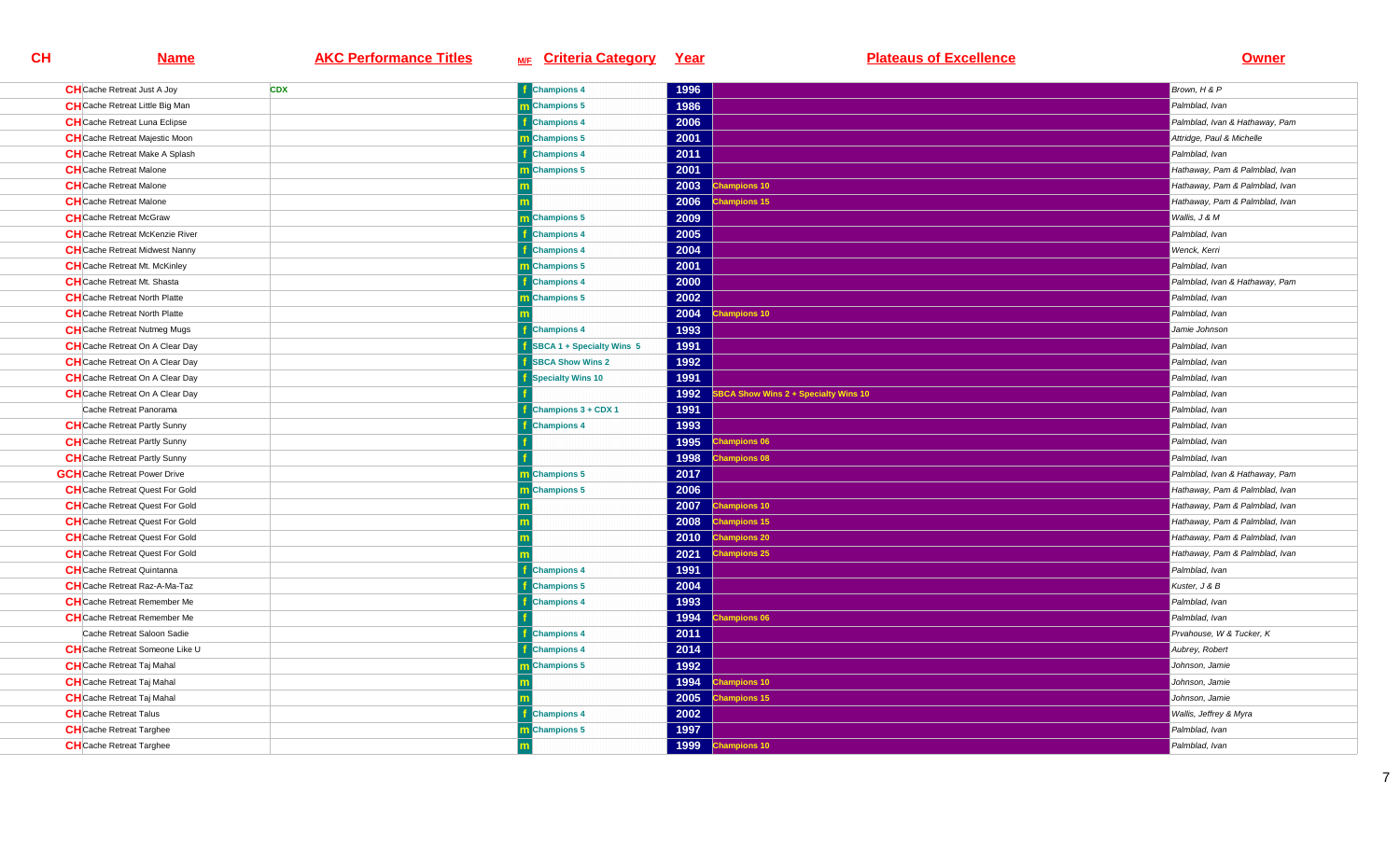| <b>CH</b> Cache Retreat Targhee              |                   |                                   | 2000 | Champions 15                              | Palmblad, Ivan                  |
|----------------------------------------------|-------------------|-----------------------------------|------|-------------------------------------------|---------------------------------|
| <b>CH</b> Cache Retreat Targhee              |                   |                                   | 2001 | <b>Champions 20</b>                       | Palmblad, Ivan                  |
| <b>GCH</b> Cache Retreat Taxman              |                   | m Champions 5                     | 2014 |                                           | Allen, Armel & Barbara          |
| <b>GCH</b> Cache Retreat Taxman              |                   |                                   | 2015 | hampions 10                               | Allen, Armel & Barbara          |
| <b>CH</b> Cache Retreat Touch of Class       |                   | <b>Champions 4</b>                | 1996 |                                           | Palmblad, Ivan                  |
| <b>CH</b> Cache Retreat Touch of Class       |                   |                                   | 1998 | <b>Champions 06</b>                       | Palmblad, Ivan                  |
| <b>CH</b> Cache Retreat Touch of Class       |                   |                                   | 1998 | <b>Champions 08</b>                       | Palmblad, Ivan                  |
| Cache Retreat Tundra Frost                   |                   | <b>Champions 4</b>                | 1996 |                                           | Palmblad, Ivan                  |
| <b>WDCH</b> Cache Retreat U R My Sunshine    | <b>CDX</b>        | <b>Champions 4</b>                | 1993 |                                           | Murphy, Marilyn                 |
| <b>WDCH</b> Cache Retreat U R My Sunshine    | <b>CDX DD WPX</b> |                                   | 1990 | <b><i><u>Iorking Dog Champion</u></i></b> | Murphy, Marilyn                 |
| Cache Retreat Uppity Angel                   |                   | <b>Champions 4</b>                | 1989 |                                           | Palmblad, Ivan                  |
| <b>CH</b> Cache Retreat Urella               |                   | <b>f</b> Champions 4              | 1998 |                                           | Pool, Birtha                    |
| <b>CH</b> Cache Retreat When One Is Amour    |                   | <b>Champions 4</b>                | 2022 |                                           | Palmblad, Ivan & Bevins, Leslie |
| <b>CH</b> Cache Retreat Whisper              |                   | <b>Champions 4</b>                | 1997 |                                           | Palmblad, Ivan                  |
| <b>CH</b> Cache Retreat Yearn For Fame       |                   | <b>Champions 5</b>                | 1989 |                                           | Palmblad/White                  |
| <b>CH</b> Cache Retreat Zipcode              |                   | <b>n</b> Champions 5              | 1983 |                                           | Simons, Joyce                   |
| <b>CH</b> Cache Retreat Zipcode              |                   |                                   | 1986 | <b>Champions 10</b>                       | Simons, Joyce                   |
| <b>CH</b> Caesar of Coca Hill                |                   | <b>m</b> Champions 5              | 1962 |                                           | Cocanour, Paul & Jo             |
| Camelots Amy Moe B Mar-Don                   | <b>UD</b>         | 3 AKC Titles - CD CDX UD          | 1981 |                                           | Bolar, C & E                    |
| <b>CH</b> Canicula-Kryskara Inst. Reply      |                   | <b>Specialty Wins 10</b>          | 2001 |                                           | Weishaar L & C & Wilson, C.     |
| <b>CH</b> Caravans Certifiable               |                   | <b>Champions 4</b>                | 2002 |                                           | Radcliffe, Glenn                |
| <b>CH</b> Caravans Initial Spark             |                   | <b>Champions 4</b>                | 1993 |                                           | Cataldo, C                      |
| <b>CH</b> Caravans Initial Spark             |                   | <b>Group Firsts 3</b>             | 1991 |                                           | Cataldo, C                      |
| <b>CH</b> Caravans Initial Spark             |                   |                                   | 1997 | <b>Champions 06</b>                       | Cataldo, C                      |
| Castlewoods Galloping Ghost                  |                   | m Champions 5                     | 1984 |                                           | Turner, Ed                      |
| <b>CH</b> Castlewoods Lead Me On             |                   | Champions 5                       | 1990 |                                           | Turner, Ed                      |
| <b>CH</b> Castor Van Rijn                    |                   | <b>Champions 5</b>                | 1996 |                                           | Sykora, Sherry                  |
| <b>CH</b> Castor Van Rijn                    |                   |                                   | 1997 | <b>Champions 10</b>                       | Sykora, Sherry                  |
| <b>CH</b> Castor Van Rijn                    |                   |                                   | 1998 | hampions 15                               | Sykora, Sherry                  |
| Cavajones Lord Samson                        | <b>UD</b>         | <b>1</b> 3 AKC Titles - CD CDX UD | 1973 |                                           | Treinis, Andrew                 |
| <b>GCH</b> Cedar Lanes Malachi O'Cornerstone |                   | <b>n</b> Specialty Wins 10        | 2017 |                                           | Rudman, Jacqueline              |
| <b>CH</b> Chads Gloria O'Lynchcreek          | <b>CDX</b>        | 3 AKC Titles - CH CD CDX          | 1995 |                                           | Porter, F                       |
| <b>CH</b> Chads Katarina                     |                   | <b>Champions 4</b>                | 1994 |                                           | Terrio, J & C                   |
| <b>CH</b> Chads Katarina                     |                   |                                   | 1994 | <b>Champions 06</b>                       | Terrio, J & C                   |
| <b>CH</b> Chads Katarina                     |                   |                                   | 1995 | <b>Champions 08</b>                       | Terrio, J & C                   |
| <b>CH</b> Chads Katarina                     |                   |                                   | 1996 | <b>Champions 10</b>                       | Terrio, J & C                   |
| <b>CH</b> Chads Navajo Brave                 |                   | m Champions 5                     | 2004 |                                           | Terrio, J & C                   |
| Chaparrals Bella Mia                         |                   | <b>Champions 4</b>                | 2011 |                                           | Locarnini. Rick & Linda         |
| <b>CH</b> Chaparrals Diva of Kings Row       |                   | <b>Champions 4</b>                | 2016 |                                           | Hardisty, K & Tsagris, W & S    |
| <b>CH</b> Chaparrals Diva of Kings Row       |                   |                                   |      | 2017 Champions 06                         | Hardisty, K & Tsagris, W & S    |
| Chapel Hills Big Dumbo Von Sno               | <b>UD</b>         | m 3 AKC Titles - CD CDX UD        | 1969 |                                           | Tumbaga, O & L                  |
| Cherryacres Nicklus V Hyden                  | <b>UD</b>         | 11 3 AKC Titles - CD CDX UD       | 1972 |                                           | Cox, John                       |
|                                              |                   |                                   |      |                                           |                                 |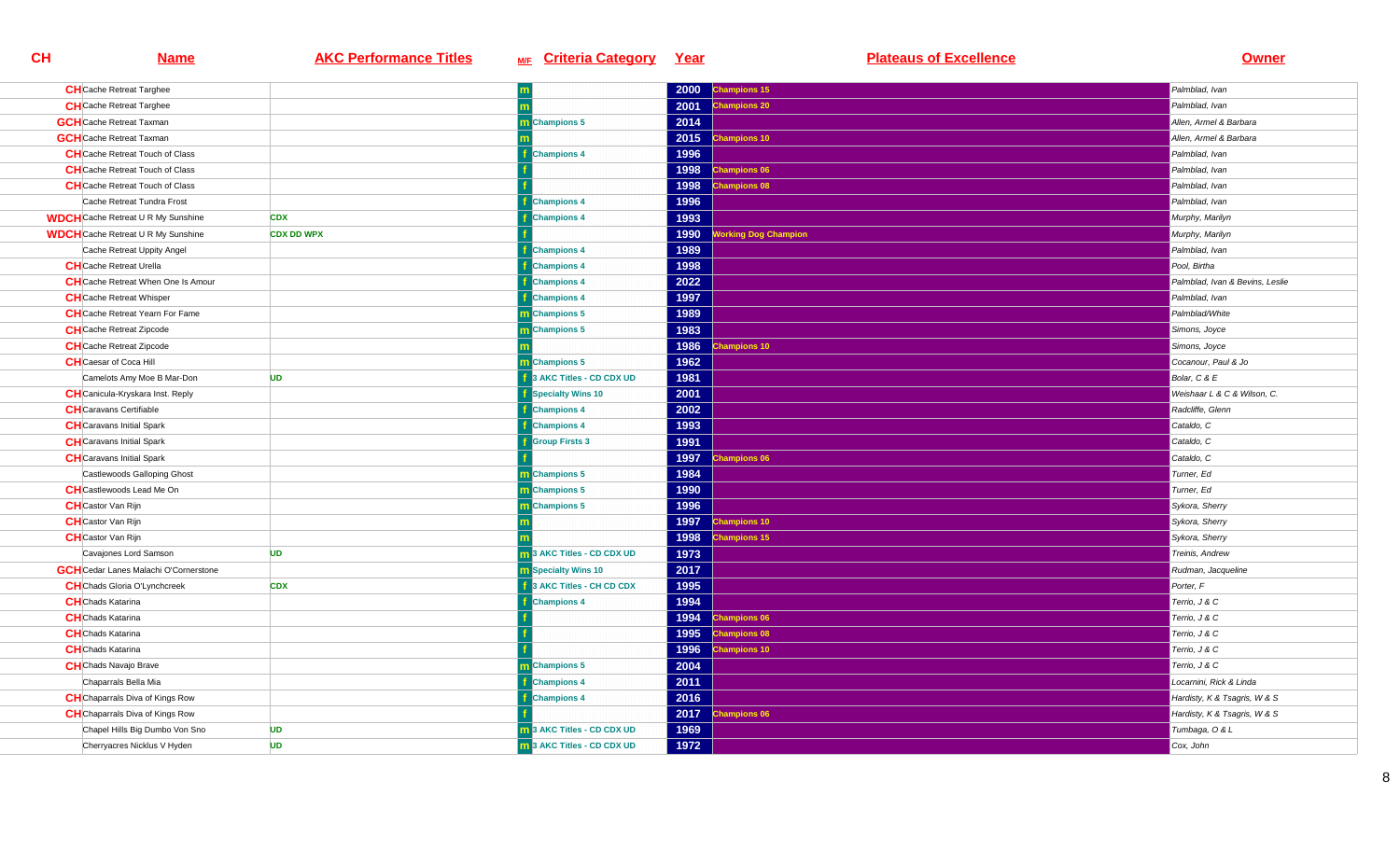| <b>CH</b> Cherryacres Nicklus V Hyden                     | <b>UD</b>         |                                    | 1975 | 04 AKC Titles - CH UD        | Cox, John                |
|-----------------------------------------------------------|-------------------|------------------------------------|------|------------------------------|--------------------------|
| <b>CH</b> Cherryacres Nicklus V Hyden                     | <b>UD</b>         |                                    | 1977 | Advanced Obedience Scores 50 | Cox, John                |
| <b>CH</b> Chriss V Alpine Plateau                         |                   | m Champions 5                      | 1956 |                              |                          |
| Christina Von Grindenewald                                | <b>UD</b>         | 3 AKC Titles - CD CDX UD           | 1974 |                              | Lee, A & P               |
| <b>CH</b> Chudys Bettina                                  |                   | <b>Champions 4</b>                 | 1968 |                              |                          |
| Cianciolos Lucky Lucinda                                  | <b>CDX TD</b>     | <b>3 AKC Titles - CD CDX TD</b>    | 1975 |                              | Cianciolo, Mary          |
| Cianciolos Lucky Lucinda                                  | <b>UDT</b>        |                                    | 1977 | 4 AKC Titles - UDT           | Cianciolo, Mary          |
| Coca Hills Brutus                                         |                   | m Champions 5                      | 1965 |                              |                          |
| Coca Hills Brutus                                         |                   |                                    | 1968 | hampions 10                  | Cocanour, Paul & Jo      |
| <b>CH</b> Conifercrk Magnolia Skydancer                   |                   | <b>Champions 4</b>                 | 2010 |                              | Latimer & Smith & Glover |
| Copper Mtns Magical Wishes                                |                   | <b>Champions 4</b>                 | 2001 |                              | Greene, Maggie           |
| <b>GCH</b> Copper Mtns Windstorm                          |                   | <b>Champions 4</b>                 | 2011 |                              | Hensley, Rhonda          |
| <b>GCH</b> Cornerstones Lets Give'M Something To Talk Abo |                   | Specialty Wins 10                  | 2022 |                              | Balikowski, Marilyn      |
| <b>GCHB</b> Cornerstones O Henry                          |                   | 3 AKC Titles - CH GCH GCHB         | 2013 |                              | Balikowski, Marilyn      |
| <b>GCHB</b> Cornerstones O Henry                          |                   | <b>Champions 5</b>                 | 2014 |                              | Balikowski, Marilyn      |
| <b>GCHB</b> Cornerstones O Henry                          |                   | <b>Specialty Wins 10</b>           | 2013 |                              | Balikowski, Marilyn      |
| <b>GCHB</b> Cornerstones O Henry                          |                   |                                    | 2016 | <b>Champions 10</b>          | Balikowski, Marilyn      |
| <b>GCHB</b> Cornerstones O Henry                          |                   |                                    | 2018 | <b>Champions 15</b>          | Balikowski, Marilyn      |
| Countess Candee of Lexington                              |                   | <b>Champions 4</b>                 | 1977 |                              | Acker, A.P.              |
| Countess Du Grand St Bernard                              |                   | <b>Champions 4</b>                 | 1966 |                              | Anderson, D & M          |
| <b>CH</b> Countrios Sweet Surrender                       | <b>CDX</b>        | 3 AKC Titles - CH CD CDX           | 1981 |                              | Murphy, Marilyn          |
| <b>GCH</b> Country Haven Cleopatra V Kings Row            | <b>CD RN CGCA</b> | <b>BAKC Titles - CH GCH CD</b>     | 2015 |                              | Brown, H & P             |
| <b>GCHB</b> Country Haven Cleopatra V Kings Row           | <b>CD RN CGCA</b> |                                    | 2016 | 4 AKC Titles - GCHB CD       | Brown, H & P             |
| <b>CH</b> Country Havens Lady Paris V Kingsrow            |                   | <b>Champions 4</b>                 | 2019 |                              | Ryan, Dan & Debbie       |
| <b>CH</b> Crocks Aiming Hi Double Eagle                   |                   | Champions 5                        | 1975 |                              | Crock, H & J             |
| <b>CH</b> Crocks Aiming Hi Double Eagle                   |                   |                                    | 1979 | <b>Champions 10</b>          | Crock, H & J             |
| <b>CH</b> Cronus V D Seekbacher-Ho                        |                   | m Champions 5                      | 1980 |                              | Hamisch, P & M           |
| <b>CH</b> Cronus V D Seekbacher-Ho                        |                   | Specialty Wins 10                  | 1982 |                              | Hamisch, P & M           |
| <b>CH</b> Cronus V D Seekbacher-Ho                        |                   |                                    | 1981 | hampions 10                  | Hamisch, P & M           |
| <b>CH</b> Cronus V D Seekbacher-Ho                        |                   |                                    | 1982 | <b>Champions 15</b>          | Hamisch, P & M           |
| <b>CH</b> Cronus V D Seekbacher-Ho                        |                   |                                    | 1983 | Champions 19 + CDX 1         | Hamisch, P & M           |
| <b>CH</b> Cronus V D Seekbacher-Ho                        |                   |                                    | 1987 | Champions 24 + CDX 1         | Hamisch, P & M           |
| <b>CH</b> Crownepoints Charisma V Belyn                   |                   | <b>Champions 4</b>                 | 1996 |                              | West/Brostrom            |
| <b>CH</b> Crownepoints Grand Jury                         |                   | <b>Champions 4</b>                 | 1994 |                              | Bostrom, R & K           |
| <b>CH</b> Crownepoints Little Holly                       |                   | <b>Champions 4</b>                 | 1993 |                              | Ivers/Bostrom            |
| <b>CH</b> Crownepoints Miss Molly                         |                   | <b>Champions 4</b>                 | 1989 |                              | Bostrom, R & K           |
| <b>CH</b> Crownepoints Miss Molly                         |                   |                                    | 1990 | hampions 06                  | Bostrom, R & K           |
| <b>CH</b> Cypress Woods Baccarat                          |                   | m Champions 5                      | 1982 |                              | Young, Bets              |
| <b>CH</b> Cypress Woods Baccarat                          |                   | <b>n</b> SBCA 1 + Specialty Wins 5 | 1980 |                              | Young, Bets              |
| <b>CH</b> Cypress Woods Baccarat                          |                   | <b>n</b> Specialty Wins 10         | 1977 |                              | Young, Bets              |
| <b>CH</b> Cypress Woods Baccarat                          |                   |                                    | 1978 | pecialty Wins 20             | Young, Bets              |
| <b>CH</b> Cypress Woods Baccarat                          |                   |                                    | 1978 | <b>Specialty Wins 30</b>     | Young, Bets              |
|                                                           |                   |                                    |      |                              |                          |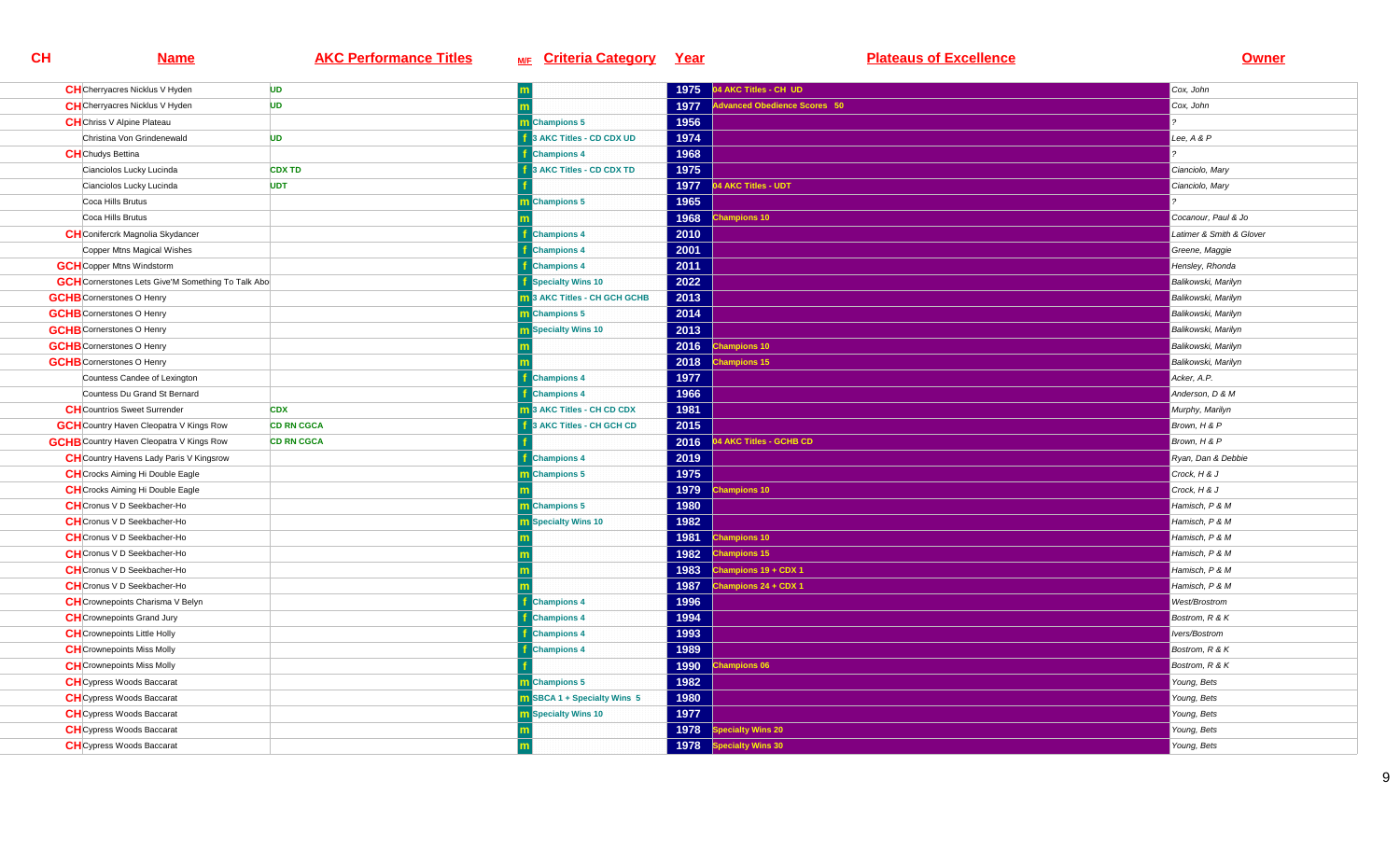| <b>CH</b> Cypress Woods Sheeba V Yorick |            | <b>Champions 4</b>                 | 1980 |                         | Young, Bets                     |
|-----------------------------------------|------------|------------------------------------|------|-------------------------|---------------------------------|
| Cypress Woods Sir Lancelot              | <b>UD</b>  | 3 AKC Titles - CD CDX UD           | 1973 |                         | Young, Bets                     |
| <b>CH</b> Czar II                       | <b>CDX</b> | <b>3 AKC Titles - CH CD CDX</b>    | 1952 |                         | Barbettini, F                   |
| <b>CH</b> Da-Lu's Red Eagle             |            | <b>n</b> Best In Shows 3           | 1976 |                         | Wolf, J & C                     |
| <b>CH</b> Da-Lu's Red Eagle             |            | m Champions 5                      | 1980 |                         | Wolf, J & C                     |
| <b>CH</b> Da-Lu's Red Eagle             |            | <b>n</b> Group Firsts 10           | 1975 |                         | Wolf, J & C                     |
| <b>CH</b> Da-Lu's Red Eagle             |            | <b>n</b> SBCA 1 + Specialty Wins 5 | 1976 |                         | Wolf, J & C                     |
| <b>CH</b> Da-Lu's Red Eagle             |            | <b>n</b> Specialty Wins 10         | 1976 |                         | Wolf, J & C                     |
| <b>CH</b> Da-Lu's Red Eagle             |            |                                    | 1976 | Best In Shows 06        | Wolf, J & C                     |
| <b>CH</b> Da-Lu's Red Eagle             |            |                                    | 1978 | <b>Best In Shows 09</b> | Wolf, J & C                     |
| <b>CH</b> Da-Lu's Red Eagle             |            |                                    | 1975 | <b>Group Firsts 20</b>  | Wolf, J & C                     |
| <b>CH</b> Da-Lu's Red Eagle             |            |                                    | 1977 | <b>Group Firsts 30</b>  | Wolf, J & C                     |
| <b>CH</b> Da-Lu's Red Eagle             |            |                                    | 1978 | <b>Sroup Firsts 40</b>  | Wolf, J & C                     |
| <b>GCHB</b> Dankas Emerald Eyes         |            | <b>AKC Titles - CH GCH GCHB</b>    | 2011 |                         | Kaemerer, Rolland & Deanna      |
| <b>CH</b> D'Aosta Daphne O'Cresta       | <b>CD</b>  | <b>Champions 4</b>                 | 1989 |                         | Vahle/Babins                    |
| D'Aosta Robin of Ashleigh               | <b>UD</b>  | 3 AKC Titles - CD CDX UD           | 1984 |                         | Olsen, P                        |
| <b>CHD'Aosta Stuarts Folly</b>          |            | m Champions 5                      | 1986 |                         | Babins, S & C                   |
| <b>CH</b> Darwin Julianna Dalakay       |            | <b>Group Firsts 3</b>              | 1944 |                         |                                 |
| <b>CH</b> Dawns Snow Angel              | <b>CDX</b> | 3 AKC Titles - CH CD CDX           | 1970 |                         | Kratzer, Carol                  |
| Deebarbs Towne Crier                    |            | <b>Champions 4</b>                 | 1987 |                         | Thorne, Camilla                 |
| Deepthoughts Ace                        |            | m Champions 5                      | 1960 |                         | Grisgby, Mary                   |
| <b>CH</b> Denoncourts Barney            |            | m Champions 5                      | 1970 |                         | Tull, R & D                     |
| <b>CH</b> Denoncourts Barney            |            |                                    | 1972 | Champions 09 + CDX 1    | Tull, R & D                     |
| Des Neiges Eternelles Kati-Did          |            | <b>Champions 4</b>                 | 1975 |                         | Zappala, C & C                  |
| Des Neiges Eternelles Kati-Did          |            |                                    |      | 1976 Champions 06       | Zappala, C & C                  |
| Des Neiges Eternelles Kati-Did          |            |                                    | 1978 | <b>Champions 08</b>     | Zappala, C & C                  |
| <b>CH</b> Desalpens Bozo V Gulliver     |            | m Champions 5                      | 1972 |                         | Fries, Lorraine                 |
| <b>CH</b> Devindales Ja V Shagg Bark    |            | m Champions 5                      | 1975 |                         | Devine, T & G                   |
| <b>CH</b> Dilettantes Even Steven       |            | <b>n</b> Champions 5               | 2002 |                         | Sisco, Dorothy & Darakjy, Robin |
| <b>CH</b> Dilettantes Linger On         |            | m Champions 5                      | 1988 |                         | Perez, Patricia                 |
| <b>CH</b> Dilettantes Linger On         |            |                                    | 1995 | <b>Champions 10</b>     | Perez, Patricia                 |
| Dilettantes N-The Nickoftime            |            | m Champions 5                      | 2008 |                         | Serresseque, Pat                |
| Dipsy V Alpine Plateau                  |            | <b>Champions 4</b>                 | 1949 |                         | Hayes, Arthur                   |
| Donbies Big Bertha                      | <b>CDX</b> | <b>All-Breed High In Trial</b>     | 1968 |                         | Peterson, Don                   |
| <b>CH</b> Doolittles Cagney Hantana     | <b>CDX</b> | 13 AKC Titles - CH CD CDX          | 1991 |                         | Williams, Greg                  |
| Dotties Friskey                         | <b>UD</b>  | 3 AKC Titles - CD CDX UD           | 1994 |                         | Trunk, James                    |
| <b>CH</b> Dustyacres Brinka Von Zoret   |            | Champions 3 + CDX 1                | 1985 |                         | Douglas, Judy                   |
| <b>CH</b> Dustyacres Reckless Robin     |            | <b>Champions 4</b>                 | 1989 |                         | Douglas, Judy                   |
| <b>CH</b> Dustyacres Reckless Robin     |            |                                    | 1990 | <b>Champions 06</b>     | Douglas, Judy                   |
| <b>CH</b> Dustyacres Sweet Serenade     | <b>CDX</b> | <b>AKC Titles - CH CD CDX</b>      | 1983 |                         | Murphy, Marilyn                 |
| <b>CH</b> Dustyacres Sweet Serenade     | <b>CDX</b> | <b>Champions 4</b>                 | 1987 |                         | Murphy, Marilyn                 |
| <b>CH</b> Dustyacres Sweet Serenade     | <b>CDX</b> |                                    | 1987 | <b>Champions 06</b>     | Murphy, Marilyn                 |
|                                         |            |                                    |      |                         |                                 |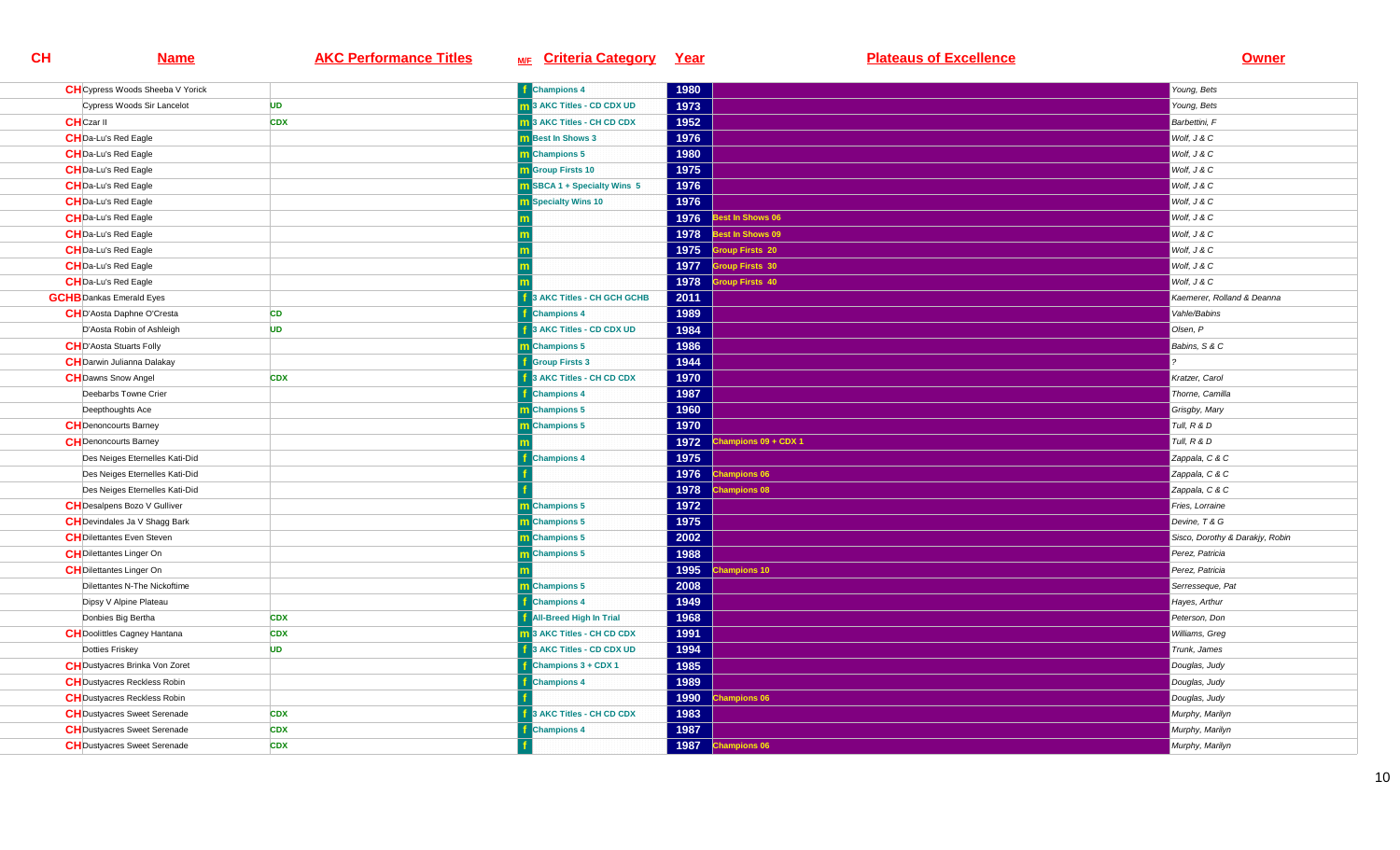| Dutchess Saint Catherine                     | <b>UD</b>               | <b>1</b> 3 AKC Titles - CD CDX UD  | 1983 |                                             | Phillips, M                |
|----------------------------------------------|-------------------------|------------------------------------|------|---------------------------------------------|----------------------------|
| <b>CH</b> Eastgates Baron V Lite             |                         | m Champions 5                      | 2001 |                                             | Cooper, Elaine             |
| <b>CH</b> Eastgates Baron V Lite             |                         |                                    | 2003 | hampions 10                                 | Cooper, Elaine             |
| <b>CH</b> Eastgates Baron V Lite             |                         |                                    | 2007 | hampions 15                                 | Cooper, Elaine             |
| <b>GCHB</b> Eastgates Rag Doll               |                         | 3 AKC Titles - CH GCH GCHB         | 2013 |                                             | Cooper, Elaine             |
| <b>CH/WDCH</b> Eastgates Remember The Knight | <b>CDX RE</b>           | 3 AKC Titles - CH CD CDX           | 2008 |                                             | Roland, Barry              |
| <b>CH/WDCH</b> Eastgates Remember The Knight | <b>CDX RE DD</b>        |                                    | 2008 | <b>Champion + SBCA Working Dog Champion</b> | Roland, Barry              |
| <b>CH/WDCH</b> Eastgates Remember The Knight | <b>CDX RE DD</b>        |                                    | 2008 | <b>/orking Dog Champion</b>                 | Roland, Barry              |
| <b>CH</b> Eastgates The Diva                 |                         | <b>Champions 4</b>                 | 2008 |                                             | Serresseque, P & Cooper, E |
| <b>CH</b> Eastgates The Diva                 |                         |                                    | 2011 | <b>Champions 06</b>                         | Serresseque, P & Cooper, E |
| <b>CH</b> Ebenezer Van Rijn                  |                         | <b>Champions 5</b>                 | 2010 |                                             | Sykora, Bob                |
| <b>CH</b> Ebenezer Van Rijn                  |                         |                                    | 2012 | hampions 10                                 | Sykora, Bob                |
| <b>CH</b> Echos Cari-Me Von Bonus            |                         | <b>Champions 4</b>                 | 1979 |                                             | Thom. W & C                |
| <b>CH</b> Echos Cari-Me Von Bonus            |                         |                                    | 1980 | <b>Champions 06</b>                         | Thom, W & C                |
| <b>CH</b> Echos Cari-Me Von Bonus            |                         |                                    | 1982 | <b>Champions 08</b>                         | Thom, W & C                |
| <b>CH</b> Echos Citation Von Bonus           |                         | m Champions 5                      | 1980 |                                             | Dube, D & M                |
| Echos Dear Me V Little Bigman                |                         | <b>Champions 4</b>                 | 1992 |                                             | Greene, Maggie             |
| <b>CH</b> Echos Heathcliff Von Yondo         |                         | m Champions 5                      | 1980 |                                             | Thom, W & C                |
| <b>CH</b> Echos Heathcliff Von Yondo         |                         |                                    | 1981 | hampions 08 + CDX 2                         | Thom, W & C                |
| <b>CH</b> Echos Ivy League V Gulliver        |                         | <b>Champions 4</b>                 | 1991 |                                             | Reid/Deaton                |
| Echos Remember Me V Heath                    |                         | <b>Champions 4</b>                 | 1987 |                                             | Thom, W & C                |
| Echos Utmost                                 | <b>CD TD NA</b>         | 3 AKC Titles - CD TD NA            | 2002 |                                             | Olbirch, Lovey             |
| Echos Utmost                                 | <b>CD TD NA NAJ</b>     |                                    | 2003 | 04 AKC Titles - CD TD NA NAJ                | Olbirch, Lovey             |
| Echos Utmost                                 | VCD <sub>1</sub>        |                                    | 2003 | 05 AKC Titles - VCD1                        | Olbirch, Lovey             |
| Echos Utmost                                 | VCD1 OA                 |                                    | 2003 | 06 AKC Titles - VCD1 OA                     | Olbirch, Lovey             |
| Echos Utmost                                 | <b>VCD1 CDX OA</b>      |                                    | 2003 | 07 AKC Titles - VCD1 CDX OA                 | Olbirch, Lovey             |
| <b>WDCH</b> Echos Utmost                     | <b>VCD2 CDX OA OAJ</b>  |                                    | 2004 | 08 AKC Titles - VCD2 CDX OAJ                | Olbirch, Lovey             |
| <b>WDCH</b> Echos Utmost                     | VCD <sub>2</sub>        |                                    | 2004 | 09 AKC Titles - VCD2                        | Olbirch, Lovey             |
| Echos Utmost                                 | <b>VCD2 UD</b>          |                                    | 2004 | 10 AKC Titles - VCD2 UD                     | Olbirch, Lovey             |
| <b>WDCH</b> Echos Utmost                     | <b>VCD2 UDTDX</b>       |                                    | 2005 | 11 AKC Titles - VCD2 UDTX                   | Olbirch, Lovey             |
| <b>WDCH</b> Echos Utmost                     | <b>CDX TD OA OAJ DD</b> |                                    | 2004 | <b>Working Dog Champion</b>                 | Olbirch, Lovey             |
| <b>CH</b> Echos Xtra Sweetie V Eddy          | <b>CDX</b>              | 3 AKC Titles - CH CD CDX           | 2008 |                                             | Olbirch, Lovey             |
| <b>CH/WDCH</b> Echos Xtra Sweetie V Eddy     | <b>CDX TD DD</b>        |                                    | 2009 | hampion + SBCA Working Dog Champion         | Olbirch, Lovey             |
| <b>CH/WDCH</b> Echos Xtra Sweetie V Eddy     | <b>CDX TD DD</b>        |                                    | 2009 | <b>Norking Dog Champion</b>                 | Olbirch, Lovey             |
| <b>CHEIba V Alpine Plateau</b>               |                         | <b>Champions 4</b>                 | 1953 |                                             |                            |
| <b>GCHB</b> Elbas Aristo Presto              |                         | 3 AKC Titles - CH GCH GCHB         | 2016 |                                             | Baker, Edward & Linda      |
| <b>GCHP</b> Elbas Aristo Presto              | <b>CGCA</b>             | <b>m</b> Best In Shows 3           | 2018 |                                             | Baker, Edward & Linda      |
| <b>GCHG</b> Elbas Aristo Presto              |                         | <b>m</b> Group Firsts 10           | 2017 |                                             | Baker, Edward & Linda      |
| <b>GCHP</b> Elbas Aristo Presto              |                         | <b>n</b> Reserve Best In Shows 5   | 2018 |                                             | Baker, Edward & Linda      |
| <b>GCHGEIbas Aristo Presto</b>               |                         | <b>m</b> SBCA 1 + Specialty Wins 5 | 2017 |                                             | Baker, Edward & Linda      |
| <b>GCHSEIbas Aristo Presto</b>               |                         | <b>m</b> Specialty Wins 10         | 2016 |                                             | Baker, Edward & Linda      |
| <b>GCHSEIbas Aristo Presto</b>               |                         |                                    | 2016 | 04 AKC Titles - GCHS                        | Baker, Edward & Linda      |
|                                              |                         |                                    |      |                                             |                            |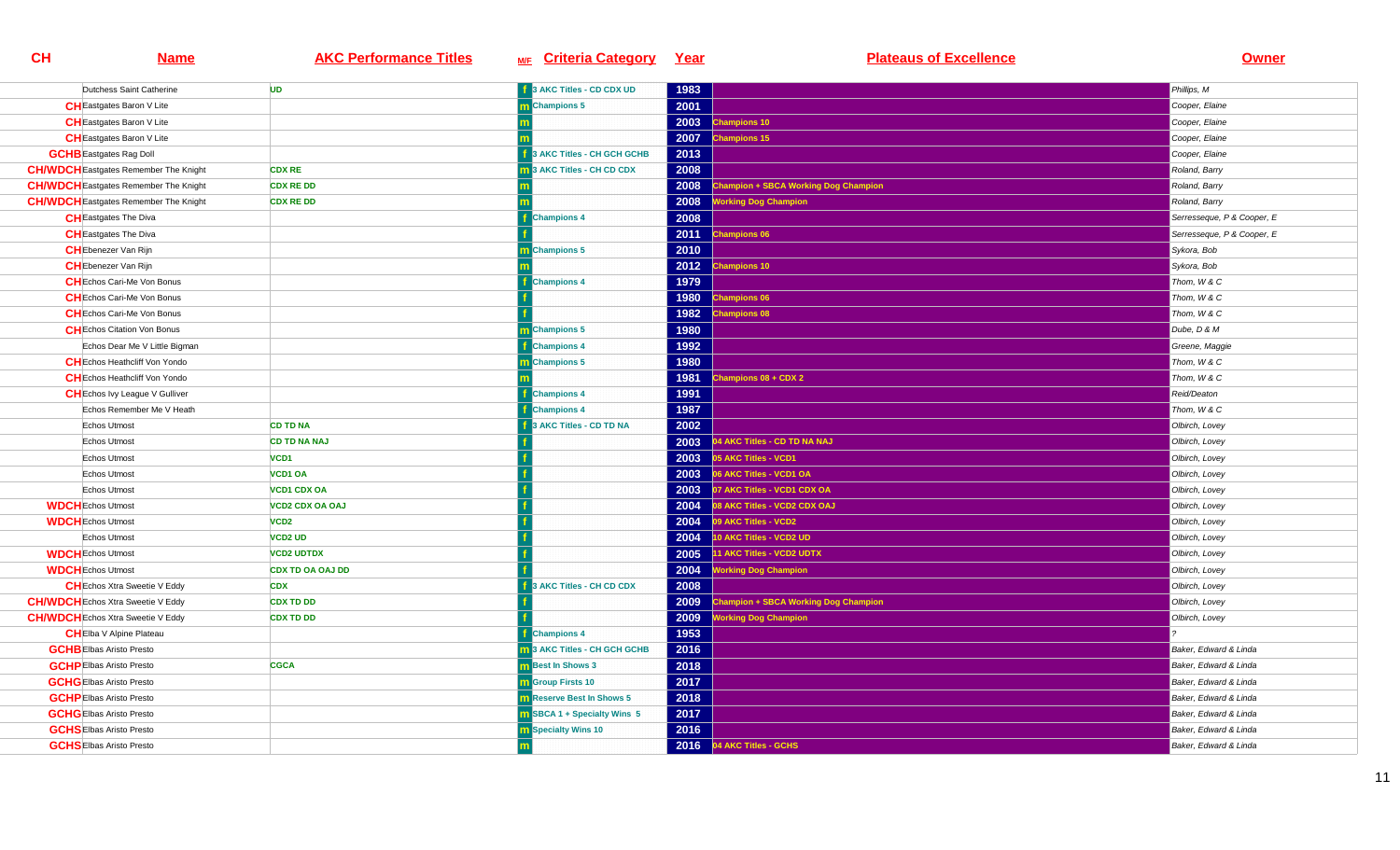| <b>GCHG</b> Elbas Aristo Presto                 |                   |                                   |      | $2017$ 05 AKC Titles - GCHG        | Baker, Edward & Linda |
|-------------------------------------------------|-------------------|-----------------------------------|------|------------------------------------|-----------------------|
| <b>GCHP</b> Elbas Aristo Presto                 |                   |                                   | 2018 | 06 AKC Titles - GCHP               | Baker, Edward & Linda |
| <b>GCHP</b> Elbas Aristo Presto                 | <b>BN RN CGCA</b> |                                   | 2019 | Best In Shows 06                   | Baker, Edward & Linda |
| <b>GCHP</b> Elbas Aristo Presto                 | <b>BN RN CGCA</b> |                                   | 2019 | Best In Shows 09                   | Baker, Edward & Linda |
| <b>GCHPEIbas Aristo Presto</b>                  | <b>CGCA</b>       |                                   | 2018 | <b>Sroup Firsts 20</b>             | Baker, Edward & Linda |
| <b>GCHP</b> Elbas Aristo Presto                 | <b>BN RN CGCA</b> |                                   | 2019 | roup Firsts 30                     | Baker, Edward & Linda |
| <b>GCHP</b> Elbas Aristo Presto                 | <b>BN RN CGCA</b> |                                   | 2019 | <b>Group Firsts 40</b>             | Baker, Edward & Linda |
| <b>GCHS</b> Elbas Aristo Presto                 |                   |                                   | 2017 | pecialty Wins 20                   | Baker, Edward & Linda |
| <b>GCHSEIbas Aristo Presto</b>                  |                   |                                   | 2017 | pecialty Wins 30                   | Baker, Edward & Linda |
| <b>GCHP</b> Elbas Aristo Presto                 | <b>BN RN CGCA</b> |                                   | 2018 | pecialty Wins 40                   | Baker, Edward & Linda |
| <b>GCHPEIbas Aristo Presto</b>                  | <b>BN RN CGCA</b> |                                   | 2019 | pecialty Wins 50                   | Baker, Edward & Linda |
| <b>GCHPEIbas Aristo Presto</b>                  | <b>BN RN CGCA</b> |                                   | 2019 | pecialty Wins 60                   | Baker, Edward & Linda |
| <b>CHEIbas Simeon V Mallen</b>                  |                   | <b>Best In Shows 3</b>            | 1984 |                                    | Baker, Branden        |
| <b>CHEIbas Simeon V Mallen</b>                  |                   | m Champions 5                     | 1989 |                                    | Baker, Branden        |
| <b>CH</b> Elbas Simeon V Mallen                 |                   | <b>Group Firsts 10</b>            | 1984 |                                    | Baker, Branden        |
| <b>CH</b> Elbas Simeon V Mallen                 |                   | <b>Specialty Wins 10</b>          | 1985 |                                    | Baker, Branden        |
| <b>CHEIbas Simeon V Mallen</b>                  |                   |                                   | 1984 | est In Shows 06                    | Baker, Branden        |
| <b>CHEIbas Simeon V Mallen</b>                  |                   |                                   | 1985 | Best In Shows 09                   | Baker, Branden        |
| <b>CH</b> Elbas Simeon V Mallen                 |                   |                                   | 1984 | <b>Group Firsts 20</b>             | Baker, Branden        |
| <b>CHEIbas Simeon V Mallen</b>                  |                   |                                   | 1984 | <b>Group Firsts 30</b>             | Baker, Branden        |
| <b>CH</b> Elbas Simeon V Mallen                 |                   |                                   | 1985 | roup Firsts 40                     | Baker, Branden        |
| <b>CHEIbas Simeon V Mallen</b>                  |                   |                                   | 1986 | roup Firsts 50                     | Baker, Branden        |
| <b>GCHB</b> Empty Kegs Dumas Walker of Grissoms |                   | 3 AKC Titles - CH GCH GCHB        | 2018 |                                    | Boyd, D & B           |
| <b>CH</b> Encores By Goodyear                   |                   | <b>Champions 4</b>                | 1997 |                                    | Wolf, J & C           |
| <b>CH</b> Englers Champagne Quint               |                   | <b>Champions 5</b>                | 1973 |                                    | Tull, R & D           |
| <b>CH</b> Englers Champagne Quint               |                   |                                   | 1975 | <b>Champions 10</b>                | Tull, R & D           |
| <b>CH</b> Englers King Edward                   |                   | <b>Champions 5</b>                | 1976 |                                    | Turner, Ed            |
| <b>GCH</b> Epic Seduction                       |                   | <b>Champions 4</b>                | 2017 |                                    | Hatch, Valerie        |
| <b>GCH</b> Epic Seduction                       |                   |                                   | 2018 | <b>Champions 06</b>                | Hatch, Valerie        |
| <b>CH</b> Esbo V Grossglockner                  |                   | <b>Best In Shows 3</b>            | 1938 |                                    | Fleischli, Joe        |
| <b>CH</b> Esbo V Grossglockner                  |                   | <b>Champions 5</b>                | 1944 |                                    | Fleischli, Joe        |
| <b>Excaliburs Distinction</b>                   | <b>UD</b>         | 3 AKC Titles - CD CDX UD          | 1990 |                                    | Roland, B & J         |
| Excaliburs Dream Weaver                         | <b>UD</b>         | 3 AKC Titles - CD CDX UD          | 1990 |                                    | Roland, B & J         |
| <b>CH</b> Excaliburs Friar V Eastgate           | <b>CDX</b>        | <b>1</b> 3 AKC Titles - CH CD CDX | 1994 |                                    | Roland, B & J         |
| <b>Excaliburs Hallmark</b>                      | <b>CD</b>         | <b>SBCA Trial Wins 2</b>          | 1998 |                                    | Roland, B & J         |
| Excaliburs Knight of The Realm                  | <b>CD</b>         | <b>n</b> SBCA Trial Wins 2        | 2003 |                                    | Roland, B & J         |
| <b>CH</b> Excaliburs Lady Anastasia             | <b>CDX</b>        | 3 AKC Titles - CH CD CDX          | 1981 |                                    | Roland, B & J         |
| <b>CH</b> Excaliburs Lady Anastasia             | <b>UD</b>         |                                   | 1985 | 4 AKC Titles - CH UD               | Roland, B & J         |
| <b>CH/WDCH</b> Excaliburs Lady of The Lake      | <b>CDX RN</b>     | <b>BAKC Titles - CH CD CDX</b>    | 2015 |                                    | Roland, Barry         |
| <b>CH/WDCH</b> Excaliburs Lady of The Lake      | <b>CDX DD WPX</b> |                                   | 2015 | <b><i>Vorking Dog Champion</i></b> | Roland, Barry         |
| Excaliburs Legend of Arthur                     | <b>CD</b>         | <b>All-Breed High In Trial</b>    | 1980 |                                    | Roland, B & J         |
| <b>WDCH</b> Excaliburs Muse                     | <b>UD DD WPX</b>  | 3 AKC Titles - CD CDX UD          | 2017 |                                    | Roland, Barry         |
|                                                 |                   |                                   |      |                                    |                       |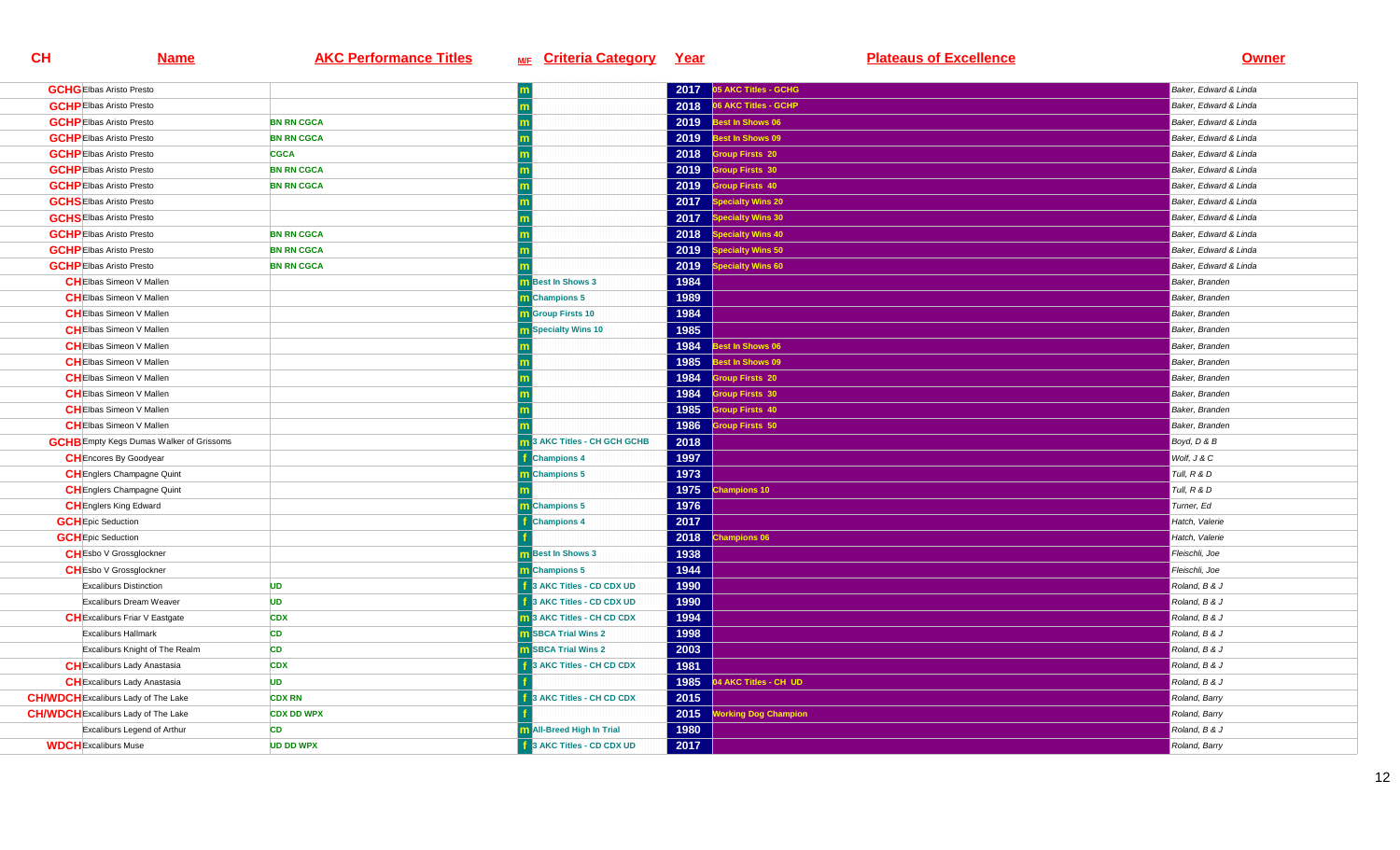| <b>WDCH</b> Excaliburs Muse          | <b>CDX DD WPX</b> |                                             | 2016 | <b>Working Dog Champion</b>           | Roland, B & J        |
|--------------------------------------|-------------------|---------------------------------------------|------|---------------------------------------|----------------------|
| Fabian Von Mardonof                  |                   | m Champions 5                               | 1978 |                                       |                      |
| Fairy Tales Martina                  |                   | <b>Champions 4</b>                          | 1987 |                                       | Terrio, J & C        |
| <b>CH</b> Fairy Tales Pontresina     |                   | <b>f</b> Champions 4                        | 1986 |                                       | Grimm, Joan          |
| <b>CH</b> Felicidads Tigger          | <b>CDX</b>        | 3 AKC Titles - CH CD CDX                    | 1975 |                                       | Collier, K & P       |
| <b>CH</b> Felicidads Tigger          | <b>UD</b>         |                                             | 1977 | 4 AKC Titles - CH UD                  | Collier, K & P       |
| Fellow Boy Morris                    | <b>UD</b>         | <b>n</b> 3 AKC Titles - CD CDX UD           | 1961 |                                       | Morris, C            |
| <b>CH</b> Fidelas Hercules V Hanz    |                   | $\overline{\mathbf{m}}$ Champions 4 + CDX 1 | 1974 |                                       |                      |
| <b>CH</b> Figaro V Sauliamt          |                   | m Champions 5                               | 1968 |                                       | Sweet/Dube           |
| <b>CH</b> Folly Barns Dexter         |                   | <b>m</b> Best In Shows 3                    | 1979 |                                       | Ferguson, Wayne      |
| <b>CH</b> Folly Barns Dexter         |                   | m Champions 5                               | 1983 |                                       | Ferguson, Wayne      |
| <b>CH</b> Folly Barns Dexter         |                   | <b>m</b> Group Firsts 10                    | 1978 |                                       | Ferguson, Wayne      |
| <b>CH</b> Folly Barns Dexter         |                   |                                             | 1979 | <b>Sroup Firsts 20</b>                | Ferguson, Wayne      |
| <b>CH</b> Folly Barns Dexter         |                   |                                             | 1979 | <b>Sroup Firsts 30</b>                | Ferguson, Wayne      |
| <b>CH</b> Folly Barns Macho Muchacho | <b>CDX</b>        | 3 AKC Titles - CH CD CDX                    | 1983 |                                       | Jahnke, Rebecca      |
| Foresses Little Sir                  |                   | <b>Champions 4</b>                          | 1990 |                                       | Bruce, llene         |
| <b>CH</b> Forever Kryskara Ace       |                   | <b>Specialty Wins 10</b>                    | 2007 |                                       | Wilson, C & K        |
| <b>CH</b> Forever Treasure           |                   | SBCA 1 + Specialty Wins 5                   | 2010 |                                       | Temple, Terry & Sara |
| <b>CH</b> Forever Tsk Tsk Tsk        |                   | SBCA 1 + Specialty Wins 5                   | 2008 |                                       | Temple, Terry & Sara |
| <b>CH</b> Forever Tsk Tsk Tsk        |                   | Specialty Wins 10                           | 2007 |                                       | Temple, Terry & Sara |
| <b>CH</b> Forever Tsk Tsk Tsk        |                   |                                             | 2009 | pecialty Wins 20                      | Temple, Terry & Sara |
| <b>CH</b> Formicas Image of Odin     |                   | Champions 5                                 | 1979 |                                       | Stanek, John         |
| <b>CH</b> Fraustys Honey Bun         |                   | <b>Champions 4</b>                          | 1967 |                                       |                      |
| <b>CH</b> Fraustys Honey Bun         |                   |                                             | 1970 | <b>Champions 06</b>                   |                      |
| Frederick Von Hyden                  | <b>UD</b>         | 3 AKC Titles - CD CDX UD                    | 1975 |                                       | Cox, John            |
| Frederick Von Hyden                  | <b>UDT</b>        |                                             | 1976 | 4 AKC Titles - UDT                    | Cox, John            |
| Frederick Von Hyden                  | <b>UDT</b>        |                                             | 1980 | ombined Obedience Scores 10 - Pre UDX | Cox, John            |
| Fremonts Very Ve Vee Dee             | <b>RAE</b>        | RAE                                         | 2006 |                                       | Elvidge, W & E       |
| Freya Van Rijn                       |                   | <b>Champions 4</b>                          | 1995 |                                       | Cole/Sykora          |
| Freya Van Rijn                       |                   |                                             | 1997 | <b>Champions 06</b>                   | Cole/Sykora          |
| Freya Van Rijn                       |                   |                                             | 1998 | <b>Champions 08</b>                   | Cole/Sykora          |
| <b>CH</b> Friedas Al-Ver-Don-Frausty |                   | m Champions 5                               | 1962 |                                       | Roberts, Betty       |
| <b>CH</b> Friedas Al-Ver-Don-Frausty |                   |                                             | 1965 | hampions 10                           | Roberts, Betty       |
| <b>CH</b> Friedas Al-Ver-Don-Frausty |                   |                                             | 1967 | Champions 15                          | Roberts, Betty       |
| Gambys Free Spirit                   |                   | <b>Champions 4</b>                          | 1983 |                                       |                      |
| George Oliver Bernardi               | <b>UD</b>         | 3 AKC Titles - CD CDX UD                    | 1977 |                                       | Douglas, P & R       |
| George Oliver Bernardi               | <b>UDT</b>        |                                             | 1977 | 4 AKC Titles - UDT                    | Douglas, P & R       |
| <b>CH</b> Gerd V D Lueg V Edelweiss  |                   | <b>m</b> Best In Shows 3                    | 1949 |                                       | Fleischli, Joe       |
| <b>CH</b> Gerd V D Lueg V Edelweiss  |                   | <b>m</b> Champions 5                        | 1952 |                                       | Fleischli, Joe       |
| <b>CH</b> Gerd V D Lueg V Edelweiss  |                   | <b>m</b> Group Firsts 10                    | 1949 |                                       | Fleischli, Joe       |
| <b>CH</b> Gerd V D Lueg V Edelweiss  |                   | <b>m</b> SBCA Show Wins 2                   | 1950 |                                       | Fleischli, Joe       |
| <b>CH</b> Gerd V D Lueg V Edelweiss  |                   |                                             | 1949 | Best In Shows 06                      | Fleischli, Joe       |
|                                      |                   |                                             |      |                                       |                      |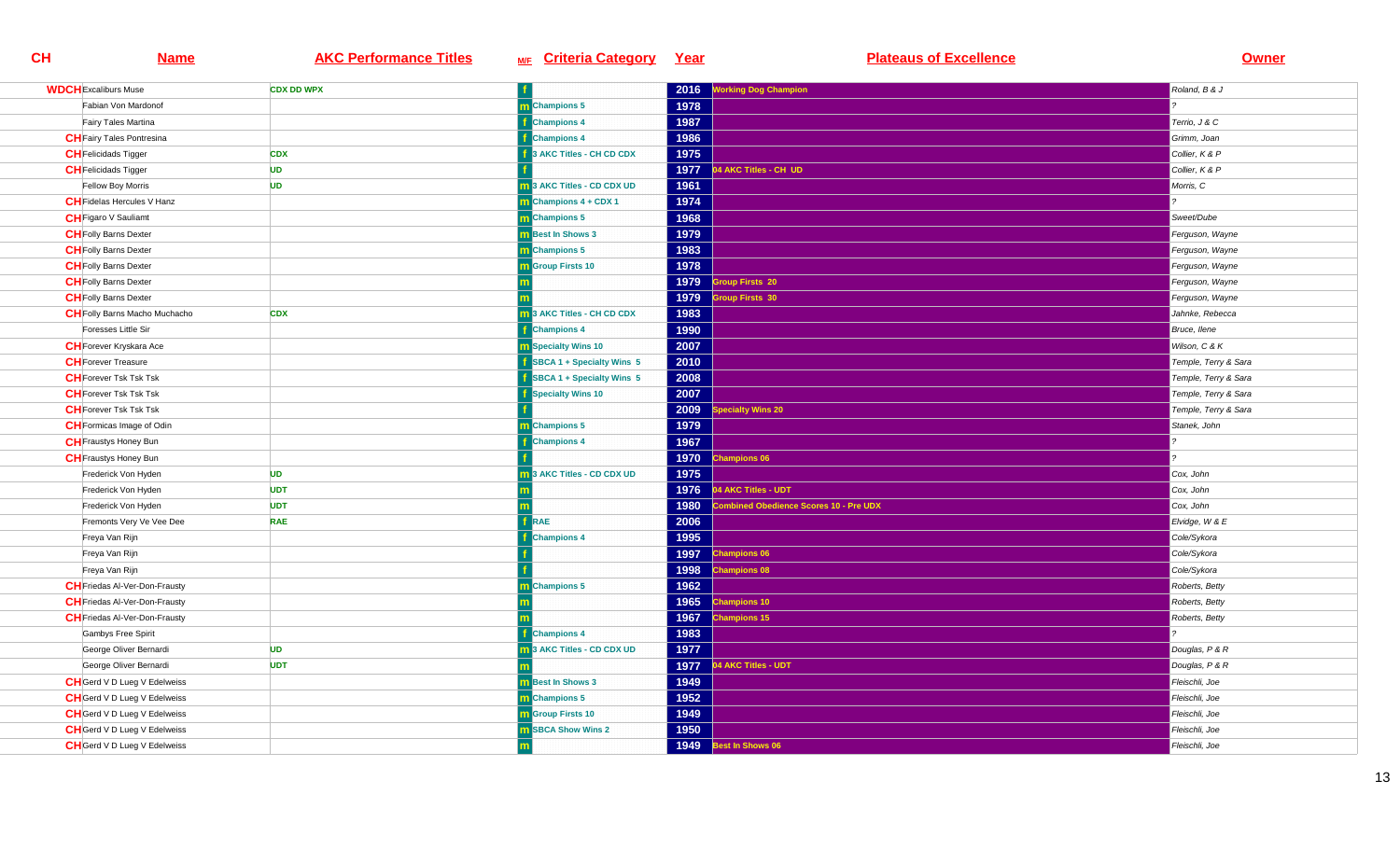| <b>CH</b> Gerd V D Lueg V Edelweiss                      |                                 | 1950 | Best In Shows 09       | Fleischli, Joe                            |
|----------------------------------------------------------|---------------------------------|------|------------------------|-------------------------------------------|
| <b>CH</b> Gerd V D Lueg V Edelweiss                      |                                 | 1950 | Best In Shows 12       | Fleischli, Joe                            |
| <b>CH</b> Gerd V D Lueg V Edelweiss                      |                                 | 1950 | Best In Shows 15       | Fleischli, Joe                            |
| <b>CH</b> Gerd V D Lueg V Edelweiss                      |                                 | 1952 | lest In Shows 18       | Fleischli, Joe                            |
| <b>CH</b> Gerd V D Lueg V Edelweiss                      |                                 | 1952 | Best In Shows 21       | Fleischli, Joe                            |
| <b>CH</b> Gerd V D Lueg V Edelweiss                      |                                 | 1953 | <b>Champions 10</b>    | Fleischli, Joe                            |
| <b>CH</b> Gerd V D Lueg V Edelweiss                      |                                 | 1956 | <b>Champions 15</b>    | Fleischli, Joe                            |
| <b>CH</b> Gerd V D Lueg V Edelweiss                      |                                 | 1950 | <b>Sroup Firsts 20</b> | Fleischli, Joe                            |
| <b>CH</b> Gerd V D Lueg V Edelweiss                      |                                 | 1950 | roup Firsts 30         | Fleischli, Joe                            |
| <b>CH</b> Gerd V D Lueg V Edelweiss                      |                                 | 1952 | <b>iroup Firsts 40</b> | Fleischli, Joe                            |
| <b>CH</b> Gerd V D Lueg V Edelweiss                      |                                 | 1952 | <b>BCA Show Wins 4</b> | Fleischli, Joe                            |
| <b>CH</b> Gerd V D Markthalle                            | m Champions 5                   | 1957 |                        |                                           |
| <b>CH</b> Gerda Christina of Skycroft                    | <b>Champions 4</b>              | 1965 |                        | Cox, Shirley                              |
| CH Gerda V D Lueg V Alpine Plateau                       | <b>Group Firsts 3</b>           | 1948 |                        | Hayes, Arthur                             |
| CH Gerda V D Lueg V Alpine Plateau                       | <b>SBCA Show Wins 2</b>         | 1951 |                        | Hayes, Arthur                             |
| CH Gerda V D Lueg V Alpine Plateau                       |                                 | 1949 | roup Firsts 05         | Hayes, Arthur                             |
| <b>CH</b> Gerdas Tina Marie V Tassell                    | <b>Champions 4</b>              | 1973 |                        | McCoy, Shirley                            |
| <b>CH</b> Gero Christopher Skycroft                      | <b>n</b> Best In Shows 3        | 1964 |                        | Cox, Shirley                              |
| <b>CH</b> Gero Christopher Skycroft                      | <b>m</b> Group Firsts 10        | 1964 |                        | Cox, Shirley                              |
| <b>CH</b> Gero Christopher Skycroft                      |                                 | 1965 | est In Shows 06        | Cox, Shirley                              |
| <b>CH</b> Gero Christopher Skycroft                      |                                 | 1965 | <b>iroup Firsts 20</b> | Cox, Shirley                              |
| <b>CH</b> Gero Oenz V Edelweiss                          | <b>n</b> Best In Shows 3        | 1949 |                        | Fleischli, Joe                            |
| <b>CH</b> Gero Oenz V Edelweiss                          | <b>Champions 5</b>              | 1953 |                        | Fleischli, Joe                            |
| <b>CH</b> Gero Oenz V Edelweiss                          |                                 | 1953 | hampions 10            | Fleischli, Joe                            |
| <b>CH</b> Gero Oenz V Edelweiss                          |                                 | 1955 | <b>Champions 15</b>    | Fleischli, Joe                            |
| Ggf's Bountiful Joy                                      | <b>Champions 4</b>              | 2014 |                        | Short, Jack & Bev                         |
| <b>GCHG</b> Giddens Lady Isabella                        | m Champions 4                   | 2018 |                        | Glidden, Kathey                           |
| <b>GCHB</b> Gliddens Lady Isabella                       | 3 AKC Titles - CH GCH GCHB      | 2012 |                        | Glidden, Kathey                           |
| <b>GCHG</b> Gliddens Lady Isabella                       | <b>Group Firsts 3</b>           | 2014 |                        | Glidden, Kathey                           |
| <b>GCHS</b> Gliddens Lady Isabella                       |                                 | 2013 | 04 AKC Titles - GCHS   | Glidden, Kathey                           |
| <b>GCHG</b> Gliddens Lady Isabella                       |                                 | 2014 | 5 AKC Titles - GCHG    | Glidden, Kathey                           |
| <b>GCHG</b> Gliddens Lady Isabella                       |                                 | 2014 | <b>iroup Firsts 05</b> | Glidden, Kathey                           |
| <b>GCHB</b> Gliddens Secret Crush V Spring Mtn           | 3 AKC Titles - CH GCH GCHB      | 2022 |                        | Oliver, Beverly                           |
| <b>GCHB</b> Gliddens Wild Is The Wind In The Barnyard    | 3 AKC Titles - CH GCH GCHB      | 2018 |                        | Popela, V, Ketelsen D. & K.               |
| <b>GCHS</b> Gliddens Wild Is The Wind In The Barnyard    |                                 | 2019 | 4 AKC Titles - GCHS    | Popela, V, Ketelsen D. & K.               |
| <b>GCHG</b> Gliddens Wild Is The Wind In The Barnyard    |                                 | 2020 | 05 AKC Titles - GCHG   | Popels, Vicki & Ketelsen Dante & Kimberly |
| <b>GCHB</b> Gliddens Yosminty Sam I Am<br><b>CGC TKN</b> | <b>AKC Titles - CH GCH GCHB</b> | 2018 |                        | Combs, Barbara                            |
| <b>CH</b> Golden Gal of Shady Hollow                     | <b>Champions 4</b>              | 1961 |                        | Smith, Phyllis                            |
| <b>CH</b> Golden Gal of Shady Hollow                     |                                 | 1963 | hampions 06            | Smith, Phyllis                            |
| <b>CH</b> Golden Gal of Shady Hollow                     |                                 | 1964 | hampions 08            | Smith, Phyllis                            |
| <b>CH</b> Golden Heart Clown of Dakota                   | <b>Champions 4</b>              | 1996 |                        | Blackwell, Phil & Sharon                  |
| <b>CH</b> Golden Heart Lil Lulu O'Raine                  | <b>Champions 4</b>              | 2002 |                        | <b>Blackwell</b> , Sharon                 |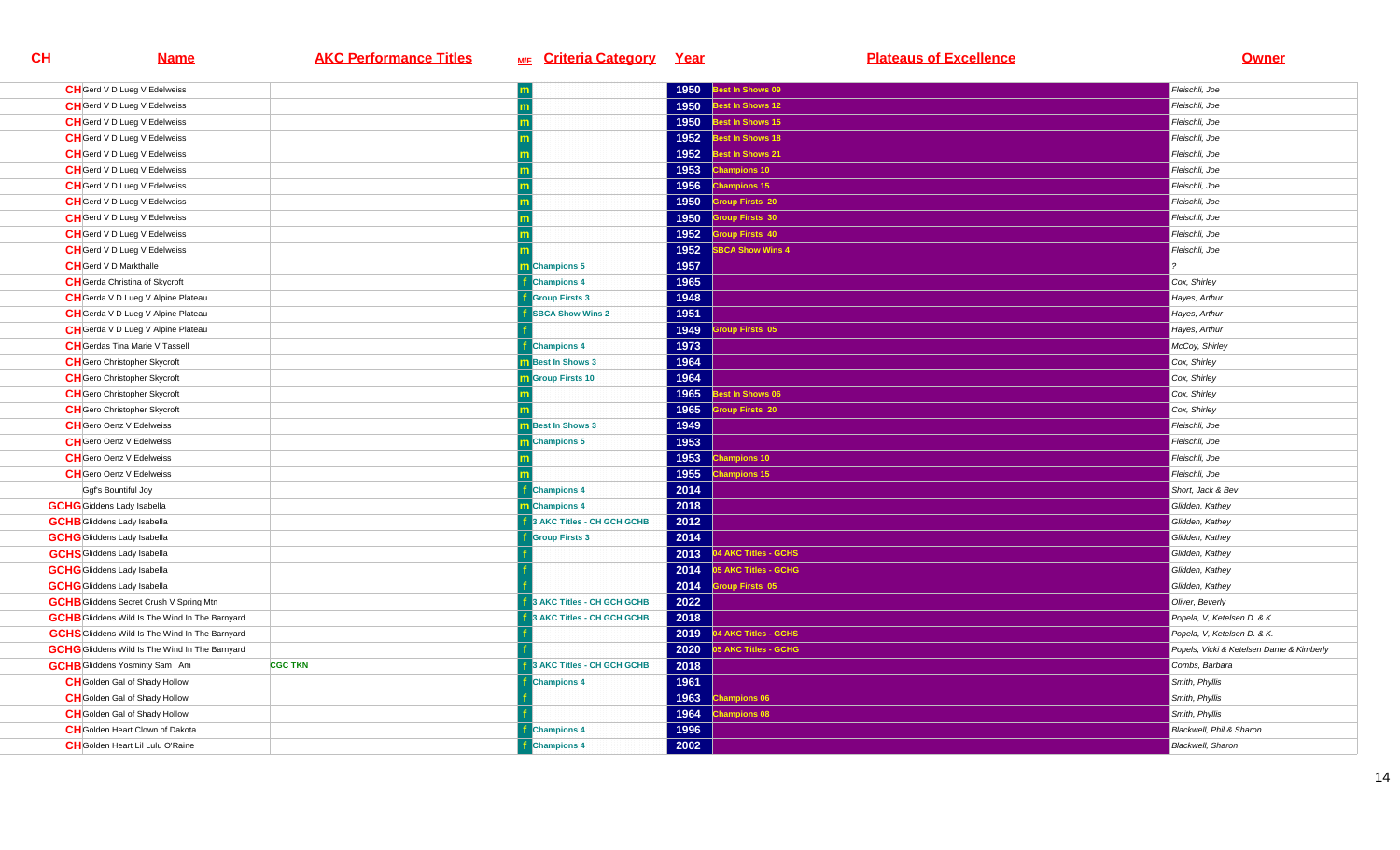| <b>CH</b> Golden Heart Lil Lulu O'Raine   |               |                                     |      | 2002 Champions 06   | <b>Blackwell</b> , Sharon |
|-------------------------------------------|---------------|-------------------------------------|------|---------------------|---------------------------|
| <b>CH</b> Golden Heart Lil Lulu O'Raine   |               |                                     | 2003 | <b>Champions 08</b> | <b>Blackwell</b> , Sharon |
| <b>CH</b> Golden Heart Lil Lulu O'Raine   |               |                                     | 2003 | Champions 10        | Blackwell, Sharon         |
| <b>CH</b> Golden Heart Lil Lulu O'Raine   |               |                                     | 2005 | <b>Champions 12</b> | <b>Blackwell</b> , Sharon |
| <b>CH</b> Golden Heart Sassy Selena       |               | <b>Champions 4</b>                  | 2005 |                     | Blackwell, Sharon         |
| <b>CH</b> Golden Heart Sassy Selena       |               |                                     | 2006 | <b>Champions 06</b> | Blackwell, Sharon         |
| Goliard Emma Lou V Falstaff               | <b>CDX TD</b> | 3 AKC Titles - CD CDX TD            | 1972 |                     | Hughes, J & C             |
| <b>CH</b> Good Samaritans Big Splash      | <b>CDX</b>    | 3 AKC Titles - CH CD CDX            | 1977 |                     | Bedell, Donald            |
| <b>CH</b> Gordons Jackson V Astor         | <b>CDX</b>    | 3 AKC Titles - CH CD CDX            | 1976 |                     | Gordon, J & K             |
| <b>CH</b> Gossoffs Tantrum                |               | <b>n</b> Group Firsts 10            | 1948 |                     |                           |
| <b>CH</b> Grandstands Bold Sketch         |               | <b>Champions 5</b>                  | 1991 |                     | Bishop II, K & D          |
| <b>GCHB</b> Granites I'm Your Huckleberry |               | <b>n</b> 3 AKC Titles - CH GCH GCHB | 2018 |                     | Cole, Michelle            |
| <b>CH</b> Greystones Duchess of Earl      |               | <b>Champions 4</b>                  | 2018 |                     | Siekman, Dwayne & Nancy   |
| <b>CH</b> Griecos Endorsement Von WOA     |               | Champions 4 + TD 1                  | 1983 |                     | Rodrigo, J & S            |
| <b>CH</b> Griecos Endorsement Von WOA     |               | Specialty Wins 10                   | 1982 |                     | Rodrigo, J & S            |
| Halo St. Andi of Pontatoc                 |               | <b>Champions 4</b>                  | 1999 |                     | Shields, C & G            |
| Halo St. Bada Bing V Scandia              |               | <b>Champions 4</b>                  | 2013 |                     | Shields, C & G            |
| <b>CH</b> Halo St. Bala V Saviour         |               | SBCA 1 + Specialty Wins 5           | 2003 |                     | Shields, C & G            |
| <b>CH</b> Halo St. Bevin From Heaven      |               | <b>Champions 4</b>                  | 2004 |                     | Thompson, Delores         |
| <b>CH</b> Halo St. Bevin From Heaven      |               |                                     | 2005 | <b>Champions 06</b> | Thompson, Delores         |
| <b>CH</b> Halo St. Jonah of Wst Mtn       |               | <b>Champions 5</b>                  | 2004 |                     | Shields, C & G            |
| <b>CH</b> Halo St. Mathais                |               | m Champions 5                       | 2000 |                     | Shields, C & G            |
| <b>CH</b> Hamlet Van 'T Hof Ten Eynder    |               | <b>Champions 5</b>                  | 2012 |                     | Cole Sykora, Sherry       |
| <b>CH</b> Hamlet Van 'T Hof Ten Eynder    |               |                                     | 2013 | <b>Champions 10</b> | Cole Sykora, Sherry       |
| <b>CH</b> Harry No Buddy                  |               | Champions 5                         | 1970 |                     | Gallup, Ann               |
| <b>CH</b> Harry No Buddy                  |               | <b>Group Firsts 10</b>              | 1966 |                     | Gallup, Ann               |
| <b>CH</b> Harry No Buddy                  |               |                                     | 1966 | oup Firsts 20       | Gallup, Ann               |
| <b>CH</b> Harveys Zwingo Barri V Banz     |               | m Best In Shows 3                   | 1960 |                     | Harvey, Grace             |
| <b>CH</b> Harveys Zwingo Barri V Banz     |               | m Champions 5                       | 1960 |                     | Harvey, Grace             |
| <b>CH</b> Harveys Zwingo Barri V Banz     |               | <b>Group Firsts 10</b>              | 1961 |                     | Harvey, Grace             |
| <b>CH</b> Harveys Zwingo Barri V Banz     |               |                                     | 1961 | <b>Champions 10</b> | Harvey, Grace             |
| <b>CH</b> Harveys Zwingo Barri V Banz     |               |                                     | 1965 | <b>Champions 15</b> | Harvey, Grace             |
| <b>CH</b> Heatherlands Brice              |               | m Champions 5                       | 1997 |                     | Shields, C & G            |
| <b>CH</b> Heatherlands MacKenzie          |               | <b>Champions 5</b>                  | 1994 |                     | Gill/Ralston              |
| Heidi V Frederick                         | <b>CDX</b>    | <b>All-Breed High In Trial</b>      | 1975 |                     | Frederick, R & B          |
| <b>CH</b> Heidlebars Woodside             |               | <b>n</b> Champions 5                | 1997 |                     | Hudson, M                 |
| <b>CH</b> Heilmans Helmut Gerd V Lueg     |               | m Champions 5                       | 1954 |                     |                           |
| <b>CH</b> Heilmans Katy Von Gero          |               | <b>Champions 4</b>                  | 1958 |                     | Graves, Don               |
| <b>CH</b> Heilmans Katy Von Gero          |               |                                     | 1963 | hampions 06         | Graves, Don               |
| <b>CH</b> Heilmans Kris V Gero            |               | <b>m</b> Best In Shows 3            | 1955 |                     | Breyfogle, Dr.            |
| <b>CH</b> Heilmans Kris V Gero            |               | m Champions 5                       | 1956 |                     | Breyfogle, Dr.            |
| <b>CH</b> Heilmans Kris V Gero            |               | <b>m</b> Group Firsts 10            | 1955 |                     | Breyfogle, Dr.            |
|                                           |               |                                     |      |                     |                           |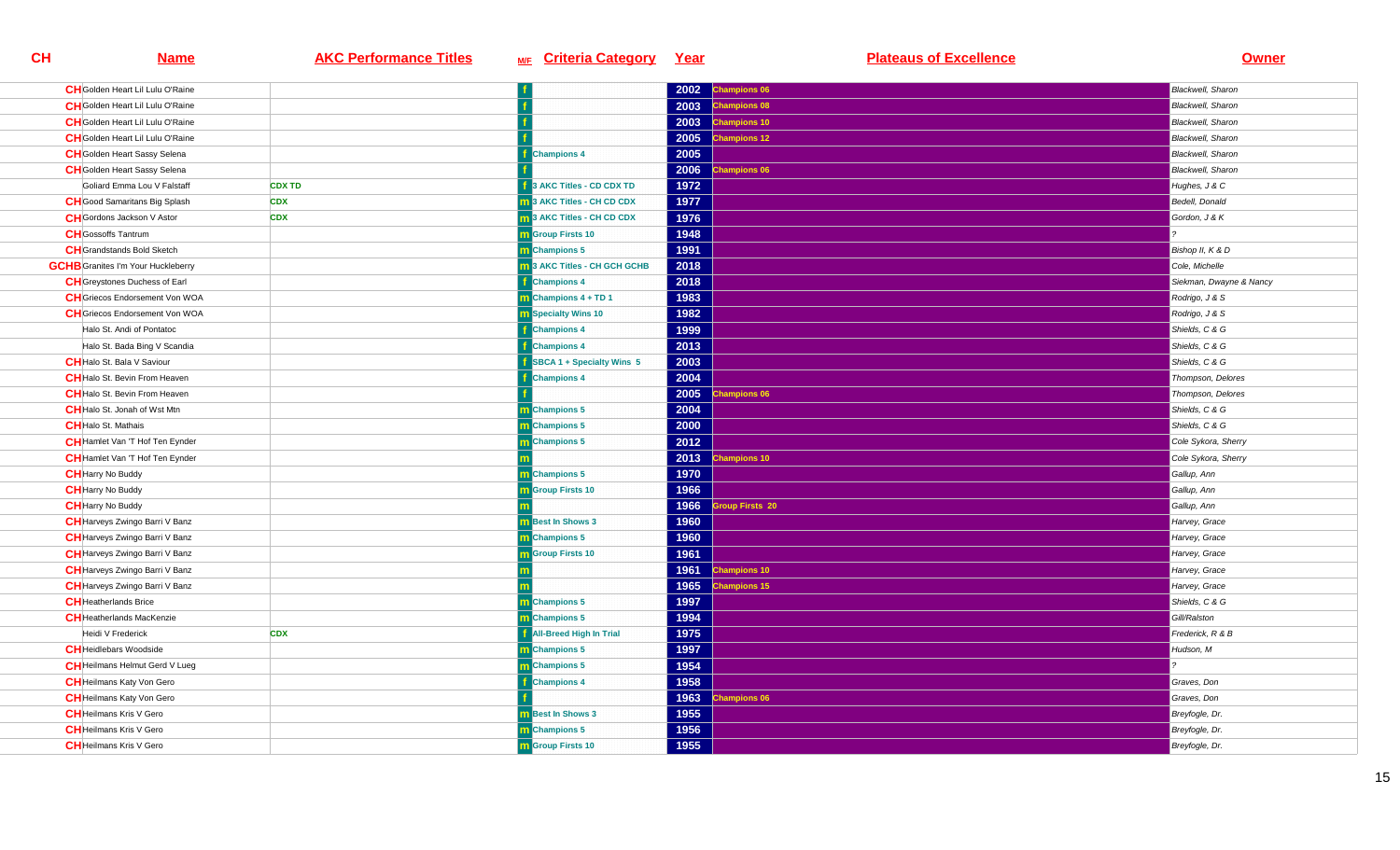| <b>CH</b> Heilmans Kris V Gero             |           |                                    | 1955 | <b>Group Firsts 20</b>                  | Breyfogle, Dr.         |
|--------------------------------------------|-----------|------------------------------------|------|-----------------------------------------|------------------------|
| <b>CH</b> Heimers Gonna Watcha Me Go Grand |           | m Champions 5                      | 2007 |                                         | Bettinghouse, Kimberly |
| Heimers Ice Rose                           |           | <b>Champions 4</b>                 | 2007 |                                         | Bettinghouse, Kimberly |
| <b>CH</b> Hercuveen Aurora Borealis        |           | <b>f</b> Group Firsts 3            | 1925 |                                         | Lintz Davies, Gertrude |
| <b>CH</b> Here Comes Gwilts Angel          |           | <b>Champions 4</b>                 | 1986 |                                         | Gwilt, Fran            |
| <b>CH</b> Hickory Hollows Gentle Ben       |           | m Champions 5                      | 2007 |                                         | Onorato, Denise        |
| <b>CH</b> High Chateaus Alarich            |           | Champions 5                        | 2007 |                                         | Vogel, Horst           |
| <b>CH</b> High Chateaus Alarich            |           |                                    | 2008 | <b>Champions 10</b>                     | Vogel, Horst           |
| <b>CH</b> High Chateaus Athos V Saintail   |           | m Specialty Wins 10                | 2007 |                                         | Vogel, Horst & Winnie  |
| <b>CH</b> High Chateaus Conan              |           | m Champions 5                      | 1996 |                                         | Vogel, H & W           |
| High Chateaus Darby                        |           | <b>Champions 4</b>                 | 2002 |                                         | Vogel, Horst & Winnie  |
| <b>CH</b> High Chateaus Emir               |           | m Champions 5                      | 1995 |                                         | Vogel, Horst           |
| <b>CH</b> High Chateaus Faust              |           | m Champions 5                      | 1989 |                                         | Vogel, H & W           |
| <b>CH</b> High Chateaus Faust              |           |                                    | 1993 | <b>Champions 10</b>                     | Vogel, H & W           |
| <b>CH</b> High Chateaus Forever Bliss      |           | <b>Specialty Wins 10</b>           | 1985 |                                         | Temple, Terry & Sara   |
| <b>CH</b> High Chateaus Gero               |           | <b>Champions 5</b>                 | 1982 |                                         | Vogel, H & W           |
| <b>CH</b> High Chateaus Gero               |           | <b>n</b> SBCA 1 + Specialty Wins 5 | 1976 |                                         | Vogel, H & W           |
| <b>CH</b> High Chateaus Gero               |           | <b>SBCA Show Wins 2</b>            | 1978 |                                         | Vogel, H & W           |
| <b>CH</b> High Chateaus Gero               |           | <b>Specialty Wins 10</b>           | 1977 |                                         | Vogel, H & W           |
| <b>CH</b> High Chateaus Gero               |           |                                    | 1978 | BCA Show Wins 2 + Specialty Wins 10     | Vogel, H & W           |
| High Chateaus Gwen V Joraca                |           | <b>Champions 4</b>                 | 1984 |                                         | Vogel, H & W           |
| <b>CH</b> High Chateaus Justine            |           | <b>Champions 4</b>                 | 1984 |                                         | Vogel, H & W           |
| <b>CH</b> High Chateaus Kris               |           | <b>Champions 5</b>                 | 1987 |                                         | Vogel, H & W           |
| <b>CH</b> High Chateaus Kris               |           |                                    | 1990 | <b>Champions 10</b>                     | Vogel, H & W           |
| High Chateaus Neptune                      |           | m Champions 5                      | 1982 |                                         | Vogel, H & W           |
| High Chateaus Neptune                      |           |                                    | 1985 | hampions 10                             | Vogel, H & W           |
| <b>CH</b> High Chateaus Octavius           |           | <b>Champions 5</b>                 | 1991 |                                         | Hudson/Vogel           |
| <b>CH</b> High Chateaus Octavius           |           |                                    | 1993 | <b>Champions 10</b>                     | Hudson/Vogel           |
| <b>CH</b> High Chateaus Siegfried          |           | Champions 5                        | 1989 |                                         | Vogel, W               |
| <b>CH</b> High Chateaus Tobi               |           | m Champions 5                      | 1979 |                                         | Vogel, H & W           |
| High Chateaus Ulysses                      |           | <b>n</b> Champions 5               | 1999 |                                         | Vogel, H & W           |
| <b>CH</b> High Chateaus Yuri               |           | m Champions 5                      | 2002 |                                         | Vogel, H & W           |
| <b>CH</b> Highland Bergdean O'Dalakay      |           | Champions 5                        | 1947 |                                         |                        |
| <b>CH</b> Highland Brks All That Jazz      |           | <b>Champions 4</b>                 | 2003 |                                         | Brock, George & Carol  |
| Highpoints Mundys Muse                     | <b>UD</b> | 3 AKC Titles - CD CDX UD           | 1984 |                                         | Brenneman, B           |
| <b>OTCH</b> Highpoints Mundys Muse         | <b>UD</b> |                                    | 1986 | 4 AKC Titles - OTCH                     | Brenneman, B           |
| <b>OTCH</b> Highpoints Mundys Muse         | <b>UD</b> |                                    | 1985 | dvanced Obedience Scores 50             | Brenneman, B           |
| <b>OTCH</b> Highpoints Mundys Muse         | <b>UD</b> |                                    | 1985 | <b>Advanced Obedience Scores 100</b>    | Brenneman, B           |
| <b>OTCH</b> Highpoints Mundys Muse         | <b>UD</b> |                                    | 1986 | dvanced Obedience Scores 150            | Brenneman, B           |
| <b>Highpoints Mundys Muse</b>              | <b>UD</b> |                                    | 1985 | All-Breed High In Trials 05             | Brenneman, B           |
| <b>Highpoints Mundys Muse</b>              | <b>UD</b> |                                    | 1985 | Combined Obedience Scores 10 - Pre UDX  | Brenneman, B           |
| Highpoints Mundys Muse                     | <b>UD</b> |                                    | 1985 | Combined Obedience Scores 20 - Pre UDX2 | Brenneman, B           |
|                                            |           |                                    |      |                                         |                        |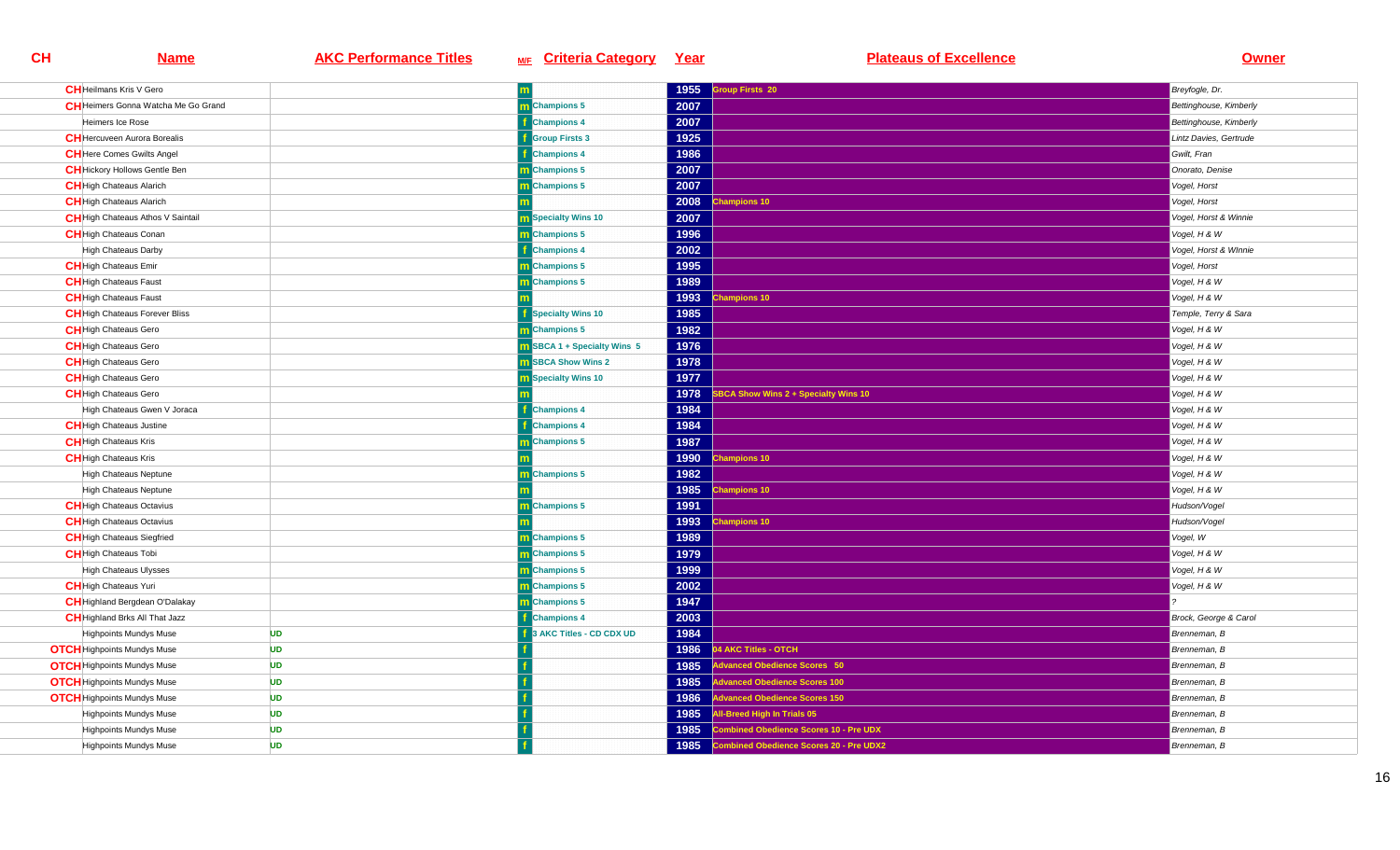| Highpoints Mundys Muse                    | <b>UD</b>         |                            | 1985 | ombined Obedience Scores 30 - Pre UDX3         | Brenneman, B              |
|-------------------------------------------|-------------------|----------------------------|------|------------------------------------------------|---------------------------|
| <b>OTCH</b> Highpoints Mundys Muse        | <b>UD</b>         |                            | 1986 | <b>combined Obedience Scores 40 - Pre UDX4</b> | Brenneman, B              |
| <b>OTCH</b> Highpoints Mundys Muse        | <b>UD</b>         |                            | 1986 | ombined Obedience Scores 50 - Pre UDX5         | Brenneman, B              |
| <b>OTCH</b> Highpoints Mundys Muse        | <b>UD</b>         |                            | 1987 | ombined Obedience Scores 60 - Pre UDX6         | Brenneman, B              |
| <b>Highpoints The Caliph</b>              |                   | <b>Champions 5</b>         | 1979 |                                                | Alper, Mickey             |
| <b>CH</b> Hildas Helga of Brownhelm       |                   | <b>Champions 4</b>         | 1956 |                                                |                           |
| <b>CH</b> Hildas Helga of Brownhelm       |                   |                            | 1957 | <b>Champions 06</b>                            |                           |
| <b>CH</b> Hilltops Honey Baby Zwingo      |                   | <b>f</b> Champions 4       | 1966 |                                                | Martin, W                 |
| <b>CH</b> Honeyhuggers Mr. Maximillian    |                   | Champions 5                | 1977 |                                                | Williams, J & P           |
| <b>CH</b> Hospiswinger Cully Flower       |                   | <b>Champions 4</b>         | 1985 |                                                | Thurman, R & M            |
| <b>CH</b> Hospiswinger Cully Flower       |                   |                            | 1987 | hampions 06                                    | Thurman, R & M            |
| Howe Ranch Golden Sam-R-I                 | <b>CD RAE</b>     | RAE                        | 2012 |                                                | Trosino, Norman & Dorothy |
| Howe Ranch Golden Sam-R-I                 | <b>CD RAE2</b>    |                            | 2014 | 3 AKC Titles - CD RAE2                         | Trosino, Norman & Dorothy |
| Howe Ranch Golden Sam-R-I                 | <b>CD RAE3</b>    |                            | 2016 | 04 AKC Titles - CD RAE3                        | Trosino, Norman & Dorothy |
| Howe Ranch Golden Sam-R-I                 | <b>CD RAE4</b>    |                            | 2017 | 05 AKC Titles - CD RAE4                        | Trosino, Norman & Dorothy |
| Howe Ranch Golden Sam-R-I                 | <b>CD RAE5</b>    |                            | 2017 | 06 AKC Titles - CD RAE5                        | Trosino, Norman & Dorothy |
| <b>GCH</b> Howeranch Hidalgo V Tinkerbell |                   | Champions 5                | 2012 |                                                | Leech, Howe, Furgeson     |
| <b>CH</b> Hunk Von Mardonof               |                   | Champions 5                | 1972 |                                                | Hagel, William            |
| <b>CH</b> Hunk Von Mardonof               |                   |                            | 1975 | hampions 10                                    | Hagel, William            |
| <b>CH</b> Hunk Von Mardonof               |                   |                            | 1976 | <b>Champions 15</b>                            | Hagel, William            |
| <b>CH</b> Hunk Von Mardonof               |                   |                            | 1977 | hampions 20                                    | Hagel, William            |
| <b>CH</b> Hunk Von Mardonof               |                   |                            | 1977 | <b>Champions 25</b>                            | Hagel, William            |
| <b>CH</b> Hunk Von Mardonof               |                   |                            | 1981 | hampions 30                                    | Hagel, William            |
| Ikes Legacy Hector                        | <b>CD RAE</b>     | <b>m</b> RAE               | 2016 |                                                | Larocca, Martha           |
| <b>CHIIIo Vom Vogelheim</b>               |                   | m Champions 5              | 1972 |                                                | Anderson, D & M           |
| Imperials Obi-Wan Kenobi                  |                   | Champions 5                | 2013 |                                                | Cavey, Richard & Wendy    |
| <b>CH</b> Indian Mountains Winona         |                   | <b>Champions 4</b>         | 1976 |                                                | Young, Robin              |
| <b>CH</b> Innervisions Cynara             |                   | <b>Champions 4</b>         | 1989 |                                                | Farmer/Raye               |
| <b>CH</b> Jamelles Abbey Road             |                   | <b>Champions 4</b>         | 2001 |                                                | Mulligan, J & M           |
| <b>CH</b> Jamelles Americas Arrow         |                   | <b>Champions 4</b>         | 2011 |                                                | Scarl Jr., Robert         |
| <b>GCHB</b> Jamelles Aristocrat V Elba    | <b>BN RN CGCA</b> | 3 AKC Titles - CH GCH GCHB | 2011 |                                                | Baker, Edward & Linda     |
| <b>GCHG</b> Jamelles Aristocrat V Elba    |                   | <b>m</b> Best In Shows 3   | 2013 |                                                | Baker, Edward & Linda     |
| <b>GCHP</b> Jamelles Aristocrat V Elba    | <b>RN</b>         | <b>m</b> Group Firsts 10   | 2012 |                                                | Baker, Edward & Linda     |
| <b>GCHS</b> Jamelles Aristocrat V Elba    |                   | <b>Specialty Wins 10</b>   | 2011 |                                                | Baker, Edward & Linda     |
| <b>GCHS</b> Jamelles Aristocrat V Elba    | <b>BN RN CGCA</b> |                            | 2011 | 04 AKC Titles - GCHS                           | Baker, Edward & Linda     |
| <b>GCHG</b> Jamelles Aristocrat V Elba    | <b>BN RN CGCA</b> |                            |      | 2012 05 AKC Titles - GCHG                      | Baker, Edward & Linda     |
| <b>GCHP</b> Jamelles Aristocrat V Elba    | <b>BN RN CGCA</b> |                            | 2014 | 06 AKC Titles - GCHP                           | Baker, Edward & Linda     |
| <b>GCHG</b> Jamelles Aristocrat V Elba    | <b>RN</b>         |                            | 2012 | <b>Group Firsts 20</b>                         | Baker, Edward & Linda     |
| <b>GCHG</b> Jamelles Aristocrat V Elba    | <b>RN</b>         |                            | 2013 | <b>Troup Firsts 30</b>                         | Baker, Edward & Linda     |
| <b>GCHG</b> Jamelles Aristocrat V Elba    | <b>RN</b>         |                            | 2013 | <b>Group Firsts 40</b>                         | Baker, Edward & Linda     |
| <b>GCHG</b> Jamelles Aristocrat V Elba    | <b>RN</b>         |                            | 2013 | pecialty Wins 20                               | Baker, Edward & Linda     |
| <b>GCHG</b> Jamelles Aristocrat V Elba    | <b>RN</b>         |                            |      | 2013 Specialty Wins 30                         | Baker, Edward & Linda     |
|                                           |                   |                            |      |                                                |                           |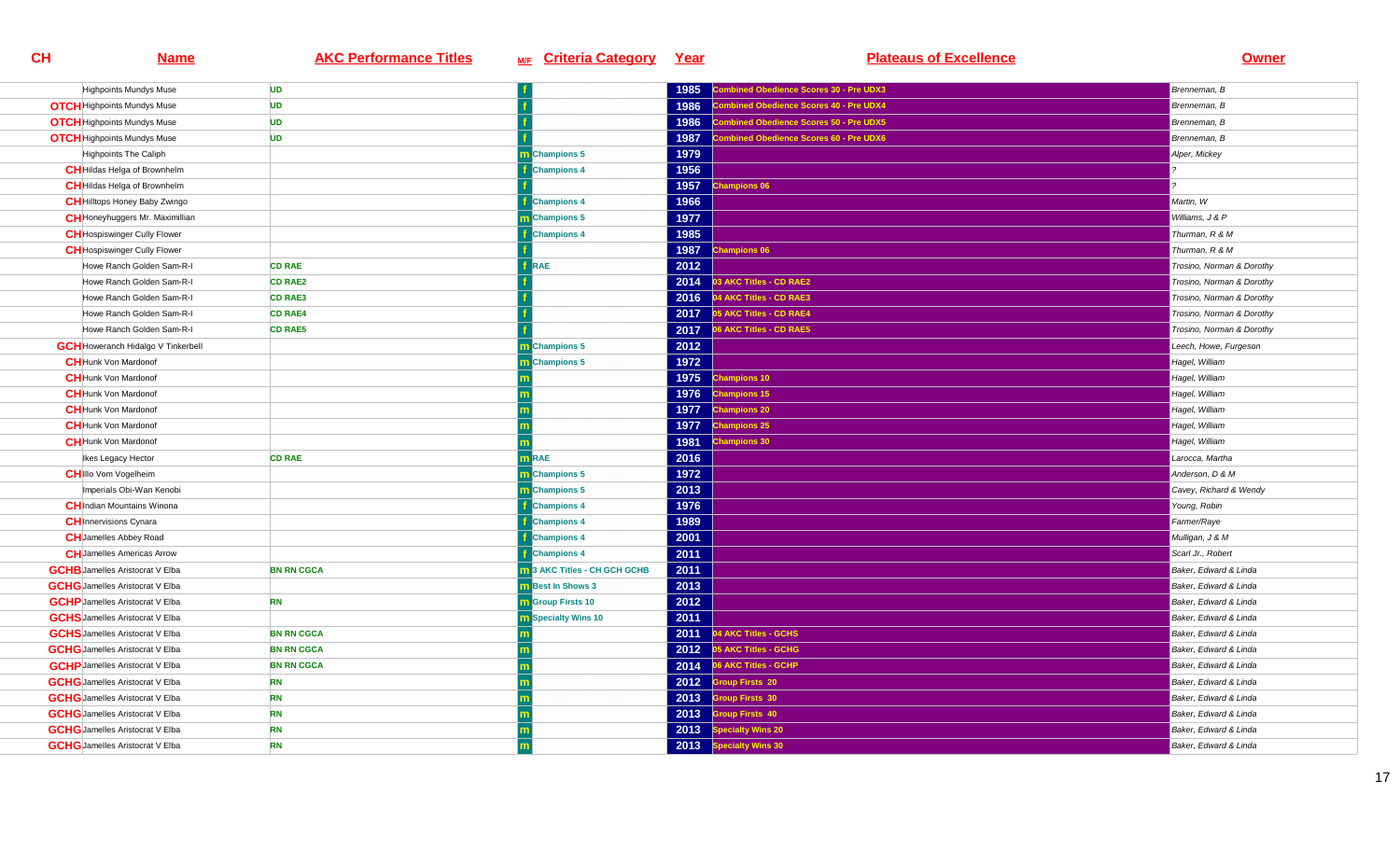| <b>GCHP</b> Jamelles Aristocrat V Elba        | <b>BN RN CGCA</b> |                                     | 2014 | pecialty Wins 40         | Baker, Edward & Linda                    |
|-----------------------------------------------|-------------------|-------------------------------------|------|--------------------------|------------------------------------------|
| <b>GCHP</b> Jamelles Aristocrat V Elba        | <b>BN RN CGCA</b> |                                     | 2014 | ecialty Wins 50          | Baker, Edward & Linda                    |
| <b>GCHB</b> Jamelles Bravehearted V Divine    |                   | <b>1</b> 3 AKC Titles - CH GCH GCHB | 2012 |                          | Brunette, B. & B., Glover, M.            |
| <b>GCH</b> Jamelles Camelot                   |                   | m Champions 5                       | 2013 |                          | Mulligan, J & M                          |
| Jamelles Comanche                             |                   | <b>Champions 5</b>                  | 1995 |                          | Mulligan, Michele                        |
| <b>CH</b> Jamelles Deja Vu V Knollridge       |                   | <b>Champions 4</b>                  | 2012 |                          | J & M Mulligan & T. Steffen              |
| Jamelles Family Tree V Summerlyn              |                   | <b>Champions 4</b>                  | 2016 |                          | Buell, William III & Schart, Jackie      |
| Jamelles I'll Take Manhatan                   |                   | <b>Champions 4</b>                  | 2005 |                          | Mulligan, Michele                        |
| <b>CH</b> Jamelles In The Nic of Time         |                   | <b>Champions 4</b>                  | 2008 |                          | Mulligan, J & M                          |
| <b>GCH</b> Jamelles Play It Maestro           |                   | <b>n</b> Champions 5                | 2013 |                          | Mulligan, M & Steffen T                  |
| <b>CH</b> Jamelles U Outabe In Pictures       |                   | SBCA 1 + Specialty Wins 5           | 2006 |                          | Mulligan, J & M                          |
| <b>CH</b> Jamelles U Outabe In Pictures       |                   | <b>Specialty Wins 10</b>            | 2006 |                          | Mulligan, J & M                          |
| <b>CH</b> Jamelles U Outabe In Pictures       |                   |                                     | 2007 | pecialty Wins 20         | Mulligan, J & M                          |
| <b>CH</b> Jamelles U Outabe In Pictures       |                   |                                     | 2009 | pecialty Wins 30         | Mulligan, J & M                          |
| <b>CH</b> Jamelles U Outabe In Pictures       |                   |                                     | 2012 | <b>Specialty Wins 40</b> | Mulligan, J & M                          |
| Jamelles U R My Destiny                       |                   | <b>Champions 4</b>                  | 2012 |                          | Mulligan, J & M                          |
| Jamelles U R My Destiny                       |                   |                                     | 2013 | <b>Champions 06</b>      | Mulligan, J & M                          |
| Jamelles U R My Destiny                       |                   |                                     | 2014 | <b>Champions 08</b>      | Mulligan, J & M                          |
| <b>CH</b> Janday Hektor V Gero                |                   | <b>Group Firsts 10</b>              | 1956 |                          |                                          |
| Janday Penny Ante                             |                   | <b>Champions 4</b>                  | 1960 |                          |                                          |
| Jay Sans Theodora V Nero                      |                   | <b>Champions 4</b>                  | 1993 |                          | <b>Buell</b> , Sandy                     |
| <b>CH</b> Jerichos Little Ginger Snap         |                   | <b>Champions 4</b>                  | 2014 |                          | McLemore Jo Ann                          |
| <b>GCH</b> Jeul Kreeks A Rockstar For Vicdory | <b>CD BN</b>      | 3 AKC Titles - CH GCH CD            | 2019 |                          | Barkus K&B, Graves V, Scott, Kristen     |
| <b>CH</b> Joannes Real George                 |                   | m Champions 5                       | 1963 |                          |                                          |
| <b>CH</b> Jodees One Spot                     |                   | <b>n</b> Champions 5                | 1985 |                          | LeLuge, J & D                            |
| <b>CH</b> Joggi Oenz Von Edelweiss            |                   | Champions 5                         | 1954 |                          |                                          |
| <b>CH</b> Joggi Oenz Von Edelweiss            |                   |                                     | 1956 | hampions 10              |                                          |
| <b>GCHB</b> Johnson Farms Mustang Sally Ride  |                   | 3 AKC Titles - CH GCH GCHB          | 2019 |                          | Jackson, Dr. Billy Joe & Johnson, Clancy |
| <b>CH</b> Josh Regan Chateau De Sols          |                   | Champions 5                         | 1987 |                          | Shields/McInnis                          |
| Jung Frau V Luthy                             |                   | <b>Champions 4</b>                  | 1949 |                          |                                          |
| Jung Frau V Luthy                             |                   |                                     | 1951 | hampions 06              |                                          |
| <b>CH</b> Kal-Mars Serene Sevievkaler         |                   | <b>n</b> Champions 4 + TD 1         | 1993 |                          | Kalvig, J & G                            |
| <b>CH</b> Kal-Mars Vixon of Almshaus          |                   | <b>Champions 4</b>                  | 1995 |                          | Surface/Kalvig                           |
| <b>CH</b> Kavalier V Esbo Rollo               |                   | <b>Champions 5</b>                  | 1952 |                          |                                          |
| Kelkers Pandora Swisswood                     |                   | <b>Champions 4</b>                  | 1983 |                          |                                          |
| Kelkers Pandora Swisswood                     |                   |                                     |      | 1983 Champions 06        |                                          |
| <b>CH</b> Kennebank Theodore Von Linc         | <b>CD</b>         | m Champions 5                       | 2001 |                          | Postma, Joost & Patricia                 |
| <b>CH</b> Kennebank Theodore Von Linc         | <b>CD</b>         |                                     | 2002 | <b>Champions 10</b>      | Postma, Joost & Patricia                 |
| Kessopuloss Agustus Ceasar                    | <b>UD</b>         | 3 AKC Titles - CD CDX UD            | 1968 |                          | Kessopulos, M & M                        |
| Keystones Gypsy                               |                   | <b>Champions 4</b>                  | 1981 |                          |                                          |
| <b>CH</b> King Laddie Rasko of Whitebread     |                   | m Champions 5                       | 1953 |                          | Powell, Larry                            |
| <b>GCH</b> Kings Mill Lombardi                |                   | m Champions 5                       | 2013 |                          | Wilson, Roy & Lacey                      |
|                                               |                   |                                     |      |                          |                                          |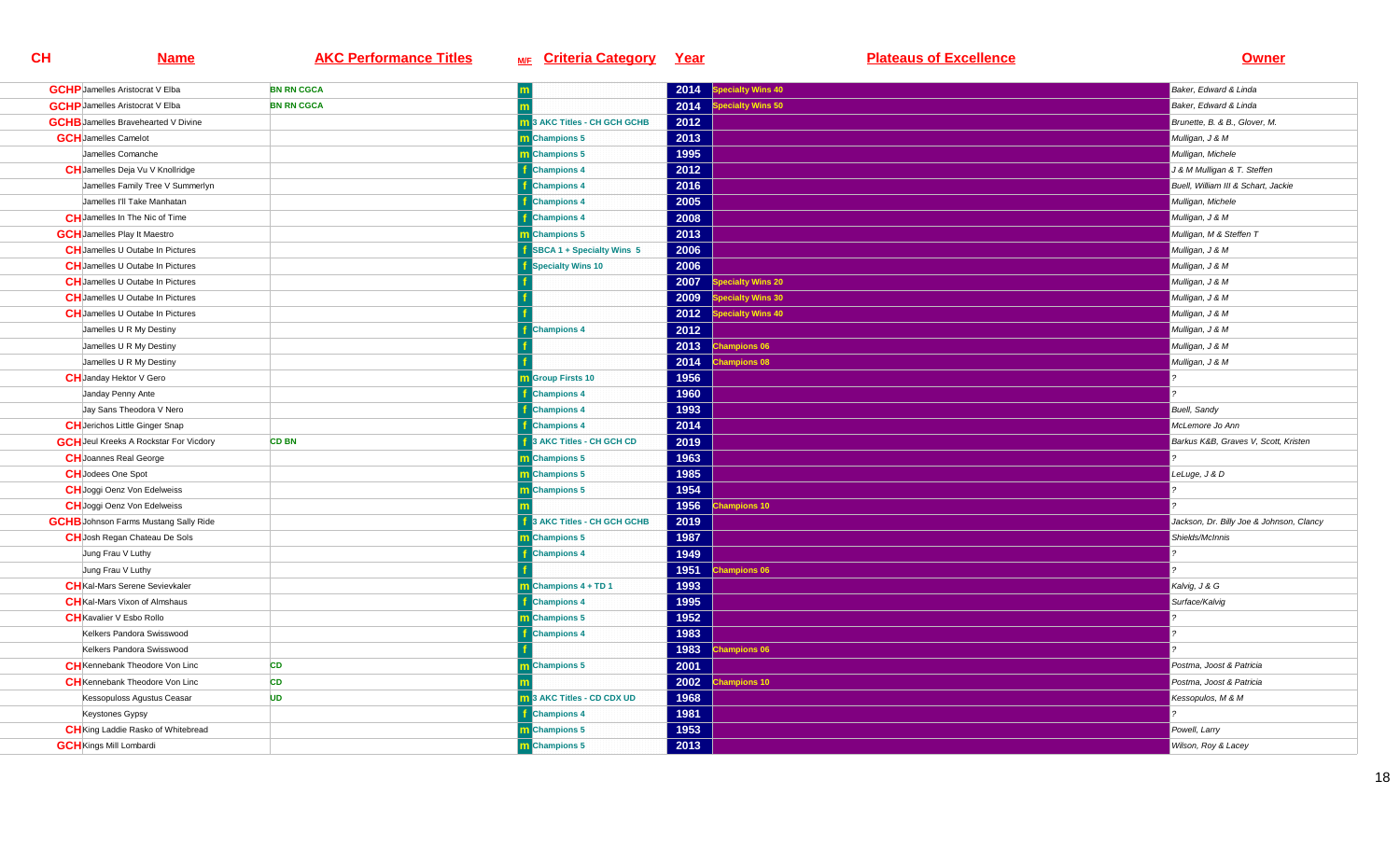| <b>CH</b> Kings Mill Lombardi                         |                 | <b>m</b> Specialty Wins 10     | 2009 |                         | Wilson, Roy & Lacey                |
|-------------------------------------------------------|-----------------|--------------------------------|------|-------------------------|------------------------------------|
| <b>CH</b> Kings Mill Lombardi                         |                 |                                | 2011 | pecialty Wins 20        | Wilson, Roy & Lacey                |
| <b>GCH</b> Kings Mill Young At Heart                  | <b>CD RN</b>    | 3 AKC Titles - CH GCH CD       | 2012 |                         | McNabb, Linda                      |
| Kings Mill Ysabel Starbrite                           |                 | <b>Champions 4</b>             | 2014 |                         | Zwerk. M. & Wilson. L.             |
| Kings Mills Jazzabelle                                | <b>CD</b>       | <b>RAE</b>                     | 2013 |                         | Schubert, Carla & Wilson Lacey     |
| Kings Mills Jazzabelle                                | <b>CD RAE2</b>  |                                | 2016 | 03 AKC Titles - CD RAE2 | Schubert, Carla & Wilson Lacey     |
| Kings Mills Jazzabelle                                | <b>CD RAE3</b>  |                                | 2017 | 4 AKC Titles - CD RAE3  | Schubert, Carla & Wilson Lacey     |
| Kings Row Alexander V Great                           |                 | Champions 5                    | 2004 |                         | McWhorter, Brenda                  |
| <b>CH</b> Kings Row Beginners Luck                    |                 | <b>Champions 4</b>             | 1985 |                         | Tsagris, W & S                     |
| <b>GCH</b> Kings Row Caesar V Country Haven           | <b>CD RN</b>    | 13 AKC Titles - CH GCH CD      | 2016 |                         | Brown, Tom & Viola                 |
| <b>CH</b> Kings Row Daily Double                      |                 | <b>Champions 5</b>             | 2005 |                         | Latimer, Lori                      |
| <b>CH</b> Kings Row Daily Double                      |                 | m Champions 5                  | 2007 |                         | Latimer, Lori                      |
| <b>CH</b> Kings Row Daily Double                      |                 | <b>n</b> Specialty Wins 10     | 2005 |                         | Latimer, Lori                      |
| <b>CH</b> Kings Row Daily Double                      |                 |                                | 2008 | <b>Champions 10</b>     | Latimer, Lori                      |
| <b>CH</b> Kings Row Double or Nuthin                  |                 | m Champions 5                  | 2006 |                         | Tsagris, W & S                     |
| <b>GCH</b> Kings Row Icon                             |                 | <b>Champions 5</b>             | 2014 |                         | Tsagris, W & S                     |
| Kings Row Snowjob                                     | <b>UD</b>       | 3 AKC Titles - CD CDX UD       | 1986 |                         | Urbina, J & L                      |
| <b>CH</b> Kings Row Snowjob                           | <b>UD</b>       |                                | 1986 | 4 AKC Titles - CH UD    | Urbina, J & L                      |
| <b>CH</b> Kings Row Tie-Sierra                        |                 | <b>Champions 4</b>             | 1999 |                         | Serpa, Darlene                     |
| <b>CH</b> Kings Row Zazzy V Serpentina                |                 | <b>Champions 4</b>             | 2003 |                         | Tsagris, W & S                     |
| <b>CH</b> Knockouts Colossal                          |                 | m Champions 5                  | 1984 |                         | Bristow, R & P                     |
| <b>CH</b> Kobi V Steinernhof                          |                 | Champions 5                    | 1966 |                         |                                    |
| <b>CH</b> Kodiaks Kaprice                             |                 | <b>Champions 4</b>             | 1981 |                         | VanderHoFf, W                      |
| <b>GCH</b> Kris Kountry A League of Her Own V Orlando |                 | <b>Champions 4</b>             | 2021 |                         | Brandau, P & Pagel, S              |
| <b>GCHB</b> Kris Kountry Big Blind V Poker            | <b>CGC TKN</b>  | 3 AKC Titles - CH GCH GCHB     | 2021 |                         | Borts, Brandi & Libsack, Kristi    |
| Kris Kountry Platinum Edition V Orlando               |                 | <b>Champions 4</b>             | 2020 |                         | Libsack, Gregory, Glover, Hennagin |
| Kris Kountry Platinum Edition V Orlando               |                 |                                | 2021 | <b>Champions 06</b>     | Libsack, Gregory, Glover, Hennagin |
| <b>GCHS</b> Kris Kountry Poker Face                   | <b>CGCA</b>     | 3 AKC Titles - CH GCH GCHB     | 2018 |                         | Libsack, Gregory, Glover, Hennagin |
| <b>GCHS</b> Kris Kountry Poker Face                   | <b>CGCA</b>     | <b>Best In Shows 3</b>         | 2019 |                         | Libsack, Gregory, Glover, Hennagin |
| <b>GCHG</b> Kris Kountry Poker Face                   | <b>CGCA</b>     | m Champions 5                  | 2020 |                         | Libsack, Gregory, Glover, Hennagin |
| <b>GCHS</b> Kris Kountry Poker Face                   | <b>CGCA</b>     | <b>Group Firsts 10</b>         | 2019 |                         | Libsack, Gregory, Glover, Hennagin |
| <b>GCHS</b> Kris Kountry Poker Face                   | <b>CGCA</b>     | <b>Reserve Best In Shows 5</b> | 2019 |                         | Libsack, Gregory, Glover, Hennagin |
| <b>GCHS</b> Kris Kountry Poker Face                   | <b>CGCA</b>     | <b>Specialty Wins 10</b>       | 2019 |                         | Libsack, Gregory, Glover, Hennagin |
| <b>GCHS</b> Kris Kountry Poker Face                   | <b>CGCA</b>     |                                | 2019 | 04 AKC Titles - GCHS    | Libsack, Gregory, Glover, Hennagin |
| <b>GCHG</b> Kris Kountry Poker Face                   | <b>CGCA TKN</b> |                                | 2020 | 05 AKC Titles - GCHG    | Libsack, Gregory, Glover, Hennagin |
| <b>GCHG</b> Kris Kountry Poker Face                   | <b>CGCA TKN</b> |                                | 2022 | 06 AKC Titles - GCHP    | Libsack, Gregory, Glover, Hennagin |
| <b>GCHS</b> Kris Kountry Poker Face                   | <b>CGCA TKN</b> |                                | 2021 | <b>Champions 10</b>     | Libsack, Gregory, Glover, Hennagin |
| <b>GCHS</b> Kris Kountry Poker Face                   | <b>CGCA TKN</b> |                                | 2021 | <b>Sroup Firsts 20</b>  | Libsack, Gregory, Glover, Hennagin |
| <b>GCHS</b> Kris Kountry Poker Face                   | <b>CGCA TKN</b> |                                | 2020 | ecialty Wins 20         | Libsack, Gregory, Glover, Hennagin |
| <b>GCH</b> Kris Kountry She's All That!               |                 | <b>Champions 4</b>             | 2022 |                         | Anderson, Shelby                   |
| <b>CH</b> Kris Kounty Kretan Kat Von D                |                 | <b>Champions 4</b>             | 2018 |                         | Libsack, Kristi                    |
| <b>CH</b> Kris Kounty Kretan Kat Von D                |                 |                                |      | 2018 Champions 06       | Libsack, Kristi                    |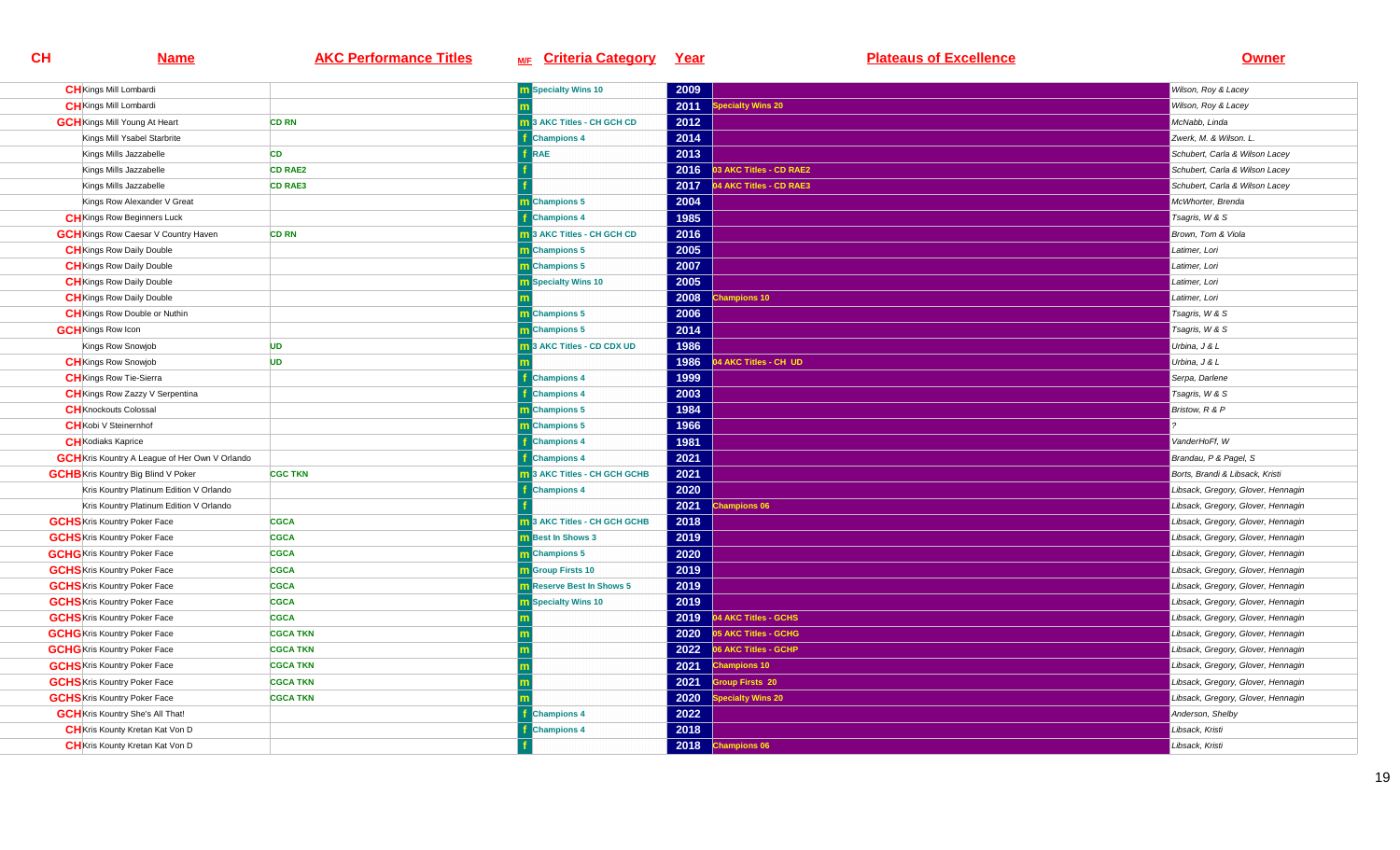| <b>CH</b> Kristina Annabelle              |                          | <b>f</b> Champions 4                | 1962 |                     | Taylor, Sue                    |
|-------------------------------------------|--------------------------|-------------------------------------|------|---------------------|--------------------------------|
| <b>CH</b> Kristina Annabelle              |                          |                                     | 1964 | hampions 06         | Taylor, Sue                    |
| <b>CH</b> K-Rods Gretchen of Cedarbrook   |                          | <b>Champions 4</b>                  | 1989 |                     | Francis, R & K                 |
| <b>CH</b> K-Rods Gretchen of Cedarbrook   |                          |                                     | 1991 | <b>Champions 06</b> | Francis, R & K                 |
| <b>CH</b> K-Rods Gretchen of Cedarbrook   |                          |                                     | 1992 | hampions 08         | Francis, R & K                 |
| <b>CH</b> <sub>K</sub> -Rods Hefty        |                          | <b>n</b> Champions 5                | 1989 |                     | Francis, R & K                 |
| <b>CH</b> <sub>K</sub> -Rods Hefty        |                          |                                     | 1991 | hampions 10         | Francis, R & K                 |
| <b>CH</b> Kryskara April Fool             |                          | <b>Champions 4</b>                  | 1992 |                     | Hewitt, G & C                  |
| <b>CH</b> Kryskara Cotton Candy           |                          | <b>f</b> Champions 4                | 1988 |                     | Wilson, K & C                  |
| <b>GCHB</b> Kryskara Joker V Blue Valley  |                          | 13 AKC Titles - CH GCH GCHB         | 2012 |                     | Ivers, D. & Coolidge, J.       |
| <b>CH</b> Kryskara Lifesaver              |                          | <b>Champions 4</b>                  | 1991 |                     | Wilson, K & C                  |
| <b>CH</b> Kryskara M V P                  |                          | m Champions 5                       | 1992 |                     | Wilson, K & C                  |
| <b>GCHB</b> Kryskara Silver Trailblazer   | <b>CGC</b>               | 13 AKC Titles - CH GCH GCHB         | 2019 |                     | Wilson, Carole & Kara          |
| Krystal Ain't So Lite                     |                          | <b>Champions 4</b>                  | 2011 |                     | Kaemerer, Deanna               |
| <b>GCHB</b> Kudos Crown Royal V Regalbear | See Performance Database | 3 AKC Titles - CH GCH GCHB          | 2022 |                     | Horn, Beth & Gulewich, Brian   |
| <b>CH</b> Kurt V Alpine Plateau           |                          | m Champions 5                       | 1955 |                     | Hayes, Arthur                  |
| <b>CH</b> Kurtwoods A Lee Chavelle        |                          | <b>f</b> Champions 4                | 1982 |                     | Kurtz, Bob & Ann               |
| <b>CH</b> Kurtwoods Caprice               |                          | <b>Champions 4</b>                  | 1976 |                     | Kurtz, Bob & Ann               |
| <b>CH</b> Kurtwoods Celebrity             |                          | <b>Champions 4</b>                  | 1990 |                     | Kurtz, Bob & Ann               |
| <b>CH</b> Kurtwoods Excalibur             |                          | <b>m</b> Group Firsts 10            | 1987 |                     | Brown, James & lams, BlaIndina |
| <b>CH</b> Kutus Little Boy Brandy         |                          | Champions 5                         | 1977 |                     | Carter, D & M                  |
| <b>CH</b> Kutus Little Boy Brandy         |                          |                                     | 1979 | hampions 10         | Carter, D & M                  |
| <b>CH</b> Kutus Little Boy Brandy         |                          |                                     | 1980 | hampions 15         | Carter, D & M                  |
| <b>CH</b> Kyries Striefen Von Beric       |                          | <b>Champions 4</b>                  | 1982 |                     |                                |
| La Casas Catherine                        |                          | <b>Champions 4</b>                  | 1998 |                     | Mansfield, Janet               |
| La Casas Catherine                        |                          |                                     | 1999 | <b>Champions 06</b> | Mansfield, Janet               |
| La Casas Catherine                        |                          |                                     | 1999 | hampions 08         | Mansfield, Janet               |
| La Casas Catherine                        |                          |                                     | 2000 | <b>Champions 10</b> | Mansfield, Janer               |
| <b>CH</b> La Casas Fabio V Stoan          |                          | m Champions 5                       | 1999 |                     | Mansfield, Janet               |
| <b>CH</b> La Casas Fabio V Stoan          |                          |                                     | 2000 | hampions 10         | Mansfield, Janet               |
| <b>CH</b> La Casas Filina V Stoan         |                          | <b>f</b> Champions 4                | 2001 |                     | Dvorak, Don & Carole           |
| <b>CH</b> La Casas Herriot                |                          | m Champions 5                       | 2005 |                     | Mansfield, Janet               |
| <b>CH</b> La Casas Victor                 |                          | m Champions 5                       | 1997 |                     | Mansfield, Janet               |
| Lady Kathy V Brandendale                  | <b>CDX TD</b>            | 3 AKC Titles - CD CDX TD            | 1976 |                     | Brandenburg, M                 |
| Lady Kathy V Brandendale                  | <b>UDT</b>               |                                     | 1976 | 4 AKC Titles - UDT  | Brandenburg, M                 |
| <b>CH</b> Lady Prudence                   |                          | <b>Champions 4</b>                  | 1909 |                     |                                |
| Lady Victoria of St Lane                  |                          | <b>Champions 4</b>                  | 1960 |                     |                                |
| Lady Victoria of St Lane                  |                          |                                     | 1961 | hampions 06         |                                |
| <b>CH</b> Lances Robin Hood               |                          | m Champions 5                       | 1969 |                     | Wessar, George                 |
| <b>CH</b> Larman Frederick Sameson        |                          | m Champions 5                       | 1966 |                     |                                |
| <b>GCHB</b> Lasquites Banjo V Orlando     |                          | <b>m</b> 3 AKC Titles - CH GCH GCHB | 2011 |                     | Wopods, P. & J. & Smith, Mlynn |
| <b>CH</b> Lasquites Cooper V Keeper       |                          | m Champions 5                       | 2020 |                     | Smith, Tikki                   |
|                                           |                          |                                     |      |                     |                                |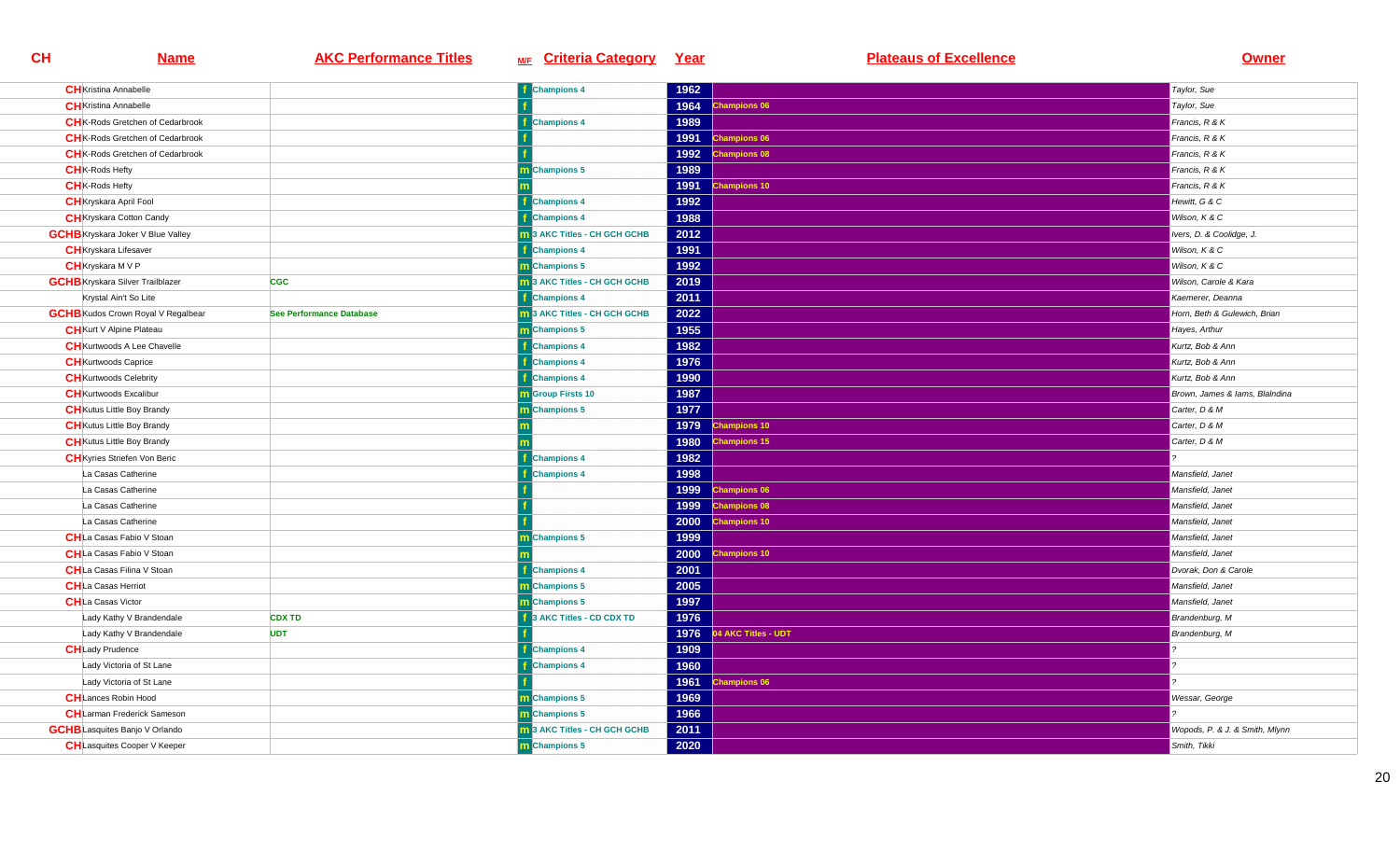| <b>m</b> 3 AKC Titles - CH GCH GCHB<br>2012<br><b>GCHB</b> Lasquites Denver V Lucas<br>2015<br><b>GCHB</b> Lasquites Denver V Lucas<br><b>m</b> Champions 5<br>2013<br><b>GCHB</b> Lasquites Denver V Lucas<br><b>n</b> Specialty Wins 10<br><b>CH</b> Lasquites Eddie The Iceman<br>m Champions 5<br>2007<br>2008<br><b>CH</b> Lasquites Eddie The Iceman<br>hampions 10<br><b>CH</b> Lasquites Eddie The Iceman<br>2010<br>hampions 15 | Glover, M & Smith, M & Boman, B & N<br>Glover, M & Smith, M<br>Glover, M & Smith, M & Boman, B & N<br>Beninger, B & T<br>Beninger, B & T<br>Beninger, B & T<br>Hiltz & Griebel,<br>Smith, Mlynn |
|------------------------------------------------------------------------------------------------------------------------------------------------------------------------------------------------------------------------------------------------------------------------------------------------------------------------------------------------------------------------------------------------------------------------------------------|-------------------------------------------------------------------------------------------------------------------------------------------------------------------------------------------------|
|                                                                                                                                                                                                                                                                                                                                                                                                                                          |                                                                                                                                                                                                 |
|                                                                                                                                                                                                                                                                                                                                                                                                                                          |                                                                                                                                                                                                 |
|                                                                                                                                                                                                                                                                                                                                                                                                                                          |                                                                                                                                                                                                 |
|                                                                                                                                                                                                                                                                                                                                                                                                                                          |                                                                                                                                                                                                 |
|                                                                                                                                                                                                                                                                                                                                                                                                                                          |                                                                                                                                                                                                 |
|                                                                                                                                                                                                                                                                                                                                                                                                                                          |                                                                                                                                                                                                 |
| 2015<br>Lasquites Francesca May<br><b>Champions 4</b>                                                                                                                                                                                                                                                                                                                                                                                    |                                                                                                                                                                                                 |
| m Champions 4<br>2012<br>Lasquites Geena Mist                                                                                                                                                                                                                                                                                                                                                                                            |                                                                                                                                                                                                 |
| m Champions 5<br>2021<br><b>CH</b> Lasquites Hudson Orange Juice                                                                                                                                                                                                                                                                                                                                                                         | Latimer, L & Smith, M & Glover, M                                                                                                                                                               |
| 3 AKC Titles - CH GCH GCHB<br>2020<br><b>GCHB</b> Lasquites Ian of Rolando                                                                                                                                                                                                                                                                                                                                                               | Butler, & Bratcher, & Smith, & Ebert                                                                                                                                                            |
| AKC Titles - GCHS<br><b>GCHS</b> Lasquites Ian of Rolando<br><b>CGC</b><br>2021                                                                                                                                                                                                                                                                                                                                                          | Butler, & Bratcher, & Smith, & Ebert                                                                                                                                                            |
| 2021<br><b>CH</b> Lasquites Inman of Rolando<br><b>m</b> Champions 5                                                                                                                                                                                                                                                                                                                                                                     | Smith, Mlynn                                                                                                                                                                                    |
| 2021<br><b>CGC</b><br><b>m</b> Champions 5<br>Lasquites Kool Hand Luke                                                                                                                                                                                                                                                                                                                                                                   | Boyens, Marcelyn & Glover, Martin                                                                                                                                                               |
| Lasquites Litany Garland<br><b>Champions 4</b><br>2011                                                                                                                                                                                                                                                                                                                                                                                   | Smith, Mlynn                                                                                                                                                                                    |
| 3 AKC Titles - CH GCH CD<br>2013<br><b>GCH</b> Lasquites May of Denver<br><b>CD BN</b>                                                                                                                                                                                                                                                                                                                                                   | Smith, Mlynn & Cox, John                                                                                                                                                                        |
| <b>GCHB</b> Lasquites May of Denver<br><b>CD BN PCD</b><br>2014<br>14 AKC Titles - GCH CD PCD                                                                                                                                                                                                                                                                                                                                            | Smith, Mlynn & Cox, John                                                                                                                                                                        |
| <b>GCHB</b> Lasquites May of Denver<br><b>CD BN PCD GN</b><br>2014<br>05 AKC Titles - GCH CD PCD GN                                                                                                                                                                                                                                                                                                                                      | Smith, Mlynn & Cox, John                                                                                                                                                                        |
| <b>GCHB</b> Lasquites May of Denver<br>2014<br>6 AKC Titles - GCH CDX PCD GN<br><b>CD BN PCD GN</b>                                                                                                                                                                                                                                                                                                                                      | Smith, Mlynn & Cox, John                                                                                                                                                                        |
| <b>GCHB</b> Lasquites May of Denver<br><b>CDX BN PCD GN</b><br>2014<br>17 AKC Titles - GCHB CDX PCD GN                                                                                                                                                                                                                                                                                                                                   | Smith, Mlynn & Cox, John                                                                                                                                                                        |
| <b>GCHB</b> Lasquites May of Denver<br>2014<br>8 AKC Titles - GCHB CDX PCD PCDX GN<br><b>CDX BN GN PCDX</b>                                                                                                                                                                                                                                                                                                                              | Smith, Mlynn & Cox, John                                                                                                                                                                        |
| <b>CH</b> Lasquites Orlando V Hans<br>m Champions 5<br>2009                                                                                                                                                                                                                                                                                                                                                                              | Smith Mlynn                                                                                                                                                                                     |
| <b>CH</b> Lasquites Orlando V Hans<br>2018<br>hampions 10                                                                                                                                                                                                                                                                                                                                                                                | Smith Mlynn                                                                                                                                                                                     |
| 2017<br><b>CH</b> Lasquites Preston V Lucas<br>Champions 5                                                                                                                                                                                                                                                                                                                                                                               | Crane, Valerie                                                                                                                                                                                  |
| 2019<br><b>CH</b> Lasquites Rolando V Horace<br><b>Champions 5</b>                                                                                                                                                                                                                                                                                                                                                                       | Smith, Mlynn                                                                                                                                                                                    |
| <b>CH</b> Lasquites Rolando V Horace<br>2021<br><b>Champions 10</b>                                                                                                                                                                                                                                                                                                                                                                      | Smith, Mlynn                                                                                                                                                                                    |
| 2013<br><b>CH</b> Lasquites Rowan V Hans<br><b>Champions 4</b>                                                                                                                                                                                                                                                                                                                                                                           | McCarthy, Beth & Smith, Mlynn                                                                                                                                                                   |
| <b>CH</b> Lasquites Rowan V Hans<br>2015<br><b>Champions 06</b>                                                                                                                                                                                                                                                                                                                                                                          | McCarthy, Beth & Smith, Mlynn                                                                                                                                                                   |
| 3 AKC Titles - CH GCH GCHB<br>2014<br><b>GCHB</b> Lasquites Ula of Valdez                                                                                                                                                                                                                                                                                                                                                                | Mead, Brandy & Smith, Mlynn                                                                                                                                                                     |
| 2019<br><b>GCH</b> Lasquites Xavier V Horace<br><b>CD BN CGCA TKN</b><br><b>1</b> 3 AKC Titles - CH GCH CD                                                                                                                                                                                                                                                                                                                               | Cox, John & Smith, Tikki                                                                                                                                                                        |
| <b>GCHB</b> Lasquites Yours Mine And Ours<br>13 AKC Titles - CH GCH GCHB<br>2018                                                                                                                                                                                                                                                                                                                                                         | Brandau, Pam & Brandau, Stacy                                                                                                                                                                   |
| <b>4 AKC Titles - GCHS</b><br><b>GCHB</b> Lasquites Yours Mine And Ours<br>2019                                                                                                                                                                                                                                                                                                                                                          | Brandau, Pam & Brandau, Stacy                                                                                                                                                                   |
| <b>CH</b> Lee Von Alpine Plateau<br>Champions 5<br>1954                                                                                                                                                                                                                                                                                                                                                                                  | Powell, Larry                                                                                                                                                                                   |
| 1965<br>Leika Vom Schwarzwald Hof<br><b>Champions 4</b>                                                                                                                                                                                                                                                                                                                                                                                  |                                                                                                                                                                                                 |
| Leika Vom Schwarzwald Hof<br>1965<br>hampions 06                                                                                                                                                                                                                                                                                                                                                                                         |                                                                                                                                                                                                 |
| <b>CH</b> Lenwardof Better Believe It<br>m Champions 4 + CDX 1<br>1985                                                                                                                                                                                                                                                                                                                                                                   | Tozaki, Yogiro                                                                                                                                                                                  |
| <b>CH</b> Lenwardofs Garfield<br>m Champions 5<br>1988                                                                                                                                                                                                                                                                                                                                                                                   | Palmblad/Colby                                                                                                                                                                                  |
| 1990<br><b>CH</b> Lenwardofs Garfield<br>hampions 10                                                                                                                                                                                                                                                                                                                                                                                     | Palmblad/Colby                                                                                                                                                                                  |
| <b>CH</b> Lenwardofs Garfield<br>1991<br>hampions 15                                                                                                                                                                                                                                                                                                                                                                                     | Palmblad/Colby                                                                                                                                                                                  |
| <b>CH</b> Lenwardofs Garfield<br>1992<br>hampions 20                                                                                                                                                                                                                                                                                                                                                                                     | Palmblad/Colby                                                                                                                                                                                  |
| 1999<br><b>CH</b> Lil Jon's Albert Einstein<br><b>Champions 5</b>                                                                                                                                                                                                                                                                                                                                                                        | Buck, K & A, Johnson, J                                                                                                                                                                         |
| <b>CH</b> Lil Jon's Run For The Roses<br>1994<br><b>Champions 4</b>                                                                                                                                                                                                                                                                                                                                                                      | Jamie Johnson                                                                                                                                                                                   |
| RAE<br>2006<br>Lil'Jons Fremonts Finola<br><b>CD RAE</b>                                                                                                                                                                                                                                                                                                                                                                                 | Elvidge, W & E                                                                                                                                                                                  |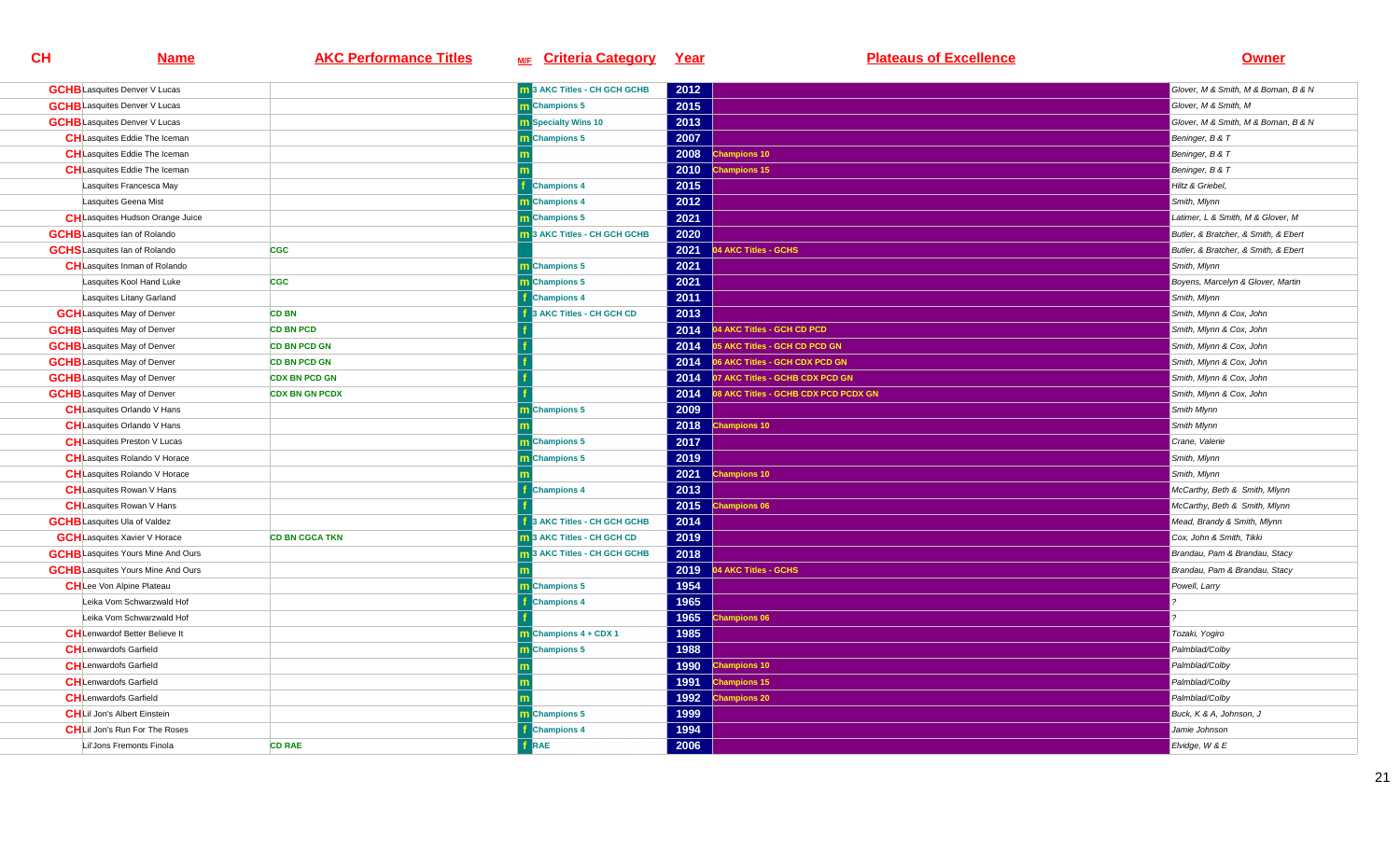| <b>CH</b> Lion D'Or                               |            | m Champions 5                      | 1958 |                        | Powell, Larry                  |
|---------------------------------------------------|------------|------------------------------------|------|------------------------|--------------------------------|
| <b>CH</b> Locust Runs Athena                      | <b>CDX</b> | 13 AKC Titles - CH CD CDX          | 1987 |                        | Hodge, T & R                   |
| <b>CH</b> Locust Runs Eric                        |            | m Champions 5                      | 1980 |                        | Paup, W & C                    |
| <b>CH</b> Locust Runs Eric                        |            |                                    | 1981 | hampions 10            | Paup, W & C                    |
| <b>CH</b> Locust Runs Ichabod Krane               |            | <b>Champions 4 + CDX 1</b>         | 1989 |                        | Paup, W & C                    |
| <b>CH</b> Locust Runs Vantage                     |            | m Champions 5                      | 1989 |                        | Paup, W & C                    |
| <b>CH</b> Locust Runs Zeb                         |            | m Champions 4 + CDX 1              | 1987 |                        | Paup, W & C                    |
| <b>GCH</b> Lone Cedars Brilliant Light of Vicdory |            | <b>Champions 4</b>                 | 2020 |                        | DeVault, T. & M.               |
| <b>CH</b> Longs Tuck of Sherwood Forest           |            | <b>n</b> Champions 5               | 1973 |                        |                                |
| <b>CH</b> Loramars Full Speed Ahead               |            | m Champions 5                      | 2018 |                        | DeVault, T. & M. & Marenco, L. |
| <b>CH</b> Lost Valley Amanda Stoan                | <b>CDX</b> | 3 AKC Titles - CH CD CDX           | 1971 |                        | Zielinski, S & J               |
| Lovecrafts Nita Nicklus                           | <b>UD</b>  | 3 AKC Titles - CD CDX UD           | 1977 |                        | Sanderson, J                   |
| Lovecrafts Nita Nicklus                           | <b>UDT</b> |                                    | 1978 | 4 AKC Titles - UDT     | Sanderson, J                   |
| <b>CH</b> LT's Aynaquandra                        |            | <b>Champions 4</b>                 | 1997 |                        | Pool, S & B                    |
| <b>CH</b> LT's Bilbo Baggins V Thunderhill        |            | <b>Champions 5</b>                 | 2000 |                        | Osher, Michael & Susan         |
| <b>CHLT's Jarel</b>                               |            | <b>n</b> Champions 5               | 2000 |                        | Pool, Styron & Birtha          |
| Ludwig Van Beethoven                              | <b>UD</b>  | 3 AKC Titles - CD CDX UD           | 1972 |                        | Wolf, S. Ken                   |
| Ludwig Van Beethoven                              | <b>UDT</b> |                                    | 1974 | 4 AKC Titles - UDT     | Wolf, S. Ken                   |
| <b>CH</b> Lutz V Alpine Plateau                   |            | m Champions 5                      | 1955 |                        |                                |
| <b>CH</b> Lynchcreeks A Zelda V Stoan             |            | <b>Champions 4</b>                 | 1989 |                        | Zielinski, S & J               |
| <b>CH</b> Lynchcreeks A Zelda V Stoan             |            | Specialty Wins 10                  | 1989 |                        | Zielinski, S & J               |
| <b>CH</b> Lynchcreeks Ace V Stoan                 |            | Champions 5                        | 1989 |                        | Blancher, B & C                |
| <b>CH</b> Lynchcreeks Ace V Stoan                 |            | <b>Specialty Wins 10</b>           | 1988 |                        | Blancher, B & C                |
| <b>CH</b> Lynchcreeks Ace V Stoan                 |            |                                    | 1991 | <b>Champions 10</b>    | Blancher, B & C                |
| <b>CH</b> Lynchcreeks Ace V Stoan                 |            |                                    | 1993 | hampions 15            | Blancher, B & C                |
| <b>CH</b> Lynchcreeks Ace V Stoan                 |            |                                    | 1995 | <b>Champions 20</b>    | Blancher, B & C                |
| <b>CH</b> Lynchcreeks Anthony                     |            | <b>n</b> Champions 5               | 1990 |                        | Sproessig, S                   |
| <b>CH</b> Lynchcreeks Bonafide Stoan              |            | m Champions 5                      | 1991 |                        | Zielinski, S & J               |
| <b>CH</b> Lynchcreeks Bravo Nicholas              |            | m Champions 5                      | 1994 |                        | Surface, Libby                 |
| <b>CH</b> Lynchcreeks Executive                   |            | <b>n</b> Best In Shows 3           | 1994 |                        | Dunphy, C                      |
| <b>CH</b> Lynchcreeks Executive                   |            | <b>n</b> Champions 5               | 1995 |                        | Dunphy, C                      |
| <b>CH</b> Lynchcreeks Executive                   |            | <b>n</b> Group Firsts 10           | 1994 |                        | Dunphy, C                      |
| <b>CH</b> Lynchcreeks Executive                   |            | <b>n</b> SBCA 1 + Specialty Wins 5 | 1996 |                        | Dunphy, C                      |
| <b>CH</b> Lynchcreeks Executive                   |            | <b>Specialty Wins 10</b>           | 1994 |                        | Dunphy, C                      |
| <b>CH</b> Lynchcreeks Executive                   |            |                                    | 1996 | Best In Shows 06       | Dunphy, C                      |
| <b>CH</b> Lynchcreeks Executive                   |            |                                    | 1996 | <b>Champions 10</b>    | Dunphy, C                      |
| <b>CH</b> Lynchcreeks Executive                   |            |                                    | 1999 | <b>Champions 15</b>    | Dunphy, C                      |
| <b>CH</b> Lynchcreeks Executive                   |            |                                    | 1995 | <b>Sroup Firsts 20</b> | Dunphy, C                      |
| <b>CH</b> Lynchcreeks Executive                   |            |                                    | 1996 | <b>iroup Firsts 30</b> | Dunphy, C                      |
| <b>CH</b> Lyndales Hang In There                  |            | m Champions 5                      | 1999 |                        | Tsagris, W & S                 |
| <b>CH</b> Ma-Bobs Mighty Moe V Zwingo             |            | m Champions 5                      | 1962 |                        | Cloyd, Bob                     |
| <b>CH</b> Ma-Bobs Mighty Moe V Zwingo             |            |                                    | 1963 | <b>Champions 10</b>    | Cloyd, Bob                     |
|                                                   |            |                                    |      |                        |                                |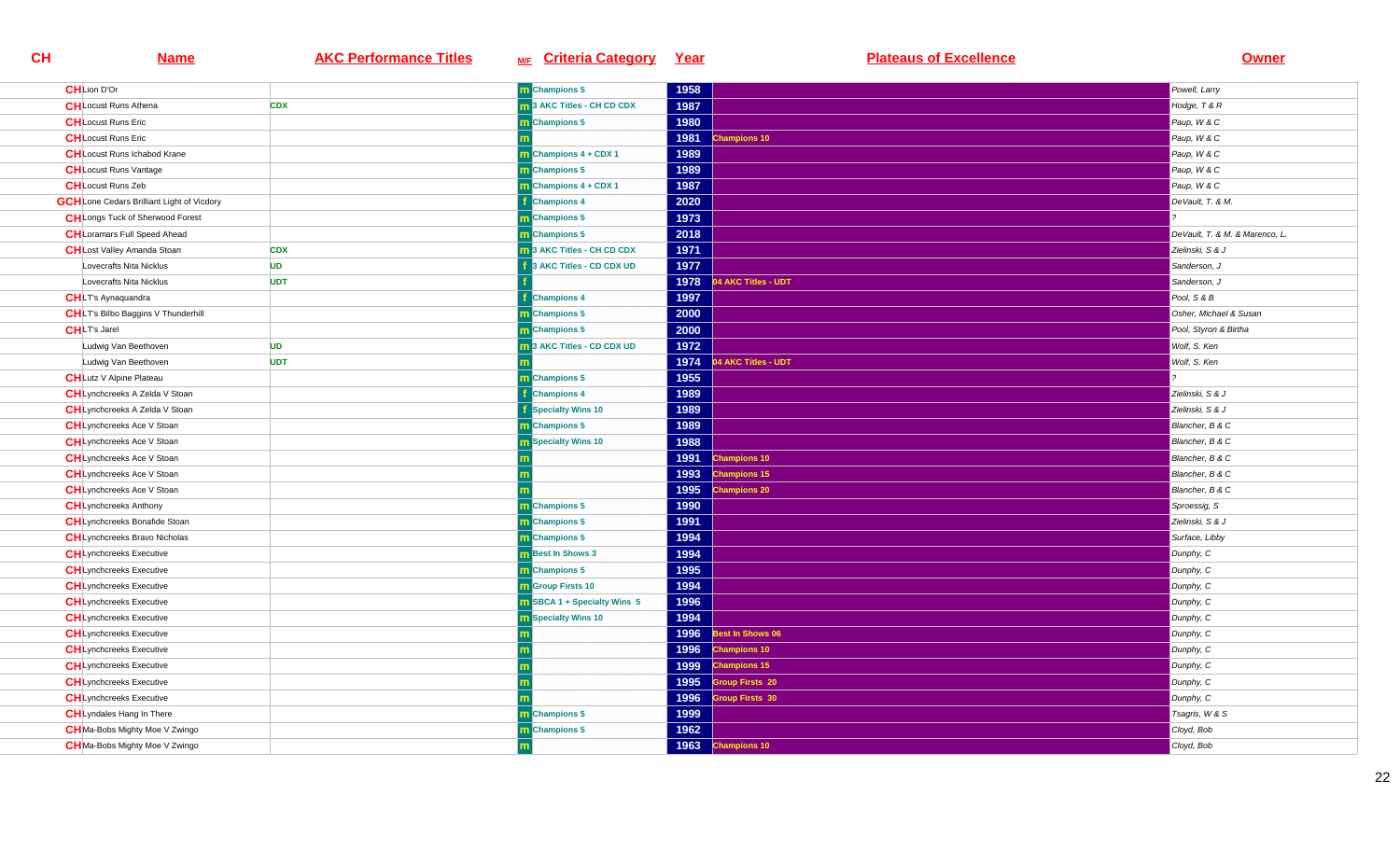| <b>CH</b> Ma-Bobs Mighty Moe V Zwingo          |            |                             | 1965 | hampions 15                         | Cloyd, Bob              |
|------------------------------------------------|------------|-----------------------------|------|-------------------------------------|-------------------------|
| <b>CH</b> Ma-Bobs Moe Buddy V Buddy            |            | <b>n</b> Best In Shows 3    | 1970 |                                     | Carter, D & M           |
| <b>CH</b> Ma-Bobs Moe Buddy V Buddy            |            | Champions 5                 | 1974 |                                     | Carter, D & M           |
| <b>CH</b> Ma-Bobs Moe Buddy V Buddy            |            | <b>m</b> Group Firsts 10    | 1970 |                                     | Carter, D & M           |
| Ma-Bobs Thunder Baron Midge                    |            | m Champions 5               | 1974 |                                     |                         |
| <b>GCHB</b> Mahoganys Domino Effect            |            | 3 AKC Titles - CH GCH GCHB  | 2013 |                                     | Palmer, Luanne          |
| <b>GCHS</b> Mahoganys Domino Effect            |            |                             | 2017 | <b>4 AKC Titles - GCHS</b>          | Palmer, Luanne          |
| <b>GCHB</b> Mahoganys Gallant Spirit V Charley |            | 3 AKC Titles - CH GCH GCHB  | 2015 |                                     | Dennis, Bruno & Deborah |
| Mahoganys Go Your Own Way                      | <b>CGC</b> | <b>Champions 4</b>          | 2022 |                                     | Denis, Bruno & Deborah  |
| <b>GCHB</b> Mahoganys Lake On Fire Leland      |            | 3 AKC Titles - CH GCH GCHB  | 2020 |                                     | Denis, Bruno & Deborah  |
| <b>CH</b> Mahoganys Lasting Impression         |            | <b>Champions 5</b>          | 2012 |                                     | Denis, D & B & K        |
| <b>GCHB</b> Mahoganys Show Stopper             |            | 13 AKC Titles - CH GCH GCHB | 2013 |                                     | Dennis, Bruno & Killian |
| <b>CH</b> Maida V Alpine Plateau               |            | <b>Champions 4</b>          | 1953 |                                     | Heilman, Hubert         |
| <b>CH</b> Maida V Alpine Plateau               |            |                             | 1954 | hampions 06                         | Heilman, Hubert         |
| <b>CH</b> Maida V Alpine Plateau               |            |                             | 1956 | hampions 08                         | Heilman, Hubert         |
| <b>CH</b> Majestics Babushka                   |            | <b>Champions 4</b>          | 2002 |                                     | Ochoa/Salmi-Kirkbride   |
| <b>CH</b> Majestics Cenicienta                 |            | <b>Best In Shows 3</b>      | 1999 |                                     | Salmi-Kirkbride, Melody |
| <b>CH</b> Majestics Cenicienta                 |            | <b>Group Firsts 3</b>       | 1998 |                                     | Salmi-Kirkbride, Melody |
| <b>CH</b> Majestics Cenicienta                 |            | SBCA 1 + Specialty Wins 5   | 2000 |                                     | Salmi-Kirkbride, Melody |
| <b>CH</b> Majestics Cenicienta                 |            | <b>SBCA Show Wins 2</b>     | 2001 |                                     | Salmi-Kirkbride, Melody |
| <b>CH</b> Majestics Cenicienta                 |            | Specialty Wins 10           | 2000 |                                     | Salmi-Kirkbride, Melody |
| <b>CH</b> Majestics Cenicienta                 |            |                             | 2001 | lest In Shows 06                    | Salmi-Kirkbride, Melody |
| <b>CH</b> Majestics Cenicienta                 |            |                             | 1998 | roup Firsts 05                      | Salmi-Kirkbride, Melody |
| <b>CH</b> Majestics Cenicienta                 |            |                             | 1998 | <b>Sroup Firsts 07</b>              | Salmi-Kirkbride, Melody |
| <b>CH</b> Majestics Cenicienta                 |            |                             | 1998 | roup Firsts 09                      | Salmi-Kirkbride, Melody |
| <b>CH</b> Majestics Cenicienta                 |            |                             | 1999 | <b>iroup Firsts 11</b>              | Salmi-Kirkbride, Melody |
| <b>CH</b> Majestics Cenicienta                 |            |                             | 1999 | roup Firsts 13                      | Salmi-Kirkbride, Melody |
| <b>CH</b> Majestics Cenicienta                 |            |                             | 1999 | <b>iroup Firsts 15</b>              | Salmi-Kirkbride, Melody |
| <b>CH</b> Majestics Cenicienta                 |            |                             | 1999 | roup Firsts 17                      | Salmi-Kirkbride, Melody |
| <b>CH</b> Majestics Cenicienta                 |            |                             | 1999 | <b>Troup Firsts 19</b>              | Salmi-Kirkbride, Melody |
| <b>CH</b> Majestics Cenicienta                 |            |                             | 1999 | <b>iroup Firsts 21</b>              | Salmi-Kirkbride, Melody |
| <b>CH</b> Majestics Cenicienta                 |            |                             | 1999 | <b>Sroup Firsts 23</b>              | Salmi-Kirkbride, Melody |
| <b>CH</b> Majestics Cenicienta                 |            |                             | 1999 | roup Firsts 25                      | Salmi-Kirkbride, Melody |
| <b>CH</b> Majestics Cenicienta                 |            |                             | 1999 | roup Firsts 27                      | Salmi-Kirkbride, Melody |
| <b>CH</b> Majestics Cenicienta                 |            |                             | 1999 | <b>iroup Firsts 29</b>              | Salmi-Kirkbride, Melody |
| <b>CH</b> Majestics Cenicienta                 |            |                             | 2000 | <b>Sroup Firsts 31</b>              | Salmi-Kirkbride, Melody |
| <b>CH</b> Majestics Cenicienta                 |            |                             | 2000 | <b>iroup Firsts 33</b>              | Salmi-Kirkbride, Melody |
| <b>CH</b> Majestics Cenicienta                 |            |                             | 2001 | <b>Sroup Firsts 35</b>              | Salmi-Kirkbride, Melody |
| <b>CH</b> Majestics Cenicienta                 |            |                             | 2001 | <b>iroup Firsts 37</b>              | Salmi-Kirkbride, Melody |
| <b>CH</b> Majestics Cenicienta                 |            |                             | 2001 | BCA Show Wins 2 + Specialty Wins 10 | Salmi-Kirkbride, Melody |
| <b>CH</b> Mandys Favorite Son                  |            | <b>m</b> Specialty Wins 10  | 2003 |                                     | Brophy, Mike & Yvonne   |
| <b>CH</b> Manitou Barry VI                     | <b>CDX</b> | 13 AKC Titles - CH CD CDX   | 1948 |                                     | Smith, E                |
|                                                |            |                             |      |                                     |                         |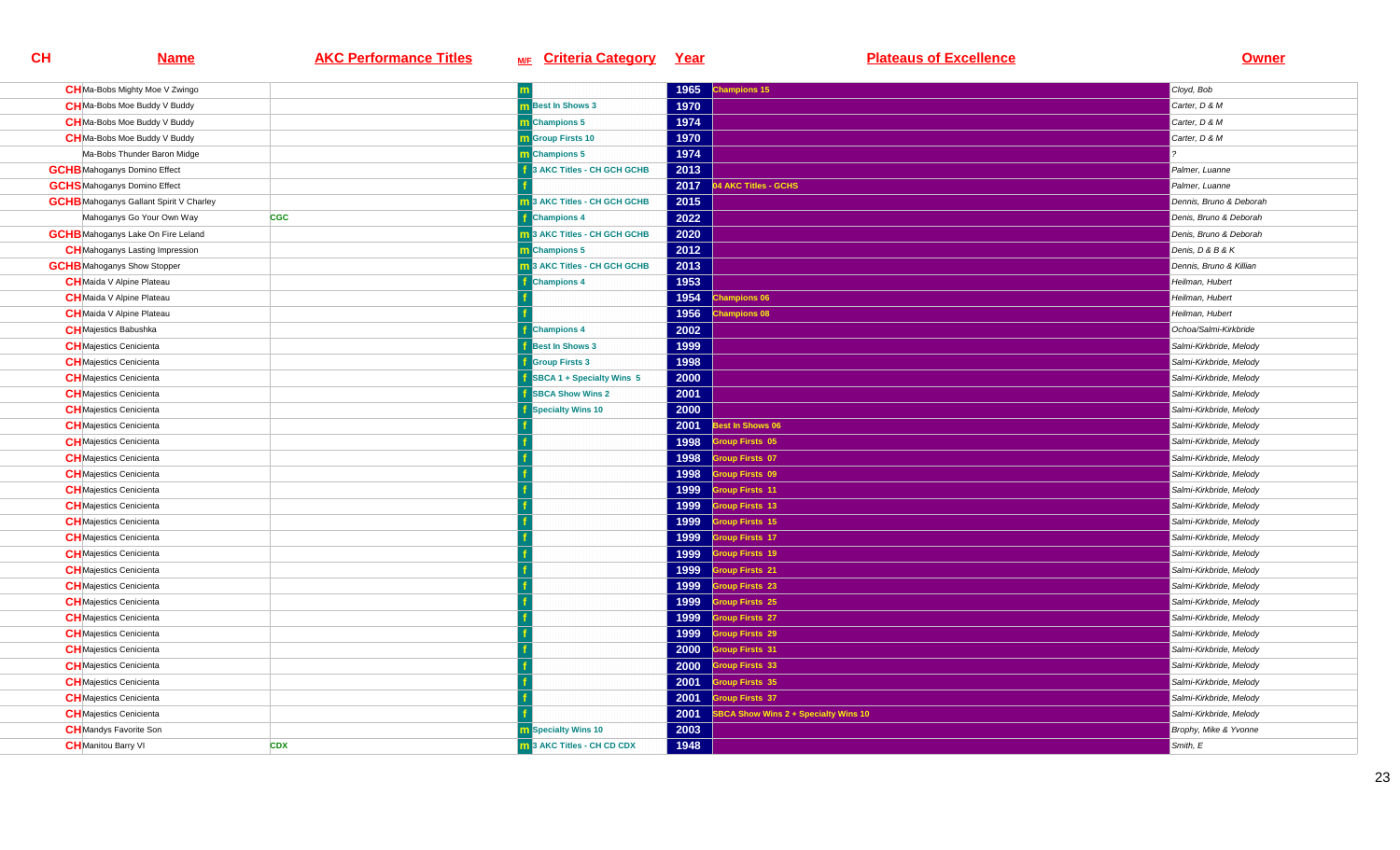| Manitous Royal Lady                       |                  | <b>f</b> Champions 4       | 1964 |                             |                                |
|-------------------------------------------|------------------|----------------------------|------|-----------------------------|--------------------------------|
| <b>CH</b> Maor Van Rijn                   |                  | SBCA 1 + Specialty Wins 5  | 2007 |                             | Sykora, B & S                  |
| <b>CH</b> Mardonofs April Love            |                  | <b>Champions 4</b>         | 1980 |                             | Wilson, Mary Lou               |
| Mardonofs Echoette V Image                |                  | <b>Champions 4</b>         | 1977 |                             |                                |
| Mardonofs Echoette V Image                |                  |                            | 1980 | hampions 06                 |                                |
| <b>CH</b> Mardonofs T-Na V Winterset      |                  | <b>Champions 4</b>         | 1972 |                             |                                |
| <b>CH</b> Mar-Dons Buckpasser V Opdyke    |                  | <b>Best In Shows 3</b>     | 1978 |                             | Carter/Brezaeale               |
| <b>CH</b> Mar-Dons Buckpasser V Opdyke    |                  | m Champions 5              | 1984 |                             | Carter/Brezaeale               |
| <b>CH</b> Mar-Dons Buckpasser V Opdyke    |                  | <b>Group Firsts 10</b>     | 1978 |                             | Carter/Brezaeale               |
| <b>CH</b> Mar-Dons Buckpasser V Opdyke    |                  |                            | 1979 | Best In Shows 06            | Carter/Brezaeale               |
| <b>CH</b> Mar-Dons Buckpasser V Opdyke    |                  |                            | 1978 | <b>Sroup Firsts 20</b>      | Carter/Brezaeale               |
| Mar-Dons Gold-N-Locks                     |                  | <b>Champions 4</b>         | 1983 |                             |                                |
| Mar-Dons Hope V Jack A Moe                | <b>UD</b>        | 3 AKC Titles - CD CDX UD   | 1983 |                             | Wendelburg, F                  |
| <b>CH</b> Mar-Dons Karousel Von Moe       |                  | <b>Champions 4</b>         | 1984 |                             | Wilson, C                      |
| <b>CH</b> Mar-Dons King Cottonbear        |                  | Champions 4 + CDX 1        | 1985 |                             | Carter, Marcia                 |
| <b>CH</b> Mar-Dons Missy Moe Bud          |                  | <b>Champions 4</b>         | 1979 |                             | Dingus, Victor                 |
| <b>CH</b> Mar-Dons Missy Moe Bud          |                  |                            | 1980 | <b>Champions 06</b>         | Dingus, Victor                 |
| Mar-Dons Prince Hamlet                    | <b>UD</b>        | 3 AKC Titles - CD CDX UD   | 1988 |                             | Gwinner, D & M                 |
| Mar-Dons Quarterback                      |                  | <b>Champions 5</b>         | 1980 |                             | Carter, D & M                  |
| Mar-Dons Quarterback                      |                  |                            | 1981 | <b>Champions 10</b>         | Carter, D & M                  |
| Mar-Dons Quarterback                      |                  |                            | 1983 | hampions 15                 | Carter, D & M                  |
| <b>CH</b> Marianettes Double Jepordy      |                  | <b>Specialty Wins 10</b>   | 2009 |                             | McShane & Hillebrand & Kenny   |
| <b>GCHB</b> Marianettes Habitual Vialator |                  | 3 AKC Titles - CH GCH GCHB | 2012 |                             | McShane, Marian & Kenny, Lucia |
| Markels Paddington Too                    | <b>UD</b>        | 13 AKC Titles - CD CDX UD  | 1979 |                             | Urbina, Jill                   |
| <b>CH</b> Marmaduke Van Damme             |                  | <b>m</b> Champions 5       | 1971 |                             | Murphy, $F & E$                |
| <b>CH</b> Marus Orion of Kings Row        |                  | m Champions 5              | 2000 |                             | Tsagris, W & S                 |
| Mar-Wils Markus V Hyden                   | <b>CDX TD</b>    | 3 AKC Titles - CD CDX TD   | 1988 |                             | Cox, John                      |
| <b>WDCH</b> Mar-Wils Markus V Hyden       | <b>UDT</b>       |                            | 1989 | 04 AKC Titles - UDT         | Cox, John                      |
| <b>WDCH</b> Mar-Wils Markus V Hyden       | <b>CDX TD DD</b> |                            | 1988 | <b>Vorking Dog Champion</b> | Cox, John                      |
| <b>CH</b> Matterhorns Bo Diddley          |                  | <b>Champions 5</b>         | 2000 |                             | Sanders, Nancy                 |
| <b>CH</b> Matterhorns Bugsy Malone        |                  | <b>Champions 5</b>         | 2003 |                             | Emery, Gerald & Cheryl         |
| <b>CH</b> Matterhorns Bugsy Malone        |                  |                            | 2004 | <b>Champions 10</b>         | Emery, Gerald & Cheryl         |
| <b>CH</b> Mc's Gewurztraminer             |                  | <b>Champions 4</b>         | 1995 |                             | Maxwell, M & J                 |
| <b>CH</b> Meadowrocks Hercules            |                  | m Champions 5              | 2004 |                             | Rossman, Martha                |
| <b>GCH</b> Melon City Capone              |                  | m Champions 5              | 2015 |                             | Petersen, Jeff & Darcy         |
| <b>CH</b> Melon City Edith                |                  | <b>Champions 4</b>         | 2012 |                             | Petersen, Jeff & Darcy         |
| Melon City Ferragamo                      |                  | <b>Champions 4</b>         | 2007 |                             | Thompson, R & D                |
| Melon City Ferragamo                      |                  |                            | 2010 | <b>Champions 06</b>         | Thompson, R & D                |
| <b>CH</b> Melon City Layla Kings Mill     |                  | <b>Champions 4</b>         | 2009 |                             | Thompson, R & D                |
| Melon City Vic                            |                  | m Champions 5              | 2015 |                             | Petersen, Jeff & Darcy         |
| <b>CH</b> Mgr's Noels Desert Star         |                  | <b>Champions 4</b>         | 1981 |                             | Varner, Carol                  |
| <b>CH</b> Mia Eight Ball                  |                  | m Champions 5              | 1979 |                             | Hamisch, P & M                 |
|                                           |                  |                            |      |                             |                                |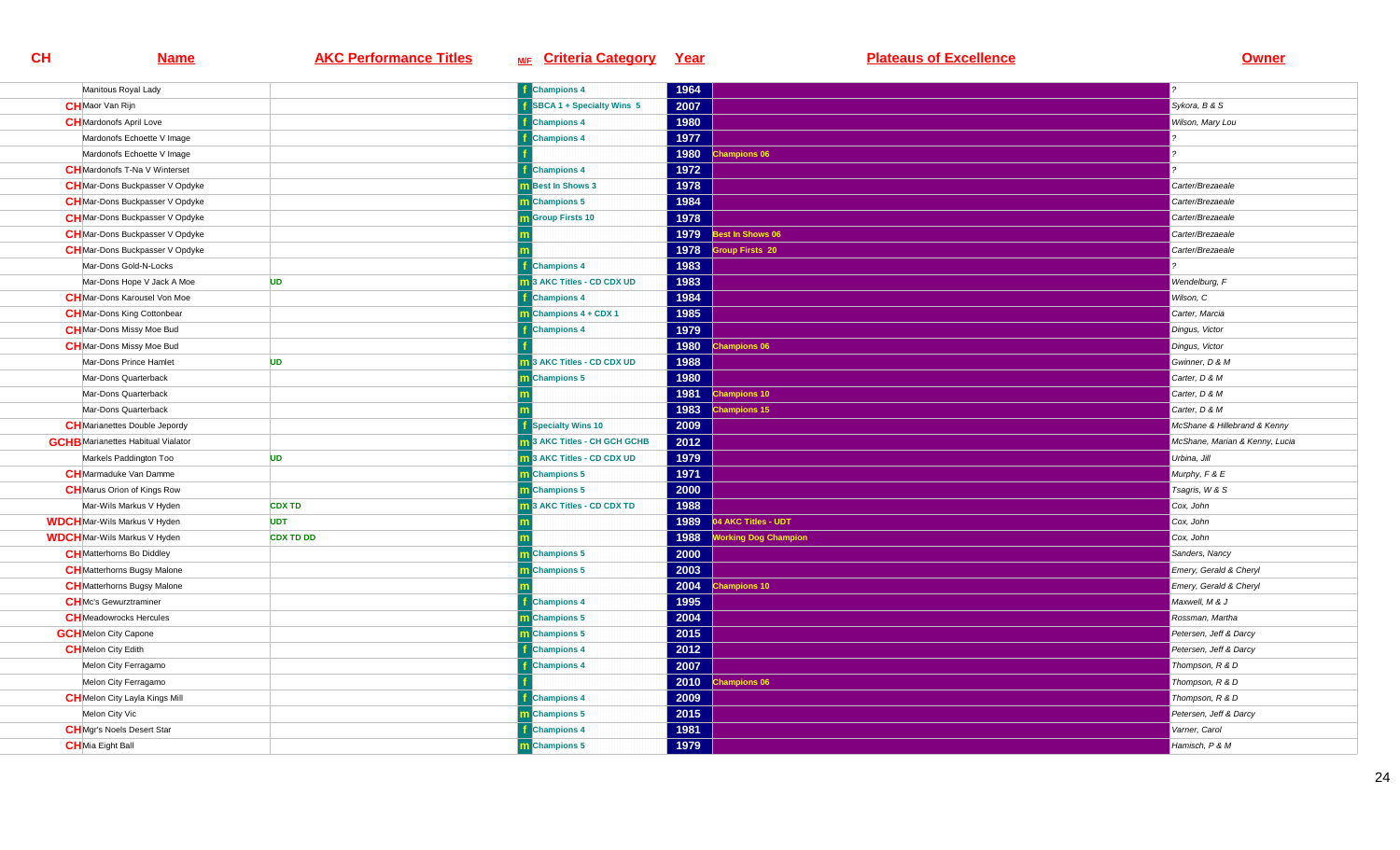| <b>CH</b> Mia Faithful Friend               |                     | <b>m</b> Champions 5                | 1983 |                                        | Tull, R & D                          |
|---------------------------------------------|---------------------|-------------------------------------|------|----------------------------------------|--------------------------------------|
| <b>CH</b> Mia Xtra Spiffy                   |                     | $\overline{m}$ Champions 4 + TD 1   | 1983 |                                        | <b>Buxton/Turner</b>                 |
| <b>GCHB</b> Mickey III                      |                     | <b>n</b> 3 AKC Titles - CH GCH GCHB | 2011 |                                        | Welch, Kelly & Figueroa, Catherine   |
| <b>CH</b> Mickeys Kup Kake                  |                     | <b>Champions 4</b>                  | 1998 |                                        | Gardner, Mike & Honey                |
| <b>CH</b> Mickeys Kup Kake                  |                     |                                     | 2002 | <b>Champions 06</b>                    | Gardner, Mike & Honey                |
| Mik-Lins Love V Hawkeye                     | <b>UD</b>           | 3 AKC Titles - CD CDX UD            | 1993 |                                        | Boardman, Ann                        |
| <b>CH</b> Mill Creeks Goodhearted Woman     |                     | <b>Champions 4</b>                  | 1996 |                                        | Lloyd, Shirley                       |
| <b>CH</b> Mill Creeks Mariah                |                     | <b>Champions 4</b>                  | 1983 |                                        | Lloyd, Shirley                       |
| <b>CH</b> Mill Creeks Mariah                |                     |                                     | 1985 | <b>Champions 06</b>                    | Lloyd, Shirley                       |
| <b>CH</b> Mill Creeks Mother Superior       |                     | <b>Champions 4</b>                  | 1991 |                                        | Lloyd, Shirley                       |
| <b>CH</b> Minka V Immenberg                 |                     | <b>Champions 4</b>                  | 1959 |                                        | Lloyd, Shirley                       |
| Miss Aggies Brandy Bernard                  | <b>UD</b>           | 3 AKC Titles - CD CDX UD            | 1978 |                                        | Meriwether, J & J                    |
| Miss Lightfoot                              | <b>UD</b>           | 3 AKC Titles - CD CDX UD            | 1976 |                                        | Harris, Robert                       |
| <b>CH</b> Miss Muffet L'ourse Alpine        |                     | <b>Champions 4</b>                  | 1966 |                                        |                                      |
| <b>CH</b> Miss Muffet L'ourse Alpine        |                     |                                     | 1969 | <b>Champions 06</b>                    |                                      |
| <b>CH</b> Mister Jody of Brownhelm          |                     | <b>m</b> Champions 5                | 1961 |                                        | Peabody, Herman                      |
| <b>GCH</b> Mistihil Over The Moon           | <b>CD RN</b>        | 3 AKC Titles - CH GCH CD            | 2016 |                                        | Stephens, Fran                       |
| <b>CH</b> Mistihil Pollyanna Rules          | CH CD PCD           | 3 AKC Titles - CH CD PCD            | 2019 |                                        | Hall, Cornelius & Allison            |
| <b>CH</b> Mistihil Pollyanna Rules          | <b>CH CD PCD RM</b> |                                     | 2019 | 4 AKC Titles - CH CD PCD RM            | Hall, Cornelius & Allison            |
| <b>GCH</b> Mistihil Promises Promises Rules | <b>CD BN RN</b>     | 3 AKC Titles - CH GCH CD            | 2018 |                                        | Stephens, Fran                       |
| Mistihil Turmwirt                           | <b>CDX</b>          | <b>All-Breed High In Trial</b>      | 1974 |                                        | McCallister, R                       |
| Mistihil Turmwirt                           | <b>UD</b>           |                                     | 1975 | <b>All-Breed High In Trials 05</b>     | McCallister, R                       |
| Mistihil Turmwirt                           | <b>UD</b>           |                                     | 1976 | All-Breed High In Trials 10            | McCallister, R                       |
| Mistihil Turmwirt                           | <b>UD</b>           |                                     | 1975 | Combined Obedience Scores 10 - Pre UDX | McCallister, R                       |
| Mitzi Schariffe V Breier                    | <b>UD</b>           | 3 AKC Titles - CD CDX UD            | 1974 |                                        | Cappello, Frank                      |
| Mont D'or Halley of Sand Creek              |                     | <b>Champions 4</b>                  | 1990 |                                        | Barnes, Sue                          |
| Mont D'or Halley of Sand Creek              |                     |                                     | 1995 | Champions 05 + TD 1                    | Barnes, Sue                          |
| <b>CH</b> Mont D'or Reward                  |                     | <b>Champions 4</b>                  | 1980 |                                        | Golden, Ann                          |
| <b>CH</b> Mont D'or Tina Von Elba           |                     | <b>Champions 4</b>                  | 1987 |                                        | Golden/Baker                         |
| <b>CH</b> Montana Mtns Lynch Posse          |                     | Champions 5                         | 2003 |                                        | Swanson, Brenda                      |
| <b>CH</b> Montana Mtns Lynch Posse          |                     |                                     | 2007 | <b>Champions 10</b>                    | Swanson, Brenda                      |
| <b>GCH</b> Montana Mtns Mystery of Life     |                     | m Champions 5                       | 2019 |                                        | Hiltz, R&T & Swanson, B & Griebel, S |
| <b>CH</b> Montanamtns Wampum of Figowi      |                     | <b>Champions 4</b>                  | 2014 |                                        | Popela, Victoria. & Swanson, Brenda  |
| <b>CH</b> Morgans Echo of Hillcrest         |                     | <b>n</b> Champions 5                | 1964 |                                        | Powell, Larry                        |
| <b>CH</b> Morgans Echo of Hillcrest         |                     |                                     | 1966 | hampions 10                            | Powell, Larry                        |
| <b>CH</b> Morris Charlie Brown              |                     | m Champions 5                       | 1994 |                                        | Morris, L & J                        |
| <b>CH</b> Morris Good News Bear             |                     | m Champions 5                       | 1985 |                                        | Morris, L & J                        |
| <b>CH</b> Morris Hawkeye                    |                     | Champions 4 + CDX 1                 | 1990 |                                        | Morris, L & J                        |
| <b>CH</b> Morris Hawkeye                    |                     | <b>Group Firsts 10</b>              | 1987 |                                        | Morris, L & J                        |
| <b>CH</b> Morris Hawkeye                    |                     |                                     | 1993 | Champions 09 + CDX 1                   | Morris, L & J                        |
| <b>CH</b> Morris Holly V Mik-Lin            |                     | <b>Champions 4</b>                  | 1992 |                                        | Morris, L & J                        |
| <b>CH</b> Morris Holly V Mik-Lin            |                     |                                     |      | 1993 Champions 06                      | Morris, L & J                        |
|                                             |                     |                                     |      |                                        |                                      |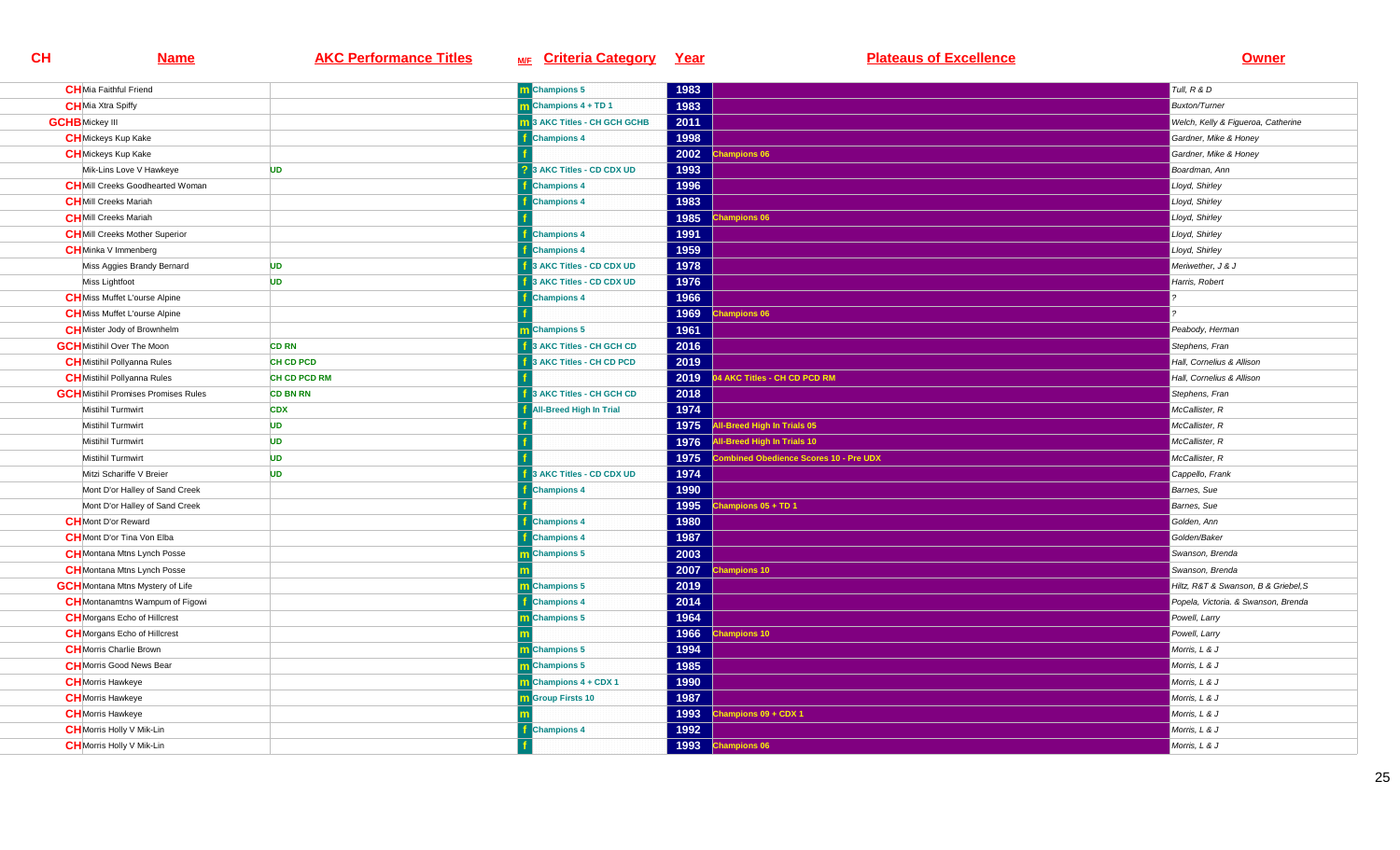| <b>CH</b> Morris Image of Shadow           |                  | m Champions 5                     | 1989 |                                           | <b>Biery/Morris</b>              |
|--------------------------------------------|------------------|-----------------------------------|------|-------------------------------------------|----------------------------------|
| <b>CH</b> Morris Shadow of Sir Samson      |                  | <b>m</b> Champions 5              | 1983 |                                           | Morris, L & J                    |
| <b>CH</b> Morris Sir Samson                | CD               | Champions 5                       | 1980 |                                           | Morris, L & J                    |
| <b>CH</b> Mossy Creeks Buster Junior       |                  | m Champions 5                     | 1991 |                                           | Stewart/Petty                    |
| Mountain Brooks Sultan                     | <b>UD</b>        | 3 AKC Titles - CD CDX UD          | 1979 |                                           | McIntyre, J & B                  |
| <b>CH</b> Mountain Scout                   | <b>CDX</b>       | 13 AKC Titles - CH CD CDX         | 1939 |                                           | Jarvis, Harold                   |
| <b>CH</b> Move A Mountain Isabella         |                  | <b>Champions 4</b>                | 2018 |                                           | Salas, Maria & Madera, Jose      |
| <b>CH</b> Mr. Sandman of Shady Hollow      |                  | m Champions 5                     | 1962 |                                           | Smith, Phyllis                   |
| Mt Chalets Dotted Swiss                    |                  | <b>Champions 4</b>                | 1980 |                                           | Carter, D & M                    |
| Mt Chalets Touche'                         |                  | Champions 5                       | 1981 |                                           | Gainsley, Anna                   |
| Mt Chalets Touche'                         |                  |                                   | 1985 | hampions 10                               | Gainsley, Anna                   |
| <b>GCH</b> Mt Harmonys Klairvoyant V Elba  |                  | <b>Champions 4</b>                | 2020 |                                           | Fitzpatrick, Gina & Baker, Linda |
| <b>CH</b> Mt Olympus Desert Flower         |                  | <b>Champions 4</b>                | 1992 |                                           | Thebeault, W & P                 |
| Mt Sneffels Black Magic                    |                  | <b>n</b> Champions 5              | 1964 |                                           | Mullikin, David & Janie          |
| <b>CH</b> Mt Sneffels Newton               |                  | <b>Champions 5</b>                | 1970 |                                           | Coulter, Gene & Kay              |
| Mt Sneffels Rocket                         |                  | <b>n</b> Champions 5              | 1965 |                                           | Roy Gresham                      |
| <b>GCH</b> Mtn Home Linus Stoan V Lasquite | <b>CD</b>        | <b>1</b> 3 AKC Titles - CH GCH CD | 2012 |                                           | Larson, Lyle & Marlys            |
| <b>CH</b> Mtn Shadows Chausr V Columbo     | <b>CDX</b>       | 3 AKC Titles - CH CD CDX          | 1994 |                                           | Olbirch, Lovey                   |
| <b>GCHB</b> Mytymos Bronson of Big Mac     |                  | 3 AKC Titles - CH GCH GCHB        | 2011 |                                           | Anderson, Jalen & Tobie          |
| <b>CH</b> Napoleo Indingo Blue De Slaton   |                  | m Champions 5                     | 2018 |                                           | Wolf, J & S                      |
| <b>CH</b> Napoleo Indingo Blue De Slaton   |                  |                                   | 2019 | hampions 10                               | Wolf, J & S                      |
| <b>CH</b> Napoleo Indingo Blue De Slaton   |                  |                                   | 2020 | <b>Champions 15</b>                       | Wolf, J & S                      |
| Naughty Lady of Shady Lane                 |                  | <b>Champions 4</b>                | 1969 |                                           |                                  |
| <b>CH</b> Nelda of Birchwood               |                  | <b>Champions 4</b>                | 1963 |                                           | Buell, W & L                     |
| <b>CH</b> Nelda of Birchwood               |                  |                                   | 1963 | hampions 06                               | Buell, W & L                     |
| <b>CH</b> Nelda of Birchwood               |                  |                                   | 1964 | <b>Champions 08</b>                       | Cocanour, Paul & Jo              |
| <b>CH</b> Nelda of Birchwood               |                  |                                   | 1964 | <b>Champions 10</b>                       | Buell, W & L                     |
| <b>CH</b> Nelda of Birchwood               |                  |                                   | 1965 | <b>Champions 12</b>                       | Buell, W & L                     |
| <b>CH</b> Nelda of Birchwood               |                  |                                   | 1965 | <b>Champions 14</b>                       | Buell, W & L                     |
| <b>CH</b> Nelda of Birchwood               |                  |                                   | 1966 | <b>Champions 16</b>                       | Buell, W & L                     |
| <b>CH</b> Nelda of Birchwood               |                  |                                   | 1967 | <b>Champions 18</b>                       | Buell, W & L                     |
| <b>CH</b> Nelda of Birchwood               |                  |                                   | 1967 | <b>Champions 20</b>                       | Buell, W & L                     |
| <b>CH</b> Nelda of Birchwood               |                  |                                   | 1968 | hampions 22                               | Buell, W & L                     |
| Nerthus Chrissys Alpen Joy                 | <b>UD</b>        | 3 AKC Titles - CD CDX UD          | 1998 |                                           | Kowal, N & C                     |
| Nerthus Chrissys Alpen Joy                 | <b>UDX</b>       |                                   | 1999 | 04 AKC Titles - UDX                       | Kowal, N & C                     |
| Nerthus Chrissys Alpen Joy                 | UDX2             |                                   | 2001 | 05 AKC Titles - UDX2                      | Kowal, N & C                     |
| Nerthus Chrissys Alpen Joy                 | <b>UDX</b>       |                                   | 2001 | dvanced Obedience Scores 50               | Kowal, N & C                     |
| Nerthus Chrissys Alpen Joy                 | <b>UDX</b>       |                                   | 1999 | <b>Combined Obedience Scores 10 - UDX</b> | Kowal, N & C                     |
| Nerthus Chrissys Alpen Joy                 | UDX <sub>2</sub> |                                   | 2001 | ombined Obedience Scores 20 - UDX2        | Kowal, N & C                     |
| <b>CH</b> Nerthus Maxwell Centurion        |                  | m Champions 5                     | 1989 |                                           | Myers, Janice                    |
| <b>CH</b> Nerthus Philadelphia             |                  | m Champions 5                     | 2002 |                                           | Koeppe, Claus & Barb             |
| Nerthus Philys Chances R Good              | <b>UD</b>        | 13 AKC Titles - CD CDX UD         | 2002 |                                           | Kowal, N & C                     |
|                                            |                  |                                   |      |                                           |                                  |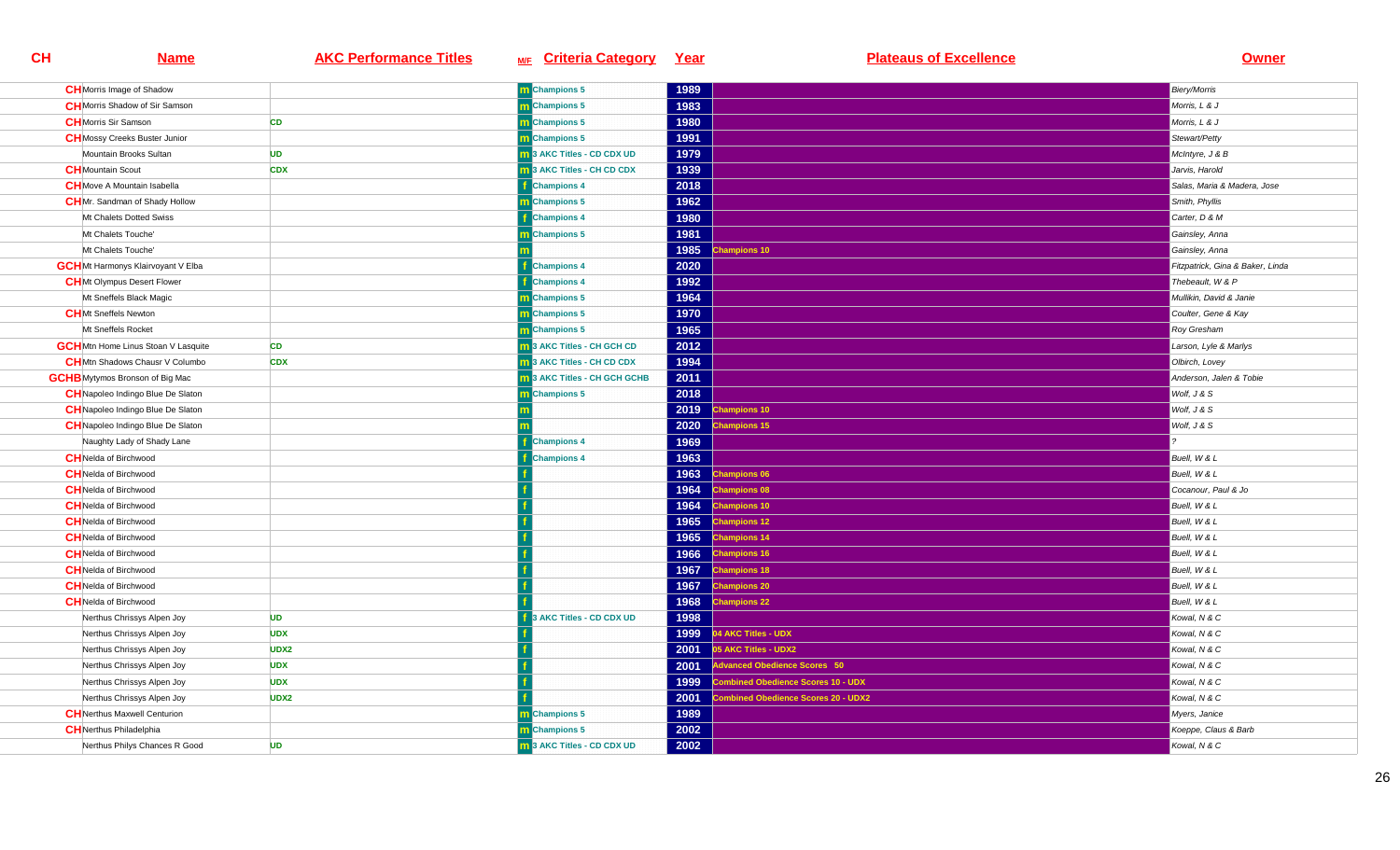| Nerthus Philys Chances R Good                | <b>UDX</b>   |                            | 2003 | 04 AKC Titles - UDX               | Kowal, N & C                             |
|----------------------------------------------|--------------|----------------------------|------|-----------------------------------|------------------------------------------|
| Nerthus Philys Chances R Good                | <b>UDX</b>   |                            | 2003 | ombined Obedience Scores 10 - UDX | Kowal, N & C                             |
| <b>CH</b> Nerthus Rebel Without A Cause      | <b>CD RA</b> | <b>Champions 5</b>         | 2007 |                                   | Walker, Andy & Angie                     |
| <b>CH</b> Nerthus Rebel Without A Cause      | <b>CD RA</b> |                            | 2009 | hampions 10                       | Walker, Andy & Angie                     |
| <b>CH</b> Nerthus Stairway To Heaven         |              | <b>Champions 4</b>         | 1987 |                                   | Koeppe, B                                |
| <b>CH</b> Nerthus White Lightning            | <b>CDX</b>   | 3 AKC Titles - CH CD CDX   | 1990 |                                   | Koeppe, C & B                            |
| <b>CH</b> New Sage Another Hawk              |              | <b>Champions 5</b>         | 2006 |                                   | New, Gary & Carloyn                      |
| New Sage Handsome K Lasquite                 |              | Champions 5                | 2013 |                                   | New, Gary & Carloyn                      |
| <b>CH</b> New Sage Hospice Conifer CRK       |              | <b>Champions 4</b>         | 2005 |                                   | McKague, D. & Mauk, M.                   |
| <b>CH</b> New Sage Hospice Conifer CRK       |              |                            | 2006 | <b>Champions 06</b>               | McKague, D. & Mauk, M.                   |
| New Sage J Walkin' At Windpt                 |              | <b>Champions 4</b>         | 2008 |                                   | Thompkinson, Stephanie                   |
| New Sage J Walkin' At Windpt                 |              |                            | 2009 | <b>Champions 06</b>               | Thompkinson, Stephanie                   |
| <b>CH</b> New Sage Lucas II Lasquite         |              | m Champions 5              | 2011 |                                   | Smith, M. & New, G.& C.,                 |
| <b>CH</b> New Sage Lucas II Lasquite         |              |                            | 2012 | <b>Champions 10</b>               | Smith, M. & New, G.& C                   |
| <b>CH</b> New Sage Saber Heart               |              | <b>Champions 5</b>         | 2019 |                                   | New, Gary & Carloyn                      |
| <b>CH</b> New Sage The Right Stuff           |              | <b>Champions 5</b>         | 2007 |                                   | Pevahouse, Tucker & New                  |
| <b>CH</b> New Sage The Right Stuff           |              |                            | 2008 | <b>Champions 10</b>               | Pevahouse, Tucker & New                  |
| <b>CH</b> Nicodemus Van Rijn                 |              | <b>Champions 5</b>         | 2007 |                                   | Sykora, B & S                            |
| <b>GCHB</b> Nobels Fierce Warrior V Jamelles |              | 3 AKC Titles - CH GCH GCHB | 2017 |                                   | Mulligan, M & Tucker, D & N              |
| <b>GCHB</b> Noble Creeks Don'T Stop Believin |              | 3 AKC Titles - CH GCH GCHB | 2017 |                                   | Anderson, Shelby Porter                  |
| <b>GCHS</b> Noble Creeks Don'T Stop Believin | <b>TKN</b>   | <b>Champions 5</b>         | 2022 |                                   | Porter, Shelby                           |
| <b>GCHS</b> Noble Creeks Don'T Stop Believin |              |                            | 2018 | <b>4 AKC Titles - GCHS</b>        | Anderson, Shelby Porter                  |
| <b>GCHB</b> Oakridge Brown Eyed Girl         |              | 3 AKC Titles - CH GCH GCHB | 2019 |                                   | Bifolchi J & K & Salewsky, E & Bulicz. L |
| <b>GCHS</b> Oakridge Brown Eyed Girl         |              | <b>Group Firsts 3</b>      | 2019 |                                   | Bifolchi J & K & Salewsky, E & Bulicz. L |
| <b>GCHB</b> Oakridge Brown Eyed Girl         |              |                            | 2019 | 4 AKC Titles - GCHS               | Bifolchi J & K & Salewsky, E & Bulicz. L |
| <b>GCHS</b> Oakridge Brown Eyed Girl         |              |                            | 2019 | roup Firsts 05                    | Bifolchi J & K & Salewsky, E & Bulicz. L |
| <b>CHO</b> kiskos Hannah                     |              | <b>Champions 4</b>         | 2003 |                                   | Berry, Cornell & Janet                   |
| Opdykes Accomac                              |              | <b>Champions 5</b>         | 1992 |                                   | Paup, W & C                              |
| <b>CH</b> Opdykes Anthony                    |              | <b>Champions 5</b>         | 1998 |                                   | Radcliffe, G                             |
| <b>CH</b> Opdykes Anthony                    |              |                            | 2000 | <b>Champions 10</b>               | Radcliffe, G                             |
| <b>CH</b> Opdykes Anthony                    |              |                            | 2002 | <b>Champions 15</b>               | Radcliffe, G                             |
| <b>CH</b> Opdykes Anthony                    |              |                            | 2004 | <b>Champions 20</b>               | Radcliffe, G                             |
| <b>CH</b> Opdykes Aunt Angie                 |              | <b>Champions 4</b>         | 2007 |                                   | Onorato, Denise                          |
| <b>CH</b> Opdykes Brantini                   |              | <b>Champions 5</b>         | 2009 |                                   | Santell, Marilyn & Fred                  |
| <b>CH</b> Opdykes Britton                    |              | <b>Champions 4</b>         | 1994 |                                   | Radcliffe, G & L                         |
| <b>CH</b> Opdykes Britton                    |              |                            | 1995 | <b>Champions 06</b>               | Radcliffe, G & L                         |
| <b>CH</b> Opdykes Britton                    |              |                            | 1995 | <b>Champions 08</b>               | Radcliffe, G & L                         |
| <b>CH</b> Opdykes Britton                    |              |                            | 1996 | <b>Champions 10</b>               | Radcliffe, G & L                         |
| <b>CH</b> Opdykes Cabernet Sauvignon         |              | SBCA 1 + Specialty Wins 5  | 1985 |                                   | Radcliffe, G & T                         |
| <b>CH</b> Opdykes Cassandra V Mammoth        |              | <b>Specialty Wins 10</b>   | 2005 |                                   | Roberts, D. & Schart, J.                 |
| <b>CH</b> Opdykes Cassandra V Mammoth        |              |                            | 2005 | pecialty Wins 20                  | Roberts, D. & Schart, J.                 |
| <b>CH</b> Opdykes Cassidy                    |              | <b>Champions 4</b>         | 2007 |                                   | Radcliffe, Gelnn                         |
|                                              |              |                            |      |                                   |                                          |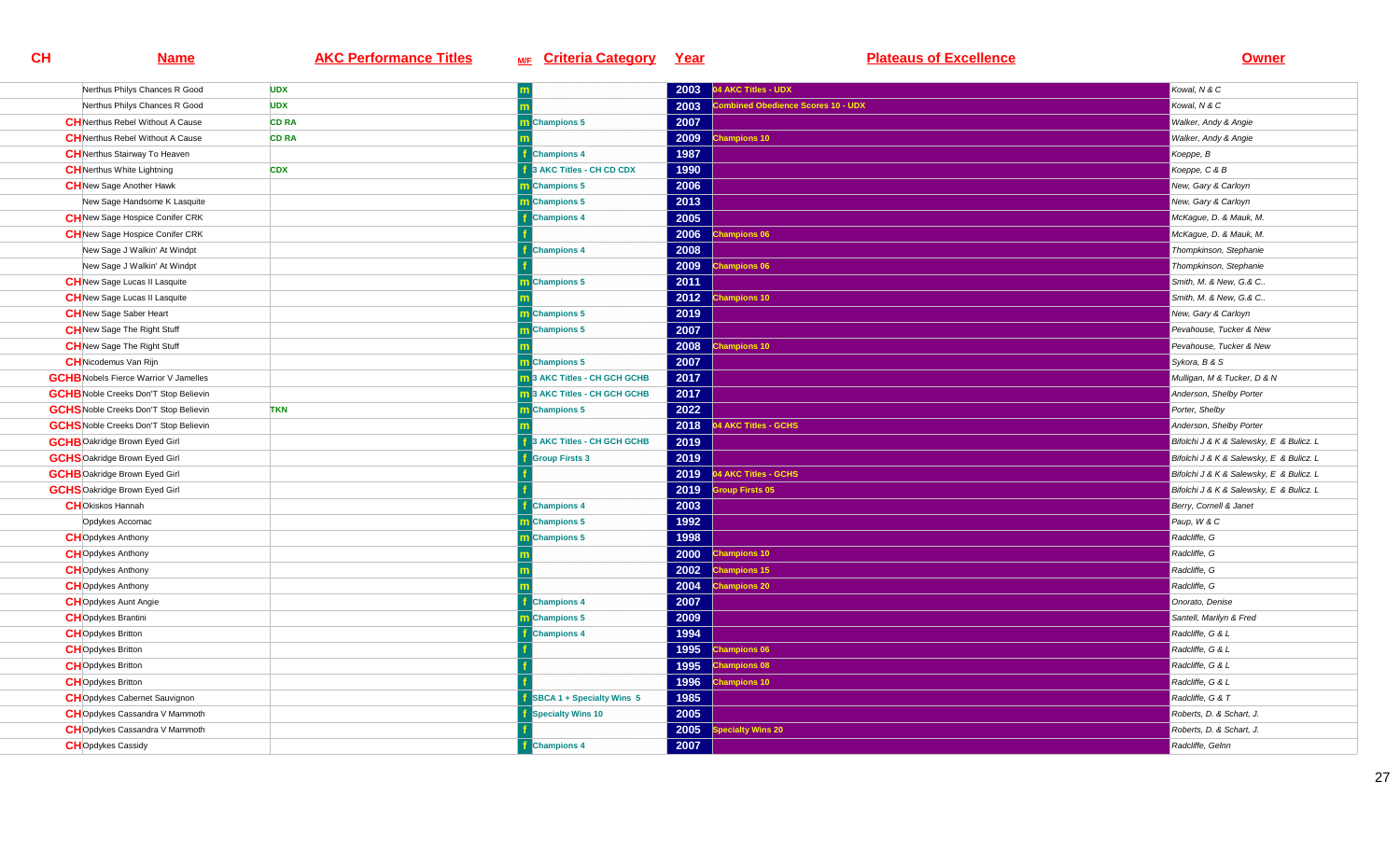| <b>CH</b> Opdykes Chardonnay          | <b>Champions 4</b>         | 1988 |                                     | Peterson, A & D                    |
|---------------------------------------|----------------------------|------|-------------------------------------|------------------------------------|
| <b>CH</b> Opdykes Chardonnay          |                            | 1988 | hampions 06                         | Peterson, A & D                    |
| <b>CH</b> Opdykes Chardonnay          |                            | 1989 | <b>Champions 08</b>                 | Peterson, A & D                    |
| <b>CH</b> Opdykes Cheesecake          | <b>Champions 4</b>         | 1983 |                                     | Radcliffe, G                       |
| <b>CH</b> Opdykes Cheesecake          |                            | 1984 | <b>Champions 06</b>                 | Radcliffe, G                       |
| <b>CH</b> Opdykes Cheesecake          |                            | 1985 | <b>Champions 08</b>                 | Radcliffe, G                       |
| <b>CH</b> Opdykes Cheesecake          |                            | 1985 | <b>Champions 10</b>                 | Radcliffe, G                       |
| <b>CH</b> Opdykes Cheesecake          |                            | 1986 | <b>Champions 12</b>                 | Radcliffe, G                       |
| <b>CH</b> Opdykes Cheesecake          |                            | 1986 | hampions 14                         | Radcliffe, G                       |
| <b>CH</b> Opdykes Darla               | <b>Champions 4</b>         | 1989 |                                     | Williams/Erickson                  |
| <b>CH</b> Opdykes David Lee           | <b>Champions 5</b>         | 1995 |                                     | Radcliffe, G & L                   |
| <b>GCH</b> Opdykes Drives Me To Drink | <b>n</b> Champions 5       | 2012 |                                     | Carolyn Cataldo & Radcliffe, Glenn |
| <b>GCH</b> Opdykes Drives Me To Drink | m Champions 5              | 2012 |                                     | Carolyn Cataldo & Radcliffe, Glenn |
| <b>CH</b> Opdykes Drives Me To Drink  | <b>BBCA Show Wins 2</b>    | 2009 |                                     | Carolyn Cataldo & Radcliffe, Glenn |
| <b>CH</b> Opdykes Drives Me To Drink  | Specialty Wins 10          | 2009 |                                     | Carolyn Cataldo & Radcliffe, Glenn |
| <b>GCH</b> Opdykes Drives Me To Drink |                            | 2013 | <b>Champions 10</b>                 | Carolyn Cataldo & Radcliffe, Glenn |
| <b>CH</b> Opdykes Emerald             | <b>Champions 4</b>         | 1993 |                                     | Radcliffe/Paup                     |
| <b>CH</b> Opdykes Emerald             | SBCA 1 + Specialty Wins 5  | 1989 |                                     | Radcliffe/Paup                     |
| <b>CH</b> Opdykes Emerald             | <b>SBCA Show Wins 2</b>    | 1989 |                                     | Radcliffe/Paup                     |
| <b>CH</b> Opdykes Emerald             | <b>Specialty Wins 10</b>   | 1990 |                                     | Radcliffe/Paup                     |
| <b>CH</b> Opdykes Emerald             |                            | 1990 | BCA Show Wins 2 + Specialty Wins 10 | Radcliffe/Paup                     |
| <b>CH</b> Opdykes Fair Warning        | Champions 5                | 1992 |                                     | Radcliffe, G                       |
| <b>CH</b> Opdykes Fair Warning        | SBCA 1 + Specialty Wins 5  | 1989 |                                     | Radcliffe, G                       |
| <b>CH</b> Opdykes Fair Warning        |                            | 1995 | <b>Champions 10</b>                 | Radcliffe, G                       |
| <b>CHO</b> pdykes Far Out             | <b>Champions 5</b>         | 2004 |                                     | Carolyn Cataldo & Radcliffe, Glenn |
| <b>CH</b> Opdykes Far Out             |                            | 2006 | hampions 10                         | Carolyn Cataldo & Radcliffe, Glenn |
| <b>CH</b> Opdykes Hair                | <b>Best In Shows 3</b>     | 1978 |                                     | Carter, D & M                      |
| <b>CH</b> Opdykes Hair                | <b>n</b> Champions 5       | 1980 |                                     | Carter, D & M                      |
| <b>CH</b> Opdykes Hair                | <b>Group Firsts 10</b>     | 1976 |                                     | Carter, D & M                      |
| <b>CH</b> Opdykes Hair                | <b>n</b> Specialty Wins 10 | 1978 |                                     | Carter, D & M                      |
| <b>CH</b> Opdykes Hair                |                            | 1977 | roup Firsts 20                      | Carter, D & M                      |
| <b>CH</b> Opdykes Hair                |                            | 1978 | roup Firsts 30                      | Carter, D & M                      |
| <b>CH</b> Opdykes Happy Hour          | <b>Champions 4</b>         | 2007 |                                     | Radcliffe, G                       |
| <b>CH</b> Opdykes In A Tizzy          | <b>Champions 4</b>         | 2006 |                                     | Carolyn Cataldo & Radcliffe, Glenn |
| <b>CH</b> Opdykes Lancaster           | Champions 5                | 1991 |                                     | Radcliffe, G                       |
| <b>CH</b> Opdykes Lancaster           |                            | 1992 | <b>Champions 10</b>                 | Radcliffe, G                       |
| <b>CH</b> Opdykes Lancaster           |                            | 1997 | <b>Champions 15</b>                 | Radcliffe, G                       |
| <b>CH</b> Opdykes Lancelot            | m Champions 5              | 1989 |                                     | Clause/Radcliffe                   |
| <b>CH</b> Opdykes Louise              | <b>Champions 4</b>         | 1999 |                                     | Radcliffe, G                       |
| Opdykes Luke Skywalker                | <b>Champions 4 + CDX 1</b> | 1983 |                                     | Radcliffe, G                       |
| <b>CH</b> Opdykes Margaret            | <b>Champions 4</b>         | 1999 |                                     | Vanderhoff, Carolyn                |
| <b>CH</b> Opdykes Martini             | <b>Champions 4</b>         | 2004 |                                     | Radcliffe, Glenn                   |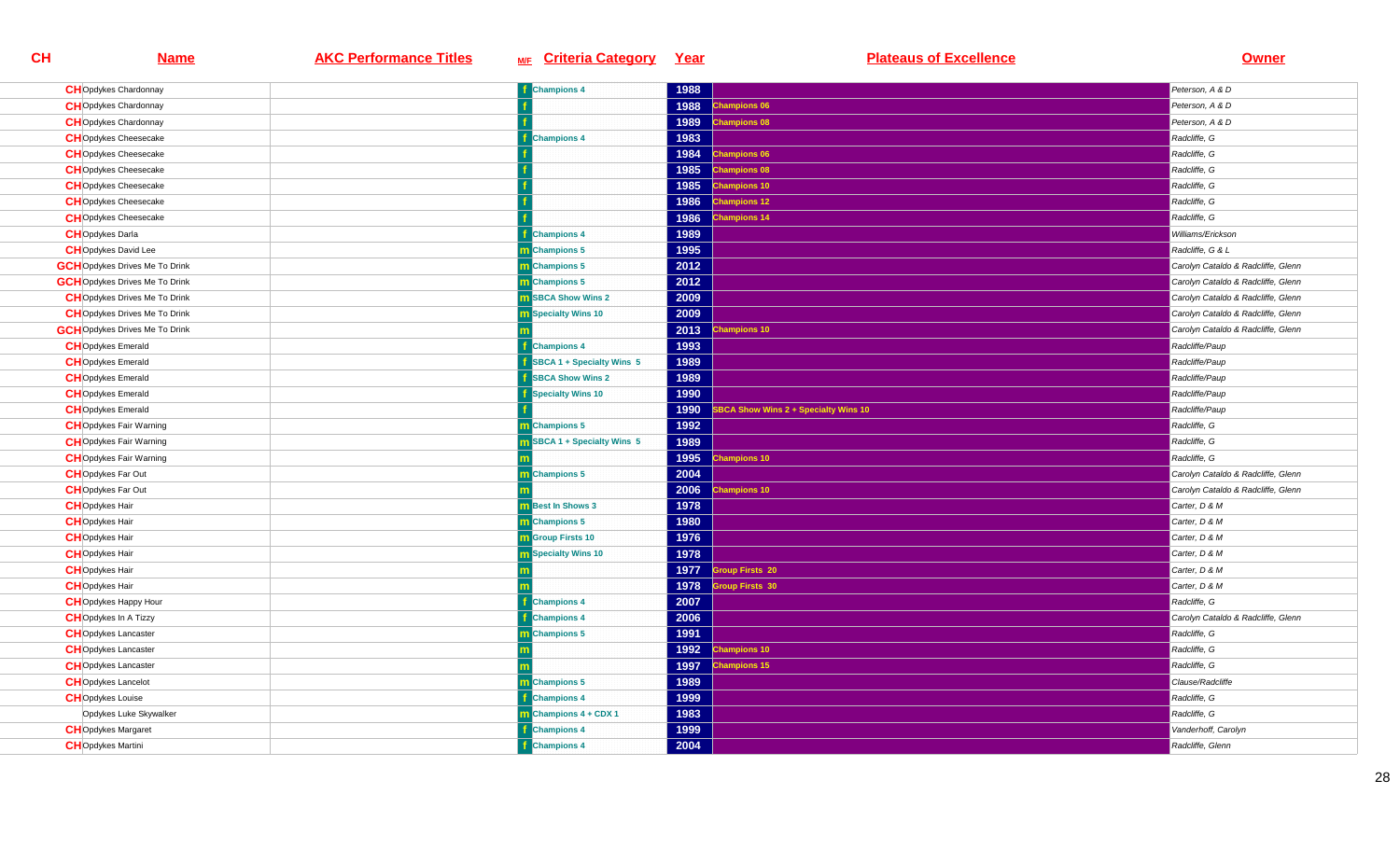| <b>CH</b> Opdykes Mr. Mitchell               | m Champions 5                      | 1997                                                | Radcliffe, G & T                   |
|----------------------------------------------|------------------------------------|-----------------------------------------------------|------------------------------------|
| <b>CHO</b> pdykes Nicole                     | <b>Champions 4</b>                 | 1997                                                |                                    |
| <b>CH</b> Opdykes On The Sauce               | SBCA 1 + Specialty Wins 5          | 2005                                                | Carolyn Cataldo & Radcliffe, Glenn |
| <b>CH</b> Opdykes On The Sauce               | Specialty Wins 10                  | 2005                                                | Carolyn Cataldo & Radcliffe, Glenn |
| <b>CH</b> Opdykes On The Sauce               |                                    | 2006<br>pecialty Wins 20                            | Carolyn Cataldo & Radcliffe, Glenn |
| <b>CH</b> Opdykes On The Sauce               |                                    | 2006<br>ecialty Wins 30                             | Carolyn Cataldo & Radcliffe, Glenn |
| <b>CH</b> Opdykes Phoenix                    | <b>Champions 4</b>                 | 1988                                                | Radcliffe, G & T                   |
| <b>CH</b> Opdykes Phoenix                    |                                    | 1990<br><b>Champions 06</b>                         | Radcliffe, G & T                   |
| <b>CH</b> Opdykes Phoenix                    |                                    | 1991<br>hampions 08                                 | Radcliffe, G & T                   |
| <b>CH</b> Opdykes Phoenix                    |                                    | 1992<br>hampions 10                                 | Radcliffe, G & T                   |
| <b>GCHB</b> Opdykes Please Drink Responsibly | 3 AKC Titles - CH GCH GCHB         | 2016                                                | Buell, W & Cataldo, C & Rudman, J  |
| <b>GCH</b> Opdykes Please Drink Responsibly  | <b>m</b> Specialty Wins 10         | 2016                                                | Buell, W & Cataldo, C & Rudman, J  |
| <b>CH</b> Opdykes Pure Sugar                 | SBCA 1 + Specialty Wins 5          | 1976                                                | Radcliffe, G                       |
| <b>CH</b> Opdykes Pure Sugar                 | <b>SBCA Show Wins 2</b>            | 1977                                                | Radcliffe, G                       |
| <b>CH</b> Opdykes Pure Sugar                 | <b>Specialty Wins 10</b>           | 1976                                                | Radcliffe, G                       |
| <b>CH</b> Opdykes Pure Sugar                 |                                    | <b>SBCA Show Wins 2 + Specialty Wins 10</b><br>1977 | Radcliffe, G                       |
| <b>CH</b> Opdykes Pure Sugar                 |                                    | pecialty Wins 20<br>1978                            | Radcliffe, G                       |
| <b>CH</b> Opdykes Rascal                     | <b>Champions 5</b>                 | 1986                                                | Radcliffe, G                       |
| <b>CH</b> Opdykes Rascal                     |                                    | 1988<br>hampions 10                                 | Radcliffe, G                       |
| <b>CH</b> Opdykes Rascal                     |                                    | 1989<br>hampions 15                                 | Radcliffe, G                       |
| <b>CH</b> Opdykes Rascal                     |                                    | 1991<br>hampions 20                                 | Radcliffe, G                       |
| <b>CH</b> Opdykes Reva                       | <b>Champions 4</b>                 | 1997                                                | Radcliffe/Paup                     |
| <b>CH</b> Opdykes Roosevelt                  | <b>Champions 5</b>                 | 2001                                                | Radcliffe, Glenn & Leslie          |
| <b>CH</b> Opdykes Roosevelt                  |                                    | 2002<br><b>Champions 10</b>                         | Radcliffe, Glenn & Leslie          |
| <b>CH</b> Opdykes Roosevelt                  |                                    | 2003<br>hampions 15                                 | Radcliffe, Glenn & Leslie          |
| <b>CH</b> Opdykes Scottsdale                 | <b>Champions 5</b>                 | 1991                                                | Radcliffe, G & T                   |
| <b>GCHB</b> Opdykes Sesto Elemento           | 3 AKC Titles - CH GCH GCHB         | 2019                                                | Enjamuri Varun & Cataldo, Carolyn  |
| <b>GCHB</b> Opdykes Sesto Elemento           | <b>m</b> SBCA 1 + Specialty Wins 5 | 2019                                                | Enjamuri Varun & Cataldo, Carolyn  |
| <b>GCHB</b> Opdykes Sesto Elemento           | <b>n</b> Specialty Wins 10         | 2020                                                | Enjamuri Varun & Cataldo, Carolyn  |
| <b>GCHS</b> Opdykes Sesto Elemento           |                                    | 04 AKC Titles - GCHS<br>2021                        | Enjamuri Varun & Cataldo, Carolyn  |
| <b>GCHS</b> Opdykes Sesto Elemento           |                                    | 2021<br>05 AKC Titles - GCHG                        | Enjamuri Varun & Cataldo, Carolyn  |
| <b>GCHS</b> Opdykes Sesto Elemento           |                                    | 2021<br><b>SBCA Show Wins 2</b>                     | Enjamuri Varun & Cataldo, Carolyn  |
| <b>GCHS</b> Opdykes Sesto Elemento           |                                    | 2021<br>BCA Show Wins 2 + Specialty Wins 10         | Enjamuri Varun & Cataldo, Carolyn  |
| <b>GCHS</b> Opdykes Sesto Elemento           |                                    | 2021<br>SBCA Show Wins 2 + Specialty Wins 20        | Enjamuri Varun & Cataldo, Carolyn  |
| Opdykes Soul Sister                          | <b>Champions 4</b>                 | 1979                                                |                                    |
| Opdykes Soul Sister                          |                                    | 1982 Champions 06                                   |                                    |
| <b>CH</b> Opdykes Stetson                    | m Champions 5                      | 1998                                                | Radcliffe, G                       |
| <b>CH</b> Opdykes Stetson                    | <b>n</b> SBCA 1 + Specialty Wins 5 | 1995                                                | Radcliffe, G                       |
| <b>CH</b> Opdykes Stetson                    | <b>m</b> SBCA Show Wins 2          | 1994                                                | Radcliffe, G                       |
| <b>CH</b> Opdykes The Burgermeister          | m Champions 5                      | 1984                                                | Moranville, P                      |
| <b>CH</b> Opdykes The Far Side               | m Champions 5                      | 2002                                                | Carolyn Cataldo & Radcliffe, Glenn |
| <b>CH</b> Opdykes Under The Influence        | m Champions 5                      | 2007                                                | Carolyn Cataldo & Radcliffe, Glenn |
|                                              |                                    |                                                     |                                    |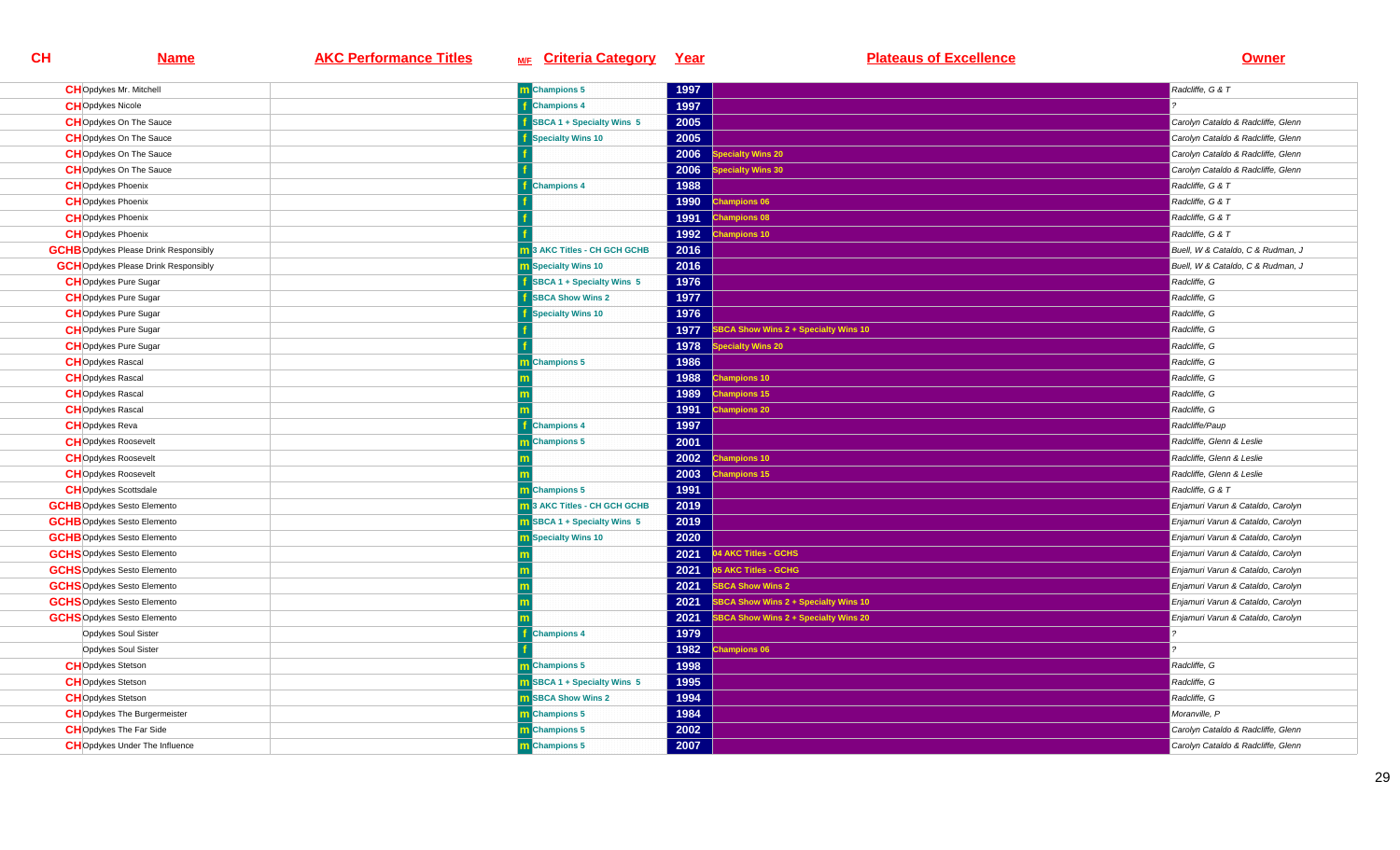| <b>CH</b> Opdykes Winameg                |           | <b>Champions 4</b>         | 1985 |                        | Radcliffe, G                       |
|------------------------------------------|-----------|----------------------------|------|------------------------|------------------------------------|
| <b>CH</b> Opdykes Winameg                |           |                            | 1986 | <b>Champions 06</b>    | Radcliffe, G                       |
| <b>CH</b> Opdykes Winameg                |           |                            |      | 1987 Champions 08      | Radcliffe, G                       |
| <b>CH</b> Opdykes Winameg                |           |                            | 1989 | <b>Champions 10</b>    | Radcliffe, G                       |
| <b>CH</b> Opdykes Winameg                |           |                            | 1989 | hampions 12            | Radcliffe, G                       |
| <b>GCHB</b> Opdykes Your Place Or Mine?  |           | 3 AKC Titles - CH GCH GCHB | 2013 |                        | Carolyn Cataldo & Radcliffe, Glenn |
| <b>GCH</b> Opdykes Your Place Or Mine?   |           | <b>SBCA Show Wins 2</b>    | 2012 |                        | Carolyn Cataldo & Radcliffe, Glenn |
| <b>GCH</b> Opdykes Your Place Or Mine?   |           | Specialty Wins 10          | 2012 |                        | Carolyn Cataldo & Radcliffe, Glenn |
| <b>GCHB</b> Opdykes Your Place Or Mine?  |           |                            | 2014 | <b>BCA Show Wins 4</b> | Carolyn Cataldo & Radcliffe, Glenn |
| <b>GCHB</b> Opdykes Your Place Or Mine?  |           |                            | 2014 | pecialty Wins 20       | Carolyn Cataldo & Radcliffe, Glenn |
| <b>CH</b> Orovales Kramer V Opdyke       |           | <b>Champions 5</b>         | 1985 |                        | Radcliffe, G                       |
| <b>CH</b> Orovales Kramer V Opdyke       |           |                            | 1985 | <b>Champions 10</b>    | Radcliffe, G                       |
| <b>CH</b> Orovales Kramer V Opdyke       |           |                            | 1989 | hampions 15            | Radcliffe, G                       |
| <b>CH</b> Orsina Del Socorrso            |           | <b>Champions 4</b>         | 1978 |                        | Valli. Loretta                     |
| <b>CH</b> Osages Aleka Zam               |           | <b>Champions 4</b>         | 1997 |                        | Osborn, Sara                       |
| <b>CH</b> Osages Bionic Bunny            |           | <b>Champions 4</b>         | 1994 |                        | Palmblad, Ivan                     |
| <b>CH</b> Osages Bionic Bunny            |           |                            | 1995 | <b>Champions 06</b>    | Sykora, B & S                      |
| <b>CH</b> Osages Bionic Bunny            |           |                            | 1995 | <b>Champions 08</b>    | Sykora, B & S                      |
| <b>CH</b> Osages Bridge To Cache Retreat |           | <b>Champions 5</b>         | 1993 |                        | Palmblad, Ivan                     |
| <b>CH</b> Osages Bridge To Cache Retreat |           |                            | 1994 | <b>Champions 10</b>    | Palmblad, Ivan                     |
| Osages Ethal of No Co                    |           | <b>Champions 4</b>         | 2000 |                        | Osler-Swanson, Brenda              |
| <b>CH</b> Osages Kathel                  |           | <b>Champions 4</b>         | 2000 |                        | Sykora, B & S                      |
| <b>CH</b> Osages Kathel                  |           |                            | 2000 | <b>Champions 06</b>    | Sykora, B & S                      |
| <b>CH</b> Osages Native Son              |           | <b>Champions 5</b>         | 1998 |                        | Colby, Edward & Helen              |
| <b>CH</b> Osages Native Son              |           |                            | 1999 | <b>Champions 10</b>    | Colby, Edward & Helen              |
| Osages Taurus                            |           | Champions 5                | 1996 |                        | Radcliffe, G                       |
| Osages Taurus                            |           |                            | 1997 | <b>Champions 10</b>    | Radcliffe, G                       |
| Osages Taurus                            |           |                            | 1998 | <b>Champions 15</b>    | Radcliffe, G                       |
| Osages Taurus                            |           |                            | 1999 | hampions 20            | Radcliffe, G                       |
| <b>CH</b> Osages Uba                     |           | <b>Champions 4</b>         | 1998 |                        | Sergent, Sara                      |
| <b>CH</b> Oxbows J.B. Mack               |           | <b>n</b> Champions 5       | 1986 |                        | Ahearn, A & G                      |
| <b>CH</b> Oxfords Dulcey of Santa Fe     |           | <b>Group Firsts 3</b>      | 2000 |                        | Bowen, D & Tucker, T               |
| <b>CH</b> Oxfords Dulcey of Santa Fe     |           | Specialty Wins 10          | 2000 |                        | Bowen, D & Tucker, T               |
| <b>CH</b> Patrels Brass Tacks V Mar-Don  |           | <b>Champions 5</b>         | 1984 |                        | Carter, D & M                      |
| <b>CH</b> Patrels Brass Tacks V Mar-Don  |           |                            | 1986 | hampions 10            | Carter, D & M                      |
| Peanuts Mighty Titan                     | <b>UD</b> | 3 AKC Titles - CD CDX UD   | 1975 |                        | Adam, James                        |
| <b>CH</b> Polings Zwinghof Xero Wonna    |           | Champions 5                | 1967 |                        |                                    |
| Powells Juliet Rasko                     |           | <b>Champions 4</b>         | 1954 |                        |                                    |
| <b>CH</b> Powells Little John            |           | m Champions 5              | 1961 |                        | Powell, Larry                      |
| <b>CH</b> Powells Magus Von Echo         |           | m Champions 5              | 1974 |                        | Powell, Larry                      |
| <b>CH</b> Powells Tristan Of Riga        |           | <b>Champions 5</b>         | 1967 |                        | Powell, Larry                      |
| Prairieaire Jeepers V Rox                |           | <b>Champions 4</b>         | 1976 |                        | Martin, W                          |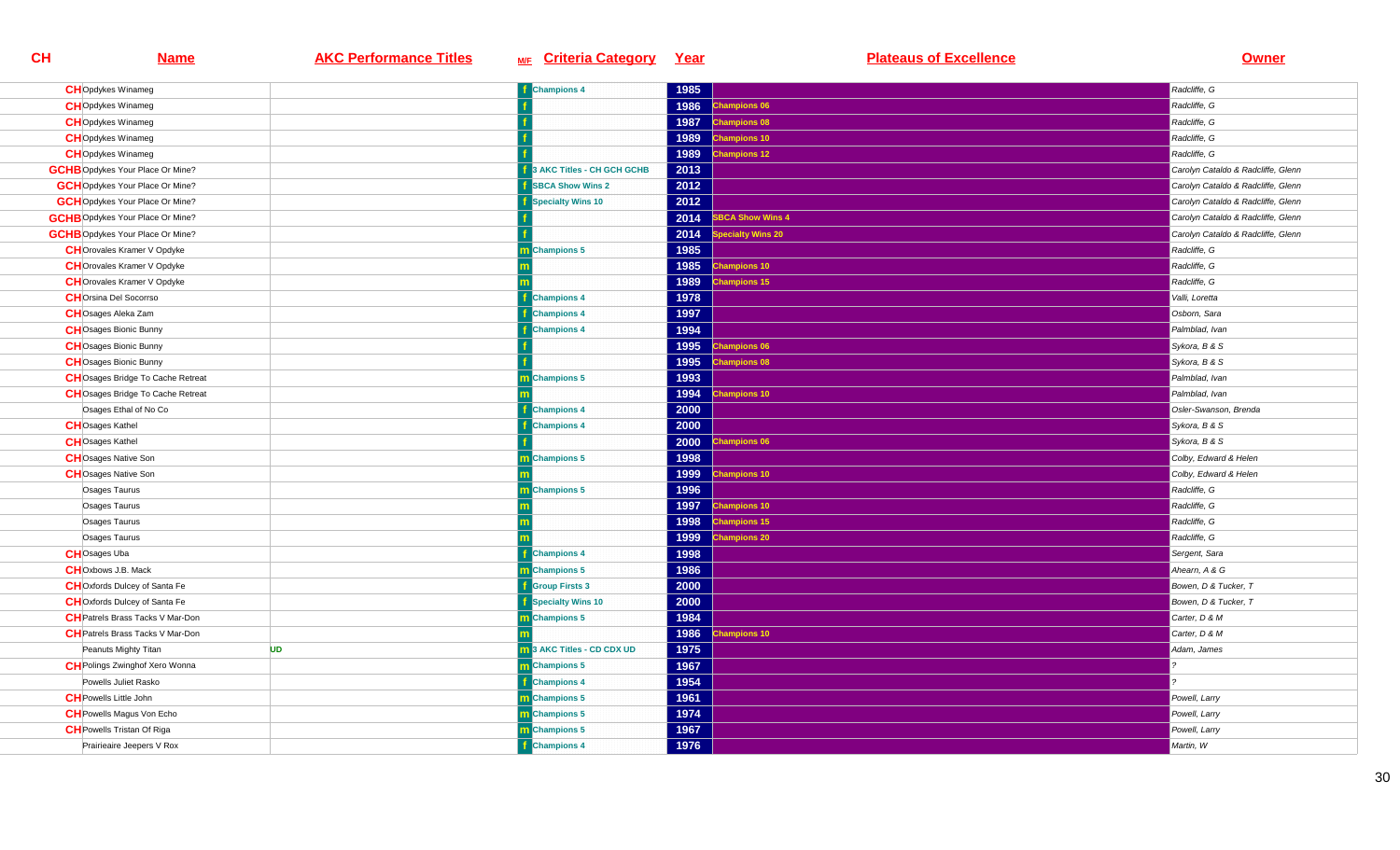| Prairieaire Jeepers V Rox                              |                                 |                                     | 1977 | Champions 06                                        | Martin, W                          |
|--------------------------------------------------------|---------------------------------|-------------------------------------|------|-----------------------------------------------------|------------------------------------|
| <b>CH</b> Prairieaire Mark of Excellence               |                                 | <b>m</b> Champions 5                | 2001 |                                                     | DeAtley, Tim & Deb                 |
| <b>CH</b> Prairieaire Rox V Zwing Basko                |                                 | <b>n</b> Champions 5                | 1969 |                                                     | Rayburn, H & S                     |
| <b>CH</b> Prairieaire Rox V Zwing Basko                |                                 |                                     | 1970 | hampions 10                                         | Rayburn, H & S                     |
| <b>CH</b> Prairieaire Rox V Zwing Basko                |                                 |                                     | 1974 | hampions 14 + CDX 1                                 | Rayburn, H & S                     |
| <b>GCHB</b> Precious Pups Zigzagging Thru The Barnyard |                                 | 3 AKC Titles - CH GCH GCHB          | 2018 |                                                     | Popela Vicki                       |
| Princess Minni Pearl V Gerd                            |                                 | <b>Champions 4</b>                  | 1962 |                                                     |                                    |
| <b>CH</b> Princess Nacoma Cheyenne                     |                                 | <b>Champions 4</b>                  | 1995 |                                                     | Welch, Shirley                     |
| <b>CH</b> Princess Nacoma Cheyenne                     |                                 |                                     | 1999 | hampions 06                                         | Welch, Shirley                     |
| <b>CH</b> Quester V Alpine Plateau                     |                                 | m Champions 5                       | 1959 |                                                     |                                    |
| <b>CH</b> Rafael Von Mallen                            |                                 | <b>n</b> Champions 5                | 1983 |                                                     | Mallen, Lou                        |
| <b>GCHB</b> Ramblewoods Chloe                          |                                 | 3 AKC Titles - CH GCH GCHB          | 2022 |                                                     | Costa, M & Broyles, J & Morgan, M. |
| Rammus                                                 | See Performance Database        | <b>1</b> 3 AKC Titles - SCA SEA SBA | 2021 |                                                     | Lynch, Ryan                        |
| Rammus                                                 | See Performance Database        |                                     | 2021 | <b>14 AKC Titles - SCA SEA SBA SIA</b>              | Lynch, Ryan                        |
| Rammus                                                 | See Performance Database        |                                     | 2021 | 05 AKC Titles - SCA SEA SBA SIA SWA                 | Lynch, Ryan                        |
| Rammus                                                 | See Performance Database        |                                     | 2021 | 06 AKC Titles - SCA SEA SBA SIA SWA SEE             | Lynch, Ryan                        |
| Rammus                                                 | <b>See Performance Database</b> |                                     | 2021 | 07 AKC Titles - SCA SEA SBA SIA SWA SEE SBE         | Lynch, Ryan                        |
| Rammus                                                 | See Performance Database        |                                     | 2021 | 08 AKC Titles - SCA SCE SEA SBA SIA SWA SEE SBE     | Lynch, Ryan                        |
| Rammus                                                 | See Performance Database        |                                     | 2021 | 09 AKC Titles - SCA SCE SEA SBA SIA SIE SWA SEE SBE | Lynch, Ryan                        |
| Rammus                                                 | See Performance Database        |                                     | 2021 | 10 AKC Titles - SCA SCE SEA SBA SIA SWA SWE SEE SBE | Lynch, Ryan                        |
| <b>CH</b> Ramses Van Rijn                              |                                 | <b>Champions 5</b>                  | 1996 |                                                     | Fryer, E & B                       |
| <b>CH</b> Raphael Van Rijn                             |                                 | Champions 5                         | 1994 |                                                     | Sykora, B & S                      |
| <b>CH</b> Raphael Van Rijn                             |                                 | SBCA 1 + Specialty Wins 5           | 1991 |                                                     | Sykora, B & S                      |
| <b>CH</b> Raphael Van Rijn                             |                                 | <b>n</b> Specialty Wins 10          | 1992 |                                                     | Sykora, B & S                      |
| <b>CH</b> Raphael Van Rijn                             |                                 |                                     | 1995 | hampions 10                                         | Sykora, B & S                      |
| <b>CH</b> Raphael Van Rijn                             |                                 |                                     | 1996 | hampions 15                                         | Sykora, B & S                      |
| <b>CH</b> Raphael Van Rijn                             |                                 |                                     | 1997 | hampions 20                                         | Sykora, B & S                      |
| <b>CH</b> Raphael Van Rijn                             |                                 |                                     | 1998 | hampions 25                                         | Sykora, B & S                      |
| <b>CH</b> Raphael Van Rijn                             |                                 |                                     | 2000 | hampions 30                                         | Sykora, B & S                      |
| <b>CH</b> Rasdorko V Waldeck                           |                                 | m Champions 5                       | 1942 |                                                     |                                    |
| <b>CH</b> Rasko V D Reppisch                           |                                 | Champions 5                         | 1938 |                                                     | Keller, Norman                     |
| <b>CH</b> Rasrakko V Ticino                            |                                 | <b>n</b> Champions 5                | 1949 |                                                     | Howard, Mrs. Roy                   |
| <b>CH</b> Reeces Fancy Free                            |                                 | <b>Champions 4</b>                  | 1988 |                                                     | Reece, Norlee                      |
| <b>CH</b> Rescues Gamble Pays Off                      |                                 | <b>Champions 4</b>                  | 2000 |                                                     | Hiltz, Rob-Lyn & Tim               |
| <b>CH</b> Revilos Better Yet V Snowland                |                                 | Champions 5                         | 1989 |                                                     | Oliver, Bill & Diana               |
| <b>CH</b> Revilos Bogart V Holly                       |                                 | <b>n</b> Champions 5                | 1990 |                                                     | Oliver, Bill & Diana               |
| <b>CH</b> Revilos Bogart V Holly                       |                                 | <b>m</b> Specialty Wins 10          | 1986 |                                                     | Oliver, Bill & Diana               |
| <b>CH</b> Revilos Bogart V Holly                       |                                 |                                     | 1989 | pecialty Wins 20                                    | Oliver, Bill & Diana               |
| <b>CH</b> Revilos Evening In Seattle                   |                                 | m Champions 5                       | 2008 |                                                     | Oliver, Bill & Diana               |
| <b>CH</b> Revilos Evening In Seattle                   |                                 |                                     | 2009 | hampions 10                                         | Oliver, Bill & Diana               |
| <b>CH</b> Revilos Gentle On My Mind                    |                                 | <b>f</b> Specialty Wins 10          | 2004 |                                                     | Oliver, Bill & Diana               |
| <b>CH</b> Revilos Houston V Dolly                      | <b>CD</b>                       | <b>m</b> Champions 5                | 1995 |                                                     | Oliver, Bill & Diana               |
|                                                        |                                 |                                     |      |                                                     |                                    |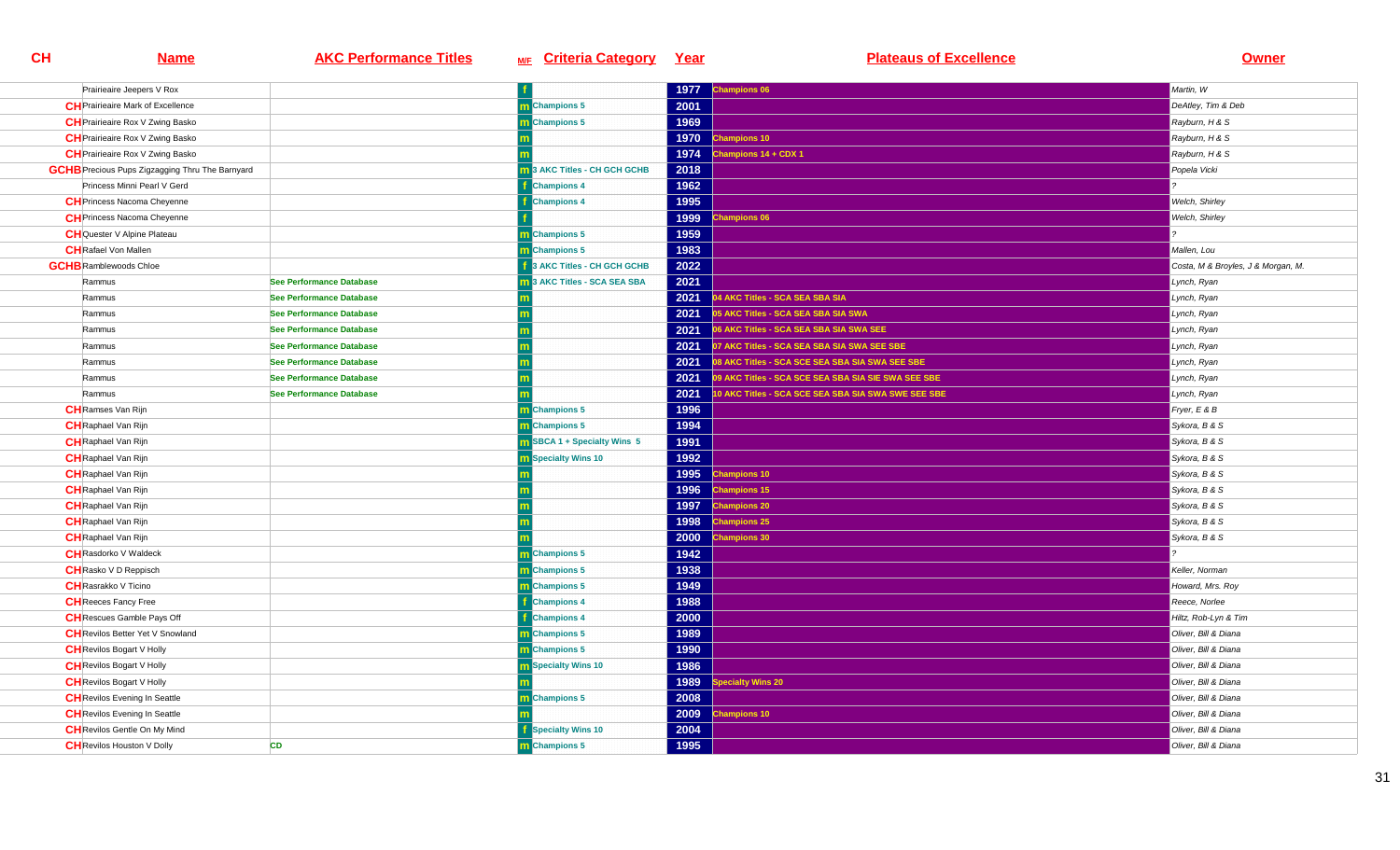| <b>CH</b> Revilos Houston V Dolly             | <b>CD</b>     | <b>m</b> Specialty Wins 10          | 1994 |                                      | Oliver, Bill & Diana         |
|-----------------------------------------------|---------------|-------------------------------------|------|--------------------------------------|------------------------------|
| <b>CH</b> Revilos Houston V Dolly             | <b>CD</b>     |                                     | 1998 | hampions 10                          | Oliver, Bill & Diana         |
| <b>CH</b> Revilos Key Sera V Bogart           |               | <b>Champions 4</b>                  | 2009 |                                      | Oliver, Bill & Diana         |
| <b>GCHB</b> Revilos Lets Go Bo Redside        |               | <b>m</b> 3 AKC Titles - CH GCH GCHB | 2015 |                                      | Lagone, Bill & Linda         |
| <b>GCHB</b> Revilos Liquid Asset From Redside |               | 3 AKC Titles - CH GCH GCHB          | 2013 |                                      | Oliver, Bill & Diana         |
| <b>GCHG</b> Revilos Liquid Asset From Redside |               | Champions 5                         | 2017 |                                      | Oliver, Bill & Diana         |
| <b>GCHS</b> Revilos Liquid Asset From Redside |               | <b>Specialty Wins 10</b>            | 2013 |                                      | Oliver, Bill & Diana         |
| <b>GCHS</b> Revilos Liquid Asset From Redside |               |                                     | 2013 | 04 AKC Titles - GCHS                 | Oliver, Bill & Diana         |
| <b>GCHG</b> Revilos Liquid Asset From Redside |               |                                     | 2015 | 5 AKC Titles - GCHG                  | Oliver, Bill & Diana         |
| <b>GCHG</b> Revilos Liquid Asset From Redside |               |                                     | 2015 | pecialty Wins 20                     | Oliver, Bill & Diana         |
| <b>CH</b> Revilos My Curly Sue                |               | <b>Specialty Wins 10</b>            | 1998 |                                      | Oliver, Bill & Diana         |
| <b>CH</b> Revilos Ninety Proof                |               | <b>n</b> Specialty Wins 10          | 2006 |                                      | Oliver, Bill & Diana         |
| <b>CH</b> Revilos Quick Pick                  |               | m Best/Breed & High/Trial           | 2003 |                                      | Oliver, Bill & Diana         |
| <b>CH</b> Revilos Quick Pick                  |               | <b>n</b> Champions 5                | 2005 |                                      | Oliver, Bill & Diana         |
| <b>CH</b> Revilos Quick Pick                  |               | <b>m</b> Group Firsts 10            | 2001 |                                      | Oliver, Bill & Diana         |
| <b>CH</b> Revilos Quick Pick                  |               | <b>n</b> SBCA 1 + Specialty Wins 5  | 2001 |                                      | Oliver, Bill & Diana         |
| <b>CH</b> Revilos Quick Pick                  |               | <b>m</b> Specialty Wins 10          | 2001 |                                      | Oliver, Bill & Diana         |
| <b>CH</b> Revilos Quick Pick                  |               |                                     | 2003 | pecialty Wins 20                     | Oliver, Bill & Diana         |
| <b>CH</b> Revilos Quincy                      | <b>CD</b>     | m Champions 5                       | 2000 |                                      | Oliver, Bill & Diana         |
| <b>CH</b> Revilos Quincy                      | CD            | <b>n</b> Group Firsts 10            | 1999 |                                      | Oliver, Bill & Diana         |
| <b>CH</b> Revilos Quincy                      |               | <b>n</b> SBCA 1 + Specialty Wins 5  | 1997 |                                      | Oliver, Bill & Diana         |
| <b>CH</b> Revilos Quincy                      |               | <b>n</b> SBCA Show Wins 2           | 1998 |                                      | Oliver, Bill & Diana         |
| <b>CH</b> Revilos Quincy                      |               | <b>n</b> Specialty Wins 10          | 1998 |                                      | Oliver, Bill & Diana         |
| <b>CH</b> Revilos Quincy                      | <b>CD</b>     |                                     | 2001 | hampions 10                          | Oliver, Bill & Diana         |
| <b>CH</b> Revilos Quincy                      |               |                                     | 1998 | SBCA Show Wins 2 + Specialty Wins 10 | Oliver, Bill & Diana         |
| <b>CH</b> Revilos Quincy                      | <b>CD</b>     |                                     | 1999 | becialty Wins 20                     | Oliver, Bill & Diana         |
| <b>CH</b> Revilos Quincy                      | CD            |                                     | 1999 | pecialty Wins 30                     | Oliver, Bill & Diana         |
| <b>CH</b> Revilos Quincy                      | CD            |                                     | 2000 | pecialty Wins 40                     | Oliver, Bill & Diana         |
| <b>CH</b> Revilos Quincy                      | <b>CD</b>     |                                     | 2002 | <b>Specialty Wins 50</b>             | Oliver, Bill & Diana         |
| <b>CH</b> Revilos Quincy                      | CD            |                                     | 2001 | <b>Champions 15</b>                  | Oliver, Bill & Diana         |
| <b>CH</b> Revilos Quincy                      | CD            |                                     | 2003 | <b>Champions 20</b>                  | Oliver, Bill & Diana         |
| <b>CH</b> Revilos Quincy                      | <b>CD</b>     |                                     | 2004 | hampions 24 + CDX 1                  | Oliver, Bill & Diana         |
| <b>CH</b> Revilos Quincy                      | <b>CD</b>     |                                     | 2007 | hampions 29 + CDX 1                  | Oliver, Bill & Diana         |
| <b>CH</b> Revilos XLNT Adventure              |               | Champions 5                         | 2003 |                                      | Tucker, I & K                |
| <b>CH</b> Revilos XLNT Adventure              |               |                                     | 2004 | hampions 10                          | Tucker, 1 & K                |
| Revilos You R Cherrished Smrset               |               | <b>Champions 4</b>                  | 2012 |                                      | Oliver, B & D & G & A Becker |
| <b>CH</b> Ridgewoods Amy of Liveoak           |               | <b>Champions 4</b>                  | 1994 |                                      | Gill, D & S                  |
| <b>CH</b> Ridgewoods Amy of Liveoak           |               |                                     | 1995 | <b>Champions 06</b>                  | GIII, D & S                  |
| <b>CH</b> Ridgewoods Cajun Belle V Liveoak    |               | <b>Champions 4</b>                  | 1998 |                                      | Risser, J & J                |
| <b>CH</b> Ridgewoods Magnum                   |               | <b>n</b> Champions 5                | 1998 |                                      | Risser, J & J                |
| Ridgewoods Sassafras                          |               | <b>Champions 4</b>                  | 1994 |                                      | Risser, J & J                |
| Rit Bells Hackmatack V Hugo                   | <b>CDX TD</b> | 3 AKC Titles - CD CDX TD            | 1972 |                                      | Johnson, K & B               |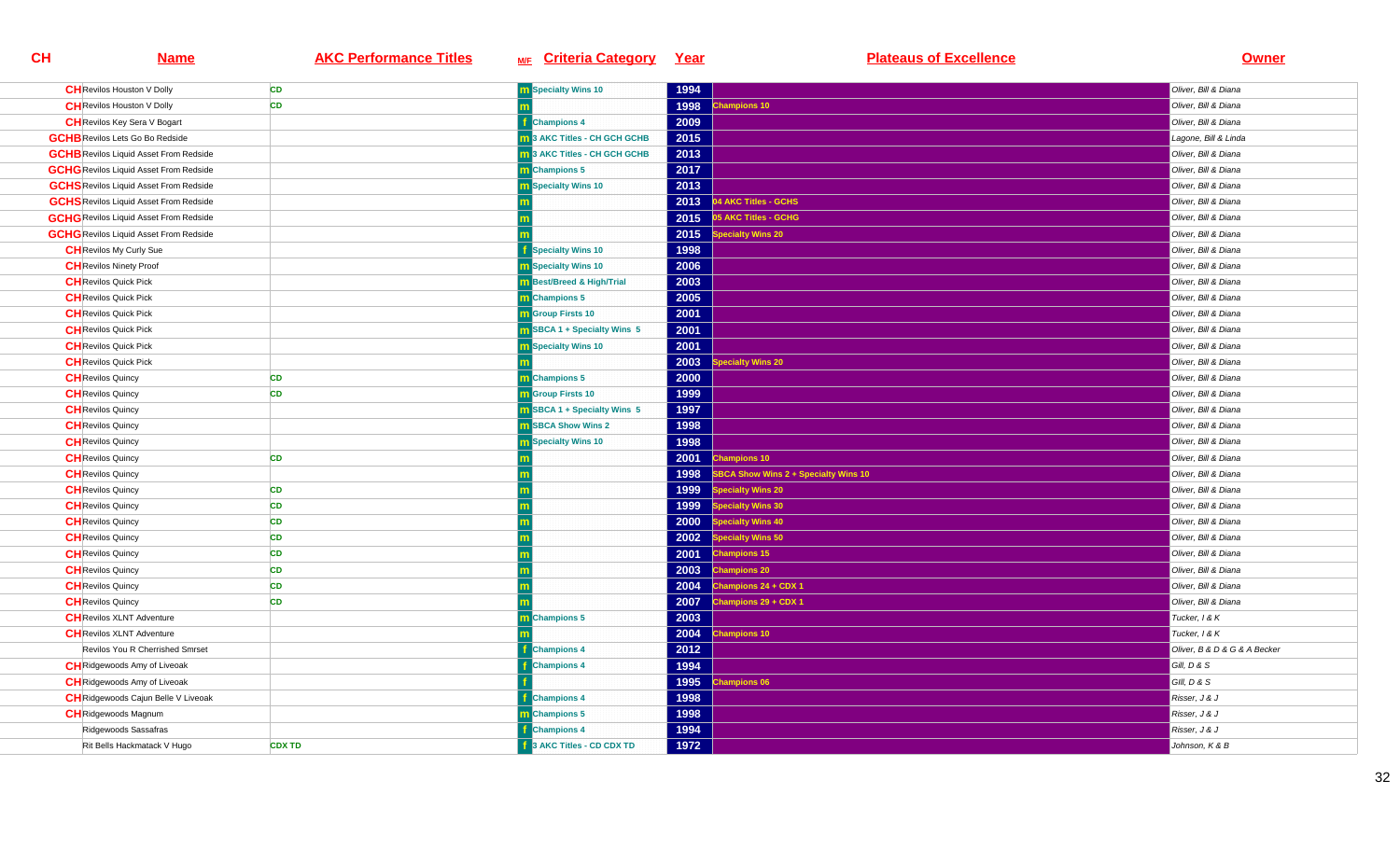| Roberts A-B Normal                                | <b>CD RAE</b>   | $m$ RAE                          | 2011 |                                     | Trunk, James                |
|---------------------------------------------------|-----------------|----------------------------------|------|-------------------------------------|-----------------------------|
| Roberts A-B Normal                                | <b>CDX RAE</b>  |                                  | 2011 | 03 AKC Titles - CD CDX RAE          | Trunk, James                |
| Roberts A-B Normal                                | <b>CDX RAE2</b> |                                  |      | 2012 04 AKC Titles - CD CDX RAE2    | Trunk, James                |
| Roberts A-B Normal                                | <b>UD RAE2</b>  |                                  |      | 2014 05 AKC Titles - CD CDX UD RAE2 | Trunk, James                |
| Roberts A-B Normal                                | <b>UD RAE3</b>  |                                  | 2014 | 06 AKC Titles - CD CDX UD RAE3      | Trunk, James                |
| Roberts It Is Babe Isn't It                       | <b>CDX RAE</b>  | <b>AKC Titles - CD CDX RAE</b>   | 2007 |                                     | Trunk, James                |
| Roberts TBD                                       | <b>UD</b>       | 3 AKC Titles - CD CDX UD         | 2001 |                                     | Trunk, James                |
| <b>GCHB</b> Rock And Rolls For Your Entertainment |                 | 13 AKC Titles - CH GCH GCHB      | 2016 |                                     | Carter, Robert & Susan      |
| Rocky World Tops Coy Flower                       |                 | m Champions 5                    | 1989 |                                     | Williams, Glen              |
| <b>CH</b> Rosa Van Rijn                           |                 | <b>Champions 4</b>               | 1993 |                                     | Hudson/Sykora               |
| <b>CH</b> Rosa Van Rijn                           |                 |                                  | 1994 | <b>Champions 06</b>                 | Hudson/Sykora               |
| <b>CH</b> Rosa Van Rijn                           |                 |                                  | 1995 | <b>Champions 08</b>                 | Hudson/Sykora               |
| <b>CH</b> Rosa Van Rijn                           |                 |                                  | 1996 | <b>Champions 10</b>                 | Hudson/Sykora               |
| <b>CH</b> Rosa Van Rijn                           |                 |                                  | 1996 | <b>Champions 12</b>                 | Hudson/Sykora               |
| <b>CH</b> Royaltys Freedom Road                   |                 | <b>n</b> Champions 5             | 2007 |                                     | Figueroa, Catherine         |
| <b>GCHB</b> Royaltys Total Eclipse of My Heart    |                 | 3 AKC Titles - CH GCH GCHB       | 2019 |                                     | Figueroa, C. & Gillotti, H. |
| <b>CH</b> RRR's Beau Brummel Bear                 |                 | m Champions 5                    | 1994 |                                     | Rush/Kious                  |
| <b>CH</b> RRR's Happy V Serenity                  |                 | <b>Champions 4</b>               | 1998 |                                     | Lange, B & D                |
| <b>CH</b> RRR's JW The Duke V Micks               |                 | m Champions 5                    | 1995 |                                     | Mick, D & P                 |
| <b>CH</b> RRR's Super Samson                      |                 | <b>m</b> Best In Shows 3         | 1984 |                                     | Rush, Mr. & Mrs.            |
| <b>CH</b> RRR's Super Samson                      |                 | <b>n</b> Champions 5             | 1989 |                                     | Rush, Mr. & Mrs.            |
| <b>CH</b> RRR's Super Samson                      |                 | <b>m</b> Group Firsts 10         | 1984 |                                     | Rush, Mr. & Mrs.            |
| <b>CH</b> RRR's Super Samson                      |                 |                                  | 1984 | Best In Shows 06                    | Rush, Mr. & Mrs.            |
| <b>CH</b> RRR's Super Samson                      |                 |                                  | 1985 | Best In Shows 09                    | Rush, Mr. & Mrs.            |
| <b>CH</b> RRR's Super Samson                      |                 |                                  | 1984 | <b>Group Firsts 20</b>              | Rush, Mr. & Mrs.            |
| <b>CH</b> RRR's Super Samson                      |                 |                                  | 1984 | <b>Group Firsts 30</b>              | Rush, Mr. & Mrs.            |
| <b>CH</b> RRR's Super Samson                      |                 |                                  | 1985 | <b>Sroup Firsts 40</b>              | Rush, Mr. & Mrs.            |
| <b>CH</b> RRR's Super Samson                      |                 |                                  | 1985 | <b>Sroup Firsts 50</b>              | Rush, Mr. & Mrs.            |
| <b>CH</b> RRR's Super Samson                      |                 |                                  | 1986 | roup Firsts 60                      | Rush, Mr. & Mrs.            |
| <b>CH</b> Rudes Hi Jinks V Buster                 |                 | <b>Group Firsts 3</b>            | 1966 |                                     | Rude, Stan                  |
| <b>CH</b> Rudes Hi Jinks V Buster                 |                 | <b>SBCA 1 + Specialty Wins 5</b> | 1972 |                                     | Rude, Stan                  |
| <b>CH</b> Rudes Hi Jinks V Buster                 |                 | <b>SBCA Show Wins 2</b>          | 1967 |                                     | Rude, Stan                  |
| <b>CH</b> Rudes Hi Jinks V Buster                 |                 |                                  | 1966 | roup Firsts 05                      | Rude, Stan                  |
| <b>CH</b> Rudes Hi Jinks V Buster                 |                 |                                  | 1966 | Group Firsts 07                     | Rude, Stan                  |
| <b>CH</b> Rudes Hi Jinks V Buster                 |                 |                                  | 1967 | <b>Group Firsts 09</b>              | Rude, Stan                  |
| <b>CH</b> Rudes Hi Jinks V Buster                 |                 |                                  | 1967 | <b>Sroup Firsts 11</b>              | Rude, Stan                  |
| <b>CH</b> Rudes Hi Jinks V Buster                 |                 |                                  | 1967 | <b>Group Firsts 13</b>              | Rude, Stan                  |
| <b>CH</b> Rudes Hi Jinks V Buster                 |                 |                                  | 1967 | <b>Sroup Firsts 15</b>              | Rude, Stan                  |
| <b>CH</b> Sabrina V Billy Jack                    | <b>CDX</b>      | 3 AKC Titles - CH CD CDX         | 1982 |                                     | Humenik, R & M              |
| <b>CH</b> Saint Peter of Sunny Slopes             | <b>CDX</b>      | 3 AKC Titles - CH CD CDX         | 1947 |                                     | Parker, Mrs. H              |
| Saints Kingdom Doppel Heart                       | <b>UD</b>       | AKC Titles - CD CDX UD           | 1985 |                                     | Pollard, Thomas             |
| <b>CH</b> Saintsville North Star V Barrie         |                 | <b>Champions 4</b>               | 1977 |                                     | Wolf, J & C                 |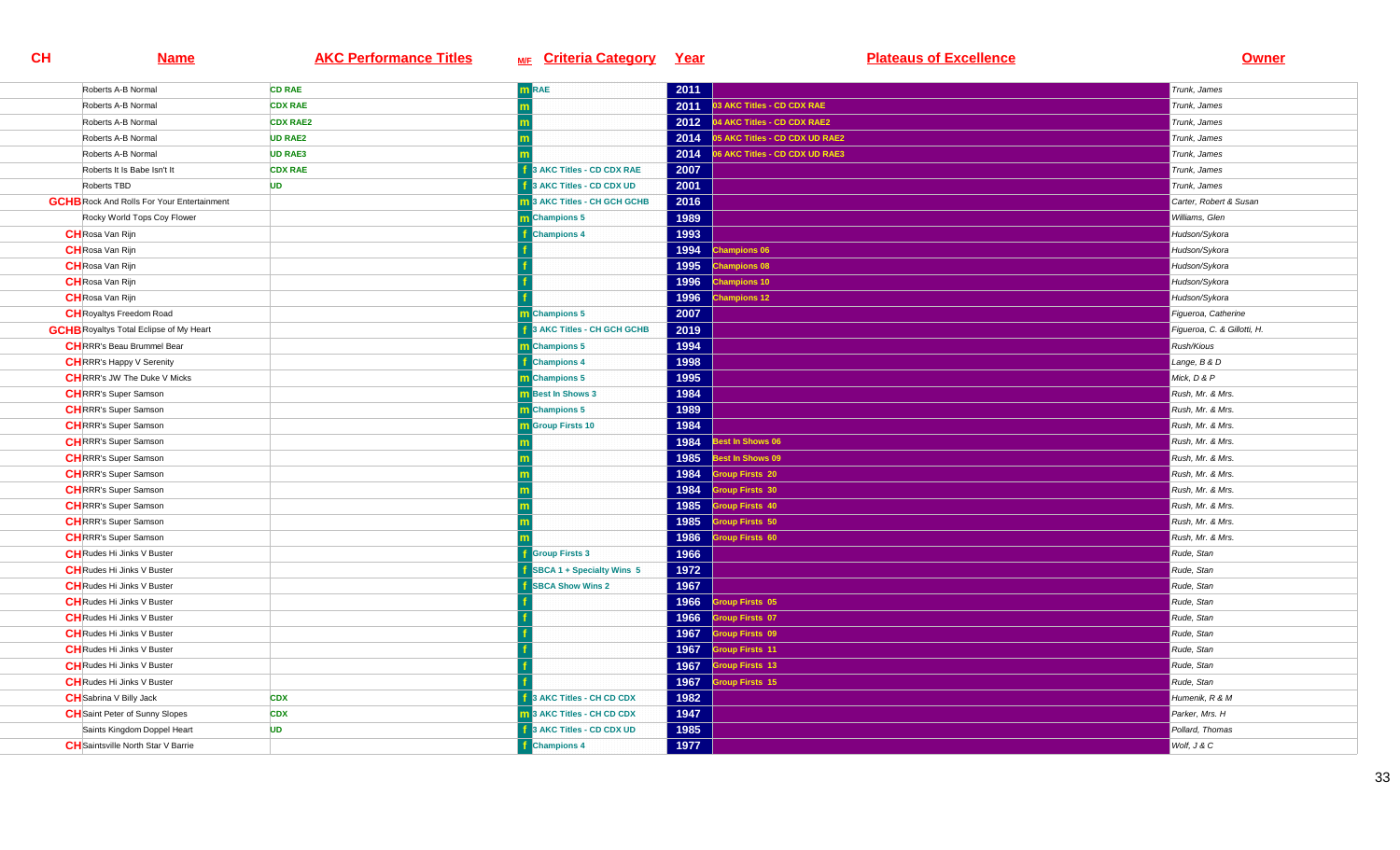| <b>CH</b> Saintsville North Star V Barrie |               |                                             | 1979 | <b>Champions 06</b>    | Wolf, J & C            |
|-------------------------------------------|---------------|---------------------------------------------|------|------------------------|------------------------|
| Saltys Gentle Ben                         | <b>CD TDX</b> | 13 AKC Titles - CD TD TDX                   | 1996 |                        | Saltrese, D & E        |
| Saltys Happy Harry                        | <b>UD</b>     | 3 AKC Titles - CD CDX UD                    | 1977 |                        | Saltrese, D & E        |
| Saltys Happy Harry                        | <b>UDT</b>    |                                             | 1979 | 4 AKC Titles - UDT     | Saltrese, D & E        |
| Saltys Little Lu Lu of Rosan              | <b>CDX TD</b> | 3 AKC Titles - CD CDX TD                    | 1986 |                        | Saltrese, D & E        |
| Saltys Sherlock Bonz V Jay San            | <b>CDX TD</b> | 3 AKC Titles - CD CDX TD                    | 1984 |                        | Saltrese, D & E        |
| Samantha Proud Sugar Bear                 | <b>UD</b>     | 3 AKC Titles - CD CDX UD                    | 1977 |                        | Coulter, G & V         |
| <b>CH</b> San Marcos Royal Frost          |               | <b>Champions 5</b>                          | 1992 |                        | Paterson, D & S        |
| <b>CH</b> San Subira                      |               | m Champions 5                               | 1968 |                        | Buell, W & L           |
| <b>CH</b> San Subira                      |               |                                             | 1971 | <b>Champions 10</b>    | Buell, W & L           |
| San Subira The Empress                    |               | <b>f</b> Champions 4                        | 1972 |                        |                        |
| Sanctuary Woods Behold V C-O-A            |               | <b>Champions 5</b>                          | 1977 |                        | Bennett, Connie        |
| <b>CH</b> Sanctuary Woods Better Times    |               | <b>n</b> Best In Shows 3                    | 1961 |                        | Gilley, Bruce          |
| <b>CH</b> Sanctuary Woods Better Times    |               | <b>Group Firsts 10</b>                      | 1961 |                        | Gilley, Bruce          |
| <b>CH</b> Sanctuary Woods Better Times    |               |                                             | 1961 | Best In Shows 06       | Gilley, Bruce          |
| <b>CH</b> Sanctuary Woods Better Times    |               |                                             | 1961 | Best In Shows 09       | Gilley, Bruce          |
| <b>CH</b> Sanctuary Woods Better Times    |               |                                             | 1961 | <b>Group Firsts 20</b> | Gilley, Bruce          |
| Sanctuary Woods Bodacious                 |               | $\overline{\mathbf{m}}$ Champions 4 + CDX 1 | 1964 |                        | Knight, Bea            |
| Sanctuary Woods Bornastar                 |               | <b>Champions 4</b>                          | 1962 |                        | Knight, Bea            |
| Sanctuary Woods Bornastar                 |               |                                             | 1965 | <b>Champions 06</b>    | Knight, Bea            |
| Sanctuary Woods Chances Are               |               | <b>Champions 5</b>                          | 1985 |                        | Palmblad, Ivan         |
| Sanctuary Woods Consensus                 |               | <b>Exercise 1</b>                           | 1978 |                        | Palmblad, Ivan         |
| <b>CH</b> Sanctuary Woods Devotion        |               | <b>Champions 4</b>                          | 1968 |                        | Knight, Bea            |
| Sanctuary Woods Diana Engler              |               | <b>Champions 4</b>                          | 1973 |                        |                        |
| Sanctuary Woods Dream On                  | <b>UD</b>     | 3 AKC Titles - CD CDX UD                    | 1964 |                        | Harris, S & M          |
| <b>CH</b> Sanctuary Woods Fantabulous     |               | <b>n</b> Best In Shows 3                    | 1964 |                        | Knight, Bea            |
| <b>CH</b> Sanctuary Woods Fantabulous     |               | m Champions 5                               | 1965 |                        | Knight, Bea            |
| <b>CH</b> Sanctuary Woods Fantabulous     |               |                                             | 1969 | <b>Champions 10</b>    | Knight, Bea            |
| <b>CH</b> Sanctuary Woods Follow Thru     |               | m Champions 5                               | 1972 |                        | Knight, Bea            |
| Sanctuary Woods Fortitude                 |               | m Champions 4 + CDX 1                       | 1972 |                        | Knight, Bea            |
| <b>CH</b> Sanctuary Woods Gadabout        | <b>CDX</b>    | <b>n</b> 3 AKC Titles - CH CD CDX           | 1960 |                        | Wade, V                |
| <b>CH</b> Sanctuary Woods Gallant Sir     |               | m Champions 5                               | 1963 |                        | David & Janie Mullikin |
| Sanctuary Woods Golden West               |               | m Champions 5                               | 1978 |                        | Knight, Bea            |
| <b>CH</b> Sanctuary Woods Gulliver        |               | <b>Champions 5</b>                          | 1963 |                        | Knight, Bea            |
| <b>CH</b> Sanctuary Woods Gulliver        |               |                                             | 1968 | hampions 10            | Knight, Bea            |
| Sanctuary Woods Just Me                   |               | <b>Champions 4</b>                          | 1969 |                        | Knight, Bea            |
| <b>CH</b> Sanctuary Woods Kleona          |               | <b>SBCA Show Wins 2</b>                     | 1972 |                        | Knight, Bea            |
| <b>CH</b> Sanctuary Woods Litany          |               | <b>SBCA Show Wins 2</b>                     | 1975 |                        | Surface, Libby         |
| Sanctuary Woods Point of View             |               | m Champions 5                               | 1980 |                        | Knight, Bea            |
| <b>CH</b> Sanctuary Woods Rag Doll        |               | <b>Champions 4</b>                          | 1962 |                        | Knight, Bea            |
| <b>CH</b> Sanctuary Woods Sheer Genius    |               | m Champions 5                               | 1968 |                        | MacInnes/Buell         |
| <b>CH</b> Sanctuary Woods Sincerity       |               | <b>f</b> Champions 4                        | 1960 |                        | Knight, Bea            |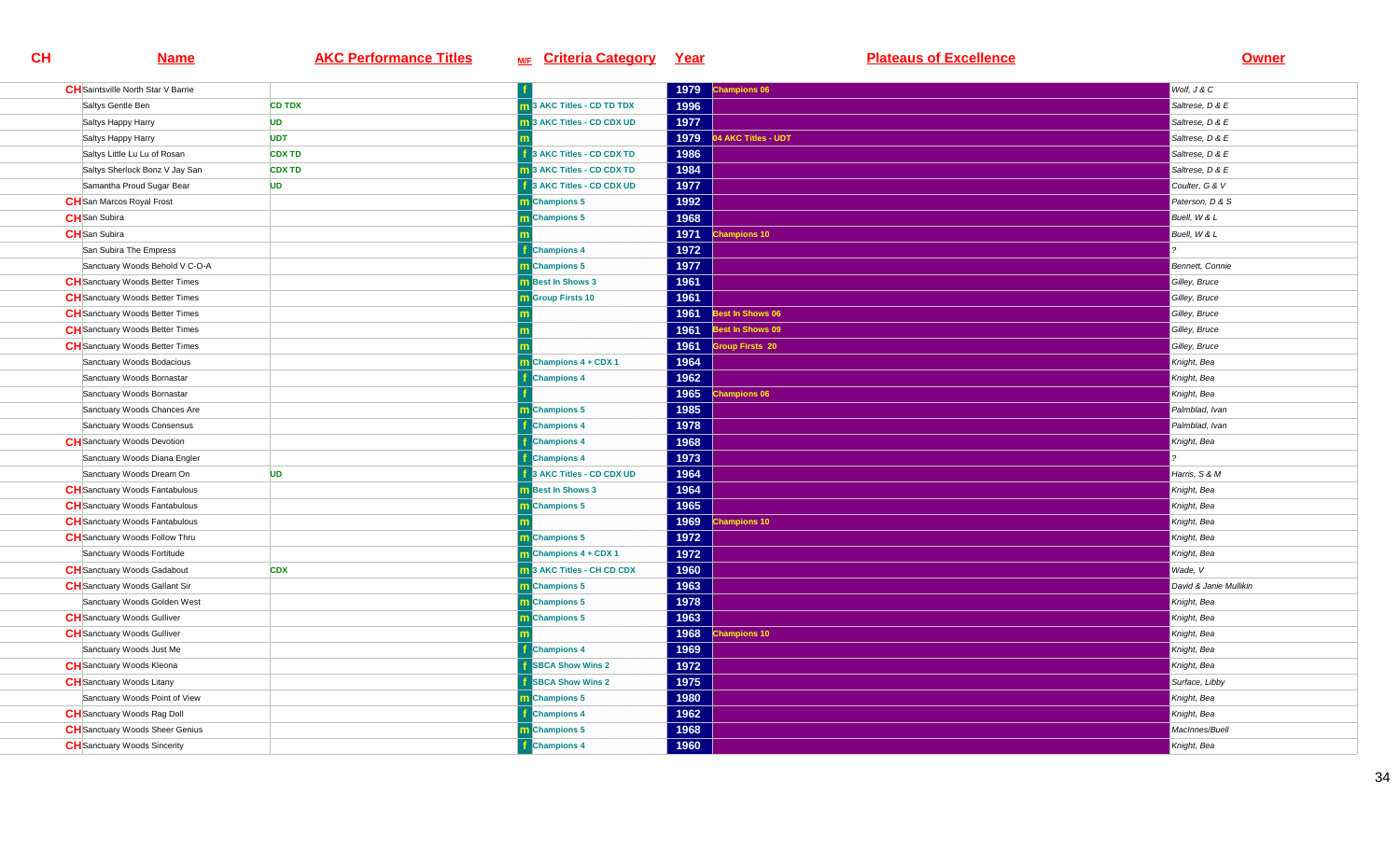| <b>CH</b> Sanctuary Woods Vanity             |             | <b>f</b> Champions 4            | 1973 |                                             | Knight, Bea                          |
|----------------------------------------------|-------------|---------------------------------|------|---------------------------------------------|--------------------------------------|
| Sanctuary Woods Yondo U Ole                  |             | <b>n</b> Champions 5            | 1975 |                                             | Wilson, R & C                        |
| Sanctuary Woods Yondo U Ole                  |             |                                 | 1976 | <b>Champions 10</b>                         | Wilson, R & C                        |
| Sanctuary Woods Yondo U Ole                  |             |                                 | 1977 | Champions 14 + CDX 1                        | Wilson, R & C                        |
| Sanctuary Woods Yondo U Ole                  |             |                                 | 1980 | hampions 19 + CDX 1                         | Wilson, R & C                        |
| <b>CH</b> Sanctuary Woods You Lucky Boy      |             | Champions 4 + CDX 1             | 1968 |                                             | Knight, Bea                          |
| <b>CH</b> Sanctuary Woods You Lucky Boy      |             |                                 | 1969 | hampions 09 + CDX 1                         | Knight, Bea                          |
| <b>CH</b> Sanctuary Woods You Lucky Boy      |             |                                 | 1973 | Champions 14 + CDX 1                        | Knight, Bea                          |
| <b>GCHS</b> Sandcastles Indecent Proposal    |             | 3 AKC Titles - CH GCH GCHB      | 2016 |                                             | Mead, B. & Glover, M. & Hennagin, N. |
| <b>GCHS</b> Sandcastles Indecent Proposal    |             | <b>Group Firsts 3</b>           | 2017 |                                             | Mead, B. & Glover, M. & Hennagin, N. |
| <b>GCHS</b> Sandcastles Indecent Proposal    |             | SBCA 1 + Specialty Wins 5       | 2017 |                                             | Mead, B. & Glover, M. & Hennagin, N. |
| <b>GCHS</b> Sandcastles Indecent Proposal    |             | <b>SBCA Show Wins 2</b>         | 2017 |                                             | Mead, B. & Glover, M. & Hennagin, N. |
| <b>GCHS</b> Sandcastles Indecent Proposal    |             | <b>Specialty Wins 10</b>        | 2016 |                                             | Mead, B. & Glover, M. & Hennagin, N. |
| <b>GCHS</b> Sandcastles Indecent Proposal    |             |                                 | 2016 | 14 AKC Titles - GCHS                        | Mead, B. & Glover, M. & Hennagin, N. |
| <b>GCHS</b> Sandcastles Indecent Proposal    |             |                                 | 2017 | <b>SBCA Show Wins 2 + Specialty Wins 10</b> | Mead, B. & Glover, M. & Hennagin, N. |
| <b>GCHS</b> Sandcastles Indecent Proposal    |             |                                 | 2017 | pecialty Wins 20                            | Mead, B. & Glover, M. & Hennagin, N. |
| <b>GCHS</b> Sandcastles Indecent Proposal    |             |                                 | 2018 | <b>Specialty Wins 30</b>                    | Mead, B. & Glover, M. & Hennagin, N. |
| <b>GCHB</b> Sandrimars Buffett Rocks Revillo | <b>CGCA</b> | <b>AKC Titles - CH GCH GCHB</b> | 2015 |                                             | Martin, Rick & Sarah                 |
| <b>GCHS</b> Sandrimars Buffett Rocks Revillo | <b>CGCA</b> |                                 | 2017 | 04 AKC Titles - GCHS                        | Martin, Rick & Sarah                 |
| <b>CH</b> Sara V Burgenstock                 |             | <b>Champions 4</b>              | 1976 |                                             | Baker, R & P                         |
| <b>CH</b> Sara V Burgenstock                 |             |                                 | 1977 | <b>Champions 06</b>                         | Baker, R & P                         |
| <b>CH</b> Sara V Burgenstock                 |             |                                 | 1978 | hampions 08                                 | Baker, R & P                         |
| <b>CH</b> Sara V Burgenstock                 |             |                                 | 1982 | <b>Champions 10</b>                         | Baker, R & P                         |
| <b>CH</b> Saturno Del Soccorso               |             | Champions 4 + CDX 1             | 1977 |                                             | Steinberger, R                       |
| <b>CH</b> Saviours Roll Da Bunko Dice        |             | Champions 5                     | 2009 |                                             | Thompson, R & D                      |
| <b>CH</b> Saviours Roll Da Bunko Dice        |             |                                 | 2013 | hampions 10                                 | Thompson, R & D                      |
| <b>CH</b> Scandias Almost An Angel           |             | <b>Champions 4</b>              | 2005 |                                             | Boorsma, P & A                       |
| <b>CH</b> Scandias Edison                    |             | <b>Champions 5</b>              | 2008 |                                             | Buell, S & Pierce, M                 |
| <b>CH</b> Scandias Edison                    |             |                                 | 2008 | <b>Champions 10</b>                         | Buell, S & Pierce, M                 |
| Scandias Elke                                |             | <b>Champions 4</b>              | 2008 |                                             | Boorsma, Paul                        |
| <b>CH</b> Scandias Freya                     |             | <b>Champions 4</b>              | 2011 |                                             | Balikowski, M & Boorsma, P           |
| <b>CH</b> Scandias Freya                     |             |                                 | 2012 | <b>Champions 06</b>                         | Balikowski, M & Boorsma, P           |
| <b>CH</b> Scandias Freya                     |             |                                 | 2012 | <b>Champions 08</b>                         | Balikowski, M & Boorsma, P           |
| <b>CH</b> Scandias Odin                      |             | <b>n</b> Champions 5            | 2009 |                                             | Boorsma, Paul & Annmarie             |
| <b>CH</b> Scandias Simon                     |             | <b>n</b> Champions 5            | 2004 |                                             | Boorsma, Paul                        |
| <b>CH</b> Scandias Simon                     |             | SBCA 1 + Specialty Wins 5       | 2005 |                                             | Boorsma, Paul                        |
| <b>CH</b> Scandias Simon                     |             |                                 | 2005 | hampions 10                                 | Boorsma, Paul                        |
| <b>CH</b> Scandias Simon                     |             |                                 | 2006 | <b>Champions 15</b>                         | Boorsma, Paul                        |
| Scandias Tranquility                         |             | <b>Champions 4</b>              | 2006 |                                             | Shook, Art                           |
| Scandias Tranquility                         |             |                                 | 2008 | <b>Champions 06</b>                         | Shook, Art                           |
| Schnitzers Kunstwerk                         | <b>UD</b>   | <b>AKC Titles - CD CDX UD</b>   | 1981 |                                             | Harris, Robert                       |
| <b>CH</b> Schnitzers Kunstwerk               | <b>UD</b>   |                                 | 1982 | <b>Advanced Obedience Scores 50</b>         | Harris, Robert                       |
|                                              |             |                                 |      |                                             |                                      |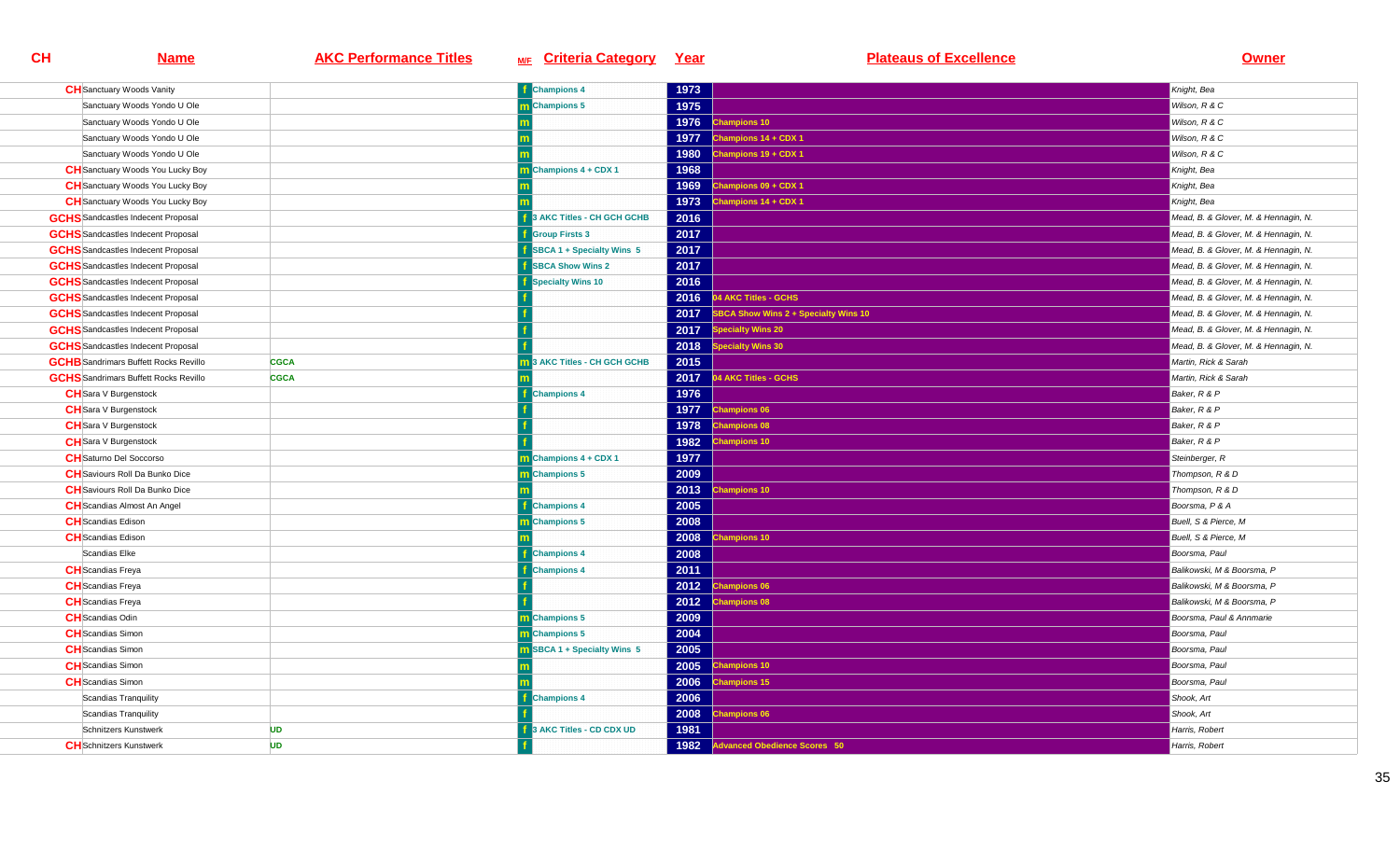| <b>CH</b> Schnitzers Kunstwerk              | <b>UD</b>                     |                                | 1982 | ombined Obedience Scores 10 - Pre UDX   | Harris, Robert         |
|---------------------------------------------|-------------------------------|--------------------------------|------|-----------------------------------------|------------------------|
| <b>CH</b> Schnitzers Kunstwerk              | <b>UD</b>                     |                                | 1981 | 04 AKC Titles - CH UD                   | Harris, Robert         |
| <b>CH</b> Schnitzers Marya The Spy          | CD                            | <b>Champions 4</b>             | 1985 |                                         | Stark, E & C           |
| <b>CH</b> Schnitzers Marya The Spy          | <b>CD</b>                     |                                | 1989 | <b>Champions 06</b>                     | Stark, E & C           |
| Schnitzers Missing Link                     | <b>CDX TD</b>                 | 3 AKC Titles - CD CDX TD       | 1992 |                                         | Pollard, Thomas        |
| <b>CH</b> Schnitzers My Tai                 |                               | 3 AKC Titles - CH CD CDX       | 1984 |                                         | Trinagle, G            |
| Schon Hiedie V Toro                         | <b>CDX TD</b>                 | 3 AKC Titles - CD CDX TD       | 1967 |                                         | Nelson, K & B          |
| Schon Hiedie V Toro                         | <b>UDT</b>                    |                                | 1968 | 4 AKC Titles - UDT                      | Nelson, K & B          |
| Serendipitys Lady Elsa                      |                               | <b>Champions 4</b>             | 1979 |                                         |                        |
| <b>CH</b> Serendipitys Molly Brown          |                               | <b>Champions 4</b>             | 1977 |                                         | Steinberger, R         |
| <b>CH</b> Serendipitys Molly Brown          |                               |                                | 1982 | Champions 05 + CDX 1                    | Steinberger, R         |
| <b>CH</b> Serendipitys Ocatvius             |                               | <b>Champions 5</b>             | 1974 |                                         | Goldworm, J            |
| <b>CH</b> Serendipitys Secunda              |                               | <b>Champions 4</b>             | 1973 |                                         | Goldworm, J            |
| <b>CH</b> Serendipitys Tertius              |                               | <b>Best In Shows 3</b>         | 1969 |                                         | Goldworm, J            |
| <b>CH</b> Serendipitys Tertius              |                               | <b>Champions 5</b>             | 1978 |                                         | Goldworm, J            |
| <b>CH</b> Serpentienas Korbel               |                               | m Champions 5                  | 2007 |                                         | Serpa, Darlene         |
| <b>CH</b> Serpentinas Ember Blossom         |                               | <b>Champions 4</b>             | 2005 |                                         | Latimer, L & Smith, R. |
| <b>CH</b> Serpentinas Rogue V Star          |                               | m Champions 5                  | 2006 |                                         | Beck, Carol            |
| Sevargs Derek                               |                               | Champions 4 + CDX 1            | 1975 |                                         | Graves, Don            |
| Shadow Mtn In The Zone                      |                               | Champions 3 + TD 1             | 2011 |                                         | Boyens, Rob & Marcie   |
| <b>GCH</b> Shadow Mtn Playboy Atlarge Reema | <b>CD RN</b>                  | 3 AKC Titles - CH GCH CD       | 2013 |                                         | Bodeving, Paul & Karen |
| <b>GCH</b> Shadow Mtn Playboy Atlarge Reema | <b>CD PCD RN</b>              |                                | 2014 | 4 AKC Titles - GCH CD PCD               | Bodeving, Paul & Karen |
| Shadow Mtn Playit Again V Reema             | <b>CDX RE TD</b>              | <b>AKC Titles - CD CDX TD</b>  | 2012 |                                         | Olbirch, Lovey         |
| Shadow Mtn Playit Again V Reema             | <b>CDX GN RE TD</b>           |                                | 2012 | 04 AKC Titles - CDX GN TD               | Olbirch, Lovey         |
| <b>WDCH</b> Shadow Mtn Playit Again V Reema | <b>CDX GN RE TDX</b>          |                                | 2013 | 05 AKC Titles - CDX GN TDX              | Olbirch, Lovey         |
| <b>WDCH</b> Shadow Mtn Playit Again V Reema | <b>CDX GN RAE TDX</b>         |                                | 2013 | 06 AKC Titles - GN RAE TDX              | Olbirch, Lovey         |
| <b>WDCH</b> Shadow Mtn Playit Again V Reema | <b>UD GN RAE TDX</b>          |                                | 2013 | 07 AKC Titles - UD GN RAE TDX           | Olbirch, Lovey         |
| <b>WDCH</b> Shadow Mtn Playit Again V Reema | <b>UDX GN RAE TDX</b>         |                                | 2014 | 08 AKC Titles - UDX GN RAE TDX          | Olbirch, Lovey         |
| <b>WDCH</b> Shadow Mtn Playit Again V Reema | <b>UDX OM1 GN RAE TDX</b>     |                                | 2014 | 09 AKC Titles - UDX OM1 GN RAE TDX      | Olbirch, Lovey         |
| <b>WDCH</b> Shadow Mtn Playit Again V Reema | <b>UDX OM1 GN VER RAE TDX</b> |                                | 2014 | 10 AKC Titles - UDX OM1 VER RAE GN TDX  | Olbirch, Lovey         |
| <b>WDCH</b> Shadow Mtn Playit Again V Reema |                               |                                | 2012 | <b>Vorking Dog Champion</b>             | Olbirch, Lovey         |
| Shadow Mtn Quidditch V Vicdory              | <b>CD RAE NFP</b>             | <b>AKC Titles - CD RAE NFP</b> | 2011 |                                         | Hayes, Jann & Prentice |
| Shadow Mtn Quidditch V Vicdory              | <b>CD RAE NJP NFP</b>         |                                | 2011 | <b>4 AKC Titles - CD RAE NJP NFP</b>    | Hayes, Jann & Prentice |
| Shadow Mtn Quidditch V Vicdory              | <b>CD RAE NAP NJP NFP</b>     |                                |      | 2011 05 AKC Titles - CD RAE NAP NJP NFP | Hayes, Jann & Prentice |
| Shadow Mtn Quidditch V Vicdory              | <b>CD RAE NAP OJP NFP</b>     |                                | 2011 | 06 AKC Titles - CD RAE NAP OJP NFP      | Hayes, Jann & Prentice |
| Shadow Mtn Quidditch V Vicdory              | <b>CD RAE OAP OJP NFP</b>     |                                | 2011 | 07 AKC Titles - CD RAE OAP OJP NFP      | Hayes, Jann & Prentice |
| Shadow Mtn Quidditch V Vicdory              | <b>CD RAE OAP OJP OFP</b>     |                                | 2011 | 08 AKC Titles - CD RAE OAP OJP OFP      | Hayes, Jann & Prentice |
| Shadow Mtn Quidditch V Vicdory              | <b>CD RAE OAP AJP OFP</b>     |                                |      | 2012 09 AKC Titles - CD RAE OAP AJP OFP | Hayes, Jann & Prentice |
| Shadow Mtn Quidditch V Vicdory              | <b>CD RAE AXP AJP OFP</b>     |                                | 2012 | 10 AKC Titles - CD RAE AXP AJP OFP      | Hayes, Jann & Prentice |
| Shadow Mtn Quidditch V Vicdory              | <b>CD RAE2 AXP AJP OFP</b>    |                                | 2012 | 11 AKC Titles - CD RAE2 AXP AJP OFP     | Hayes, Jann & Prentice |
| Shadow Mtn Quidditch V Vicdory              | <b>CD RAE3 AXP AJP OFP</b>    |                                | 2012 | 12 AKC Titles - CD RAE3 AXP AJP OFP     | Hayes, Jann & Prentice |
| <b>CH</b> Shadow Mtn Yabba-Dabba-Do         |                               | <b>Champions 4</b>             | 2017 |                                         | Bodeving, Paul & Karen |
|                                             |                               |                                |      |                                         |                        |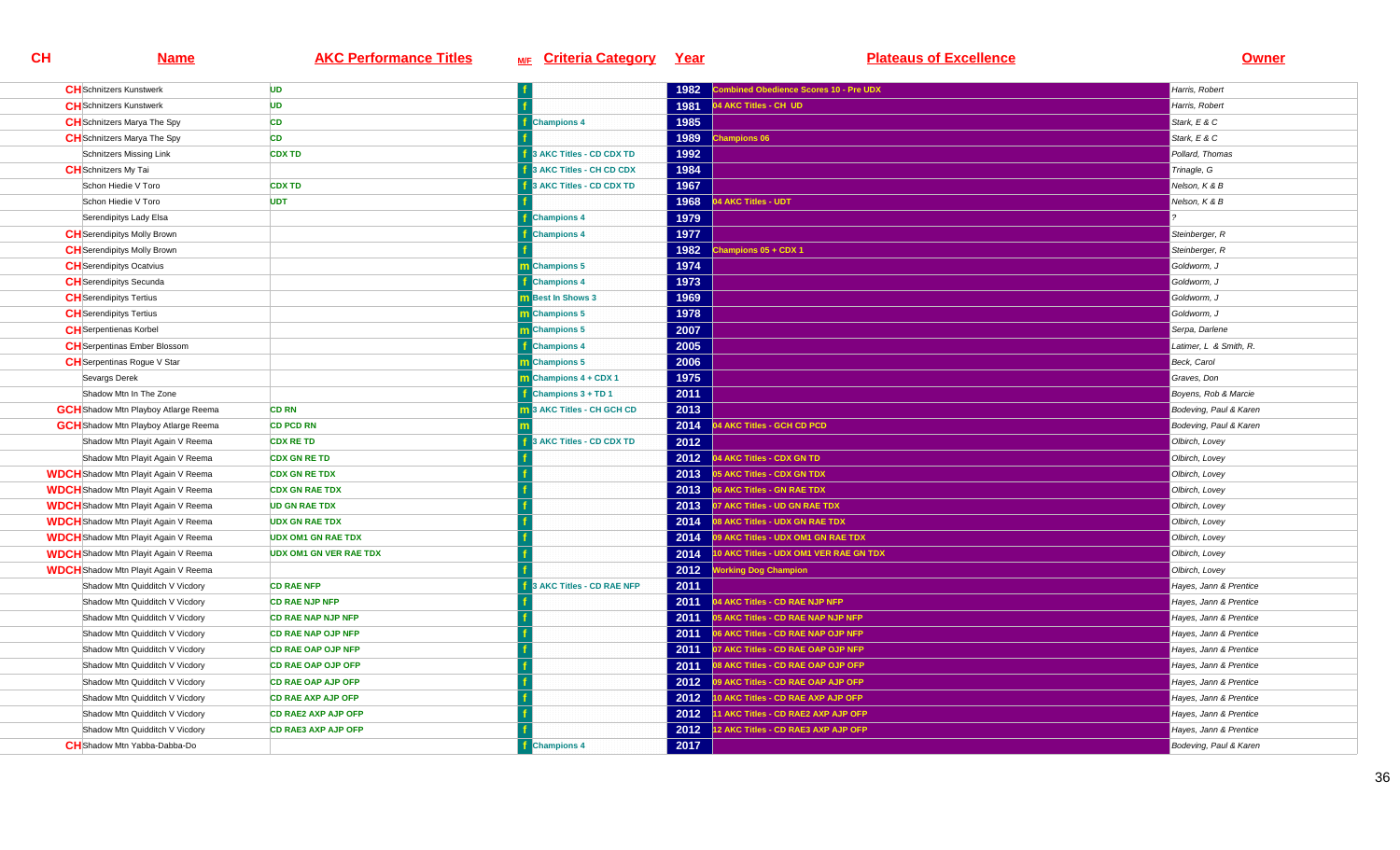| <b>CH</b> Shadow Mtn Yabba-Dabba-Do   |                          |                                 | 2019 | Champions 06                          | Bodeving, Paul & Karen    |
|---------------------------------------|--------------------------|---------------------------------|------|---------------------------------------|---------------------------|
| <b>CH</b> Shadow Mtn Yabba-Dabba-Do   |                          |                                 | 2021 | <b>Champions 08</b>                   | Bodeving, Paul & Karen    |
| <b>CH</b> Shagg Barks Ali Babba       |                          | <b>m</b> Champions 5            | 1999 |                                       | Roberts-Nelson, Elisabeth |
| Shagg Barks Bunty Bumper              |                          | m Champions 5                   | 1975 |                                       | Roberts, W & B            |
| Shagg Barks Grand Kobi                |                          | m Champions 5                   | 1968 |                                       |                           |
| Shanas Second Chance                  | <b>UD</b>                | 3 AKC Titles - CD CDX UD        | 2003 |                                       | Tooper, Eileen            |
| <b>CH</b> Shar-D's Venus In Blu Jeans |                          | <b>Champions 4</b>              | 1993 |                                       | Thomas, D & S             |
| <b>CH</b> Shar-D's Venus In Blu Jeans |                          |                                 | 1993 | <b>Champions 06</b>                   | Thomas, D & S             |
| Shericks Dyn-O-Mite For Lone Cedar    |                          | <b>Champions 4</b>              | 2016 |                                       | DeVault, T & Boldt, R & S |
| <b>CH</b> Sherimins Erica             |                          | SBCA 1 + Specialty Wins 5       | 1980 |                                       | Paup, W & C               |
| <b>CH</b> Sherimins Erica             |                          | <b>SBCA Show Wins 2</b>         | 1980 |                                       | Paup, W & C               |
| <b>CH</b> Sherimins Erica             |                          | Specialty Wins 10               | 1981 |                                       | Paup, W & C               |
| <b>CH</b> Sherimins Erica             |                          |                                 | 1982 | <b>BCA Show Wins 4</b>                | Paup, W & C               |
| <b>CH</b> Shilohs Heartbreak Kid      |                          | m Champions 5                   | 1994 |                                       | Bristow, R                |
| Siegend Sir Duke Von Gerd             |                          | <b>Champions 5</b>              | 1962 |                                       |                           |
| CH Siegend Wonna Joggi V Elba         |                          | <b>Champions 4</b>              | 1960 |                                       |                           |
| Siegfrieds Andromeda                  |                          | <b>Champions 4</b>              | 1982 |                                       | Bristow, R & P            |
| Siegfrieds Apollo                     |                          | <b>n</b> Champions 5            | 1982 |                                       |                           |
| <b>CH</b> Siegfrieds Bella            | <b>CDX</b>               | 3 AKC Titles - CH CD CDX        | 1975 |                                       | Brown, H & P              |
| Siegfrieds Blue Boy                   |                          | m Champions 5                   | 1982 |                                       | Coyle, Judy               |
| Siegfrieds Frosty                     |                          | <b>Champions 4</b>              | 1979 |                                       | Hamisch, P & M            |
| <b>CH</b> Siegfrieds Hans Brinker     |                          | Champions 5                     | 1979 |                                       | Fuller, Susan             |
| <b>CH</b> Siegfrieds Hans Brinker     |                          |                                 | 1983 | hampions 10                           | Fuller, Susan             |
| <b>CH</b> Siegfrieds Nero             |                          | m Champions 5                   | 1981 |                                       | Rodrigo, J & S            |
| <b>CH</b> Siegfrieds Nero             |                          |                                 | 1983 | hampions 10                           | Rodrigo, J & S            |
| <b>CH</b> Siegfrieds Silver Skate     |                          | m Champions 5                   | 1984 |                                       | Radcliffe, G              |
| <b>CH</b> Silverados Happy Boy        |                          | <b>m</b> Group Firsts 10        | 1996 |                                       | Leech, Bonnie             |
| <b>CH</b> Silvercrowns Rocky Road     |                          | m Champions 5                   | 1999 |                                       | Goodwin, Janis            |
| <b>CH</b> Simply Wherefore Art Thou   |                          | m Champions 5                   | 2009 |                                       | Collins, Ali              |
| Sir Damon-Lingenfelter                |                          | m Champions 5                   | 1975 |                                       | Mecale, Ron               |
| Sir Gaylord Fabacker                  | <b>UD</b>                | <b>BAKC Titles - CD CDX UD</b>  | 1973 |                                       | Maxwell, Carole           |
| Sir Gaylord Fabacker                  | <b>UD</b>                |                                 | 1976 | dvanced Obedience Scores 50           | Maxwell, Carole           |
| Sir Gaylord Fabacker                  | <b>UD</b>                |                                 | 1975 | ombined Obedience Scores 10 - Pre UDX | Maxwell, Carole           |
| Sir Hennessy Cognac                   | <b>NA OAJ</b>            | <b>BAKC Titles - NA NAJ OAJ</b> | 2001 |                                       | Slish, Ray & Barbara      |
| Sir Hennessy Cognac                   | <b>OA OAJ</b>            |                                 |      | 2001 04 AKC Titles - OA OAJ           | Slish, Ray & Barbara      |
| <b>WDCH</b> Sir Hennessy Cognac       | <b>OA OAJ NJP</b>        |                                 | 2002 | 05 AKC Titles - OA OAJ NJP            | Slish, Ray & Barbara      |
| <b>WDCH</b> Sir Hennessy Cognac       | OA NAP OAJ NJP           |                                 | 2002 | 06 AKC Titles - OA NAP OAJ NJP        | Slish, Ray & Barbara      |
| <b>WDCH</b> Sir Hennessy Cognac       | OA OAP OAJ NAP           |                                 | 2002 | 07 AKC Titles - OA OAP OAJ NJP        | Slish, Ray & Barbara      |
| <b>WDCH</b> Sir Hennessy Cognac       | OA OAP OAJ OJP           |                                 | 2002 | 08 AKC Titles - OA OAP OAJ OJP        | Slish, Ray & Barbara      |
| <b>WDCH</b> Sir Hennessy Cognac       | CD OA OAP OAJ OJP        |                                 | 2003 | 09 AKC Titles - CD OA OAP OAJ OJP     | Slish, Ray & Barbara      |
| <b>WDCH</b> Sir Hennessy Cognac       | <b>CD OA OAP OAJ AJP</b> |                                 | 2003 | 10 AKC Titles - CD OA OAP OAJ AJP     | Slish, Ray & Barbara      |
| <b>WDCH</b> Sir Hennessy Cognac       | <b>CD OA AXP OAJ AJP</b> |                                 | 2004 | 11 AKC Titles - CD OA AXP OAJ AJP     | Slish, Ray & Barbara      |
|                                       |                          |                                 |      |                                       |                           |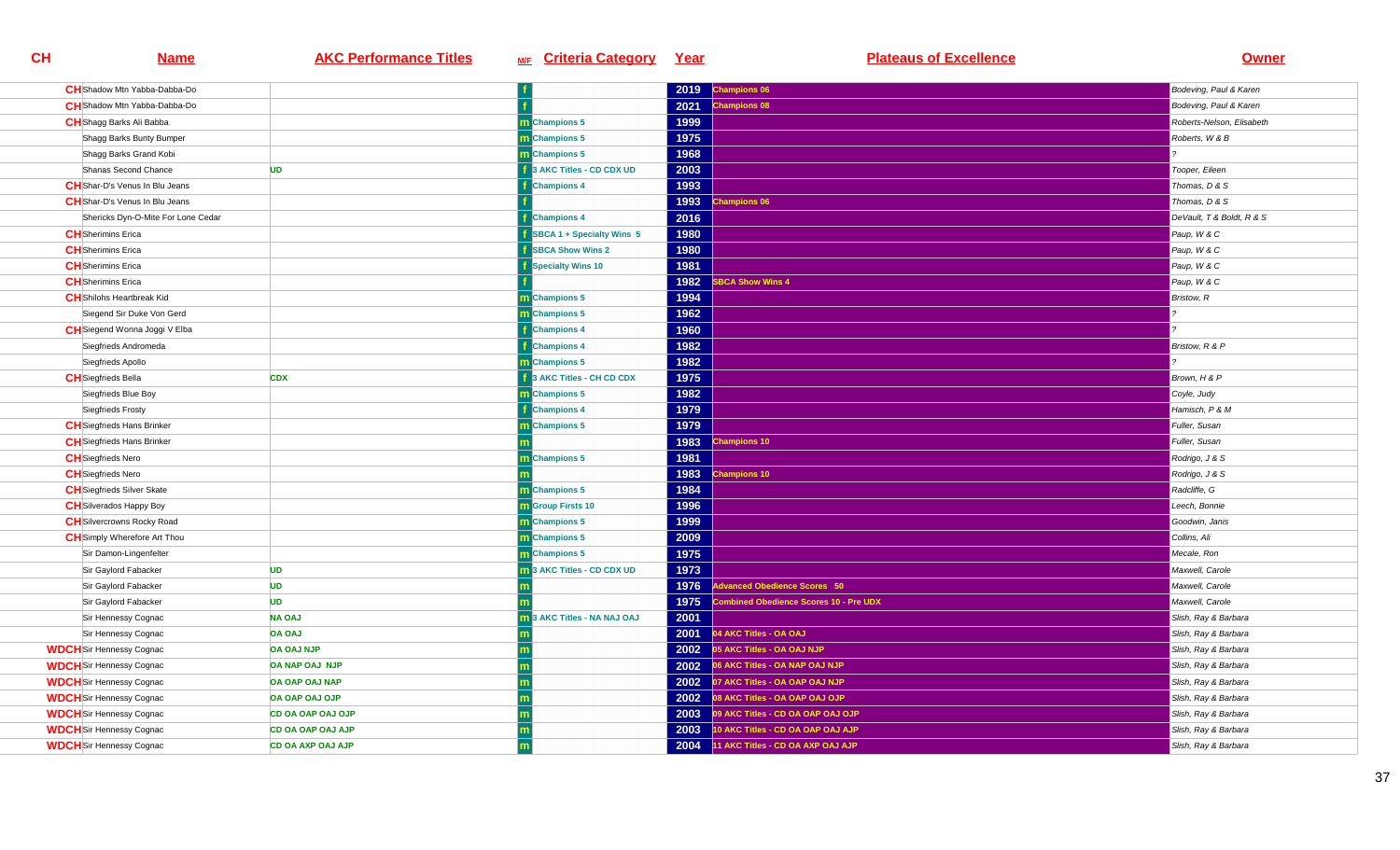| <b>WDCH</b> Sir Hennessy Cognac                         | <b>CD OA AXP AXJ AJP</b> |                                   | 2004 | 12 AKC Titles - CD OA AXP AXJ AJP | Slish, Ray & Barbara                      |
|---------------------------------------------------------|--------------------------|-----------------------------------|------|-----------------------------------|-------------------------------------------|
| <b>WDCH</b> Sir Hennessy Cognac                         | <b>CD AX AXP AXJ AJP</b> |                                   | 2005 | 13 AKC Titles - CD AX AXP AXJ AJP | Slish, Ray & Barbara                      |
| <b>WDCH</b> Sir Hennessy Cognac                         | <b>OA OAJ DD WPS</b>     |                                   | 2001 | <b>Working Dog Champion</b>       | Slish, Ray & Barbara                      |
| <b>CH</b> Sir John Falstaff                             | <b>CDX</b>               | <b>m</b> 3 AKC Titles - CH CD CDX | 1970 |                                   | Stearns, S & J                            |
| Sir Rudigore-Lingenfelter                               |                          | <b>n</b> Champions 5              | 1978 |                                   | Mecale, Ron                               |
| <b>CH</b> Sirius Maiden Flyte                           |                          | <b>Champions 4</b>                | 2009 |                                   | <b>Bevins &amp; Wallis</b>                |
| <b>CH</b> Sky Meadows Frosty Knight                     |                          | Champions 5                       | 1987 |                                   | Landgraf, J & D                           |
| <b>CH</b> Sky Meadows Renegade                          |                          | <b>n</b> Champions 5              | 1998 |                                   | Landgraf, J & D                           |
| <b>CH</b> Sky Meadows Renegade                          |                          | <b>n</b> Specialty Wins 10        | 1996 |                                   | Landgraf, J & D                           |
| <b>CH</b> Sky Meadows Renegade                          |                          |                                   | 1999 | hampions 10                       | Landgraf, J & D                           |
| <b>CH</b> Sky Meadows Renegade                          |                          |                                   | 2002 | hampions 15                       | Landgraf, J & D                           |
| <b>CH</b> Sky Meadows The Iceman                        |                          | m Champions 5                     | 2004 |                                   | Beninger, Toni                            |
| <b>CH</b> Skycrofts Hamilcar Barca                      |                          | m Champions 5                     | 1970 |                                   | Weber, F & V                              |
| <b>CH</b> Skycrofts Hamilcar Barca                      |                          |                                   | 1971 | <b>Champions 10</b>               | Weber, F & V                              |
| <b>CH</b> Skydancers Anne Bonny                         |                          | <b>Champions 4</b>                | 2008 |                                   | Latimer/Smith/Glover                      |
| <b>CH</b> Skydancers Anne Bonny                         |                          | <b>Group Firsts 3</b>             | 2008 |                                   | Latimer/Smith/Glover                      |
| <b>CH</b> Skydancers Anne Bonny                         |                          | <b>f</b> Specialty Wins 10        | 2008 |                                   | Latimer/Smith/Glover                      |
| <b>CH</b> Skydancers Chandelle                          |                          | <b>Champions 4</b>                | 2007 |                                   | Latimer, L./Smith, R./Glover, M.          |
| <b>CH</b> Skydancers Chandelle                          |                          | <b>Specialty Wins 10</b>          | 2006 |                                   | Latimer, L./Smith, R./Glover, M.          |
| <b>CH</b> Skydancers Chandelle                          |                          |                                   | 2007 | hampions 06                       | Latimer, L./Smith, R./Glover, M.          |
| <b>GCHB</b> Skydancers Man of Steel For Vicdory         | <b>RN</b>                | 13 AKC Titles - CH GCH GCHB       | 2012 |                                   | Szajda, A. & Quagliaroli, B. & Meyers, D. |
| <b>GCHB</b> Skydancers Zenyatta V Szajda                |                          | 3 AKC Titles - CH GCH GCHB        | 2013 |                                   | Graves, V. & Carter, S. & Ertle, R.       |
| <b>GCHB</b> Slatons A Little Cash Goes A Long Way       |                          | 3 AKC Titles - CH GCH GCHB        | 2019 |                                   | Walline, Garra                            |
| <b>CH</b> Slatons Artful Move                           |                          | <b>Champions 5</b>                | 2014 |                                   | Wolf, J & S                               |
| <b>CH</b> Slatons Artful Move                           |                          |                                   | 2016 | <b>Champions 10</b>               | Wolf, J & S                               |
| <b>CH</b> Slatons Artful Move                           |                          |                                   | 2018 | hampions 15                       | Wolf, J & S                               |
| <b>GCHB</b> Slatons Blue Light Special V Pachaug Saints |                          | 3 AKC Titles - CH GCH GCHB        | 2019 |                                   | Stabley, Justin & Kristi                  |
| Slatons Candian Clipr Napoleo                           |                          | <b>Champions 4</b>                | 2014 |                                   | Wolf, J & S                               |
| <b>CH</b> Slatons Executive Sweet                       |                          | <b>Champions 4</b>                | 1998 |                                   | Tucker, 1 & K                             |
| <b>CH</b> Slatons Executive Sweet                       |                          |                                   | 1999 | hampions 06                       | Tucker, I & K                             |
| <b>CH</b> Slatons Executive Sweet                       |                          |                                   | 2000 | hampions 08                       | Tucker, 1 & K                             |
| <b>CH</b> Slatons Executive Sweet                       |                          |                                   | 2001 | hampions 10                       | Tucker, I & K                             |
| <b>CH</b> Slatons Grande Finale                         |                          | <b>Champions 4</b>                | 2001 |                                   | Bulicz, Linda/Wolf, J & S                 |
| <b>CH</b> Slatons Harlow Jean V Smalley                 | <b>CD</b>                | <b>Champions 4</b>                | 1989 |                                   | Smalley, F & S                            |
| <b>CH</b> Slatons Harlow Jean V Smalley                 | CD                       |                                   | 1989 | hampions 06                       | Smalley, F & S                            |
| <b>CH</b> Slatons Harlow Jean V Smalley                 | <b>CD</b>                |                                   | 1990 | hampions 08                       | Smalley, F & S                            |
| <b>CH</b> Slatons Harlow Jean V Smalley                 | CD                       |                                   | 1990 | hampions 10                       | Smalley, F & S                            |
| <b>CH</b> Slatons Harlow Jean V Smalley                 | <b>CD</b>                |                                   | 1990 | <b>Champions 12</b>               | Smalley, F & S                            |
| <b>CH</b> Slatons Harlow Jean V Smalley                 | <b>CD</b>                |                                   | 1991 | hampions 14                       | Smalley, F & S                            |
| <b>CH</b> Slatons Harlow Jean V Smalley                 | <b>CD</b>                |                                   | 1992 | <b>Champions 16</b>               | Smalley, F & S                            |
| <b>CH</b> Slatons Harlow Jean V Smalley                 | <b>CD</b>                |                                   | 1993 | hampions 18                       | Wolf, Shirley                             |
| <b>CH</b> Slatons Harlow Jean V Smalley                 | <b>CD</b>                |                                   | 1994 | <b>Champions 20</b>               | Wolf, Shirley                             |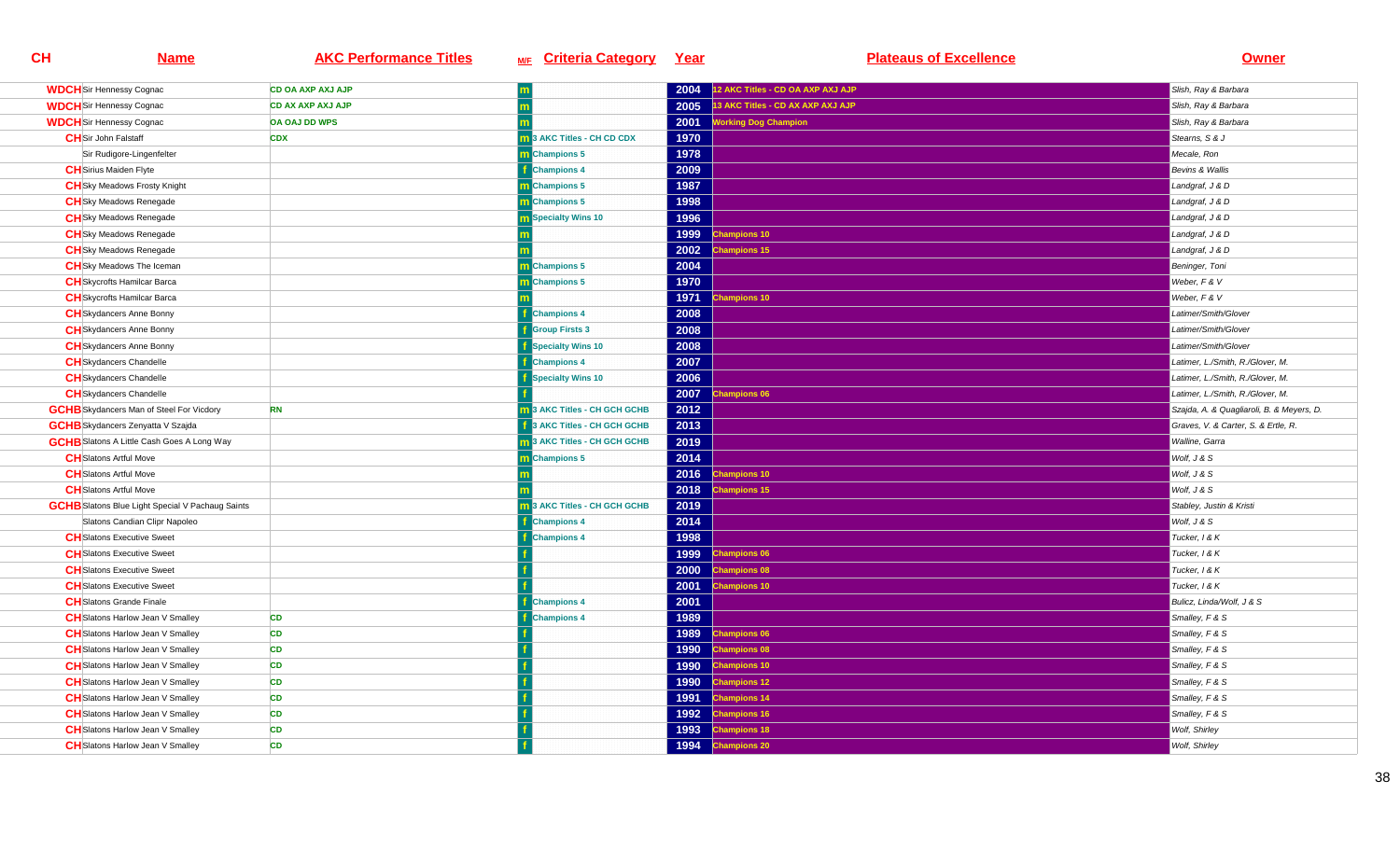| <b>CH</b> Slatons Harlow Jean V Smalley  | <b>CD</b>       |                                     | 1994 | hampions 22            | Wolf, Shirley                             |
|------------------------------------------|-----------------|-------------------------------------|------|------------------------|-------------------------------------------|
| <b>CH</b> Slatons Harlow Jean V Smalley  | <b>CD</b>       |                                     | 1995 | <b>Champions 24</b>    | Wolf, Shirley                             |
| <b>CH</b> Slatons Harlow Jean V Smalley  | <b>CD</b>       |                                     | 1998 | <b>Champions 26</b>    | Wolf, Shirley                             |
| <b>GCHB</b> Slatons I Wanna B Big N Rich |                 | 13 AKC Titles - CH GCH GCHB         | 2016 |                        | Wolf, J & S                               |
| <b>CH</b> Slatons Just Between Friends   |                 | <b>Champions 4</b>                  | 1992 |                        | Saffo, V & V                              |
| <b>CH</b> Slatons Just Between Friends   |                 |                                     | 1993 | <b>Champions 06</b>    | Saffo, V & V                              |
| <b>CH</b> Slatons Just Between Friends   |                 |                                     | 1994 | hampions 08            | Saffo, V & V                              |
| <b>CH</b> Slatons Just Between Friends   |                 |                                     | 1996 | hampions 10            | Saffo, V & V                              |
| <b>CH</b> Slatons Justin Credible        |                 | m Champions 5                       | 1995 |                        | McCorkendale, L                           |
| <b>CH</b> Slatons Justin Credible        |                 | <b>n</b> Group Firsts 10            | 1991 |                        | McCorkendale, L                           |
| <b>GCHB</b> Slatons Kid Rock             |                 | 3 AKC Titles - CH GCH GCHB          | 2021 |                        | Roy, T & L & Wolf J & S                   |
| <b>CH</b> Slatons Liberty Valance        |                 | m Champions 5                       | 2005 |                        | Dieterle, W & J                           |
| <b>CH</b> Slatons Lite-Weight He Aint    |                 | <b>n</b> Champions 5                | 1996 |                        | Salewsky, B & Bulica, L                   |
| <b>CH</b> Slatons Lite-Weight He Aint    |                 |                                     | 1997 | hampions 10            | Salewsky, B & Bulica, L                   |
| <b>CH</b> Slatons Lite-Weight He Aint    |                 |                                     | 1998 | hampions 15            | Salewsky, B & Bulica, L                   |
| <b>CH</b> Slatons Lite-Weight He Aint    |                 |                                     | 2014 | <b>Champions 20</b>    | Salewsky, B & Bulica, L                   |
| <b>CH</b> Slatons Love Conquers All      |                 | <b>Champions 4</b>                  | 2002 |                        | Bulicz, Linda/Wolf, J & S                 |
| Slatons Moving Sensation                 |                 | <b>Champions 4</b>                  | 2019 |                        | Hocking, Debra & Wolf, J & S.             |
| <b>CH</b> Slatons Piece of The Action    | <b>CD</b>       | <b>m</b> Best In Shows 3            | 1995 |                        | Wolf, J & S                               |
| <b>CH</b> Slatons Piece of The Action    | <b>CD</b>       | m Champions 5                       | 1998 |                        | Wolf, J & S                               |
| <b>CH</b> Slatons Piece of The Action    | <b>CD</b>       | <b>Group Firsts 10</b>              | 1994 |                        | Wolf, J & S                               |
| <b>CH</b> Slatons Piece of The Action    | <b>CD</b>       |                                     | 1995 | lest In Shows 06       | Wolf, J & S                               |
| <b>CH</b> Slatons Piece of The Action    | <b>CD</b>       |                                     | 1995 | lest In Shows 09       | Wolf, J & S                               |
| <b>CH</b> Slatons Piece of The Action    | <b>CD</b>       |                                     | 1996 | Best In Shows 12       | Wolf, J & S                               |
| <b>CH</b> Slatons Piece of The Action    | <b>CD</b>       |                                     | 1996 | lest In Shows 15       | Wolf, J & S                               |
| <b>CH</b> Slatons Piece of The Action    | <b>CD</b>       |                                     | 1996 | Best In Shows 18       | Wolf, J & S                               |
| <b>CH</b> Slatons Piece of The Action    | <b>CD</b>       |                                     | 1996 | lest In Shows 21       | Wolf, J & S                               |
| <b>CH</b> Slatons Piece of The Action    | <b>CD</b>       |                                     | 1996 | Best In Shows 24       | Wolf, J & S                               |
| <b>CH</b> Slatons Piece of The Action    | <b>CD</b>       |                                     | 2012 | hampions 10            | Wolf, J & S                               |
| <b>CH</b> Slatons Piece of The Action    | <b>CD</b>       |                                     | 1995 | <b>Group Firsts 20</b> | Wolf, J & S                               |
| <b>CH</b> Slatons Piece of The Action    | CD              |                                     | 1995 | <b>Troup Firsts 30</b> | Wolf, J & S                               |
| <b>CH</b> Slatons Piece of The Action    | <b>CD</b>       |                                     | 1995 | Group Firsts 40        | Wolf, J & S                               |
| <b>CH</b> Slatons Piece of The Action    | <b>CD</b>       |                                     | 1996 | roup Firsts 50         | Wolf, J & S                               |
| <b>CH</b> Slatons Piece of The Action    | <b>CD</b>       |                                     | 1996 | <b>Troup Firsts 60</b> | Wolf, J & S                               |
| <b>CH</b> Slatons Piece of The Action    | <b>CD</b>       |                                     | 1996 | roup Firsts 70         | Wolf, J & S                               |
| <b>CH</b> Slatons Pistol Packing Mama    |                 | <b>Champions 4</b>                  | 2020 |                        | Wolf, J & S                               |
| <b>CH</b> Slatons Ready Aim Fire         |                 | m Champions 5                       | 2010 |                        | McWhorter, Brenda & Quentin               |
| <b>CH</b> Slatons Ready Aim Fire         |                 |                                     | 2012 | hampions 10            | McWhorter, Brenda & Quentin               |
| <b>CH</b> Slatons Romancing The Stoan    |                 | <b>Champions 4</b>                  | 2007 |                        | Bulicz, Linda/Wolf, J & S                 |
| <b>CH</b> Slatons Sugar And Spice        |                 | <b>Champions 4</b>                  | 1998 |                        | Morris, L & J                             |
| <b>GCHB</b> Slatons Sweet Secret         | <b>CGCA TKA</b> | <b>1</b> 3 AKC Titles - CH GCH GCHB | 2019 |                        | Flannery, Amy, Wolf J & S, Farrisi, L     |
| <b>GCHB</b> Slatons Ticket To Ride       |                 | 13 AKC Titles - CH GCH GCHB         | 2017 |                        | Turner, P., & Wolf, J. & S., & Peters, J. |
|                                          |                 |                                     |      |                        |                                           |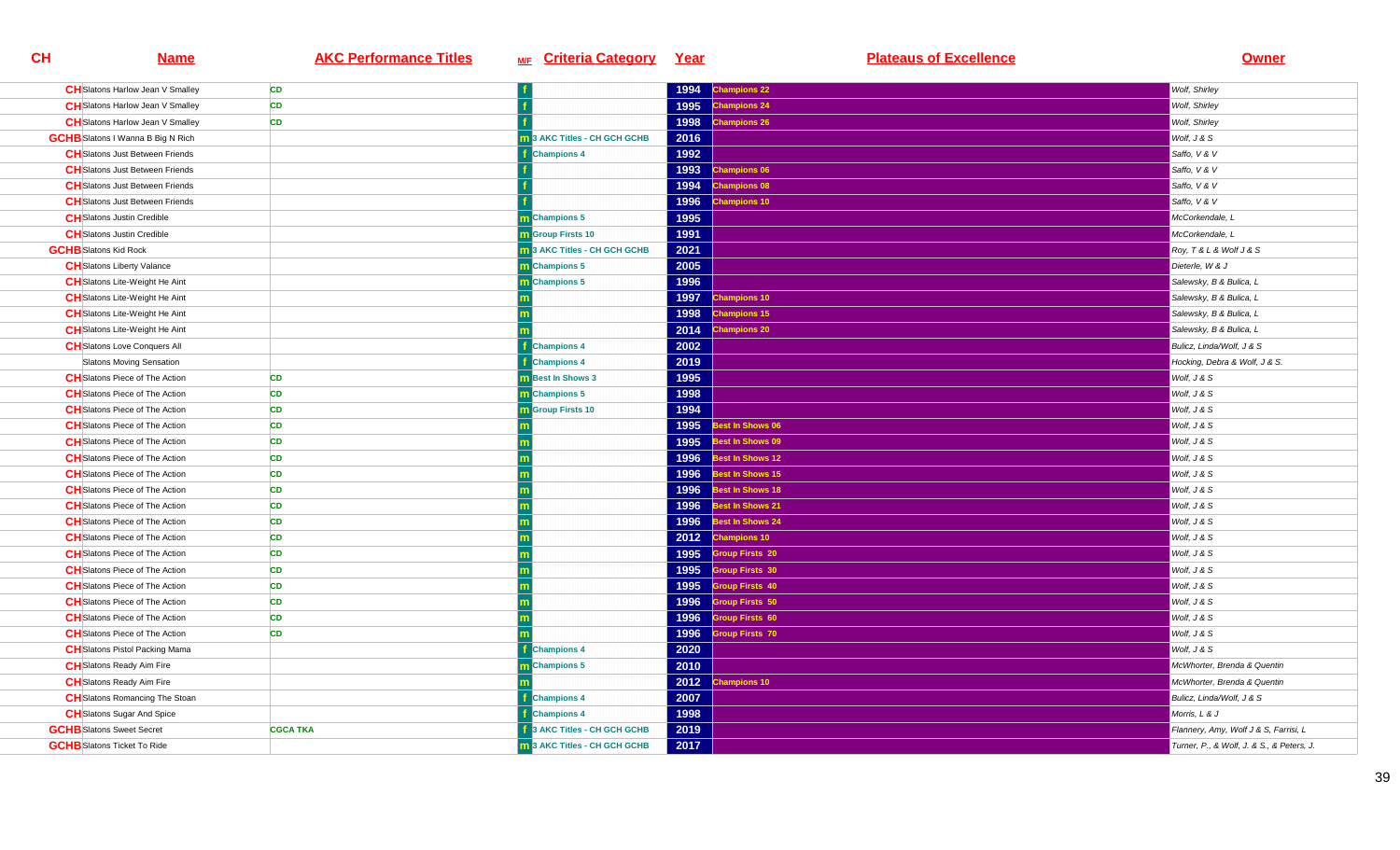| <b>CH</b> Slatons Wide Ride Clyde     |                                 | m Champions 5              | 2015 |                                                          | Wolf. J & S           |
|---------------------------------------|---------------------------------|----------------------------|------|----------------------------------------------------------|-----------------------|
| <b>CH</b> Slatons Wild Fire           |                                 | <b>E</b> Champions 4       | 2001 |                                                          | Weiland/Bulicz & Wolf |
| <b>GCHB</b> Sleepy Hollows Ice Slicer |                                 | 3 AKC Titles - CH GCH GCHB | 2013 |                                                          | Sleep, Tonya          |
| <b>GCHB</b> Sleepy Hollows Ice Slicer |                                 | <b>Specialty Wins 10</b>   | 2013 |                                                          | Sleep, Tonya          |
| <b>GCHS</b> Sleepy Hollows Ice Slicer |                                 |                            | 2014 | <b>4 AKC Titles - GCHS</b>                               | Sleep, Tonya          |
| <b>GCHS</b> Sleepy Hollows Ice Slicer |                                 |                            | 2016 | pecialty Wins 20                                         | Sleep, Tonya          |
| <b>CH</b> Snodrifts Horsefeathers     |                                 | <b>Champions 4</b>         | 1987 |                                                          | Hughes, D & J         |
| <b>CH</b> Snowlands Holly Christmas   |                                 | <b>Champions 4</b>         | 1984 |                                                          | Oliver, B & M         |
| <b>CH</b> Snowlands Manhattan         |                                 | <b>n</b> Champions 5       | 2009 |                                                          | Oliver, B & Smith, B  |
| <b>CH</b> Snowsage Lisa               |                                 | <b>Champions 4</b>         | 1989 |                                                          | Petersen, D & S       |
| <b>CH</b> Snowsage Lisa               |                                 | <b>SBCA Show Wins 2</b>    | 1990 |                                                          | Petersen, D & S       |
| <b>CH</b> Snowsage Rasputin Van Rijn  |                                 | m Champions 5              | 1990 |                                                          | Sykora, B & S         |
| <b>CH</b> Snowsage Rasputin Van Rijn  |                                 | SBCA 1 + Specialty Wins 5  | 1989 |                                                          | Sykora, B & S         |
| <b>CH</b> Snowsage Rasputin Van Rijn  |                                 |                            | 1991 | hampions 10                                              | Sykora, B & S         |
| <b>CH</b> Snowsage Rasputin Van Rijn  |                                 |                            | 1992 | hampions 15                                              | Sykora, B & S         |
| <b>CH</b> Snowsage Rasputin Van Rijn  |                                 |                            | 1993 | <b>Champions 20</b>                                      | Sykora, B & S         |
| <b>CH</b> Snowsage Virgil Von Yondo   |                                 | <b>Champions 5</b>         | 1994 |                                                          | Bibich, J & P         |
| <b>CH</b> Snowsage Willa Banyon       |                                 | <b>Specialty Wins 10</b>   | 1982 |                                                          | Petersen, D & S       |
| <b>CH</b> Snowtops Kris Kringle       | <b>CDX</b>                      | 3 AKC Titles - CH CD CDX   | 1963 |                                                          | Ewing, R & E          |
| Snowy Pines Athena                    | <b>CD PDC NFP</b>               | 3 AKC Titles - CD PCD NFP  | 2021 |                                                          | Popish, Teresa        |
| Snowy Pines Athena                    | <b>CD PDC NFP NJP</b>           |                            | 2021 | 4 AKC Titles - CD PCD NFP OFP                            | Popish, Teresa        |
| Snowy Pines Athena                    | <b>CD PDC NFP OFP NJP</b>       |                            | 2021 | 5 AKC Titles - CD PCD NJP NFP OFP                        | Popish, Teresa        |
| Snowy Pines Hummer                    | See Performance Database        | <b>RAE</b>                 | 2008 |                                                          | Popish, Teresa        |
| Snowy Pines Hummer                    | <b>See Performance Database</b> |                            | 2010 | 04 AKC Titles - CD RAE NJP NFP                           | Popish, Teresa        |
| Snowy Pines Hummer                    | See Performance Database        |                            | 2010 | 15 AKC Titles - CD GO RAE NJP NFP                        | Popish, Teresa        |
| Snowy Pines Hummer                    | <b>See Performance Database</b> |                            | 2010 | 06 AKC Titles - CD GN GO RAE NJP NFP                     | Popish, Teresa        |
| Snowy Pines Hummer                    | <b>See Performance Database</b> |                            | 2010 | 07 AKC Titles - CD GN GO VER RAE NJP NFP                 | Popish, Teresa        |
| Snowy Pines Hummer                    | See Performance Database        |                            | 2010 | 08 AKC Titles - CDX GN GO VER RAE NJP NFP                | Popish, Teresa        |
| Snowy Pines Hummer                    | See Performance Database        |                            | 2010 | 09 AKC Titles - UD GN GO VER RAE NJP NFP                 | Popish, Teresa        |
| Snowy Pines Hummer                    | See Performance Database        |                            | 2010 | 10 AKC Titles - UD GN GO VER RAE NAP NJP NFP             | Popish, Teresa        |
| Snowy Pines Hummer                    | <b>See Performance Database</b> |                            | 2010 | 11 AKC Titles - UD GN GO VER RAE NAP OJP NFP             | Popish, Teresa        |
| Snowy Pines Hummer                    | <b>See Performance Database</b> |                            | 2010 | 12 AKC Titles - UD GN GO VER RAE NAP OJP OFP             | Popish, Teresa        |
| <b>WDCH</b> Snowy Pines Hummer        | See Performance Database        |                            | 2011 | 13 AKC Titles - UD GN GO VER RAE OAP OJP OFP             | Popish, Teresa        |
| <b>WDCH</b> Snowy Pines Hummer        | See Performance Database        |                            | 2011 | 14 AKC Titles - UD GN GO VER RAE OAP AJP OFP             | Popish, Teresa        |
| <b>WDCH</b> Snowy Pines Hummer        | See Performance Database        |                            | 2011 | 15 AKC Titles - UD GN GO VER RAE OAP AJP XFP             | Popish, Teresa        |
| <b>WDCH</b> Snowy Pines Hummer        | See Performance Database        |                            | 2012 | 16 AKC Titles - UD GN GO VER RAE OAP MJP XFP             | Popish, Teresa        |
| <b>WDCH</b> Snowy Pines Hummer        | See Performance Database        |                            | 2012 | 7 AKC Titles - UD GN GO VER RAE OAP MJP XFP              | Popish, Teresa        |
| <b>WDCH</b> Snowy Pines Hummer        | See Performance Database        |                            | 2012 | 18 AKC Titles - UD GN GO VER RAE2 AXP MJP XFP            | Popish, Teresa        |
| <b>WDCH</b> Snowy Pines Hummer        | <b>See Performance Database</b> |                            | 2012 | 19 AKC Titles - UD GN GO VER RAE2 AXP MJP2 XFP           | Popish, Teresa        |
| <b>WDCH</b> Snowy Pines Hummer        | <b>See Performance Database</b> |                            |      | 2013 20 AKC Titles - UD GN GO VER RAE2 AXP MJP2 MJPB XFP | Popish, Teresa        |
| <b>WDCH</b> Snowy Pines Hummer        | See Performance Database        |                            | 2013 | 21 AKC Titles - UD GN GO VER RAE2 AXP MJP2 MJPB XFP T2BP | Popish, Teresa        |
| <b>WDCH</b> Snowy Pines Hummer        | <b>See Performance Database</b> |                            | 2013 | 22 AKC Titles - UD GN GO VER RAE2 AXP MJP3 MJPB XFP T2BP | Popish, Teresa        |
|                                       |                                 |                            |      |                                                          |                       |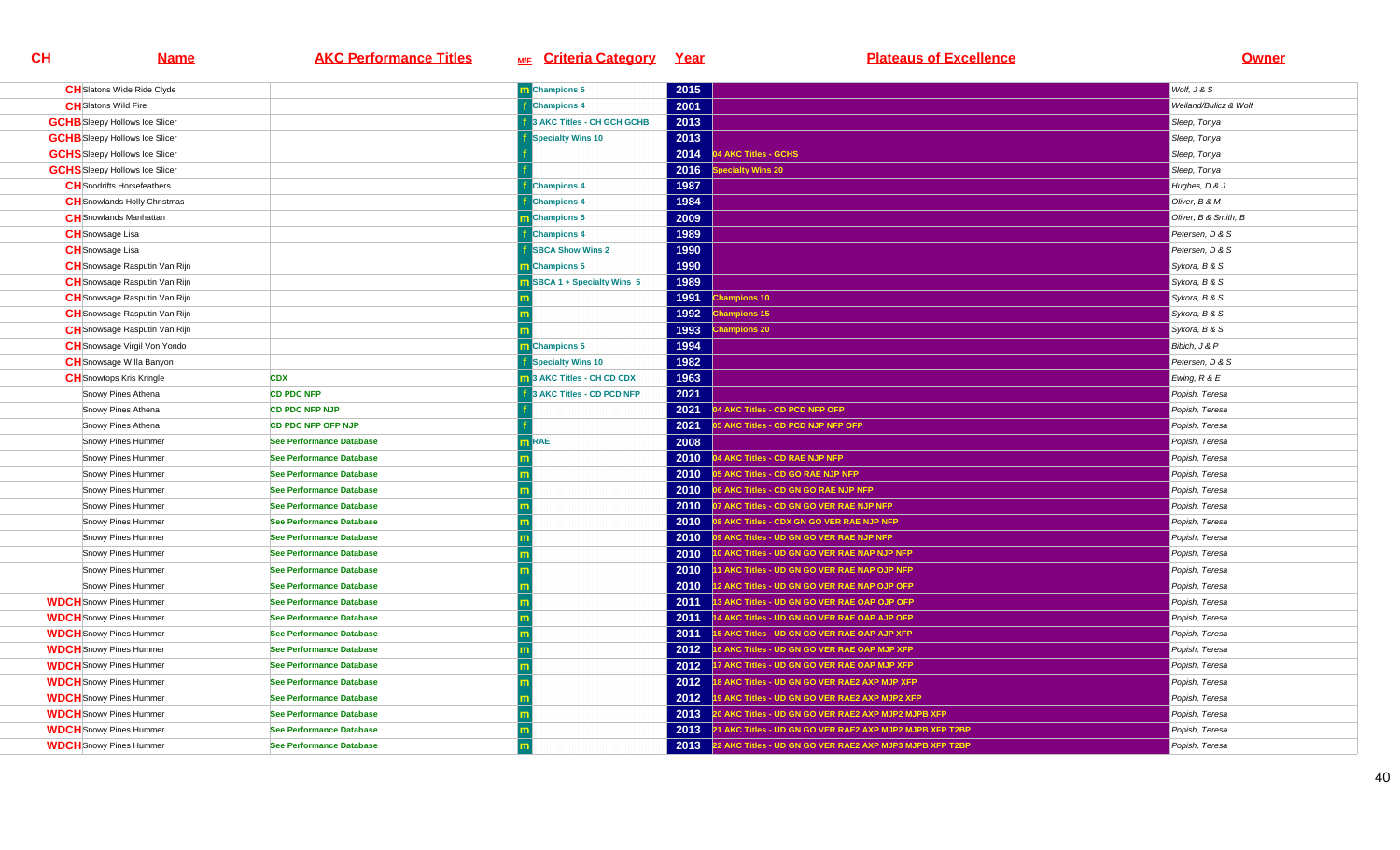| <b>WDCH</b> Snowy Pines Hummer       | <b>See Performance Database</b> | 2013 | 23 AKC Titles - UD GN GO VER RAE2 AXP MJP3 MJPB MFP T2BP                          | Popish, Teresa |
|--------------------------------------|---------------------------------|------|-----------------------------------------------------------------------------------|----------------|
| <b>WDCH</b> Snowy Pines Hummer       | <b>See Performance Database</b> | 2013 | 24 AKC Titles - UD GN GO VER RAE2 AXP MJP4 MJPB MFP T2BP                          | Popish, Teresa |
| <b>WDCH</b> Snowy Pines Hummer       | <b>See Performance Database</b> | 2013 | 25 AKC Titles - UD GN GO VER RAE2 MXP MJP4 MJPB MFP T2BP                          | Popish, Teresa |
| <b>WDCH</b> Snowy Pines Hummer       | See Performance Database        | 2013 | 26 AKC Titles - UD GN GO VER RAE2 MXP MJP4 MJPB MFP T2BP2                         | Popish, Teresa |
| <b>WDCH</b> Snowy Pines Hummer       | <b>See Performance Database</b> | 2013 | 27 AKC Titles - UD GN GO VER RAE2 MXP MJP5 MJPB MFP T2BP2                         | Popish, Teresa |
| <b>WDCH</b> Snowy Pines Hummer       | <b>See Performance Database</b> | 2013 | 28 AKC Titles - UD GN GO VER RAE2 MXP MJP5 MJPS MFP T2BP2                         | Popish, Teresa |
| <b>WDCH</b> Snowy Pines Hummer       | <b>See Performance Database</b> | 2013 | 29 AKC Titles - UD GN GO VER RAE2 MXP2 MJP5 MJPS MFP T2BP2                        | Popish, Teresa |
| <b>WDCH</b> Snowy Pines Hummer       | <b>See Performance Database</b> | 2013 | 30 AKC Titles - UD GN GO VER RAE2 MXP2 MJP6 MJPS MFP T2BP2                        | Popish, Teresa |
| <b>WDCH</b> Snowy Pines Hummer       | <b>See Performance Database</b> | 2013 | 31 AKC Titles - UD GN GO VER RAE2 MXP2 MXPB MJP6 MJPS MFP T2BP2                   | Popish, Teresa |
| <b>PACH/WDCH</b> Snowy Pines Hummer  | <b>See Performance Database</b> | 2013 | 32 AKC Titles - UD GN GO VER RAE2 MXP2 MXPB MJP6 MJPS MFP T2BP2                   | Popish, Teresa |
| <b>PACH/WDCH</b> Snowy Pines Hummer  | <b>See Performance Database</b> | 2013 | 33 AKC Titles - UD GN GO VER RAE2 MXP2 MXPB MJP6 MJPS MFP PAX T2BP2               | Popish, Teresa |
| <b>PACH/WDCH</b> Snowy Pines Hummer  | <b>See Performance Database</b> | 2013 | 34 AKC Titles - UD GN GO VER RAE2 MXP2 MXPB MJP6 MJPS MFP PAX T2BP3               | Popish, Teresa |
| <b>PACH/WDCH</b> Snowy Pines Hummer  | <b>See Performance Database</b> | 2013 | 35 AKC Titles - UD GN GO VER RAE2 MXP3 MXPB MJP6 MJPS MFP PAX T2BP3               | Popish, Teresa |
| <b>PACH/WDCH</b> Snowy Pines Hummer  | <b>See Performance Database</b> | 2013 | 36 AKC Titles - UD GN GO VER RAE2 MXP3 MXPB MJP7 MJPS MFP PAX T2BP3               | Popish, Teresa |
| <b>PACH/WDCH</b> Snowy Pines Hummer  | <b>See Performance Database</b> | 2014 | 37 AKC Titles - UD GN GO VER RAE2 MXP3 MXPG MJP7 MJPG MFP PAX T2BP3               | Popish, Teresa |
| <b>PACH/WDCH</b> Snowy Pines Hummer  | <b>See Performance Database</b> | 2014 | 38 AKC Titles - UD GN GO VER RAE2 MXP3 MXPB MJP8 MJPG MFP PAX T2BP3               | Popish, Teresa |
| <b>PACH/WDCH</b> Snowy Pines Hummer  | <b>See Performance Database</b> | 2014 | 39 AKC Titles - UD GN GO VER RAE2 MXP4 MXPB MJP8 MJPG MFP PAX T2BP3               | Popish, Teresa |
| <b>PACH/WDCH</b> Snowy Pines Hummer  | <b>See Performance Database</b> | 2014 | 40 AKC Titles - UD GN GO VER RAE2 MXP4 MXPB MJP8 MJPG MFP PAX T2BP4               | Popish, Teresa |
| <b>PACH/WDCH</b> Snowy Pines Hummer  | <b>See Performance Database</b> | 2014 | 41 AKC Titles - UD GN GO VER RAE2 MXP4 MXPB MJP9 MJPG MFP PAX T2BP4               | Popish, Teresa |
| <b>PACH/WDCH</b> Snowy Pines Hummer  | <b>See Performance Database</b> | 2014 | 42 AKC Titles - UD GN GO VER RAE2 MXP5 MXPB MJP9 MJPG MFP PAX T2BP4               | Popish, Teresa |
| <b>PACH/WDCH</b> Snowy Pines Hummer  | <b>See Performance Database</b> | 2014 | 43 AKC Titles - UD GN GO VER RAE2 MXP5 MXPS MJP9 MJPG MFP PAX T2BP4               | Popish, Teresa |
| <b>PACH2/WDCH</b> Snowy Pines Hummer | <b>See Performance Database</b> | 2014 | 44 AKC Titles - UD GN GO VER RAE2 MXP5 MXPS MJP9 MJPG MFP PAX T2BP4               | Popish, Teresa |
| PACH2/WDCH Snowy Pines Hummer        | See Performance Database        | 2014 | 45 AKC Titles - UD GN GO VER RAE2 MXP5 MXPS MJP9 MJPG MFP PAX T2BP4               | Popish, Teresa |
| <b>PACH2/WDCH</b> Snowy Pines Hummer | <b>See Performance Database</b> | 2014 | 46 AKC Titles - UD GN GO VER RAE2 MXP5 MXPS MJP9 MJPG MFP PAX2 T3BP5              | Popish, Teresa |
| <b>PACH2/WDCH</b> Snowy Pines Hummer | <b>See Performance Database</b> | 2014 | 47 AKC Titles - UD GN GO VER RAE2 MXP6 MXPS MJP9 MJPG MFP PAX2 T4BP5              | Popish, Teresa |
| <b>PACH2/WDCH</b> Snowy Pines Hummer | <b>See Performance Database</b> | 2014 | 48 AKC Titles - UD GN GO VER RAE2 MXP6 MXPS MJP10 MJPG MFP PAX2 T4BP5             | Popish, Teresa |
| <b>PACH2/WDCH</b> Snowy Pines Hummer | <b>See Performance Database</b> | 2014 | 49 AKC Titles - UD GN GO VER RAE2 MXP6 MXPS MJP10 MJPC MFP PAX2 T4BP5             | Popish, Teresa |
| <b>PACH2/WDCH</b> Snowy Pines Hummer | See Performance Database        | 2014 | 50 AKC Titles - UD GN GO VER RAE2 MXP6 MXPS MJP10 MJPC MFP PAX2 T4BP5 TXQP        | Popish, Teresa |
| <b>PACH2/WDCH</b> Snowy Pines Hummer | <b>See Performance Database</b> | 2014 | 51 AKC Titles - UD GN GO VER RAE2 MXP6 MXPS MJP11 MJPC MFP PAX2 T4BP5 TQXP        | Popish, Teresa |
| <b>PACH2/WDCH</b> Snowy Pines Hummer | <b>See Performance Database</b> | 2014 | 52 AKC Titles - UD GN GO VER RAE2 MXP6 MXPS MJP11 MJPC MFPB PAX2 T4BP5 TQXP       | Popish, Teresa |
| PACH2/WDCH Snowy Pines Hummer        | <b>See Performance Database</b> | 2014 | 53 AKC Titles - UD GN GO VER RAE2 MXP7 MXPS MJP11 MJPC MFPB PAX2 T4BP5 TQXP       | Popish, Teresa |
| <b>PACH2/WDCH</b> Snowy Pines Hummer | <b>See Performance Database</b> | 2014 | 54 AKC Titles - UD GN GO VER RAE2 MXP7 MXPS MJP12 MJPC MFPB PAX2 T4BP5 TQXP       | Popish, Teresa |
| <b>PACH2/WDCH</b> Snowy Pines Hummer | <b>See Performance Database</b> | 2015 | 55 AKC Titles - UD GN GO VER RAE2 MXP7 MXPG MJP12 MJPC MFPB PAX2 T4BP5 TQXP       | Popish, Teresa |
| <b>PACH3/WDCH</b> Snowy Pines Hummer | <b>See Performance Database</b> | 2015 | 56 AKC Titles - UD GN GO VER RAE2 MXP7 MXPG MJP12 MJPC MFPB PAX2 T4BP5 TQXP       | Popish, Teresa |
| <b>PACH3/WDCH</b> Snowy Pines Hummer | <b>See Performance Database</b> | 2015 | 57 AKC Titles - UD GN GO VER RAE2 MXP7 MXPG MJP12 MJPC MFPB PAX3 T4BP5 TQXP       | Popish, Teresa |
| <b>PACH3/WDCH</b> Snowy Pines Hummer | <b>See Performance Database</b> | 2015 | 58 AKC Titles - UD GN GO VER RAE2 MXP7 MXPG MJP12 MJPB2 MJPC MFPB PAX3 T4BP5 TQXP | Popish, Teresa |
| <b>PACH3/WDCH</b> Snowy Pines Hummer | <b>See Performance Database</b> | 2015 | 59 AKC Titles - UD GN GO VER RAE2 MXP8 MXPG MJP12 MJPB2 MJPC MFPB PAX3 T4BP5 TQXP | Popish, Teresa |
| <b>PACH3/WDCH</b> Snowy Pines Hummer | <b>See Performance Database</b> | 2015 | 60 AKC Titles - UD GN GO VER RAE2 MXP8 MXPG MJP13 MJPB2 MJPC MFPB PAX3 T4BP5 TQXP | Popish, Teresa |
| <b>PACH3/WDCH</b> Snowy Pines Hummer | <b>See Performance Database</b> | 2015 | 61 AKC Titles - UD GN GO VER RAE2 MXP8 MXPG MJP14 MJPB2 MJPC MFPB PAX3 T4BP5 TQXP | Popish, Teresa |
| PACH3/WDCH Snowy Pines Hummer        | <b>See Performance Database</b> | 2015 | 62 AKC Titles - UD GN GO VER RAE2 MXP8 MXPG MJP14 MJPB2 MJPC MFPS PAX3 T4BP5 TQXP | Popish, Teresa |
| PACH3/WDCH Snowy Pines Hummer        | <b>See Performance Database</b> | 2015 | 63 AKC Titles - UD GN GO VER RAE2 MXP9 MXPG MJP14 MJPB2 MJPC MFPS PAX3 T4BP5 TQXP | Popish, Teresa |
| <b>PACH3/WDCH</b> Snowy Pines Hummer | <b>See Performance Database</b> | 2015 | 64 AKC Titles - UD GN GO VER RAE2 MXP9 MXPG MJP15 MJPB2 MJPC MFPS PAX3 T4BP5 TQXP | Popish, Teresa |
|                                      |                                 |      |                                                                                   |                |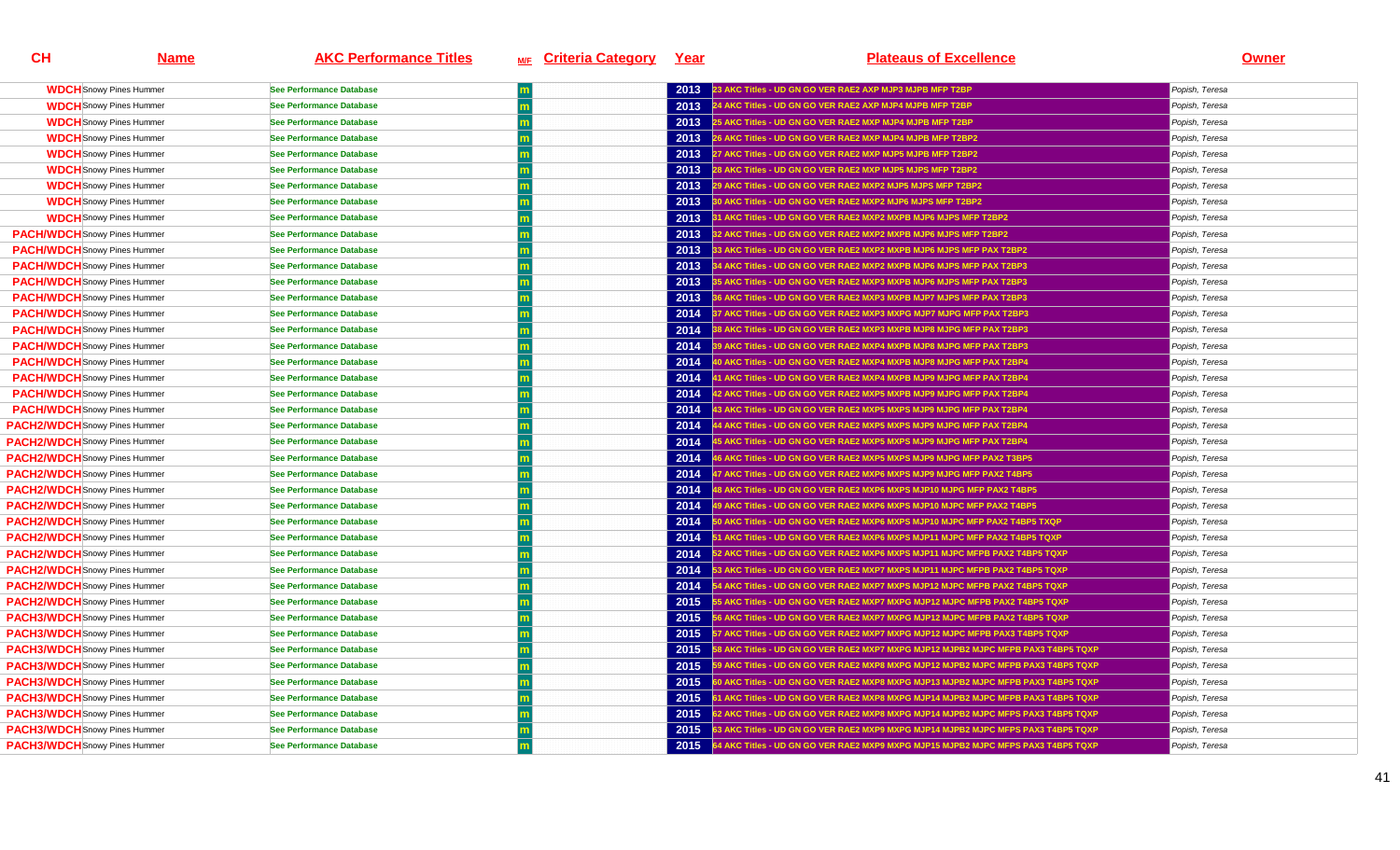| <b>PACH3/WDCH</b> Snowy Pines Hummer | See Performance Database        |                               | 2015 | 5 AKC Titles - UD GN GO VER RAE2 MXP9 MXPG MJP15 MJPB2 MJPS2 MJPC MFPS PAX3 T4BP5 TQXP   | Popish, Teresa |
|--------------------------------------|---------------------------------|-------------------------------|------|------------------------------------------------------------------------------------------|----------------|
| <b>PACH3/WDCH</b> Snowy Pines Hummer | See Performance Database        |                               | 2016 | 66 AKC Titles - UD GN GO VER RAE2 MXP10 MXPG MJP15 MJPB2 MJPS2 MJPC MFPS PAX3 T4BP5 TQXP | Popish, Teresa |
| <b>PACH3/WDCH</b> Snowy Pines Hummer | See Performance Database        |                               | 2016 | 67 AKC Titles - UD GN GO VER RAE2 MXP10 MXPC MJP15 MJPB2 MJPS2 MJPC MFPS PAX3 T4BP5 TQXP | Popish, Teresa |
| <b>PACH3/WDCH</b> Snowy Pines Hummer | See Performance Database        |                               | 2016 | 8 AKC Titles - UD GN GO VER RAE2 MXP10 MXPC MJP15 MJPB2 MJPS2 MJPC MFPS PAX3 T4BP6 TQXP  | Popish, Teresa |
| <b>PACH3/WDCH</b> Snowy Pines Hummer | See Performance Database        |                               | 2016 | 69 AKC Titles - UD GN GO VER RAE2 MXP10 MXPC MJP15 MJPB2 MJPS2 MJPC MFPS PAX4 T4BP6 TQXP | Popish, Teresa |
| <b>PACH4/WDCH</b> Snowy Pines Hummer | See Performance Database        |                               | 2016 | 70 AKC Titles - UD GN GO VER RAE2 MXP10 MXPC MJP15 MJPB2 MJPS2 MJPC MFPS PAX4 T4BP6 TQXP | Popish, Teresa |
| <b>PACH4/WDCH</b> Snowy Pines Hummer | <b>See Performance Database</b> |                               | 2016 | 71 AKC Titles - UD GN GO VER RAE2 MXP10 MXPC MJP16 MJPB2 MJPS2 MJPC MFPS PAX4 T4BP6 TQXP | Popish, Teresa |
| <b>PACH4/WDCH</b> Snowy Pines Hummer | See Performance Database        |                               | 2016 | 72 AKC Titles - UD GN GO VER RAE2 MXP10 MXPC MJP17 MJPB2 MJPS2 MJPC MFPS PAX4 T4BP6 TQXP | Popish, Teresa |
| <b>WDCH</b> Snowy Pines Hummer       | See Performance Database        |                               | 2012 | <b>Agility Advanced Scores 25</b>                                                        | Popish, Teresa |
| <b>WDCH</b> Snowy Pines Hummer       | See Performance Database        |                               | 2013 | <b>Agility Advanced Scores 50</b>                                                        | Popish, Teresa |
| <b>WDCH</b> Snowy Pines Hummer       | <b>See Performance Database</b> |                               | 2013 | <b>Agility Advanced Scores 75</b>                                                        | Popish, Teresa |
| <b>WDCH</b> Snowy Pines Hummer       | See Performance Database        |                               | 2013 | <b>Agility Advanced Scores 100</b>                                                       | Popish, Teresa |
| <b>PACH/WDCH</b> Snowy Pines Hummer  | See Performance Database        |                               | 2014 | gility Advanced Scores 125                                                               | Popish, Teresa |
| <b>PACH2/WDCH</b> Snowy Pines Hummer | See Performance Database        |                               | 2014 | <b>Agility Advanced Scores 150</b>                                                       | Popish, Teresa |
| <b>PACH2/WDCH</b> Snowy Pines Hummer | <b>See Performance Database</b> |                               | 2014 | gility Advanced Scores 175                                                               | Popish, Teresa |
| <b>PACH2/WDCH</b> Snowy Pines Hummer | <b>See Performance Database</b> |                               | 2014 | <b>Agility Advanced Scores 200</b>                                                       | Popish, Teresa |
| <b>PACH3/WDCH</b> Snowy Pines Hummer | See Performance Database        |                               | 2015 | <b>Agility Advanced Scores 225</b>                                                       | Popish, Teresa |
| <b>PACH3/WDCH</b> Snowy Pines Hummer | See Performance Database        |                               | 2015 | <b>Agility Advanced Scores 250</b>                                                       | Popish, Teresa |
| <b>PACH4/WDCH</b> Snowy Pines Hummer | <b>See Performance Database</b> |                               | 2016 | <b>Agility Advanced Scores 275</b>                                                       | Popish, Teresa |
| <b>WDCH</b> Snowy Pines Hummer       | <b>See Performance Database</b> |                               | 2013 | <b>Agility Double Qualify 10</b>                                                         | Popish, Teresa |
| <b>WDCH</b> Snowy Pines Hummer       | See Performance Database        |                               | 2013 | <b>Agility Double Qualify 10 in Ex</b>                                                   | Popish, Teresa |
| <b>WDCH</b> Snowy Pines Hummer       | See Performance Database        |                               | 2013 | <b>Agility Double Qualify 20</b>                                                         | Popish, Teresa |
| <b>PACH/WDCH</b> Snowy Pines Hummer  | See Performance Database        |                               | 2013 | <b>Agility Double Qualify 20 in Ex.</b>                                                  | Popish, Teresa |
| <b>PACH/WDCH</b> Snowy Pines Hummer  | See Performance Database        |                               | 2014 | <b>Agility Double Qualify 30</b>                                                         | Popish, Teresa |
| <b>PACH/WDCH</b> Snowy Pines Hummer  | See Performance Database        |                               | 2014 | <b>Agility Double Qualify 30 in Ex.</b>                                                  | Popish, Teresa |
| <b>PACH/WDCH</b> Snowy Pines Hummer  | See Performance Database        |                               | 2014 | gility Double Qualify 40                                                                 | Popish, Teresa |
| <b>PACH2/WDCH</b> Snowy Pines Hummer | See Performance Database        |                               | 2014 | <b>Agility Double Qualify 40 in Ex.</b>                                                  | Popish, Teresa |
| <b>PACH2/WDCH</b> Snowy Pines Hummer | <b>See Performance Database</b> |                               | 2014 | <b>Agility Double Qualify 50</b>                                                         | Popish, Teresa |
| <b>PACH2/WDCH</b> Snowy Pines Hummer | See Performance Database        |                               | 2014 | Agility Double Qualify 50 in Ex.                                                         | Popish, Teresa |
| <b>PACH2/WDCH</b> Snowy Pines Hummer | See Performance Database        |                               | 2014 | <b>Agility Double Qualify 60</b>                                                         | Popish, Teresa |
| <b>PACH3/WDCH</b> Snowy Pines Hummer | See Performance Database        |                               | 2015 | <b>Agility Double Qualify 60 in Ex</b>                                                   | Popish, Teresa |
| <b>PACH3/WDCH</b> Snowy Pines Hummer | <b>See Performance Database</b> |                               | 2015 | <b>Agility Double Qualify 70</b>                                                         | Popish, Teresa |
| <b>PACH3/WDCH</b> Snowy Pines Hummer | <b>See Performance Database</b> |                               | 2015 | Agility Double Qualify 70 in Ex.                                                         | Popish, Teresa |
| <b>PACH3/WDCH</b> Snowy Pines Hummer | See Performance Database        |                               | 2015 | <b>Agility Double Qualify 80</b>                                                         | Popish, Teresa |
| <b>WDCH</b> Snowy Pines Hummer       | See Performance Database        |                               | 2011 | <b>Working Dog Champion</b>                                                              | Popish, Teresa |
| Snowy Pines Tundra                   | <b>CD GN RE OAP</b>             | <b>AKC Titles - CD GN NAP</b> | 2011 |                                                                                          | Popish, Teresa |
| Snowy Pines Tundra                   | <b>CD GN RE OAP</b>             |                               | 2011 | 04 AKC Titles - CD GN OAP                                                                | Popish, Teresa |
| Snowy Pines Tundra                   | <b>CD GN RE OAP NJP</b>         |                               | 2011 | 05 AKC Titles - CD GN OAP NJP                                                            | Popish, Teresa |
| Snowy Pines Tundra                   | <b>CD GN RE OAP OJP</b>         |                               | 2011 | 06 AKC Titles - CD GN OAP OJP                                                            | Popish, Teresa |
| Snowy Pines Tundra                   | <b>CD GN RE OAP AJP</b>         |                               | 2011 | 07 AKC Titles - CD GN OAP AJP                                                            | Popish, Teresa |
| Snowy Pines Tundra                   | <b>CD GN RE OAP AJP NFP</b>     |                               | 2011 | 08 AKC Titles - CD GN OAP AJP NFP                                                        | Popish, Teresa |
| Snowy Pines Tundra                   | <b>CD GN RE AXP AJP NFP</b>     |                               |      | 2012 09 AKC Titles - CD GN AXP AJP NFP                                                   | Popish, Teresa |
|                                      |                                 |                               |      |                                                                                          |                |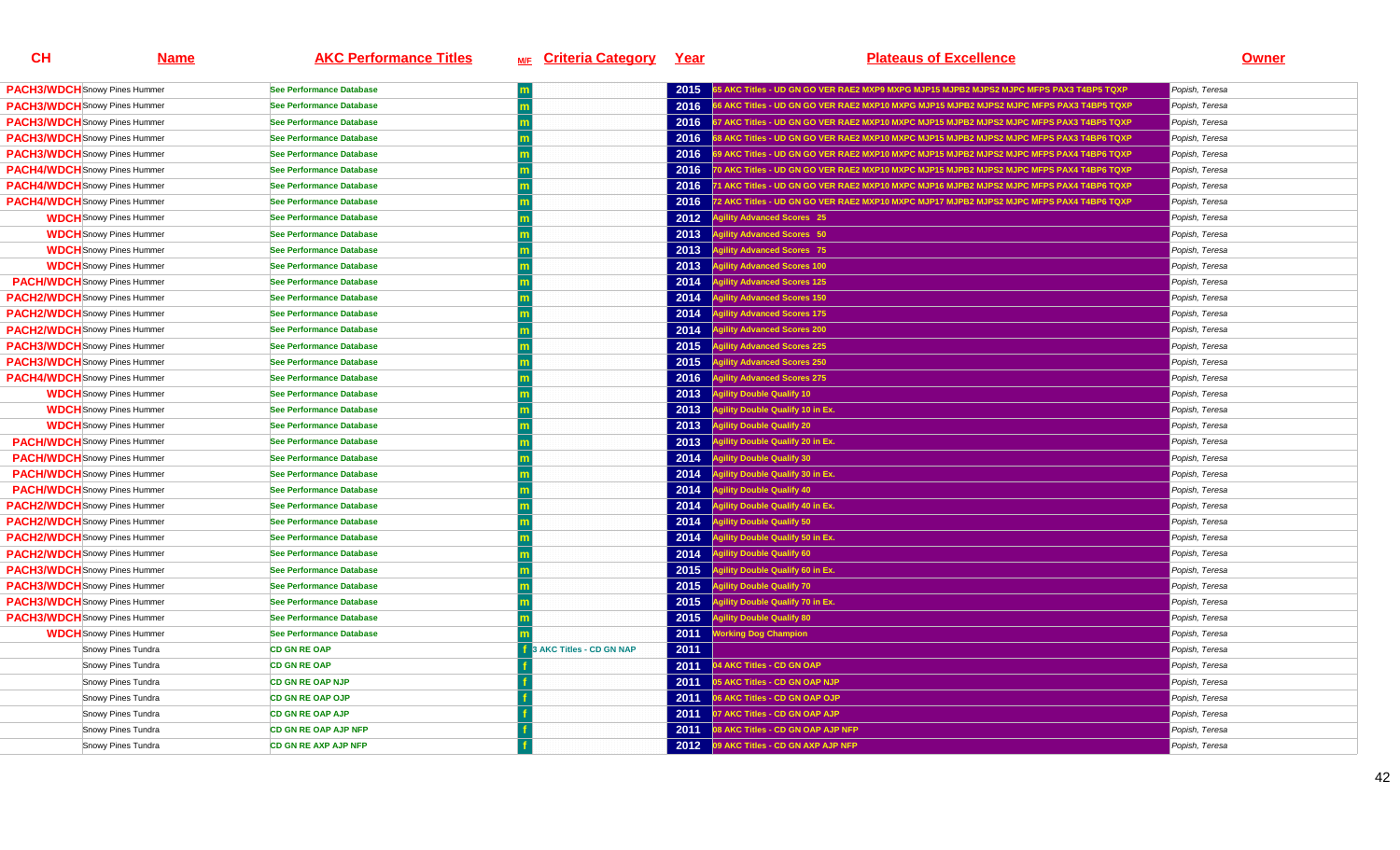| Snowy Pines Tundra                             | <b>CD GN RE AXP AJP OFP</b>        |                                     | 2012 | 10 AKC Titles - CD GN AXP AJP OFP           | Popish, Teresa                      |
|------------------------------------------------|------------------------------------|-------------------------------------|------|---------------------------------------------|-------------------------------------|
| <b>WDCH</b> Snowy Pines Tundra                 | <b>CD GN RE MXP AJP OFP</b>        |                                     | 2013 | 11 AKC Titles - CD GN MXP AJP OFP           | Popish, Teresa                      |
| <b>WDCH</b> Snowy Pines Tundra                 | <b>CDX GN RE MXP AJP OFP</b>       |                                     | 2013 | 12 AKC Titles - CDX GN MXP AJP OFP          | Popish, Teresa                      |
| <b>WDCH</b> Snowy Pines Tundra                 | <b>CDX GN RE MXP2 AJP OFP</b>      |                                     | 2013 | 13 AKC Titles - CDX GN MXP2 AJP OFP         | Popish, Teresa                      |
| <b>WDCH</b> Snowy Pines Tundra                 | CDX GN RE MXP2 MXPB AJP OFP        |                                     | 2014 | 14 AKC Titles - CDX GN MXP2 MXPB AJP OFP    | Popish, Teresa                      |
| <b>WDCH</b> Snowy Pines Tundra                 | <b>CDX GN RE MXP3 MXPB AJP OFP</b> |                                     | 2015 | 15 AKC Titles - CDX GN MXP3 MXPB AJP OFP    | Popish, Teresa                      |
| <b>WDCH</b> Snowy Pines Tundra                 | CDX GN RE MXP3 MXPB AJP XFP        |                                     | 2015 | 16 AKC Titles - CDX GN MXP3 MXPB AJP XFP    | Popish, Teresa                      |
| Snowy Pines Tundra                             | <b>CDX GN RE MXP2 AJP OFP</b>      |                                     | 2014 | <b>Agility Advanced Scores</b> 25           | Popish, Teresa                      |
| <b>WDCH</b> Snowy Pines Tundra                 | <b>CDX GN RE MXP AJP OFP DD</b>    |                                     | 2013 | <b>Working Dog Champion</b>                 | Popish, Teresa                      |
| <b>CH</b> Son Mars Adoration                   |                                    | <b>Champions 4</b>                  | 1968 |                                             | <b>Buell/Lentz</b>                  |
| South Shores Litl Surfer Girl                  |                                    | <b>Champions 4</b>                  | 1995 |                                             | Burchell, David                     |
| <b>GHCB</b> St. Havensts Thunder And Lightning |                                    | <b>m</b> 3 AKC Titles - CH GCH GCHB | 2012 |                                             | Carter, R. & S. & Ertle, R.         |
| St. Johannas Taurus                            | <b>UD</b>                          | <b>n</b> 3 AKC Titles - CD CDX UD   | 1983 |                                             | Boardman, Ann                       |
| <b>CH</b> Stanridges Hugo V Habsburg           |                                    | Champions 4 + TD 1                  | 1971 |                                             | Ridgway/Stanek                      |
| <b>CH</b> Stanridges Hugo V Habsburg           |                                    |                                     | 1974 | Champions 09 + TD 1                         | Ridgway/Stanek                      |
| <b>CH</b> Stanridges Hugo V Habsburg           |                                    |                                     | 1977 | hampions 14 + TD 1                          | Ridgway/Stanek                      |
| <b>CH</b> Stanridges Paige of Opdyke           |                                    | <b>Champions 4</b>                  | 1979 |                                             | Radcliffe, G                        |
| <b>CH</b> Stanridges Samantha of Riga          |                                    | <b>Champions 4</b>                  | 1974 |                                             | Stanek, John                        |
| <b>CH</b> Stanridges Thor of Opdyke            |                                    | <b>Champions 5</b>                  | 1978 |                                             | Radcliffe, G                        |
| <b>GCHB</b> Starbrites Ellington V Cedar       | <b>BN RN CGC</b>                   | 13 AKC Titles - CH GCH GCHB         | 2018 |                                             | Seymour, N & M & Zwerk, M           |
| <b>GCHS</b> Starbrites Ellington V Cedar       | <b>CD BN RA CGC</b>                |                                     | 2020 | <b>5 AKC Titles - GCHS CD</b>               | Seymour, N & M & Zwerk, M           |
| <b>GCHB</b> Starbrites Ellington V Cedar       | <b>CD BN RI CGC</b>                |                                     | 2019 | 4 AKC Titles - CH GCH CD                    | Seymour, N & M & Zwerk, M           |
| <b>GCHB</b> Starbrites Olive V Northpointe     |                                    | 3 AKC Titles - CH GCH GCHB          | 2013 |                                             | Ertle, Rachel & Zwerk, Maureen      |
| <b>GCHS</b> Starbrites Olive V Northpointe     |                                    | <b>Specialty Wins 10</b>            | 2014 |                                             | Ertle, Rachel & Zwerk, Maureen      |
| <b>GCHS</b> Starbrites Olive V Northpointe     |                                    |                                     | 2014 | <b>4 AKC Titles - GCHS</b>                  | Ertle, Rachel & Zwerk, Maureen      |
| <b>CH</b> Stars Fauna                          |                                    | <b>Champions 4</b>                  | 1996 |                                             | Varner, Carol                       |
| <b>CH</b> Stars Just A Chance                  |                                    | <b>Champions 5</b>                  | 2017 |                                             | Beck, Carol                         |
| <b>GCHB</b> Stars Just Jillin                  |                                    | 3 AKC Titles - CH GCH GCHB          | 2017 |                                             | Vitale, Dr. Karla Sue               |
| <b>GCHS</b> Stars Just Jillin                  |                                    |                                     | 2021 | <b>4 AKC Titles - GCHS</b>                  | Vitale, Dr. Karla Sue               |
| <b>CH</b> Stars Kross Kountry                  | <b>CDX</b>                         | 3 AKC Titles - CH CD CDX            | 1996 |                                             | Varner, Carol                       |
| <b>CH</b> Stars Marcella                       | CD                                 | <b>Champions 4</b>                  | 1997 |                                             | Varner, Carol                       |
| <b>CH</b> Stars Marcella                       | <b>CD</b>                          |                                     | 1999 | hampions 06                                 | Varner, Carol                       |
| <b>CH</b> Stars Shelbi Von Spring              |                                    | <b>Champions 4</b>                  | 1985 |                                             | Varner, Carol                       |
| <b>CH</b> Stars Shenendoah                     |                                    | <b>Champions 5</b>                  | 2004 |                                             | Beck, Carol                         |
| <b>CH</b> Stillstreams You'Re So Fine          | <b>CH CD PCD</b>                   | <b>1</b> 3 AKC Titles - CD PCD      | 2019 |                                             | Adams, M & Scott, K & Adams & Young |
| <b>CH</b> Stoans Absolut of Cara               |                                    | <b>Champions 4</b>                  | 2002 |                                             | Zielinski, S & J                    |
| <b>CH</b> Stoans Adam Mistihil                 | <b>CD</b>                          | <b>m</b> Champions 5                | 2000 |                                             | Stephens, F & Zielinski, J          |
| <b>CH</b> Stoans Beau Zeau                     | <b>CDX</b>                         | 3 AKC Titles - CH CD CDX            | 1970 |                                             | Zielinski, S & J                    |
| <b>CH</b> Stoans Beau Zeau                     | <b>UD</b>                          |                                     | 1972 | <b>4 AKC Titles - CH UD</b>                 | Zielinski, S & J                    |
| <b>CH</b> Stoans Dean Witter of Valinta        |                                    | <b>m</b> Champions 5                | 2004 |                                             | Zielinski, S & J                    |
| <b>CH/WDCH</b> Stoans Dudley Do-Right of Jay-U | <b>CDX</b>                         | m 3 AKC Titles - CH CD CDX          | 1994 |                                             | Greendale, Lia/Zielinski, S         |
| <b>CH/WDCH</b> Stoans Dudley Do-Right of Jay-U | <b>CDX DD WPX</b>                  |                                     | 1994 | <b>Champion + SBCA Working Dog Champion</b> | Greendale, Lia/Zielinski, S         |
|                                                |                                    |                                     |      |                                             |                                     |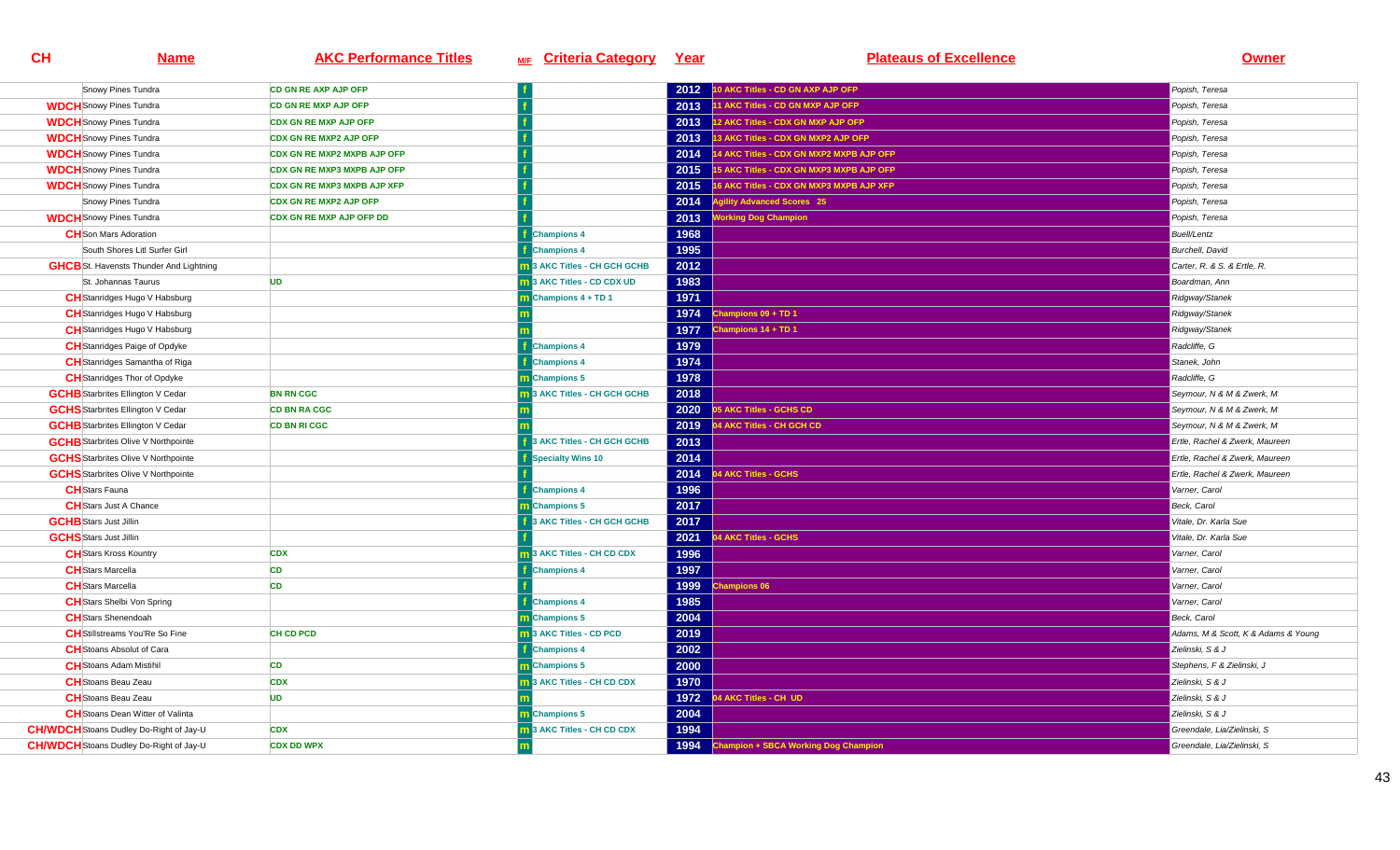| <b>CH/WDCH</b> Stoans Dudley Do-Right of Jay-U | <b>CDX DD WPX</b> |                                     | 1994 | <b>Working Dog Champion</b>                 | Greendale, Lia/Zielinski, S    |
|------------------------------------------------|-------------------|-------------------------------------|------|---------------------------------------------|--------------------------------|
| <b>CH</b> Stoans Fortuno of Copper Mtn         |                   | <b>n</b> Champions 5                | 1995 |                                             | Smith/Zielinski                |
| <b>CH</b> Stoans Fortuno of Copper Mtn         |                   |                                     | 1996 | <b>Champions 10</b>                         | Smith/Zielinski                |
| <b>CH</b> Stoans Fortuno of Copper Mtn         |                   |                                     | 1998 | hampions 15                                 | Smith/Zielinski                |
| <b>CH</b> Stoans Glysa of Adax                 | <b>CDX</b>        | <b>BAKC Titles - CH CD CDX</b>      | 2000 |                                             | Griffin, L/Graves/Zielinski    |
| <b>CH/WDCH</b> Stoans Glysa of Adax            | <b>CDX DD WPX</b> |                                     | 2000 | <b>Champion + SBCA Working Dog Champion</b> | Griffin, L/Graves/Zielinski    |
| <b>CH/WDCH</b> Stoans Glysa of Adax            | <b>CDX DD WPX</b> |                                     | 2000 | <b>Vorking Dog Champion</b>                 | Griffin. L/Graves/Zielinski    |
| Stoans Greta of Mabri                          | <b>CD RA</b>      | SBCA 1 + Specialty Trials 5         | 2009 |                                             | Cho, George & Fay              |
| <b>CH</b> Stoans Isabelle V Encore             |                   | <b>Champions 4</b>                  | 1995 |                                             | Mansfield/Zielinski            |
| <b>CH</b> Stoans Isabelle V Encore             |                   |                                     | 1996 | <b>Champions 06</b>                         | Mansfield/Zielinski            |
| <b>CH</b> Stoans Isabelle V Encore             |                   |                                     | 1997 | hampions 08                                 | Mansfield/Zielinski            |
| Stoans Ivy O'Heatherland                       | <b>CD</b>         | <b>Champions 4</b>                  | 1991 |                                             | Warren, M & F                  |
| <b>CH</b> Stoans Jenny Mae O'Lynchcreek        |                   | <b>Champions 4</b>                  | 1992 |                                             | <b>Blancher/Porter</b>         |
| <b>CH</b> Stoans Jupiter of Oxbow              |                   | <b>Champions 5</b>                  | 1993 |                                             | Ahearn, A & G                  |
| <b>CH</b> Stoans K A Schroeder De La Dawn      |                   | m Champions 5                       | 2009 |                                             | Zielinski, J. & Minch, G.      |
| Stoans Klara of Duf                            |                   | <b>Champions 4</b>                  | 1984 |                                             | Zielinski, S & J               |
| <b>CH</b> Stoans Knotty-B-Nice V Journey       |                   | <b>Champions 4</b>                  | 1995 |                                             | <b>Blancher/Mahon</b>          |
| <b>CH</b> Stoans Knute of Jaz                  |                   | <b>Champions 5</b>                  | 1992 |                                             | Kytola/Zielinski               |
| <b>CH</b> Stoans Knute of Jaz                  |                   |                                     | 1995 | hampions 10                                 | Kytola/Zielinski               |
| <b>CH</b> Stoans Nadia of Klafa                |                   | <b>Champions 4</b>                  | 1991 |                                             | Zielinski, S & J               |
| <b>CH</b> Stoans Nicholas of Klafa             |                   | <b>Champions 5</b>                  | 1986 |                                             | Zielinski, S & J               |
| <b>CH</b> Stoans Nicholas of Klafa             |                   |                                     | 1987 | hampions 10                                 | Zielinski, S & J               |
| Stoans One Hit Wonder                          | <b>CDX TD</b>     | 3 AKC Titles - CD CDX TD            | 2010 |                                             | Lee, W & Keenley, M            |
| Stoans One Hit Wonder                          | <b>UDT</b>        |                                     |      | 2012 04 AKC Titles - UDT                    | Lee, W & Keenley, M            |
| <b>WDCH</b> Stoans One Hit Wonder              | <b>CDX TD DD</b>  |                                     |      | 2010 Working Dog Champion                   | Lee, W & Keenley, M            |
| <b>CH</b> Stoans Quesadilla New                |                   | <b>Champions 4</b>                  | 2004 |                                             | New, Gary & Carloyn            |
| <b>CH</b> Stoans Quesadilla New                |                   |                                     | 2006 | Champions 06                                | New, Gary & Carloyn            |
| <b>CH</b> Stoans Quintesse Vic Revilo          |                   | <b>Champions 4</b>                  | 2006 |                                             | Graves, V & Oliver, D          |
| Stoans Razzle of Oz                            | <b>CD RAE</b>     | RAE                                 | 2010 |                                             | Rupert, Mark & Zielinski, Stan |
| <b>GCHB</b> Stoans Ruppert of Oz               | <b>RN RA BN</b>   | <b>n</b> 3 AKC Titles - CH GCH GCHB | 2011 |                                             | Wensman, Patricia              |
| <b>CH</b> Stoans Sadie V Valinta               |                   | <b>Champions 4</b>                  | 1998 |                                             | Zielinski, S & J               |
| <b>CH</b> Stoans Tessie                        |                   | <b>Champions 4</b>                  | 2005 |                                             | Zielinski, S & J               |
| <b>CH</b> Stoans Tessie                        |                   |                                     | 2005 | <b>Champions 06</b>                         | Zielinski, S & J               |
| <b>CH</b> Stoans Valiant Bart of Mica          |                   | <b>Champions 5</b>                  | 2000 |                                             | Zielinski, S & J               |
| <b>CH</b> Stoans Valiant Bart of Mica          |                   |                                     | 2001 | <b>Champions 10</b>                         | Zielinski, S & J               |
| <b>CH</b> Stoans Xally De La Casa              |                   | <b>Champions 4</b>                  | 2000 |                                             | Zielinski, S & J               |
| <b>CH</b> Stoans Ze Encore                     |                   | <b>Champions 4</b>                  | 1994 |                                             | Rush, Georgia                  |
| <b>CH</b> Stoans Ze Encore                     |                   |                                     | 1995 | <b>Champions 06</b>                         | Rush, Georgia                  |
| <b>CH</b> Stoans Ze Encore                     |                   |                                     | 1997 | hampions 08                                 | Rush, Georgia                  |
| <b>CH</b> Story Books Future V Sand Creek      | <b>CD TD</b>      | 3 AKC Titles - CH CD TD             | 2002 |                                             | Wheeler, Dan & Maureen         |
| Story Books Kerchak                            |                   | m Champions 5                       | 2010 |                                             | Wheeler, Dan & Maureen         |
| Straw Barri Ginger                             | <b>UD</b>         | 3 AKC Titles - CD CDX UD            | 1972 |                                             | Belknap, Mike                  |
|                                                |                   |                                     |      |                                             |                                |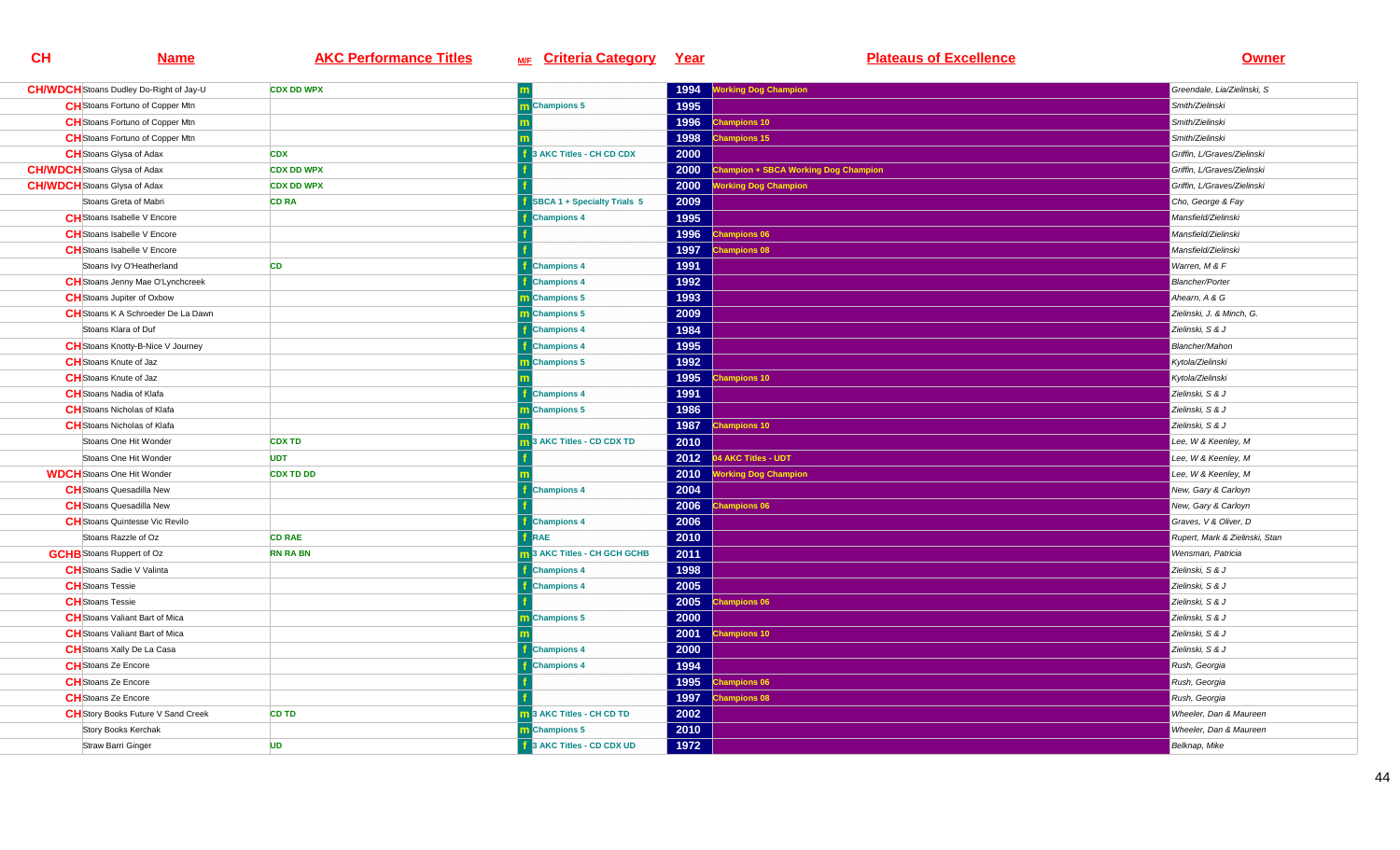| <b>CH</b> Subira Bebe                    | <b>f</b> Champions 4                | 2013 |                           | Bonito, Robert                         |
|------------------------------------------|-------------------------------------|------|---------------------------|----------------------------------------|
| Subira Berny                             | <b>Champions 4</b>                  | 1998 |                           | <b>Buell</b> , Sondra                  |
| <b>CH</b> Subira Casper The Viking       | <b>n</b> Champions 5                | 1970 |                           | Lentz, R & P                           |
| <b>CH</b> Subira Casper The Viking       | <b>n</b> Group Firsts 10            | 1968 |                           | Lentz, R & P                           |
| <b>CH</b> Subira Casper The Viking       |                                     | 1973 | <b>Champions 10</b>       | Lentz, R & P                           |
| <b>CH</b> Subira Claim To Fame           | m Best In Shows 3                   | 1991 |                           | Dees/Buell/Sato                        |
| <b>CH</b> Subira Claim To Fame           | m Champions 5                       | 1993 |                           | Dees/Buell/Sato                        |
| <b>CH</b> Subira Claim To Fame           | m Group Firsts 10                   | 1991 |                           | Dees/Buell/Sato                        |
| <b>CH</b> Subira Claim To Fame           |                                     | 1997 | Champions 10              | Dees/Buell/Sato                        |
| <b>CH</b> Subira Claim To Fame           |                                     | 1998 | <b>Champions 15</b>       | Dees/Buell/Sato                        |
| <b>CH</b> Subira Claim To Fame           |                                     | 1991 | <b>Group Firsts 20</b>    | Dees/Buell/Sato                        |
| <b>CH</b> Subira Claim To Fame           |                                     | 1992 | <b>Sroup Firsts 30</b>    | Dees/Buell/Sato                        |
| <b>CH</b> Subira Crackerjak              | <b>Champions 5</b>                  | 1963 |                           | Buell, W & L                           |
| <b>CH</b> Subira Crackerjak              |                                     | 1964 | <b>Champions 10</b>       | Buell, W & L                           |
| <b>CH</b> Subira Crackerjak              |                                     | 1966 | <b>Champions 15</b>       | Buell, W & L                           |
| <b>CH</b> Subira Crackerjak              |                                     | 1967 | <b>Champions 20</b>       | Buell, W & L                           |
| <b>CH</b> Subira Lady Jughead            | <b>Champions 4</b>                  | 1992 |                           | Dees, H & J                            |
| <b>CH</b> Subira Lady Jughead            |                                     | 1993 | <b>Champions 06</b>       | Dees, $H \& J$                         |
| Subira Robal                             | <b>Champions 4</b>                  | 2010 |                           | Weinshank, C & Buell, W                |
| <b>CH</b> Subira Sir Goliath             | m Champions 5                       | 2016 |                           | Weinshank, C. & Buell, William         |
| <b>CH</b> Subira The Dorabel Jakee       | <b>Champions 4</b>                  | 1968 |                           | Buell, W & L                           |
| Sugar Creeks Porscha                     | <b>Champions 4</b>                  | 1991 |                           |                                        |
| <b>CH</b> Sugar Runs A Frosty Reflection | <b>Champions 4</b>                  | 1985 |                           | Buffalo/Hamisch                        |
| <b>CH</b> Sugar Runs A Frosty Reflection |                                     | 1987 | <b>Champions 06</b>       | <b>Buffalo/Hamisch</b>                 |
| Sugar Runs Athena                        | <b>Champions 4</b>                  | 1983 |                           | Hamisch, P & M                         |
| <b>CH</b> Sugar Runs Barracuda           | <b>Champions 5</b>                  | 1982 |                           | Hamisch, P & M                         |
| <b>CH</b> Sugar Runs Barracuda           |                                     | 1985 | hampions 10               | Hamisch, P & M                         |
| <b>CH</b> Sugar Runs Barracuda           |                                     | 1987 | <b>Champions 15</b>       | Hamisch, P & M                         |
| Sugar Runs Heritage To Morris            | <b>Champions 4</b>                  | 1985 |                           | Morris, L & J                          |
| Sugar Runs Heritage To Morris            |                                     | 1986 | <b>Champions 06</b>       | Morris, L & J                          |
| Sugar Runs Heritage To Morris            |                                     | 1987 | <b>Champions 08</b>       | Morris, L & J                          |
| <b>CH</b> Sugar Runs I Love Lucy         | <b>Champions 4</b>                  | 1982 |                           | Hamisch, P & M                         |
| <b>CH</b> Sugar Runs I Love Lucy         |                                     | 1983 | hampions 06               | Hamisch, P & M                         |
| <b>CH</b> Sugar Runs Jigsaw              | <b>n</b> Champions 5                | 1983 |                           | Hamisch, P & M                         |
| <b>CH</b> Sugar Runs Lookin' Good        | <b>Champions 4</b>                  | 1986 |                           | Hamisch, P & M                         |
| <b>CH</b> Sugars Bambino                 | <b>n</b> Champions 5                | 2017 |                           | Weigel, Gary & Susan                   |
| <b>GCHB</b> Summerlyns Keeping It Real   | <b>m</b> 3 AKC Titles - CH GCH GCHB | 2011 |                           | Buell III & Schart & Brunette & Peirce |
| <b>GCHS</b> Summerlyns Keeping It Real   | m Champions 5                       | 2014 |                           | Buell III & Schart & Brunette & Peirce |
| <b>GCHS</b> Summerlyns Keeping It Real   | <b>m</b> Specialty Wins 10          | 2011 |                           | Buell III & Schart & Brunette & Peirce |
| <b>GCHS</b> Summerlyns Keeping It Real   |                                     |      | 2011 04 AKC Titles - GCHS | Buell III & Schart & Brunette & Peirce |
| <b>CH</b> Summerlyns Lucius              | <b>m</b> Champions 5                | 2011 |                           | Schart, J. & Peirce, M.                |
| <b>CH</b> Summerlyns Lucius              |                                     |      | 2012 Champions 10         | Schart, J. & Peirce, M.                |
|                                          |                                     |      |                           |                                        |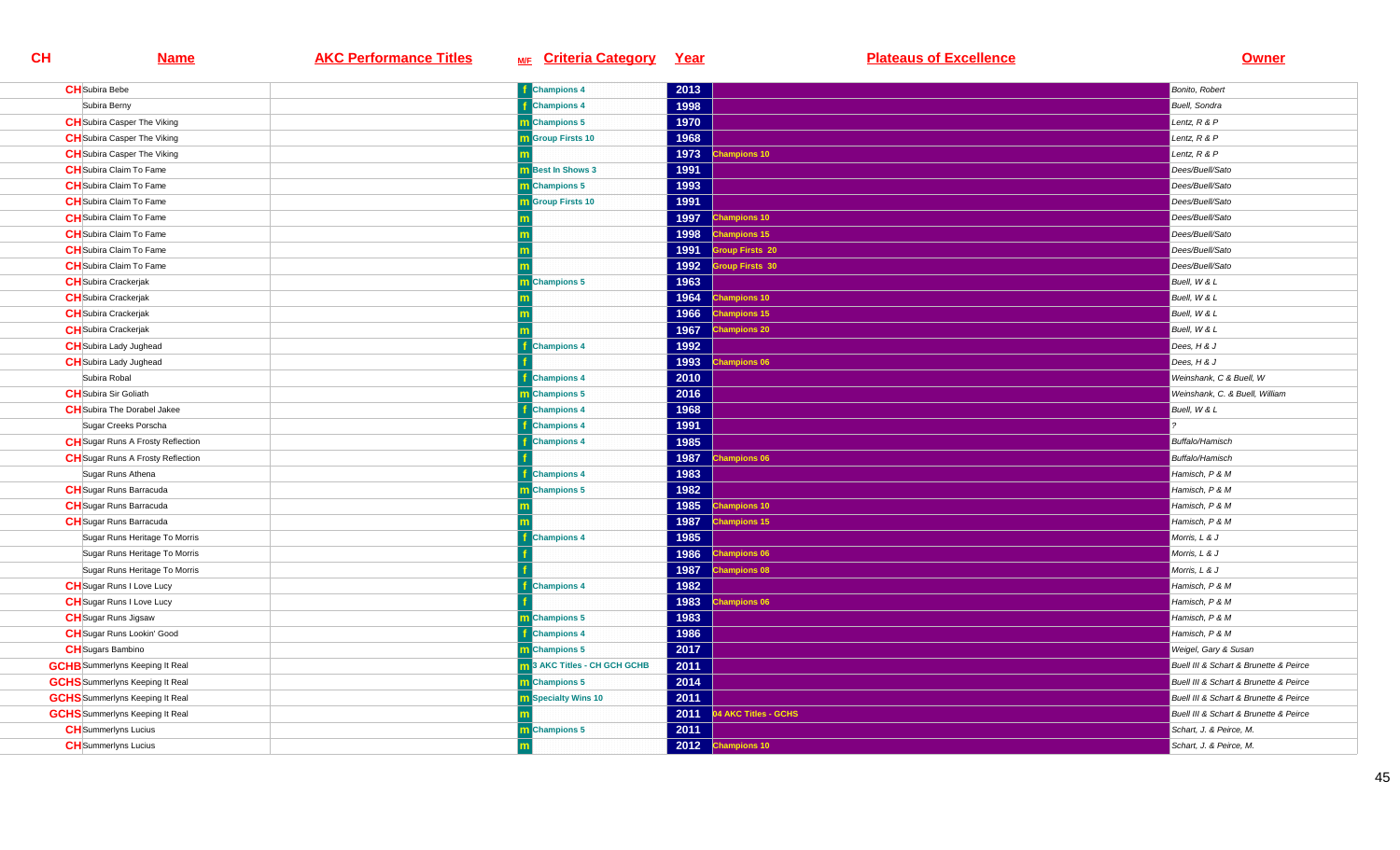| <b>CH</b> Summerlyns Lucius              |                                 |                                    | 2013 | <b>Champions 15</b>                                                            | Schart, J. & Peirce, M. |
|------------------------------------------|---------------------------------|------------------------------------|------|--------------------------------------------------------------------------------|-------------------------|
| <b>CH</b> Summerlyns U R My Keb v ShowMe | <b>CDX PCD BN CGCA</b>          | 3 AKC Titles - CH CD CDX           | 2016 |                                                                                | Weishaar, Colette       |
| <b>CH</b> Sweetholms Dakota V Astro      |                                 | <b>n</b> Champions 5               | 1989 |                                                                                | Palmblad/Colby          |
| <b>CH</b> Sweetholms Dakota V Astro      |                                 |                                    | 1990 | hampions 10                                                                    | Palmblad/Colby          |
| <b>CH</b> Sweetholms Dakota V Astro      |                                 |                                    | 1993 | <b>Champions 15</b>                                                            | Palmblad/Colby          |
| <b>CH</b> Sweetholms Gad A Bout          |                                 | <b>Champions 5</b>                 | 1993 |                                                                                | Tsagris, W & S          |
| <b>CH</b> Sweetholms Gad A Bout          |                                 | Specialty Wins 10                  | 1992 |                                                                                | Tsagris, W & S          |
| <b>CH</b> Sweetholms Gad A Bout          |                                 |                                    | 1995 | hampions 10                                                                    | Tsagris, W & S          |
| <b>CH</b> Sweetholms Heartbreak Kid      |                                 | <b>n</b> Champions 5               | 1995 |                                                                                | Surface, L. & Diaz, M.  |
| <b>CH</b> Sweetholms Heartbreak Kid      |                                 | <b>n</b> Group Firsts 10           | 1995 |                                                                                | Surface, L. & Diaz. M.  |
| <b>CH</b> Sweetholms Heartbreak Kid      |                                 | <b>n</b> SBCA 1 + Specialty Wins 5 | 1995 |                                                                                | Surface, L. & Diaz, M.  |
| <b>CH</b> Sweetholms Heartbreak Kid      |                                 | <b>n</b> Specialty Wins 10         | 1992 |                                                                                | Surface, L. & Diaz. M.  |
| <b>CH</b> Sweetholms Heartbreak Kid      |                                 |                                    | 1996 | <b>Champions 10</b>                                                            | Surface, L. & Diaz. M.  |
| <b>CH</b> Sweetholms Heartbreak Kid      |                                 |                                    | 1996 | <b>Champions 15</b>                                                            | Surface, L. & Diaz, M.  |
| <b>CH</b> Sweetholms Heartbreak Kid      |                                 |                                    | 1997 | <b>Champions 20</b>                                                            | Surface, L. & Diaz. M.  |
| <b>CH</b> Sweetholms Heartbreak Kid      |                                 |                                    | 1999 | <b>Champions 25</b>                                                            | Surface, L. & Diaz, M.  |
| <b>CH</b> Sweetholms Heartbreak Kid      |                                 |                                    | 1995 | pecialty Wins 20                                                               | Surface, L. & Diaz. M.  |
| <b>CH</b> Swiss Alps Brandy              |                                 | Champions 4 + CDX 1                | 1966 |                                                                                | Shull, Gerald           |
| <b>CH</b> Swiss Miss Joy                 |                                 | Champions 3 + CDX 1                | 1966 |                                                                                |                         |
| Swissmiss Shayna Snowflake               | See Performance Database        | 3 AKC Titles - NAP NFP OFP         | 2020 |                                                                                | Friedlander, Sarah      |
| Swissmiss Shayna Snowflake               | <b>See Performance Database</b> |                                    | 2020 | <b>14 AKC Titles - NAP NJP NFP OFP</b>                                         | Friedlander, Sarah      |
| Swissmiss Shayna Snowflake               | See Performance Database        |                                    | 2020 | 05 AKC Titles - NAP NJP NFP OFP XFP                                            | Friedlander, Sarah      |
| Swissmiss Shayna Snowflake               | See Performance Database        |                                    | 2020 | 06 AKC Titles - NAP OAP NJP NFP OFP XFP                                        | Friedlander, Sarah      |
| Swissmiss Shayna Snowflake               | <b>See Performance Database</b> |                                    | 2021 | 07 AKC Titles - RM NAP OAP NJP NFP OFP XFP                                     | Friedlander, Sarah      |
| Swissmiss Shayna Snowflake               | See Performance Database        |                                    | 2021 | 08 AKC Titles - RM RAE NAP OAP NJP NFP OFP XFP                                 | Friedlander, Sarah      |
| Swissmiss Shayna Snowflake               | See Performance Database        |                                    | 2021 | 09 AKC Titles - CD RM RAE NAP OAP NJP NFP OFP XFP                              | Friedlander, Sarah      |
| Swissmiss Shayna Snowflake               | See Performance Database        |                                    | 2021 | 10 AKC Titles - CD RM RAE NAP OAP NJP OJP NFP OFP XFP                          | Friedlander, Sarah      |
| Swissmiss Shayna Snowflake               | See Performance Database        |                                    | 2021 | 11 AKC Titles - CD RM RAE NAP OAP AXP NJP OJP NFP OFP XFP                      | Friedlander, Sarah      |
| Swissmiss Shayna Snowflake               | See Performance Database        |                                    | 2021 | 12 AKC Titles - CD RM RAE NAP OAP AXP NJP OJP NFP OFP XFP MFP                  | Friedlander, Sarah      |
| Swissmiss Shayna Snowflake               | See Performance Database        |                                    | 2021 | 13 AKC Titles - CD RM RM2 RAE NAP OAP AXP NJP OJP NFP OFP XFP MFP              | Friedlander, Sarah      |
| Swissmiss Shayna Snowflake               | See Performance Database        |                                    | 2021 | 14 AKC Titles - CD RM RM2 RAE2 NAP OAP AXP NJP OJP NFP OFP XFP MFP             | Friedlander, Sarah      |
| Swissmiss Shayna Snowflake               | <b>See Performance Database</b> |                                    | 2021 | 15 AKC Titles - CD RM RM2 RAE2 NAP OAP AXP NJP OJP AJP NFP OFP XFP MFP         | Friedlander, Sarah      |
| Swissmiss Shayna Snowflake               | See Performance Database        |                                    | 2022 | 6 AKC Titles - CD RM RM2 RM3 RAE2 NAP OAP AXP NJP OJP AJP NFP OFP XFP MFP      | Friedlander, Sarah      |
| Swissmiss Shayna Snowflake               | See Performance Database        |                                    | 2022 | 7 AKC Titles - CD RM RM2 RM3 RAE2 NAP OAP AXP NJP OJP AJP NFP OFP XFP MFP MFPB | Friedlander, Sarah      |
| <b>CH</b> Swissongs King O'Hearts V Ace  |                                 | <b>Champions 5</b>                 | 2002 |                                                                                | Dvorak, Don & Carole    |
| <b>CH</b> Swissongs Olivia of Revilo     |                                 | <b>Champions 4</b>                 | 2005 |                                                                                | Oliver, B & D           |
| <b>GCH</b> Swisstars Acting Out Lea      |                                 | <b>Champions 4</b>                 | 2013 |                                                                                | Ghering, George & Carol |
| <b>GCH</b> Swisstars Acting Out Lea      |                                 |                                    | 2014 | <b>Champions 06</b>                                                            | Ghering, George & Carol |
| <b>GCH</b> Swisstars Acting Out Lea      |                                 |                                    | 2015 | <b>Champions 08</b>                                                            | Ghering, George & Carol |
| <b>CH</b> Swisstars Lyric                |                                 | <b>Champions 4</b>                 | 2018 |                                                                                | George & Carol Ghering  |
| <b>CH</b> Swisstars Lyric                |                                 |                                    | 2019 | hampions 06                                                                    | George & Carol Ghering  |
| <b>GCHB</b> Swisstars Moondoggie         |                                 | 13 AKC Titles - CH GCH GCHB        | 2016 |                                                                                | Ghering, George & Carol |
|                                          |                                 |                                    |      |                                                                                |                         |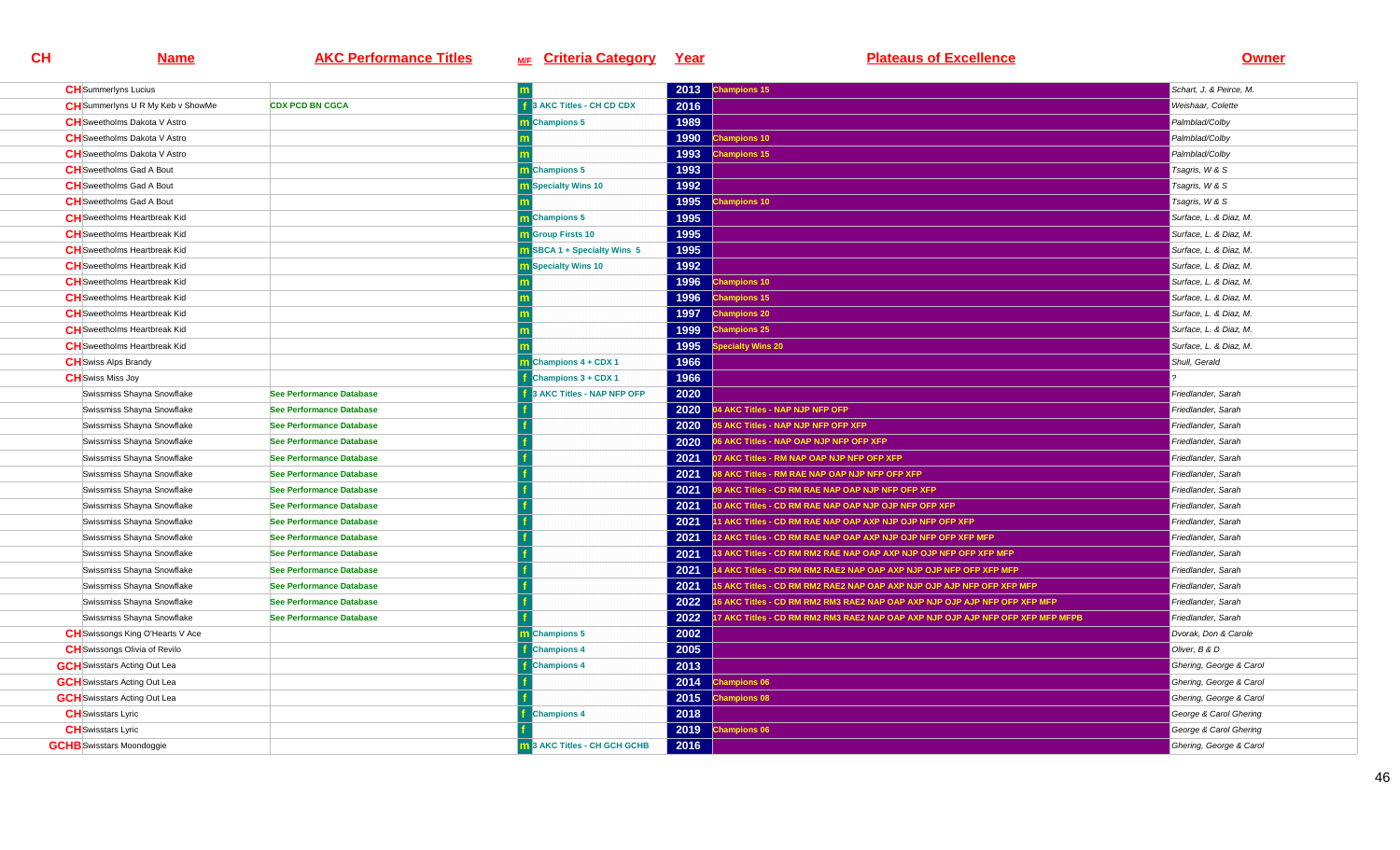| <b>GCHS</b> Swisstars Moondoggie                  |                      | m Champions 5                        | 2018 |                             | Ghering, George & Carol                |
|---------------------------------------------------|----------------------|--------------------------------------|------|-----------------------------|----------------------------------------|
| <b>GCHS</b> Swisstars Moondoggie                  |                      | Champions 5                          | 2019 |                             | Ghering, George & Carol                |
| <b>GCHS</b> Swisstars Moondoggie                  |                      |                                      | 2017 | 04 AKC Titles - GCHS        | Ghering, George & Carol                |
| <b>GCHB</b> Swisstars Tough Iceman Ovie V Kingdom |                      | <b>1</b> 3 AKC Titles - CH GCH GCHB  | 2020 |                             | Crook, Elizabeth                       |
| <b>CH</b> Swissviews Charlemore                   |                      | <b>Champions 5</b>                   | 1988 |                             | Wright, F & J                          |
| <b>CH</b> Swissviews Charlemore                   |                      |                                      | 1994 | <b>Champions 10</b>         | Wright, F & J                          |
| <b>CH</b> Swisswoods Montana                      |                      | <b>Champions 5</b>                   | 1985 |                             | Claus, T & B                           |
| <b>GCH</b> Sylvans Loveconquersall V Ramblewood   |                      | <b>Champions 4</b>                   | 2019 |                             | Costa, Monica & Shook, Art             |
| <b>GCH</b> Sylvans Loveconquersall V Ramblewood   |                      |                                      | 2020 | hampions 06                 | Costa, Monica & Shook, Art             |
| <b>GCH</b> Sylvans Loveconquersall V Ramblewood   |                      |                                      | 2020 | <b>Champions 08</b>         | Costa, Monica & Shook, Art             |
| <b>GCH</b> Sylvans Loveconquersall V Ramblewood   |                      |                                      | 2021 | <b>Champions 10</b>         | Costa, Monica & Shook, Art             |
| Sylvia V Rben                                     |                      | <b>Champions 4</b>                   | 1946 |                             |                                        |
| <b>GCHB</b> Szajdas Neverending Story             | <b>CGC</b>           | 3 AKC Titles - CH GCH GCHB           | 2014 |                             | Szajda, A. & Quagliaroli, B.           |
| <b>GCHS</b> Szajdas Neverending Story             | <b>CGC</b>           |                                      | 2015 | 04 AKC Titles - GCHS        | Szajda, A. & Quagliaroli, B.           |
| <b>GCHB</b> Talbergs Gunther                      |                      | 3 AKC Titles - CH GCH GCHB           | 2013 |                             | Dugger, Jean Anne                      |
| <b>CH</b> Tawny of Sylvan Acres                   |                      | <b>Champions 4</b>                   | 1971 |                             | Montross, B                            |
| Taylors April Daisy V Palos                       | <b>UD</b>            | 3 AKC Titles - CD CDX UD             | 1974 |                             | Taylor, L & A                          |
| Taylors April Daisy V Palos                       | <b>UD</b>            |                                      | 1976 | dvanced Obedience Scores 50 | Taylor, L & A                          |
| Teeka V Devindale                                 |                      | <b>Champions 4</b>                   | 1977 |                             | Kennedy/Byrnes                         |
| <b>GCHB</b> The Lone Ranger of Heart Mountain     |                      | 3 AKC Titles - CH GCH GCHB           | 2021 |                             | Blackburn, Brenda                      |
| <b>CH</b> Thor Du Saint Gotthard                  | <b>CDX</b>           | 3 AKC Titles - CH CD CDX             | 1968 |                             | Rosenfeld, Dr. & C                     |
| <b>GCHB</b> Thunderhills Hazel of Cannery Row     |                      | <b>Cache Retreat A Certain Flair</b> | 2019 |                             | Osher, Michael & Susan                 |
| <b>GCHS</b> Thunderhills Hazel of Cannery Row     |                      |                                      | 2019 | 4 AKC Titles - GCHS         | Osher, Michael & Susan                 |
| <b>CH</b> Timberlands Mighty Zeus                 |                      | Champions 4 + CDX 1                  | 1983 |                             | Nelson, K & D                          |
| Tinka Belle                                       | <b>UD</b>            | 3 AKC Titles - CD CDX UD             | 1963 |                             | Montross, Mr. & Mrs.                   |
| <b>GCHB</b> Tinkerbells Genevieve V Santas Forest | <b>CGC CGCA CGCU</b> | 3 AKC Titles - CH GCH GCHB           | 2018 |                             | Leech, Bonnie & Furgeson, Sally        |
| <b>GCHB</b> Tinkerbells Solid Gold                |                      | 3 AKC Titles - CH GCH GCHB           | 2011 |                             | Leech, B. & Furgeson, S. & Parkman, K. |
| <b>CH</b> Titan Von Mallen                        |                      | <b>Champions 5</b>                   | 1972 |                             | Mallen, Lou                            |
| <b>CH</b> Titan Von Mallen                        |                      | SBCA Show Wins 2                     | 1972 |                             | Mallen, Lou                            |
| <b>CH</b> Titana                                  |                      | <b>Champions 4</b>                   | 1957 |                             |                                        |
| Titans Figaro Von Mallen                          |                      | <b>Champions 5</b>                   | 1979 |                             |                                        |
| Titans Figaro Von Mallen                          |                      |                                      | 1981 | <b>Champions 10</b>         |                                        |
| <b>CH</b> Tolly of Shagg Bark                     |                      | <b>Champions 4</b>                   | 1964 |                             | Roberts, Betty                         |
| <b>CH</b> Tolly of Shagg Bark                     |                      |                                      | 1967 | <b>Champions 06</b>         | Roberts, Betty                         |
| <b>CH</b> Tovars Katrina V Gatsby                 |                      | <b>Champions 4</b>                   | 1986 |                             | Karpchik, J & D                        |
| <b>GCHS</b> Trademarks A Reed & Barton Von Joy    |                      | 3 AKC Titles - CH GCH GCHB           | 2014 |                             | Joy, Jim & Frances                     |
| <b>GCHS</b> Trademarks A Reed & Barton Von Joy    |                      | <b>Champions 5</b>                   | 2017 |                             | Joy, Jim & Frances                     |
| <b>GCHS</b> Trademarks A Reed & Barton Von Joy    |                      |                                      | 2015 | 04 AKC Titles - GCHS        | Joy, Jim & Frances                     |
| <b>GCHB</b> Trademarks Aphrodite V Kashi          | <b>BN RN</b>         | 3 AKC Titles - CH GCH GCHB           | 2015 |                             | Hower, Robert & Laura                  |
| <b>GCHS</b> Trademarks Aphrodite V Kashi          | <b>BN RN</b>         | <b>Specialty Wins 10</b>             | 2018 |                             | Hower, Robert & Laura                  |
| <b>GCHS</b> Trademarks Aphrodite V Kashi          | <b>BN RN</b>         |                                      | 2016 | 04 AKC Titles - GCHS        | Hower, Robert & Laura                  |
| <b>GCHG</b> Trademarks Aphrodite V Kashi          | <b>BN RA</b>         |                                      |      | 2018 05 AKC Titles - GCHG   | Hower, Robert & Laura                  |
|                                                   |                      |                                      |      |                             |                                        |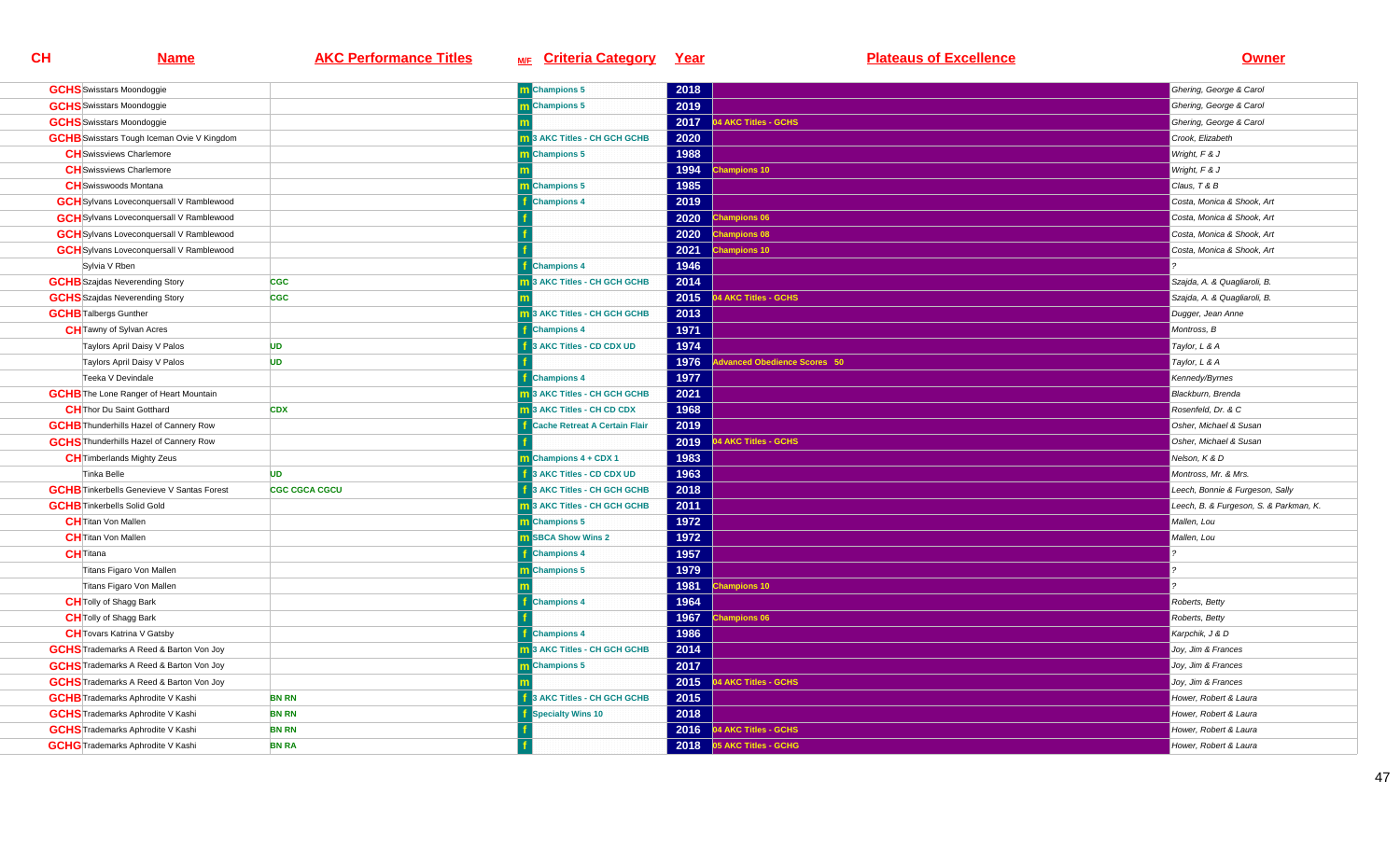| <b>GCHB</b> Trademarks Redhot Star Gazer |           | <b>n</b> 3 AKC Titles - CH GCH GCHB | 2016 |                           | Bosch, J. & N. & Shook, Art         |
|------------------------------------------|-----------|-------------------------------------|------|---------------------------|-------------------------------------|
| <b>GCHB</b> Trademarks Redhot Star Gazer |           | m Specialty Wins 10                 | 2017 |                           | Shook, Arthur & Cole-Sykora, Sherry |
| <b>GCHS</b> Trademarks Redhot Star Gazer |           |                                     |      | 2017 04 AKC Titles - GCHS | Bosch, N & J & Shook, A             |
| <b>CH</b> Trademarks Willimina           |           | <b>Champions 4</b>                  | 2012 |                           | Shook, Art                          |
| <b>GCHB</b> Trademarks Zephan            |           | 3 AKC Titles - CH GCH GCHB          | 2012 |                           | Shook, Art                          |
| <b>GCHB</b> Trademarks Zephan            |           | <b>n</b> Champions 5                | 2016 |                           | Shook, Al                           |
| <b>GCHB</b> Trademarks Zephan            |           | <b>Specialty Wins 10</b>            | 2013 |                           | Shook, Art                          |
| <b>CH</b> Trailblazer Crystal Joy        |           | <b>Champions 4</b>                  | 2022 |                           | Trail, James & Jacqueline           |
| Trina Grace                              | <b>UD</b> | 3 AKC Titles - CD CDX UD            | 1973 |                           | Stevens, Fran                       |
| <b>CH</b> Trusts Gentle Ben V Slaton     |           | <b>Best In Shows 3</b>              | 1999 |                           | Bulicz, Linda/Wolf, J & S           |
| <b>CH</b> Trusts Gentle Ben V Slaton     |           | <b>Champions 5</b>                  | 2002 |                           | Bulicz, Linda/Wolf, J & S           |
| <b>CH</b> Trusts Gentle Ben V Slaton     |           | <b>m</b> Group Firsts 10            | 1999 |                           | Bulicz, Linda/Wolf, J & S           |
| <b>CH</b> Trusts Gentle Ben V Slaton     |           | <b>n</b> SBCA 1 + Specialty Wins 5  | 2000 |                           | Bulicz, Linda/Wolf, J & S           |
| <b>CH</b> Trusts Gentle Ben V Slaton     |           | <b>Specialty Wins 10</b>            | 2000 |                           | Bulicz, Linda/Wolf, J & S           |
| <b>CH</b> Trusts Gentle Ben V Slaton     |           |                                     | 2000 | est In Shows 06           | Bulicz, Linda/Wolf, J & S           |
| <b>CH</b> Trusts Gentle Ben V Slaton     |           |                                     | 2000 | <b>Best In Shows 09</b>   | Bulicz, Linda/Wolf, J & S           |
| <b>CH</b> Trusts Gentle Ben V Slaton     |           |                                     | 2000 | Best In Shows 12          | Bulicz, Linda/Wolf, J & S           |
| <b>CH</b> Trusts Gentle Ben V Slaton     |           |                                     | 2000 | <b>Best In Shows 15</b>   | Bulicz, Linda/Wolf, J & S           |
| <b>CH</b> Trusts Gentle Ben V Slaton     |           |                                     | 2000 | <b>Best In Shows 18</b>   | Bulicz, Linda/Wolf, J & S           |
| <b>CH</b> Trusts Gentle Ben V Slaton     |           |                                     | 2000 | Best In Shows 21          | Bulicz, Linda/Wolf, J & S           |
| <b>CH</b> Trusts Gentle Ben V Slaton     |           |                                     | 2000 | Best In Shows 24          | Bulicz, Linda/Wolf, J & S           |
| <b>CH</b> Trusts Gentle Ben V Slaton     |           |                                     | 2000 | Best In Shows 27          | Bulicz, Linda/Wolf, J & S           |
| <b>CH</b> Trusts Gentle Ben V Slaton     |           |                                     | 2000 | Best In Shows 30          | Bulicz, Linda/Wolf, J & S           |
| <b>CH</b> Trusts Gentle Ben V Slaton     |           |                                     |      | 2001 Best In Shows 33     | Bulicz, Linda/Wolf, J & S           |
| <b>CH</b> Trusts Gentle Ben V Slaton     |           |                                     | 2001 | Best In Shows 36          | Bulicz, Linda/Wolf, J & S           |
| <b>CH</b> Trusts Gentle Ben V Slaton     |           |                                     | 2001 | <b>Best In Shows 39</b>   | Bulicz, Linda/Wolf, J & S           |
| <b>CH</b> Trusts Gentle Ben V Slaton     |           |                                     | 2001 | <b>Best In Shows 42</b>   | Bulicz, Linda/Wolf, J & S           |
| <b>CH</b> Trusts Gentle Ben V Slaton     |           |                                     |      | 2001 Best In Shows 45     | Bulicz, Linda/Wolf, J & S           |
| <b>CH</b> Trusts Gentle Ben V Slaton     |           |                                     | 2001 | Best In Shows 48          | Bulicz, Linda/Wolf, J & S           |
| <b>CH</b> Trusts Gentle Ben V Slaton     |           |                                     | 2001 | Best In Shows 51          | Bulicz, Linda/Wolf, J & S           |
| <b>CH</b> Trusts Gentle Ben V Slaton     |           |                                     | 2002 | Best In Shows 54          | Bulicz, Linda/Wolf, J & S           |
| <b>CH</b> Trusts Gentle Ben V Slaton     |           |                                     |      | 2002 Best In Shows 57     | Bulicz, Linda/Wolf, J & S           |
| <b>CH</b> Trusts Gentle Ben V Slaton     |           |                                     | 2002 | Best In Shows 60          | Bulicz, Linda/Wolf, J & S           |
| <b>CH</b> Trusts Gentle Ben V Slaton     |           |                                     | 2002 | Best In Shows 63          | Bulicz, Linda/Wolf, J & S           |
| <b>CH</b> Trusts Gentle Ben V Slaton     |           |                                     | 2002 | Best In Shows 66          | Bulicz, Linda/Wolf, J & S           |
| <b>CH</b> Trusts Gentle Ben V Slaton     |           |                                     |      | 2002 Best In Shows 69     | Bulicz, Linda/Wolf, J & S           |
| <b>CH</b> Trusts Gentle Ben V Slaton     |           |                                     | 2003 | Best In Shows 72          | Bulicz, Linda/Wolf, J & S           |
| <b>CH</b> Trusts Gentle Ben V Slaton     |           |                                     | 2003 | <b>Best In Shows 75</b>   | Bulicz, Linda/Wolf, J & S           |
| <b>CH</b> Trusts Gentle Ben V Slaton     |           |                                     | 2003 | <b>Best In Shows 78</b>   | Bulicz, Linda/Wolf, J & S           |
| <b>CH</b> Trusts Gentle Ben V Slaton     |           |                                     | 2003 | Best In Shows 81          | Bulicz, Linda/Wolf, J & S           |
| <b>CH</b> Trusts Gentle Ben V Slaton     |           |                                     | 2002 | <b>Champions 10</b>       | Bulicz, Linda/Wolf, J & S           |
| <b>CH</b> Trusts Gentle Ben V Slaton     |           |                                     | 2004 | <b>Champions 10</b>       | Bulicz, Linda/Wolf, J & S           |
|                                          |           |                                     |      |                           |                                     |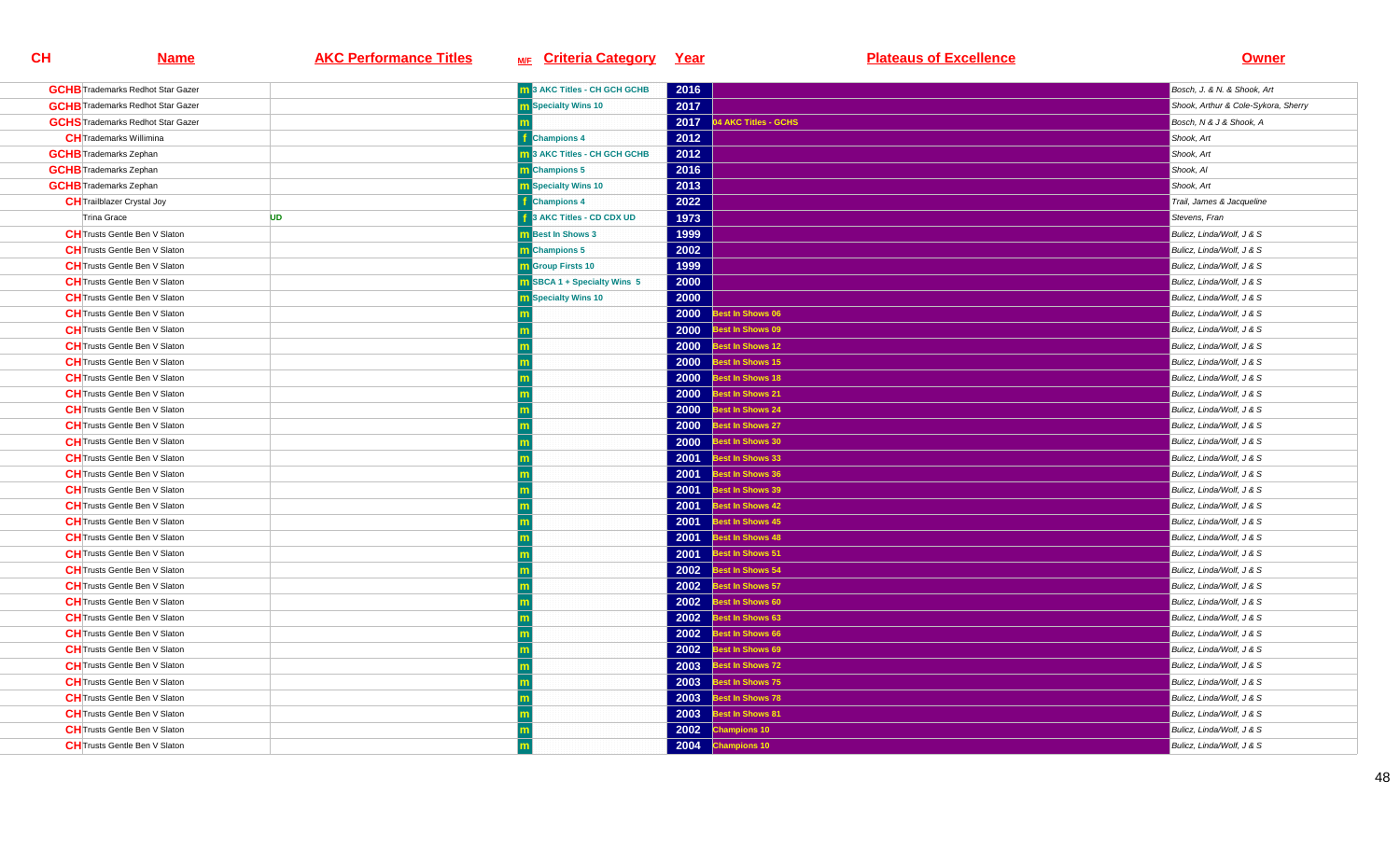| <b>CH</b> Trusts Gentle Ben V Slaton              |                                     | 1999 | <b>iroup Firsts 20</b>    | Bulicz, Linda/Wolf, J & S   |
|---------------------------------------------------|-------------------------------------|------|---------------------------|-----------------------------|
| <b>CH</b> Trusts Gentle Ben V Slaton              |                                     | 1999 | <b>iroup Firsts 30</b>    | Bulicz, Linda/Wolf, J & S   |
| <b>CH</b> Trusts Gentle Ben V Slaton              |                                     |      | 2000 Group Firsts 40      | Bulicz, Linda/Wolf, J & S   |
| <b>CH</b> Trusts Gentle Ben V Slaton              |                                     | 2000 | roup Firsts 50            | Bulicz, Linda/Wolf, J & S   |
| <b>CH</b> Trusts Gentle Ben V Slaton              |                                     | 2000 | <b>Group Firsts 60</b>    | Bulicz, Linda/Wolf, J & S   |
| <b>CH</b> Trusts Gentle Ben V Slaton              |                                     | 2000 | <b>Group Firsts 70</b>    | Bulicz, Linda/Wolf, J & S   |
| <b>CH</b> Trusts Gentle Ben V Slaton              |                                     |      | 2000 Group Firsts 80      | Bulicz, Linda/Wolf, J & S   |
| <b>CH</b> Trusts Gentle Ben V Slaton              |                                     | 2000 | <b>Sroup Firsts 90</b>    | Bulicz, Linda/Wolf, J & S   |
| <b>CH</b> Trusts Gentle Ben V Slaton              |                                     |      | 2001 Group Firsts 100     | Bulicz, Linda/Wolf, J & S   |
| <b>CH</b> Trusts Gentle Ben V Slaton              |                                     | 2001 | <b>Group Firsts 110</b>   | Bulicz, Linda/Wolf, J & S   |
| <b>CH</b> Trusts Gentle Ben V Slaton              |                                     |      | 2001 Group Firsts 120     | Bulicz, Linda/Wolf, J & S   |
| <b>CH</b> Trusts Gentle Ben V Slaton              |                                     | 2001 | <b>Group Firsts 130</b>   | Bulicz. Linda/Wolf. J & S   |
| <b>CH</b> Trusts Gentle Ben V Slaton              |                                     | 2001 | <b>Group Firsts 140</b>   | Bulicz, Linda/Wolf, J & S   |
| <b>CH</b> Trusts Gentle Ben V Slaton              |                                     | 2001 | <b>Group Firsts 150</b>   | Bulicz, Linda/Wolf, J & S   |
| <b>CH</b> Trusts Gentle Ben V Slaton              |                                     |      | 2001 Group Firsts 160     | Bulicz, Linda/Wolf, J & S   |
| <b>CH</b> Trusts Gentle Ben V Slaton              |                                     |      | 2001 Group Firsts 170     | Bulicz, Linda/Wolf, J & S   |
| <b>CH</b> Trusts Gentle Ben V Slaton              |                                     | 2002 | <b>Group Firsts 180</b>   | Bulicz, Linda/Wolf, J & S   |
| <b>CH</b> Trusts Gentle Ben V Slaton              |                                     | 2002 | <b>Group Firsts 190</b>   | Bulicz, Linda/Wolf, J & S   |
| <b>CH</b> Trusts Gentle Ben V Slaton              |                                     |      | 2002 Group Firsts 200     | Bulicz, Linda/Wolf, J & S   |
| <b>CH</b> Trusts Gentle Ben V Slaton              |                                     | 2002 | <b>Group Firsts 210</b>   | Bulicz, Linda/Wolf, J & S   |
| <b>CH</b> Trusts Gentle Ben V Slaton              |                                     | 2002 | <b>Group Firsts 220</b>   | Bulicz, Linda/Wolf, J & S   |
| <b>CH</b> Trusts Gentle Ben V Slaton              |                                     | 2002 | <b>Group Firsts 230</b>   | Bulicz, Linda/Wolf, J & S   |
| <b>CH</b> Trusts Gentle Ben V Slaton              |                                     | 2003 | <b>Group Firsts 240</b>   | Bulicz, Linda/Wolf, J & S   |
| <b>CH</b> Trusts Gentle Ben V Slaton              |                                     | 2003 | <b>Group Firsts 250</b>   | Bulicz, Linda/Wolf, J & S   |
| <b>CH</b> Trusts Gentle Ben V Slaton              |                                     | 2003 | <b>Sroup Firsts 260</b>   | Bulicz, Linda/Wolf, J & S   |
| <b>CH</b> Trusts Gentle Ben V Slaton              |                                     | 2001 | pecialty Wins 20          | Bulicz, Linda/Wolf, J & S   |
| <b>CH</b> Trusts Gentle Ben V Slaton              |                                     | 2003 | ecialty Wins 30           | Bulicz, Linda/Wolf, J & S   |
| <b>CH</b> Tuckers Empty Pockets                   | <b>Champions 5</b>                  | 2004 |                           | Prevahouse, W & Tucker, K   |
| <b>CH</b> Tuckers Hey Blocker V Morris            | <b>Champions 5</b>                  | 1998 |                           | Tucker, 1 & K               |
| <b>CH</b> Tuckers Hey Blocker V Morris            |                                     | 2000 | <b>Champions 10</b>       | Tucker, I & K               |
| <b>CH</b> Tuckers Lolly Pop V Morris              | <b>Champions 4</b>                  | 2005 |                           | Morris, L & J & Musmecci    |
| <b>CH</b> Tuckers Tennessee Rose                  | <b>Champions 4</b>                  | 2004 |                           | Tucker, K & Pevahouse, W    |
| Twin Branchs Abracadabra                          | <b>Champions 4</b>                  | 2016 |                           | McWhorter, Brenda & Quentin |
| Twin Branchs Don'T Go Breaking My Heart           | <b>Champions 4</b>                  | 2019 |                           | Boyd, Becky                 |
| <b>GCHB</b> Twin Branchs Red Bull of Empty Keg    | 3 AKC Titles - CH GCH GCHB          | 2012 |                           | Boyd, David & Becky         |
| <b>GCHS</b> Twin Branchs Red Bull of Empty Keg    |                                     |      | 2013 04 AKC Titles - GCHS | Boyd, David & Becky         |
| <b>GCHB</b> Twin Branchs Remington Rambo Man      | <b>m</b> 3 AKC Titles - CH GCH GCHB | 2017 |                           | McWhorter, Brenda & Quentin |
| Twin Branchs Serindippity                         | <b>Champions 4</b>                  | 2005 |                           | McWhorter, Brenda           |
| Twin Branchs Top O' The Morning                   | <b>Champions 4</b>                  | 2011 |                           | Macgregor, M & McWhorter, B |
| <b>CH</b> Twin Branchs Triple Play                | m Champions 5                       | 2010 |                           | McWhorter, Brenda & Quentin |
| <b>GCHB</b> Twin Hickory Americas Anderson Cooper | 3 AKC Titles - CH GCH GCHB          | 2012 |                           | Scarl Jr., Robert           |
| <b>GCHS</b> Twin Hickory Americas Anderson Cooper |                                     |      | 2014 04 AKC Titles - GCHS | Scarl Jr., Robert           |
|                                                   |                                     |      |                           |                             |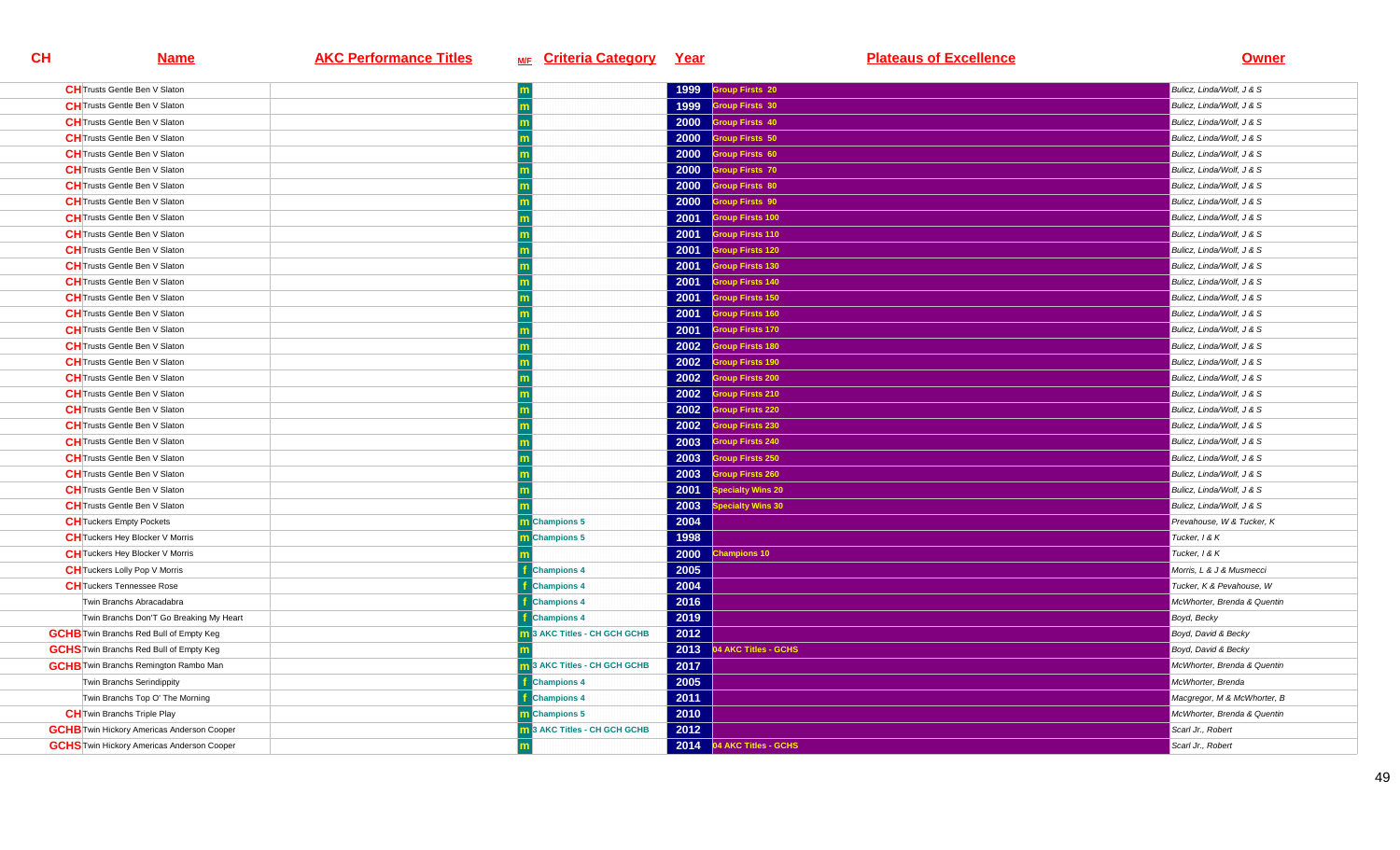| <b>GCHG</b> Twin Hickory Americas Anderson Cooper |                         |                                    | 2017 | 05 AKC Titles - GCHG                            | Scarl Jr., Robert               |
|---------------------------------------------------|-------------------------|------------------------------------|------|-------------------------------------------------|---------------------------------|
| Twin Oaks Cinnamon Bear                           | <b>UD</b>               | 3 AKC Titles - CD CDX UD           | 1974 |                                                 | Buxton, K & D                   |
| Twin Oaks Cinnamon Bear                           | <b>UDT</b>              |                                    | 1975 | 04 AKC Titles - UDT                             | Buxton, K & D                   |
| <b>CH</b> Twin Oaks Cinnamon Bear                 | <b>UDT</b>              |                                    | 1976 | 5 AKC Titles - CH UDT                           | Buxton, K & D                   |
| Twin Oaks Honey Bear                              | <b>UD</b>               | <b>BAKC Titles - CD CDX UD</b>     | 1978 |                                                 | Buxton, K & D                   |
| Twin Oaks Honey Bear                              | <b>UD</b>               | <b>SBCA 1 + Specialty Trials 5</b> | 1979 |                                                 | Buxton, K & D                   |
| Twin Oaks Honey Bear                              | <b>UD</b>               | <b>SBCA Trial Wins 2</b>           | 1979 |                                                 | Buxton, K & D                   |
| Twin Oaks Honey Bear                              | <b>UDT</b>              |                                    | 1981 | 4 AKC Titles - UDT                              | Buxton, K & D                   |
| Twin Oaks Honey Bear                              | <b>UD</b>               |                                    | 1979 | Advanced Obedience Scores 50                    | Buxton, K & D                   |
| Twin Oaks Honey Bear                              | <b>UDT</b>              |                                    | 1981 | <b>Advanced Obedience Scores 100</b>            | Buxton, K & D                   |
| Twin Oaks Honey Bear                              | <b>UD</b>               |                                    | 1979 | Combined Obedience Scores 10 - Pre UDX          | Buxton, K & D                   |
| Twin Oaks Honey Bear                              | <b>UDT</b>              |                                    | 1981 | <b>Combined Obedience Scores 20 - Pre UDX2</b>  | Buxton, K & D                   |
| Twin Oaks Honey Bear                              | <b>UD</b>               |                                    | 1980 | <b>Saint Specialty Trial Wins 10</b>            | Buxton, K & D                   |
| Twin Oaks Honey Bear                              | <b>UDT</b>              |                                    | 1981 | BCA Trial Wins 2 + Specialty Trials 10          | Buxton, K & D                   |
| Twin Oaks Honey Bear                              | <b>UDT</b>              |                                    | 1981 | <b>BCA Trial Wins 4</b>                         | Buxton, K & D                   |
| Twin Oaks Zachary                                 |                         | m Champions 5                      | 1995 |                                                 | Buxton, K & D                   |
| Ultima Thules Faith                               |                         | <b>Champions 4</b>                 | 2006 |                                                 | Fisher, Doug & Mary             |
| <b>GCH</b> Ultima Thules Libby                    |                         | <b>Champions 4</b>                 | 2014 |                                                 | Fisher, Doug & Mary             |
| <b>GCHB</b> Ultima Thules Voodoo                  |                         | 3 AKC Titles - CH GCH GCHB         | 2018 |                                                 | Fisher, Doug & Mary             |
| <b>CH</b> Utopias Great Waldo Pepper              |                         | m Champions 5                      | 1991 |                                                 | Sarti, A & J                    |
| <b>CH</b> Utopias Great Waldo Pepper              |                         | <b>n</b> Specialty Wins 10         | 1990 |                                                 | Sarti, A & J                    |
| <b>CH</b> Valintas Michael V Stoan                |                         | m Champions 5                      | 1997 |                                                 | Dewey/Kytola                    |
| <b>CH</b> Valintas Wanna Dance V Stoan            |                         | <b>Champions 4</b>                 | 2000 |                                                 | Graves/Jaeger/ Zielinski        |
| <b>CH</b> Valintas Wanna Dance V Stoan            | <b>CD</b>               |                                    | 2001 | <b>Champions 06</b>                             | Graves/Jaeger/ Zielinski        |
| <b>CH</b> Vallis Bullseye                         |                         | <b>Champions 5</b>                 | 1982 |                                                 | Lemieux, Jane                   |
| <b>CH</b> Van Rijn Drambuie                       |                         | <b>Champions 4</b>                 | 1998 |                                                 | Long, Nicholas                  |
| <b>CH</b> Van Rijns Renaissance                   |                         | <b>Champions 5</b>                 | 1993 |                                                 | Heigel, B & C                   |
| <b>CH</b> Vanitys Sir Duffy R                     |                         | <b>n</b> Champions 5               | 1985 |                                                 | Lownsbury, Jane                 |
| <b>CH</b> Vicdorys Amber Ice V Stoan              | <b>CDX</b>              | AKC Titles - CH CD CDX             | 2000 |                                                 | Graves, V & Jaeger, D           |
| <b>CH/WDCH</b> Vicdorys Amber Ice V Stoan         | <b>CDX DD WPX</b>       |                                    | 2001 | <b>Champion + SBCA Working Dog Champion</b>     | Graves, V & Jaeger, D           |
| <b>CH/WDCH</b> Vicdorys Amber Ice V Stoan         | <b>CDX DD WPX</b>       |                                    | 2001 | <b>Vorking Dog Champion</b>                     | Graves, V & Jaeger, D           |
| <b>CH</b> Vicdorys Golden Krugerrand              | <b>CD RA</b>            | <b>Champions 4</b>                 | 2010 |                                                 | Graves, Vicki & Jaeger, Dorothy |
| <b>CH</b> Vicdorys Indiana Bones                  | <b>CD RAE</b>           | <b>m</b> RAE                       | 2008 |                                                 | Cowen, Ken & Graves, Vicki      |
| <b>CH</b> Vicdorys Jem Stone Sandcastle           |                         | <b>n</b> 5 Champions               | 2021 |                                                 | Graves, Vicki & Glover, Martin  |
| <b>GCH</b> Vicdorys Julius Caesar                 | <b>RN</b>               | <b>Group Firsts 10</b>             | 2008 |                                                 | V Graves, D Jaeger & L Griffin  |
| <b>GCH</b> Vicdorys Julius Ceasar                 | <b>CD RN</b>            | 3 AKC Titles - CH GCH CD           | 2010 |                                                 | V Graves, D Jaeger & L Griffin  |
| <b>GCH</b> Vicdorys Lump O'Coal                   | <b>CD GN RE</b>         | 3 AKC Titles - CH CD GN            | 2011 |                                                 | Cowen, Graves, Scott, Lowrie    |
| <b>GCH/WDCH</b> Vicdorys Lump O'Coal              | <b>CDX GN RE</b>        |                                    | 2013 | 4 AKC Titles - GCH CD CDX                       | Cowen, Graves, Scott, Lowrie    |
| <b>GCH</b> Vicdorys Lump O'Coal                   | <b>CD GN RE</b>         |                                    | 2011 | 04 AKC Titles - GCH CD GN                       | Cowen, Graves, Scott, Lowrie    |
| <b>GCH</b> Vicdorys Lump O'Coal                   | <b>CDX GN RE</b>        |                                    |      | 2013 05 AKC Titles - GCH CD CDX GN              | Cowen, Graves, Scott, Lowrie    |
| <b>CH/WDCH</b> Vicdorys Lump O'Coal               | <b>CDX GN RE DD WPS</b> |                                    | 2013 | Champion + SBCA Working Dog Champion            | Cowen, Graves, Scott, Lowrie    |
| <b>GCH/WDCH</b> Vicdorys Lump O'Coal              | <b>CDX GN RE DD WPS</b> |                                    |      | 2013 Grand Champion + SBCA Working Dog Champion | Cowen, Graves, Scott, Lowrie    |
|                                                   |                         |                                    |      |                                                 |                                 |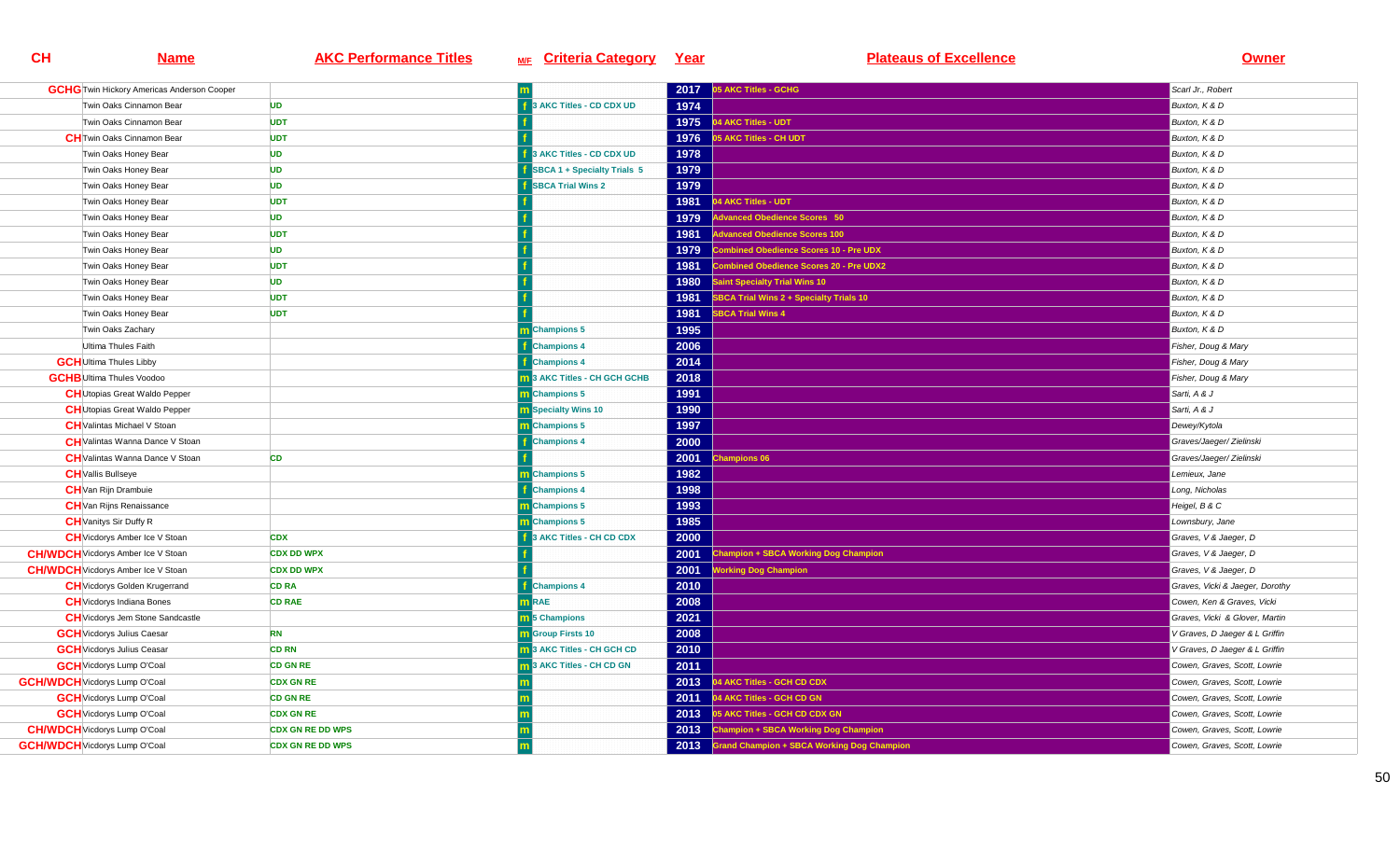| <b>GCH/WDCH</b> Vicdorys Lump O'Coal                                  | <b>CDX GN RE DD WPS</b> |                            |      | 2013 Working Dog Champion      | Cowen, Graves, Scott, Lowrie             |
|-----------------------------------------------------------------------|-------------------------|----------------------------|------|--------------------------------|------------------------------------------|
| <b>GCH</b> Vicdorys Pretty In Pink Diamonds                           | <b>CD BN RA</b>         | 3 AKC Titles - CH GCH CD   | 2015 |                                | V. Graves, D. Jaeger, N. & K. Scott      |
| <b>GCHB</b> Vicdorys Pretty In Pink Diamonds                          | <b>CD BN RA</b>         |                            | 2017 | 04 AKC Titles - CH GCH GCHB CD | V. Graves, D. Jaeger, N. & K. Scott      |
| <b>GCHB</b> Vicdorys Sparkling Pixie Dust                             | <b>RN</b>               | 3 AKC Titles - CH GCH GCHB | 2015 |                                | Lowrie, D. & H. & Graves, V. & Scott, N. |
|                                                                       |                         |                            |      |                                |                                          |
| <b>GCHB</b> Vicdorys Unleash The Dark Knight                          | <b>CGC</b>              | 3 AKC Titles - CH GCH GCHB | 2015 |                                | Graves, V. & Jaeger, D. & Scott, K.      |
| <b>GCHG</b> Vicdorys Unleash The Dark Knight                          | <b>RN CGCA</b>          | <b>Specialty Wins 10</b>   | 2018 |                                | Graves, V. & Jaeger, D. & Scott, K.      |
| <b>GCHS</b> Vicdorys Unleash The Dark Knight                          | <b>CGC</b>              |                            | 2016 | 4 AKC Titles - GCHS            | Graves, V. & Jaeger, D. & Scott, K.      |
| <b>GCHG</b> Vicdorys Unleash The Dark Knight                          | <b>CGCA</b>             |                            |      | 2017 05 AKC Titles - GCHG      | Graves, V. & Jaeger, D. & Scott, K.      |
| <b>GCHP</b> Vicdorys Unleash The Dark Knight                          | <b>RN CGCA</b>          |                            | 2021 | 06 AKC Titles - GCHP           | Graves, V. & Jaeger, D. & Holberg, Lila  |
| <b>CH</b> Vicdorys Vanity Fair For Revilo                             |                         | <b>Champions 4</b>         | 2021 |                                | Martin, Sarah & Graves, Vicki            |
| <b>CH</b> Vicdorys Vanity Fair For Revilo                             |                         |                            | 2022 | <b>Champions 06</b>            | Martin, Sarah & Graves, Vicki            |
| Victoria III                                                          |                         | <b>Champions 4</b>         | 1966 |                                |                                          |
| Victoria III                                                          |                         |                            | 1966 | <b>Champions 06</b>            |                                          |
| Vieledanke Chantilly Here                                             |                         | <b>Champions 4</b>         | 1985 |                                | Swanson, Julia                           |
| <b>CH</b> Vieledanke Gombu                                            |                         | <b>Champions 5</b>         | 1975 |                                | Thank, J & P                             |
| <b>CH</b> Vieledanke Red Ryder                                        | <b>CDX</b>              | 3 AKC Titles - CH CD CDX   | 1988 |                                | Peck, Barbara                            |
| Von Alpler Something Fancy                                            |                         | <b>Champions 4</b>         | 1973 |                                | Goodin, Judith                           |
| Wanrooys Berna                                                        |                         | Champions 3 + CDX 1        | 1959 |                                |                                          |
| <b>CH</b> Wanrooys Kristie                                            | <b>CDX</b>              | 3 AKC Titles - CH CD CDX   | 1957 |                                | Wanrooy, W                               |
| <b>CH</b> Waughmars Double Fantasy                                    |                         | <b>Champions 4</b>         | 1990 |                                | Waugh, Pamela                            |
| <b>CH</b> Waughmars Hey Carrie Anne                                   |                         | <b>Champions 4</b>         | 2004 |                                | Waugh, Pamela                            |
| <b>CH</b> Waughmars Run For The Roses                                 |                         | <b>Champions 4</b>         | 1993 |                                | Waugh, Pamela                            |
| <b>CH</b> Waughmars Storm of World Top                                |                         | <b>Champions 5</b>         | 1995 |                                | Bollard, R & D                           |
| <b>CH</b> Waughmars Zenith of Woodcress                               |                         | m Champions 5              | 1994 |                                | Waugh, Pamela                            |
| <b>CH</b> Werners Swiss Beauty                                        |                         | <b>Champions 4</b>         | 1972 |                                | Nothstein, R                             |
| <b>CH</b> Westberns Ruthless Rufus                                    |                         | m Champions 5              | 1979 |                                | Sparrow, J & H                           |
| <b>CH</b> Westhavens Firebird                                         |                         | <b>Champions 4</b>         | 2007 |                                | West. S & Werner, D                      |
| <b>CH</b> Westhavens Firebird                                         |                         |                            | 2008 | hampions 06                    | West. S & Werner, D                      |
| <b>CH</b> Westhavens Firebird                                         |                         |                            | 2008 | ampions 08                     | West. S & Werner, D                      |
| <b>CH</b> Westhavens Let It Be                                        |                         | <b>Champions 4</b>         | 1999 |                                | West, Susan                              |
| <b>CH</b> Westhavens Polaris V Sleeping                               |                         | <b>n</b> Champions 5       | 2007 |                                | Sleep, Randy & Tonya                     |
| <b>CH</b> Westhavens Sierra Wildfire                                  |                         | <b>Champions 4</b>         | 2008 |                                | Engelbach, P & V                         |
| <b>CH</b> Westhavens Sleepy Irishcream                                |                         | <b>Champions 4</b>         | 2007 |                                |                                          |
|                                                                       |                         |                            |      |                                | Sleep, Tonya                             |
| <b>GCHB</b> Westhavens The Peoples Choce Thunderhill                  |                         | 3 AKC Titles - CH GCH GCHB | 2016 |                                | Osher, Michael & Susan                   |
| <b>GCHB</b> Westhavens The Peoples Choice V Thunderhill               |                         | <b>Champions 4</b>         | 2019 |                                | Osher, Michael & Susan                   |
| <b>CH</b> Westhavens Tune In Tomorrow                                 |                         | <b>Champions 4</b>         | 2005 |                                | West, S & Werner, D.                     |
| <b>GCHG</b> Westhavens When You Wish Upn A Star                       |                         |                            | 2019 | <b>5 AKC Titles - GCHG</b>     | West, Susan                              |
| <b>GCHB</b> Westhavens When You Wish Upon A Star                      |                         | 3 AKC Titles - CH GCH GCHB | 2018 |                                | Dr, Jackson MD, Billy Joe                |
| <b>GCHS</b> Westhavens When You Wish Upon A Star                      |                         |                            | 2018 | 04 AKC Titles - GCHS           | Dr, Jackson MD, Billy Joe                |
| <b>GCHS</b> Westhavens When You Wish Upon A Star Heidi RI FDC CGC TKN |                         | <b>Group Firsts 3</b>      | 2018 |                                |                                          |
| Who Da Knews Cuppcake                                                 |                         | <b>Champions 4</b>         | 2009 |                                | Wagner, W & Smith, Robert                |
| Who Da Knews Cuppcake                                                 |                         |                            |      | 2010 Champions 06              | Wagner, W & Smith, Robert                |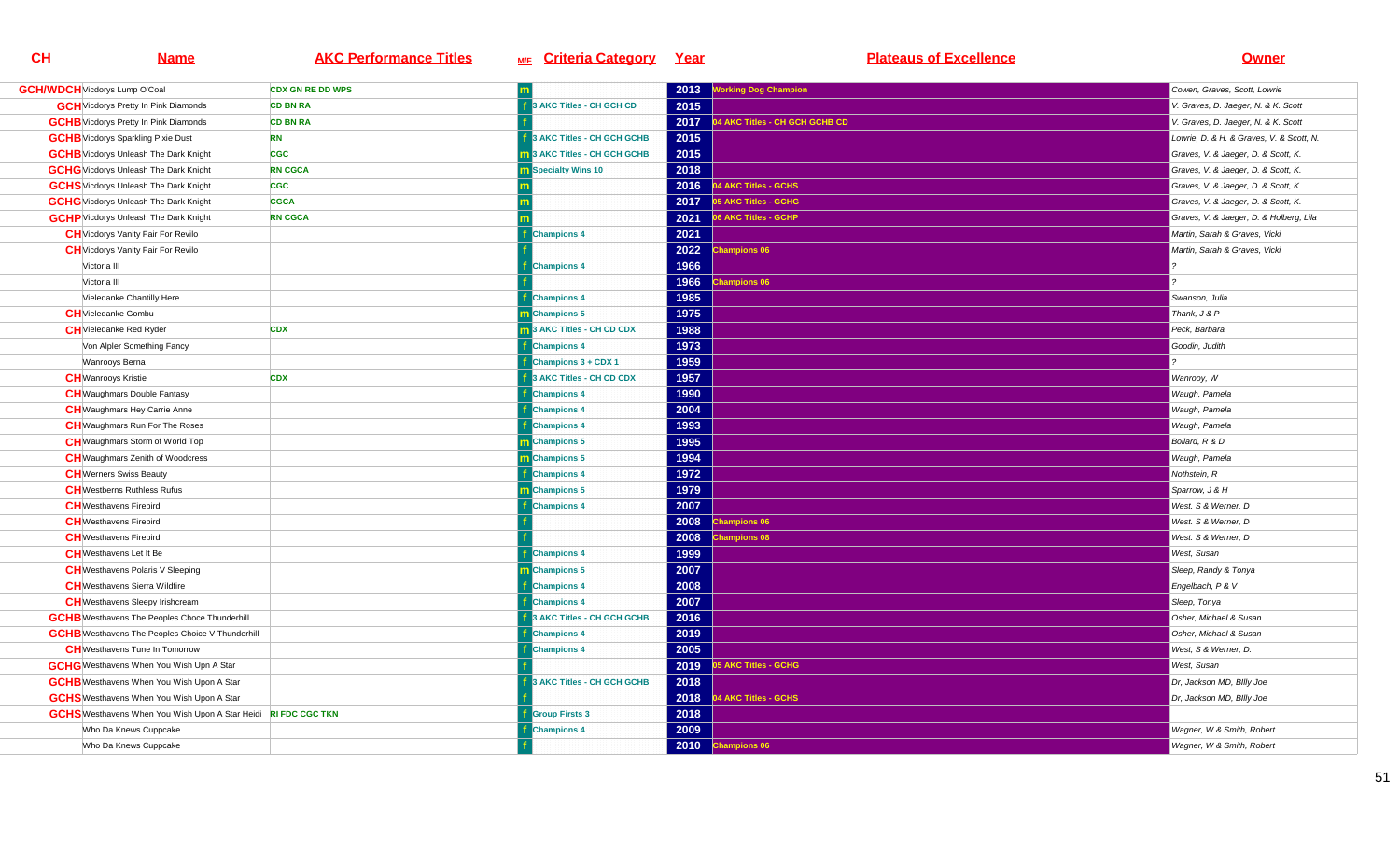| Who Da Knews Cuppcake                              |                          |                                     | 2013 | <b>Champions 08</b>  | Wagner, W & Smith, Robert    |
|----------------------------------------------------|--------------------------|-------------------------------------|------|----------------------|------------------------------|
| <b>GCHB</b> Who Dats Tonka Tres Enorme Et Adorable |                          | <b>1</b> 3 AKC Titles - CH GCH GCHB | 2021 |                      | Williams, John & Susan       |
| <b>CH</b> Wil-Dans Jackpot                         |                          | <b>Group Firsts 3</b>               | 1974 |                      | Pritchow. W & D              |
| <b>CH</b> Wilhelmina of Shagg Bark                 |                          | <b>Champions 4</b>                  | 1969 |                      | Krook, J & S                 |
| <b>CH</b> Wilhelmina of Shagg Bark                 |                          |                                     | 1970 | <b>Champions 06</b>  | Krook, J & S                 |
| <b>CH</b> Wilhelmina of Shagg Bark                 |                          |                                     |      | 1972 Champions 08    | Krook, J & S                 |
| Will Jo Sassafras Bess                             |                          | <b>Champions 4</b>                  | 2002 |                      | Crane, Valerie               |
| Will Jo Tumbleweed                                 |                          | Champions 4                         | 1998 |                      | Keller, Paula                |
| <b>GCHB</b> Windpts Blossom                        |                          | 3 AKC Titles - CH GCH GCHB          | 2012 |                      | Zwerk, M & Thompkinson, S    |
| <b>GCHB</b> Windpts Blossom                        |                          | Specialty Wins 10                   | 2012 |                      | Zwerk, M & Thompkinson, S    |
| <b>GCH</b> Windpts Eyesonme V Starbrite            |                          | m Champions 5                       | 2015 |                      | Zwerk, M. & Severson, S.     |
| <b>GCH</b> Windpts Giovanni                        |                          | m Champions 5                       | 2014 |                      | Rush, S & Tompkinson, S      |
| <b>GCH</b> Windpts Giovanni                        |                          | <b>n</b> Specialty Wins 10          | 2013 |                      | Rush, S & Tompkinson, S      |
| <b>GCHB</b> Windpts Issa Joy of Baronhorn          |                          | 3 AKC Titles - CH GCH GCHB          | 2015 |                      | Keller, Paula                |
| <b>GCHB</b> Windpts Issa Joy of Baronhorn          |                          | <b>Specialty Wins 10</b>            | 2015 |                      | Keller, Paula                |
| <b>CH</b> Windwards Aint No Saint                  | <b>CD</b>                | m Best/Breed & High/Trial           | 1988 |                      | Queener, E                   |
| <b>CH</b> Windwards Aint No Saint                  | <b>CD</b>                | <b>Champions 5</b>                  | 1990 |                      | Queener, E                   |
| <b>CH</b> Windwards Aint No Saint                  | <b>CD</b>                |                                     | 1991 | <b>Champions 10</b>  | Queener, E                   |
| <b>CH</b> Windwards Aint No Saint                  | <b>CD</b>                |                                     | 1994 | <b>Champions 15</b>  | Queener, E                   |
| Windy II                                           |                          | <b>Champions 4</b>                  | 1976 |                      | Glasgow, H & L               |
| <b>GCHB</b> Wintercrest Joy To The World           |                          | 3 AKC Titles - CH GCH GCHB          | 2011 |                      | Engelbach, Patrick & Vanessa |
| Wintercrest Joy To The World                       |                          | <b>Champions 4</b>                  | 2016 |                      | Engelbach, P & V             |
| <b>GCHS</b> Wintercrest Joy To The World           |                          |                                     | 2015 | 04 AKC Titles - GCHS | Engelbach, Patrick & Vanessa |
| <b>CH</b> Wintercrests Glad Tidings To Westhaven   |                          | <b>Champions 4</b>                  | 2015 |                      | West, Susan & Werner, David  |
| <b>CH</b> Winterferns Aurous                       | <b>CD</b>                | <b>Champions 3 + CDX 1</b>          | 1987 |                      | Hobbs, Jerri                 |
| <b>GCHB</b> Winters Brooks & Dunn V Vicdory        | <b>RA</b>                | 3 AKC Titles - CH GCH GCHB          | 2012 |                      | Gregory, Dana & Celeste      |
| <b>CH</b> Wito Van Rijn                            |                          | <b>Champions 5</b>                  | 2001 |                      | Nolan, Harriet & Hudson, M.  |
| <b>CH</b> Woodhavens Agamemnon                     |                          | Champions 5                         | 2003 |                      | Cole-Sykora, Sherry          |
| <b>CH</b> Woodhavens Agamemnon                     |                          |                                     | 2005 | hampions 10          | Cole-Sykora, Sherry          |
| Woodhavens Ambra of Aksala                         |                          | <b>Champions 4</b>                  | 2008 |                      | Cooper, E & Cole-Sykora, S   |
| <b>CH</b> Woodhavens Bijan                         |                          | <b>Champions 4</b>                  | 2004 |                      | Cole-Skyora, Sherry          |
| <b>CH</b> Woodhavens Bijan                         |                          | SBCA 1 + Specialty Wins 5           | 2000 |                      | Cole-Sykora, Sherry          |
| <b>CH</b> Woodhavens Bijan                         |                          | Specialty Wins 10                   | 2002 |                      | Cole-Sykora, Sherry          |
| <b>CH</b> Woodhavens Leandra De Legrand            |                          | <b>Champions 4</b>                  | 2013 |                      | Cole-Sykora, Sherry          |
| <b>CH</b> Woodhavens Rigene                        |                          | SBCA 1 + Specialty Wins 5           | 2004 |                      | Vogel, H & Cole-Sykora, S    |
| Woodhavens Rodanthe                                |                          | Champions 5                         | 2021 |                      | Cole-Sykora, Sherry          |
| <b>CH</b> Woodhvns Euripides V Heidlbr             |                          | m Champions 5                       | 2002 |                      | Sykora, Sara & Hudson, M.    |
| <b>CH</b> Woodstocks Patience                      |                          | <b>Champions 4</b>                  | 1983 |                      | Graves, S & D                |
| <b>CH</b> Woodstocks Patience                      |                          |                                     | 1985 | hampions 06          | Graves, S & D                |
| <b>Woodstocks Simply Divine</b>                    |                          | <b>Champions 4</b>                  | 2010 |                      | McWhorter, Brenda & Quentin  |
| <b>CH</b> World Tops Gerda                         |                          | <b>Champions 4</b>                  | 2010 |                      | Gill, Sharon                 |
| <b>CH</b> XmaxKris Van 'T Hof Ten Eynder           | See Performance Database | 13 AKC Titles - CH CD CDX           | 2001 |                      | Cox, John & Suzanne          |
|                                                    |                          |                                     |      |                      |                              |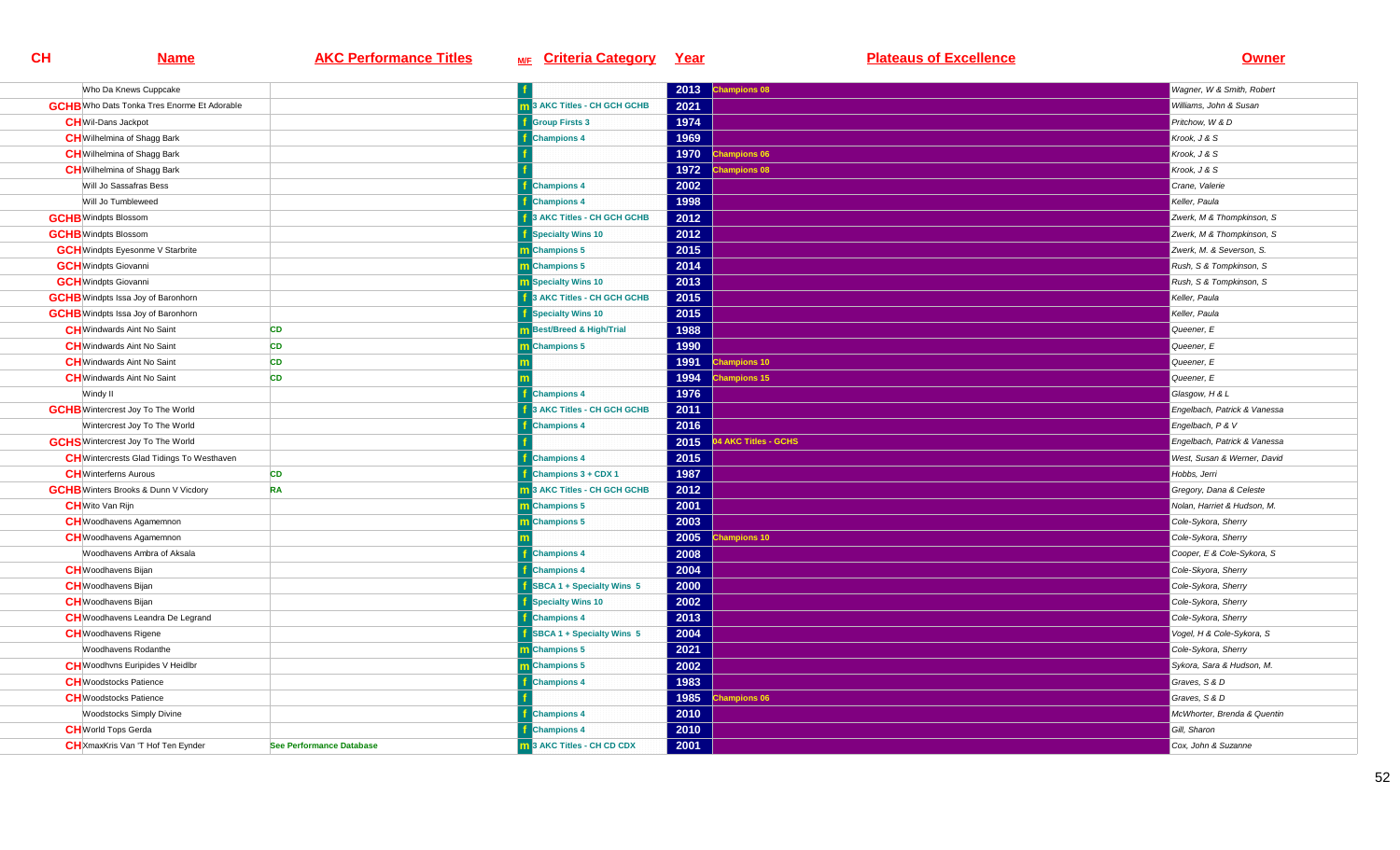| <b>CH</b> XmaxKris Van 'T Hof Ten Eynder      | <b>See Performance Database</b> |                     | 2002 | 04 AKC Titles - CH UD                                      | Cox, John & Suzanne |
|-----------------------------------------------|---------------------------------|---------------------|------|------------------------------------------------------------|---------------------|
| <b>CH</b> XmaxKris Van 'T Hof Ten Eynder      | <b>See Performance Database</b> |                     | 2002 | 05 AKC Titles - CH UD NAP                                  | Cox, John & Suzanne |
| <b>CH</b> XmaxKris Van 'T Hof Ten Eynder      | <b>See Performance Database</b> |                     |      | 2002 06 AKC Titles - CH UD NAP NJP                         | Cox, John & Suzanne |
| <b>CH</b> XmaxKris Van 'T Hof Ten Eynder      | <b>See Performance Database</b> |                     | 2002 | 07 AKC Titles - CH UDT NAP NJP                             | Cox, John & Suzanne |
| <b>CH/WDCH</b> XmaxKris Van 'T Hof Ten Eynder | <b>See Performance Database</b> |                     | 2002 | 08 AKC Titles - CH VCD1 UD                                 | Cox, John & Suzanne |
| <b>CH/WDCH</b> XmaxKris Van 'T Hof Ten Eynder | See Performance Database        |                     | 2002 | 09 AKC Titles - CH VCD1 UD OAP                             | Cox, John & Suzanne |
| <b>CH/WDCH</b> XmaxKris Van 'T Hof Ten Eynder | <b>See Performance Database</b> |                     |      | 2002 10 AKC Titles - CH VCD1 UD OAP OJP                    | Cox, John & Suzanne |
| <b>CH/WDCH</b> XmaxKris Van 'T Hof Ten Eynder | <b>See Performance Database</b> |                     | 2002 | 11 AKC Titles - CH VCD2 UD                                 | Cox, John & Suzanne |
| <b>CH/WDCH</b> XmaxKris Van 'T Hof Ten Eynder | See Performance Database        |                     | 2003 | 12 AKC Titles - CH VCD2 UD OAP AJP                         | Cox, John & Suzanne |
| <b>CH/WDCH</b> XmaxKris Van 'T Hof Ten Eynder | <b>See Performance Database</b> |                     | 2003 | 13 AKC Titles - CH VCD2 UD AXP AJP                         | Cox, John & Suzanne |
| <b>CH/WDCH</b> XmaxKris Van 'T Hof Ten Eynder | See Performance Database        |                     | 2003 | 14 AKC Titles - CH VCD2 UD MXP AJP                         | Cox, John & Suzanne |
| <b>CH/WDCH</b> XmaxKris Van 'T Hof Ten Eynder | See Performance Database        |                     | 2003 | 15 AKC Titles - CH VCD2 UD MXP MJP                         | Cox, John & Suzanne |
| <b>CH/WDCH</b> XmaxKris Van 'T Hof Ten Eynder | <b>See Performance Database</b> |                     | 2004 | 16 AKC Titles - CH VCD2 UDX MXP MJP                        | Cox, John & Suzanne |
| <b>CH/WDCH</b> XmaxKris Van 'T Hof Ten Eynder | See Performance Database        |                     | 2005 | 17 AKC Titles - CH VCD2 UDX MXP2 MJP                       | Cox. John & Suzanne |
| <b>CH/WDCH</b> XmaxKris Van 'T Hof Ten Eynder | See Performance Database        |                     | 2005 | 18 AKC Titles - CH VCD2 UDX MXP2 MJP2                      | Cox, John & Suzanne |
| <b>CH/WDCH</b> XmaxKris Van 'T Hof Ten Eynder | <b>See Performance Database</b> |                     | 2005 | 19 AKC Titles - CH VCD2 UDX MXP3 MJP2                      | Cox, John & Suzanne |
| <b>CH/WDCH</b> XmaxKris Van 'T Hof Ten Eynder | See Performance Database        |                     | 2006 | 20 AKC Titles - CH VCD2 UDX MXP4 MJP2                      | Cox, John & Suzanne |
| <b>CH/WDCH</b> XmaxKris Van 'T Hof Ten Eynder | <b>See Performance Database</b> |                     | 2006 | 21 AKC Titles - CH VCD2 UDX RAE MXP4 MJP2                  | Cox, John & Suzanne |
| <b>CH/WDCH</b> XmaxKris Van 'T Hof Ten Eynder | See Performance Database        |                     | 2006 | 22 AKC Titles - CH VCD2 UDX RAE MXP4 MJP3                  | Cox, John & Suzanne |
| <b>CH/WDCH</b> XmaxKris Van 'T Hof Ten Eynder | <b>See Performance Database</b> |                     | 2007 | 23 AKC Titles - CH VCD2 UDX RAE MXP4 MJP3 NFP              | Cox, John & Suzanne |
| <b>CH/WDCH</b> XmaxKris Van 'T Hof Ten Eynder | <b>See Performance Database</b> |                     | 2007 | 24 AKC Titles - CH VCD2 UDX RAE MXP4 MJP4 NFP              | Cox, John & Suzanne |
| <b>CH/WDCH</b> XmaxKris Van 'T Hof Ten Eynder | <b>See Performance Database</b> |                     | 2007 | 25 AKC Titles - CH VCD2 UDX RAE MXP4 MJP4 OFP              | Cox, John & Suzanne |
| <b>CH/WDCH</b> XmaxKris Van 'T Hof Ten Eynder | <b>See Performance Database</b> |                     | 2007 | 26 AKC Titles - CH VCD2 UDX RAE MXP5 MJP4 OFP              | Cox, John & Suzanne |
| <b>CH/WDCH</b> XmaxKris Van 'T Hof Ten Eynder | <b>See Performance Database</b> |                     | 2007 | 27 AKC Titles - CH VCD2 UDX RAE2 MXP5 MJP4 XFP             | Cox, John & Suzanne |
| <b>CH/WDCH</b> XmaxKris Van 'T Hof Ten Eynder | See Performance Database        |                     | 2007 | 28 AKC Titles - CH VCD2 UDX RAE2 MXP5 MJP4 XFP             | Cox, John & Suzanne |
| <b>CH/WDCH</b> XmaxKris Van 'T Hof Ten Eynder | <b>See Performance Database</b> |                     | 2012 | 29 AKC Titles - VCD2 UDX RAE2 MXP5 MJP4 MXPB XFP           | Cox, John & Suzanne |
| <b>CH/WDCH</b> XmaxKris Van 'T Hof Ten Eynder | <b>See Performance Database</b> |                     | 2012 | 30 AKC Titles - VCD2 UDX RAE2 MXP5 MJP4 MXPB MJPB XFP      | Cox, John & Suzanne |
| <b>CH/WDCH</b> XmaxKris Van 'T Hof Ten Eynder | <b>See Performance Database</b> |                     |      | 2012 31 AKC Titles - VCD2 UDX RAE2 MXP5 MJP4 MXPS MJPB XFP | Cox, John & Suzanne |
| <b>CH/WDCH</b> XmaxKris Van 'T Hof Ten Eynder | <b>See Performance Database</b> |                     | 2004 | dvanced Obedience Scores 50                                | Cox, John & Suzanne |
| <b>CH/WDCH</b> XmaxKris Van 'T Hof Ten Eynder | <b>See Performance Database</b> |                     | 2003 | gility Advanced Scores 25                                  | Cox, John & Suzanne |
| <b>CH/WDCH</b> XmaxKris Van 'T Hof Ten Eynder | <b>See Performance Database</b> |                     | 2005 | gility Advanced Scores 50                                  | Cox, John & Suzanne |
| <b>CH/WDCH</b> XmaxKris Van 'T Hof Ten Eynder | See Performance Database        |                     | 2006 | <b>Agility Advanced Scores 75</b>                          | Cox, John & Suzanne |
| <b>CH/WDCH</b> XmaxKris Van 'T Hof Ten Eynder | <b>See Performance Database</b> |                     | 2007 | gility Advanced Scores 100                                 | Cox, John & Suzanne |
| <b>CH/WDCH</b> XmaxKris Van 'T Hof Ten Eynder | <b>See Performance Database</b> |                     | 2003 | <b>Agility Double Qualify 10</b>                           | Cox, John & Suzanne |
| <b>CH/WDCH</b> XmaxKris Van 'T Hof Ten Eynder | See Performance Database        |                     | 2005 | <b>Agility Double Qualify 10 in Ex.</b>                    | Cox, John & Suzanne |
| <b>CH/WDCH</b> XmaxKris Van 'T Hof Ten Eynder | <b>See Performance Database</b> |                     | 2006 | <b>Agility Double Qualify 20</b>                           | Cox, John & Suzanne |
| <b>CH/WDCH</b> XmaxKris Van 'T Hof Ten Eynder | <b>See Performance Database</b> |                     | 2002 | <b>Champion + SBCA Working Dog Champion</b>                | Cox, John & Suzanne |
| <b>CH/WDCH</b> XmaxKris Van 'T Hof Ten Eynder | <b>See Performance Database</b> |                     | 2004 | <b>Combined Obedience Scores 10 - UDX</b>                  | Cox, John & Suzanne |
| <b>CH/WDCH</b> XmaxKris Van 'T Hof Ten Eynder | <b>See Performance Database</b> |                     | 2002 | <b><i>Iorking Dog Champion</i></b>                         | Cox, John & Suzanne |
| <b>CH</b> Yogi L'Ourse Alpin                  |                                 | <b>Champions 5</b>  | 1967 |                                                            |                     |
| <b>CH</b> Yogi L'Ourse Alpin                  |                                 |                     | 1969 | hampions 10                                                |                     |
| <b>CH</b> Yorick of Cypress Woods             |                                 | Champions 4 + CDX 1 | 1978 |                                                            | Young, Bets         |
|                                               |                                 |                     |      |                                                            |                     |